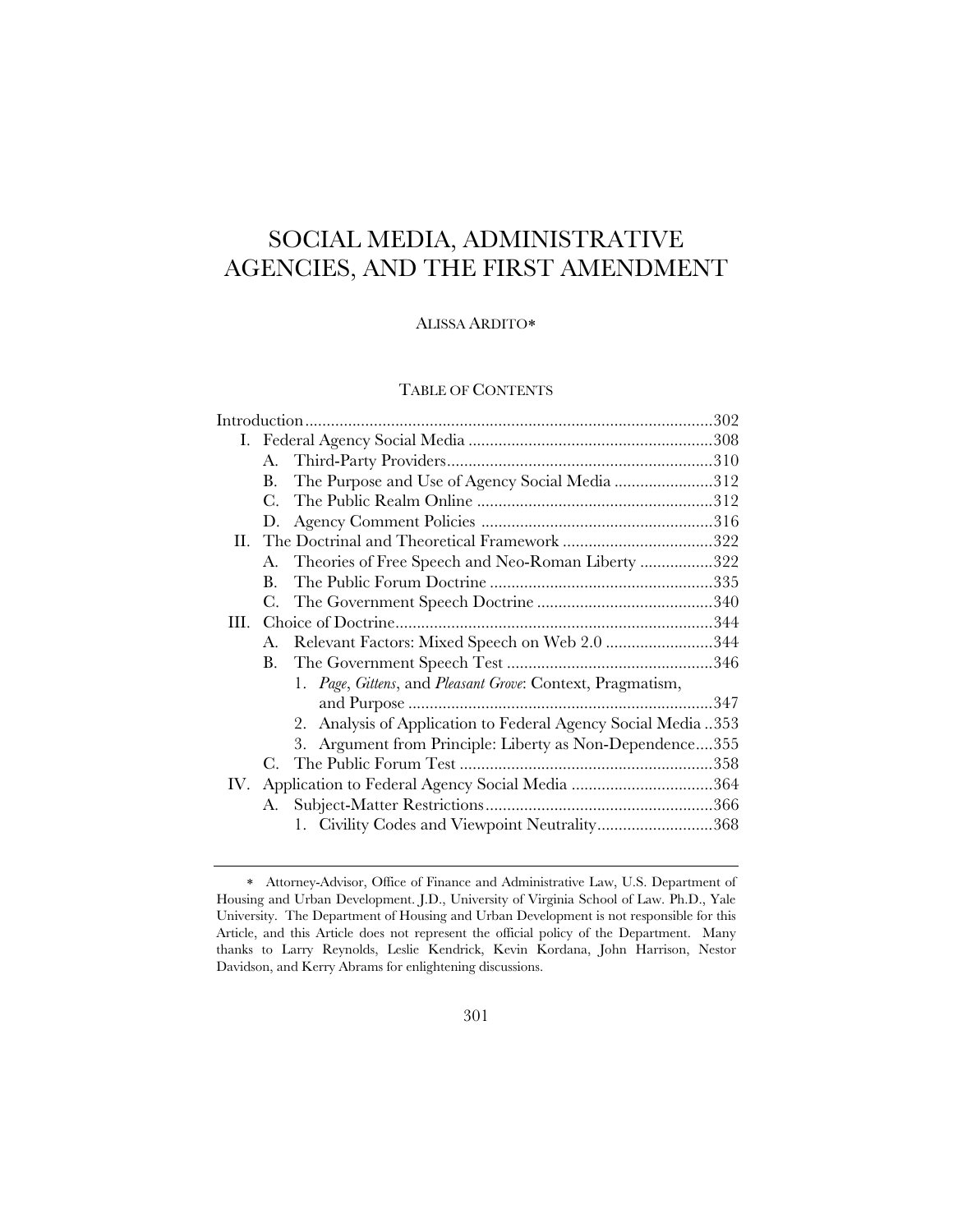302 *ADMINISTRATIVE LAW REVIEW* [65:2

|    | 2. Time, Place, and Manner Restrictions370         |  |
|----|----------------------------------------------------|--|
| В. |                                                    |  |
|    |                                                    |  |
|    |                                                    |  |
|    |                                                    |  |
|    | 1. Offensive, Extremist, and Profane Speech374     |  |
|    |                                                    |  |
|    |                                                    |  |
|    |                                                    |  |
|    |                                                    |  |
| Е. |                                                    |  |
|    |                                                    |  |
|    | 2. Commercial Speech and Discrimination381         |  |
| F. |                                                    |  |
|    |                                                    |  |
|    | 2. Sovereign Immunity for Constitutional Claims383 |  |
|    | 3.                                                 |  |
|    |                                                    |  |
|    |                                                    |  |

### **INTRODUCTION**

With unprecedented alacrity, federal agencies have heeded the President's call to open government and embrace social media.<sup>1</sup> Now, the public can communicate with federal agencies in multiple ways. The Pentagon sponsors the Pentagon Channel on YouTube.2 Citizens interested in physical activity can "like" the Department of Health and Human Services's (HHS's) "Let's Move" campaign Facebook page.3 Concerned about terrorism? TheBlog@HomelandSecurity.org is only a few clicks away.4 A citizen angered because socks are no longer made in

 <sup>1.</sup> Following President Barack Obama's signal memorandum "Transparency and Open Government," the Office of Management and Budget (OMB) issued its "Open Government Directive," which required federal agencies to take specific steps to implement the Administration's commitments to "transparency, participation, and collaboration." Memorandum on Transparency and Open Government, 74 Fed. Reg. 4685 (daily ed., Jan. 26, 2009), *available at* http://www.whitehouse.gov/the\_press\_office/Transparencyand OpenGovernment/; OFFICE OF MGMT. & BUDGET, EXEC. OFFICE OF THE PRESIDENT, M-10-16, OPEN GOVERNMENT DIRECTIVE (2009), *available at* http://www.whitehouse.gov/ sites/default/files/omb/assets/memoranda\_2010/m10-06.pdf.

 <sup>2.</sup> *The Pentagon Channel*, YOUTUBE, http://www.youtube.com/user/ ThePentagonChannel (last visited May 14, 2013).

 <sup>3.</sup> *Let's Move: The Department of Health and Human Services*, FACEBOOK, http://www.facebook.com/letsmove (last visited Feb. 2, 2013).

 <sup>4.</sup> *TheBlog@HomelandSecurity*, DEP'T OF HOMELAND SECURITY, http://blog.dhs.gov/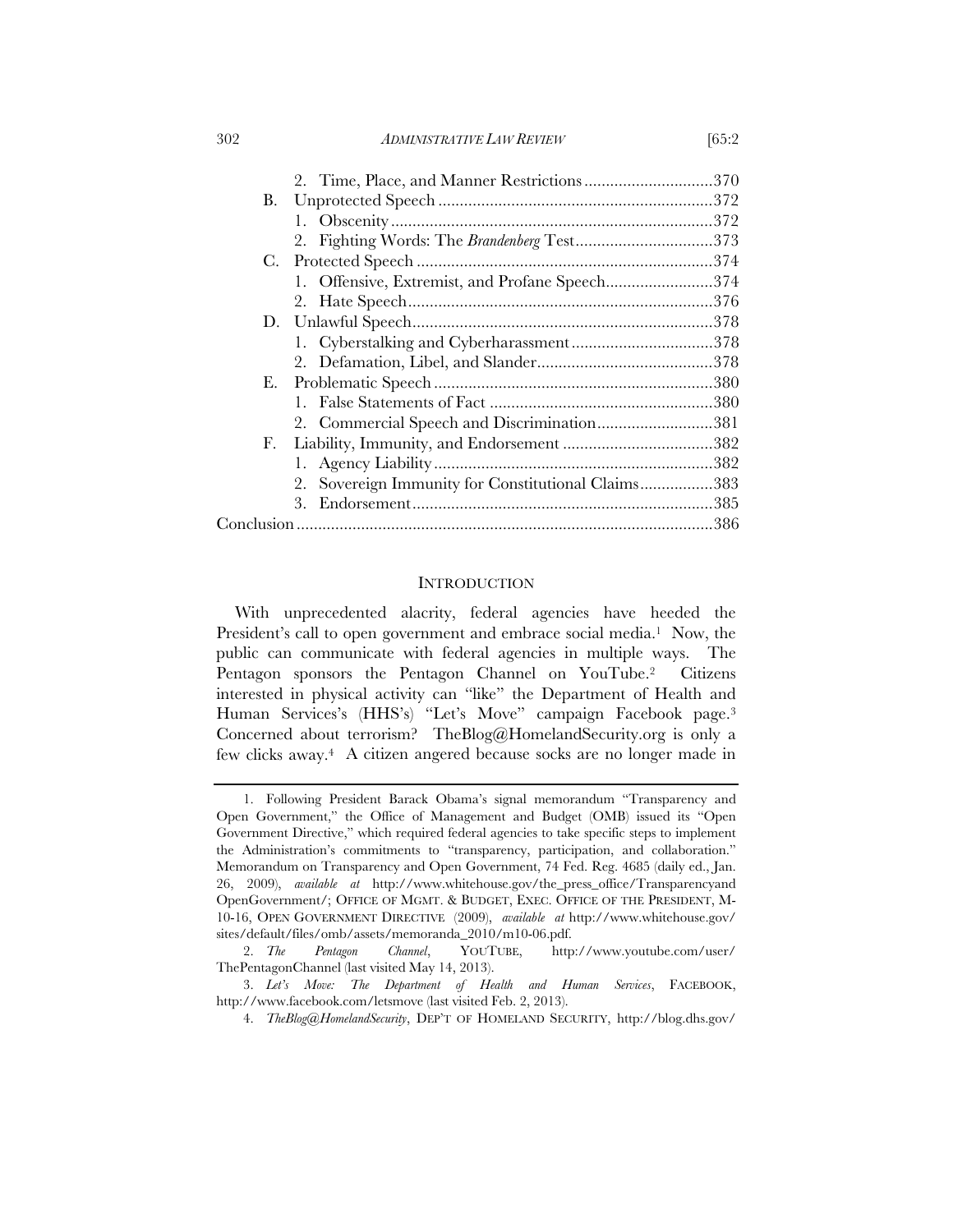the United States can contact Tradeology, the International Trade Administration's Blog.<sup>5</sup> For citizens concerned about the environment, the Environmental Protection Agency (EPA) maintains "Greenversations"—a collection of nine blogs and seven discussion fora on a variety of environmental topics.6 Given the continued housing crisis, someone curious about what the U.S. Department of Housing and Urban Development (HUD) is doing to address it can go to HUDdle, the HUD blog, the HUD Facebook page, HUD on Twitter, and the HUD YouTube channel.7 Significantly, if a citizen is dissatisfied or impressed with present attempts to address the housing crisis, he or she can convey as much on the HUD Facebook page or on the agency YouTube channel or on Twitter, all of which are open for comments. The abundant opportunities for public comment that "Agency Web 2.0" provides appear to be an uncomplicated good—a veritable efflorescence of democracy. This commitment to online participation, commendable in principle, is rife with pitfalls in practice. Foremost among them is the First Amendment's freedom of speech guarantee.8

Of the twenty-three major federal departments and agencies maintaining social media sites inviting public comment, not one site contains a statement about the First Amendment's free speech clause. Naturally, federal agency attorneys are aware of the First Amendment, but what constitutes compliance when an agency invites public comment on its social media sites is not self-evident. Few agency attorneys have had to brave the contentious realm of First Amendment jurisprudence, and no high court has opined on the application of free speech doctrines to social media sites. Multiple agencies restrict comments on their social media sites in a variety

<sup>(</sup>last visited May 14, 2013).

 <sup>5.</sup> *Tradeology*, INT'L TRADE ADMIN., http://blog.trade.gov/ (last visited May 14, 2013).

 <sup>6.</sup> *Greenversations*, ENVTL. PROTECTION AGENCY, www.epa.gov/greenversations (last visited May 14, 2013). For the entire range of Environmental Protection Agency's (EPA's) social media activities, see *Social Media*, ENVTL. PROTECTION AGENCY, http://www.epa.gov/epahome/socialmedia.html (last visited May 14, 2013).

 <sup>7.</sup> *The HUDdle*, DEP'T OF HOUSING AND URBAN DEV. (HUD), http://blog.hud.gov/ (last visited May 14, 2013); *U.S. Department of Housing and Urban Development*, FACEBOOK, http://www.facebook.com/HUD (last visited May 14, 2013); *HUD News*, TWITTER, http://twitter.com/HUDNews/ (last visited May 14, 2013); *U.S. Department of Housing and Urban Development*, YOUTUBE, http://www.youtube.com/user/HUDchannel (last visited May 14, 2013).

 <sup>8.</sup> U.S. CONST. amend. I ("Congress shall make no law respecting an establishment of religion, or prohibiting the free exercise thereof; or abridging the freedom of speech, or of the press; or of the right of people peaceably to assemble, and to petition the government for a redress of grievances."). Arguably, online public comment also involves the right to petition the Government, but this Article will focus on freedom of speech.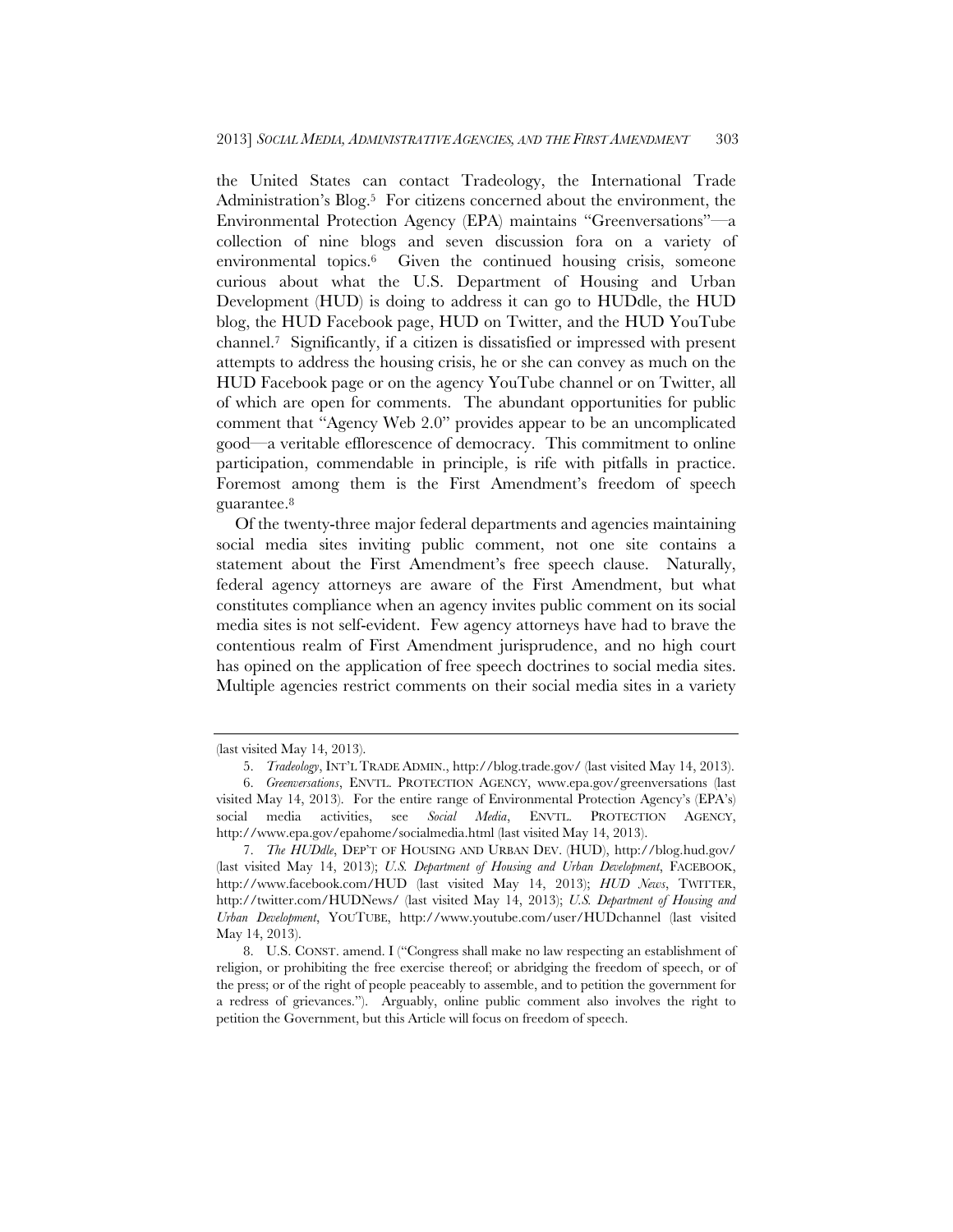control? As state and local governments and their agencies open social media sites inviting public comment, in addition to the twenty-three federal agencies already doing so, questions about whether the government can censor public comments will only grow more clamorous. Interactive technologies offer opportunities for citizen participation at an unprecedented scale, but such opportunities could be stifled if agencies and courts prioritize the government's free speech rights over those of its citizens. A new forum for citizen participation may be subverted into an arena for acclamation. Given the number of agencies engaging in social media, this is a significant area of emerging practice, yet legal scholars have almost entirely ignored not only the phenomenon but also the significant First Amendment challenges it raises.

This Article argues that the public forum doctrine, which limits the government's ability to restrict speech on public property, provides the appropriate framework to address the First Amendment's application to agency social media sites. The alternative, to which some agencies appear to subscribe, is to argue that government speech is the controlling doctrine. The government speech doctrine holds that the free speech clause is irrelevant when the government itself is the speaker. Therefore, an agency has the discretion to censor citizen speech that is inconsistent with its message. Determining when the government is speaking remains opaque, as the doctrine is comparatively new and its lineaments somewhat vague. Because agencies open sites to publicize their mission and policies to the public and to invite public comment, speech on federal agency social media sites is a hybrid of agency speech and private speech on public issues. The question then becomes which type of speech predominates. Given the Administration's statement that the purposes of such sites are to engage the public and to increase participation, and the fact that public comment dominates the sites, private speech prevails. The classic description of a public forum, often used to determine if the doctrine should be applied to particular circumstances, characterizes it as a First Amendment easement.9 Permitting the public to comment on agency activities on an agency-sponsored site resembles nothing so much as providing speakers with an easement to use public property for expressive purposes. Although agency social media sites are located on third-party, private platforms, the

 <sup>9.</sup> Harry Kalven, Jr., *The Concept of the Public Forum:* Cox v. Louisiana, 1965 SUP. CT. REV. 1, 13 (stating that the Free Speech Clause gave citizens "a kind of First-Amendment easement").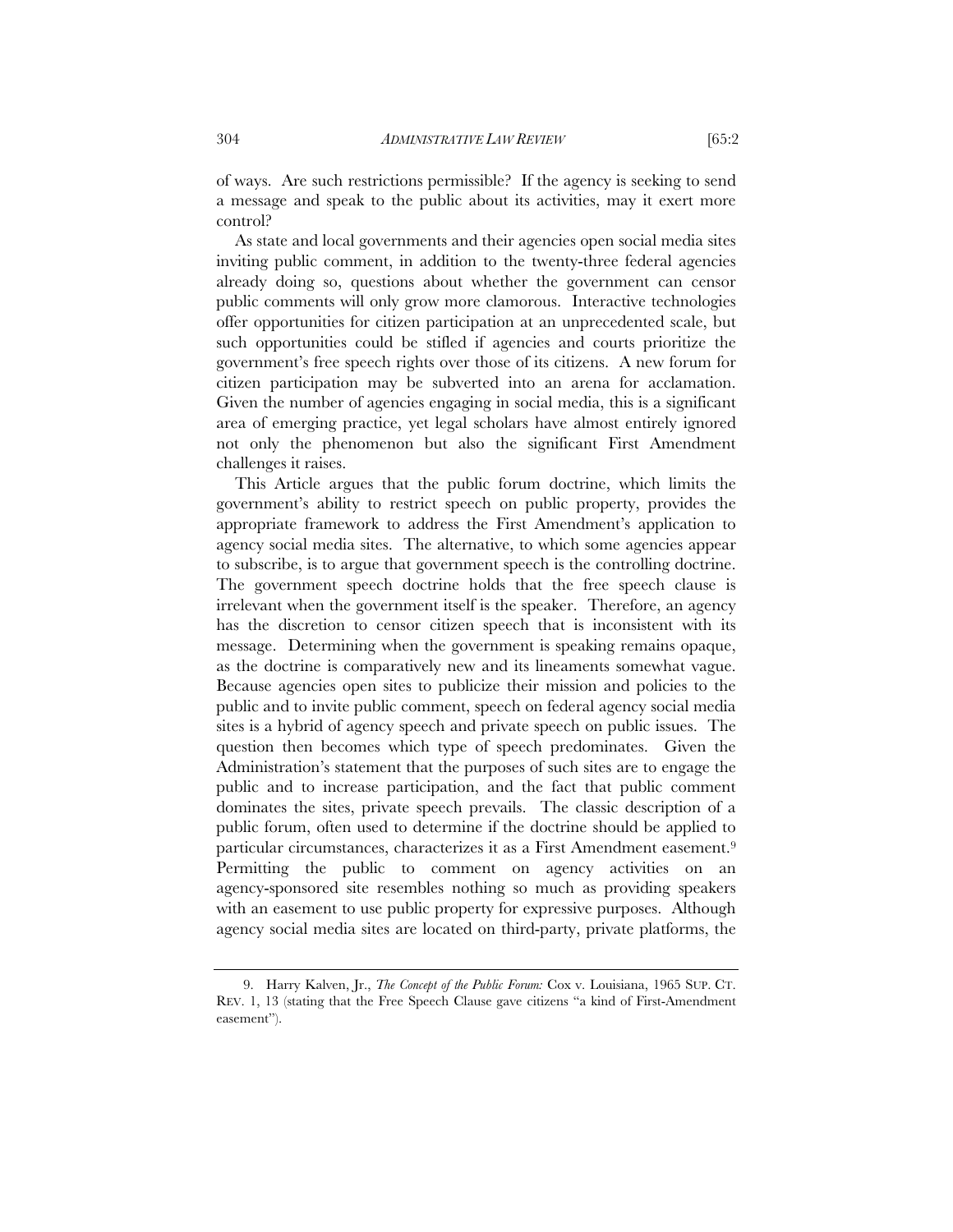state acts affirmatively to open the sites and to maintain them so they are, in effect, public property for purposes of the public forum doctrine, which has been applied to intangible, communicative realms. A federal agency social media site is a limited public forum, which, while not offering the government free reign to restrict or censor public comments, does offer some permissible restrictions while protecting the First Amendment rights of citizen speakers.

Only one other article has addressed a similar issue, arguing, in the context of public comments on government websites, that the appropriate framework is the government speech doctrine.10 This is not likely to be the way courts approach this issue, however, because recent Federal Circuit and Supreme Court opinions demonstrate that courts use a contextual, pragmatic analysis when forced to choose between the government speech doctrine and the public forum doctrine. A finding of government speech depends upon whether the government can prove it established a message and maintained effective control over the content and communication of the message. A study of federal agency social media sites does not evince a clear message. However, in *Pleasant Grove City v. Summum*, the Supreme Court held that the government can speak through its selection of private speech, a decision that echoed the D.C. Circuit's holding in *People for the Ethical Treatment of Animals, Inc. v. Gittens*.11 A close reading of the opinions cautions against applying the government speech doctrine to private speech on an agency social media site. The selection of private speech is held to be government speech only when the government is acting in an institutionally specific manner, as a government enterprise—be it as a library, art patron, broadcaster, or university—which is not the case on agency social media sites opened to encourage participation and dialogue.

In addition to the doctrinal argument, a theoretical analysis offers a decisive reason to favor the public forum doctrine. An overlooked strand of republican political thought held that negative liberty is more than the absence of interference; it is the absence of dependence on the will of another. Ancient and early modern political thought emphasized the close connection between free speech and non-dependence. Speech can only be free in a self-governing republic where the exercise of the right is not dependent on the arbitrary will of another. This venerable understanding of liberty as non-dependence, also known as neo-Roman liberty, clarifies

 <sup>10.</sup> *See generally* David S. Ardia, *Government Speech and Online Forums: First Amendment Limitations on Moderating Public Discourse on Government Websites*, 2010 BYU L. REV. 1981, 1983 (2010).

 <sup>11.</sup> Pleasant Grove City v. Summum, 555 U.S. 460, 481 (2009); People for the Ethical Treatment of Animals, Inc. [PETA] v. Gittens, 414 F.3d 23, 29–31 (D.C. Cir. 2005).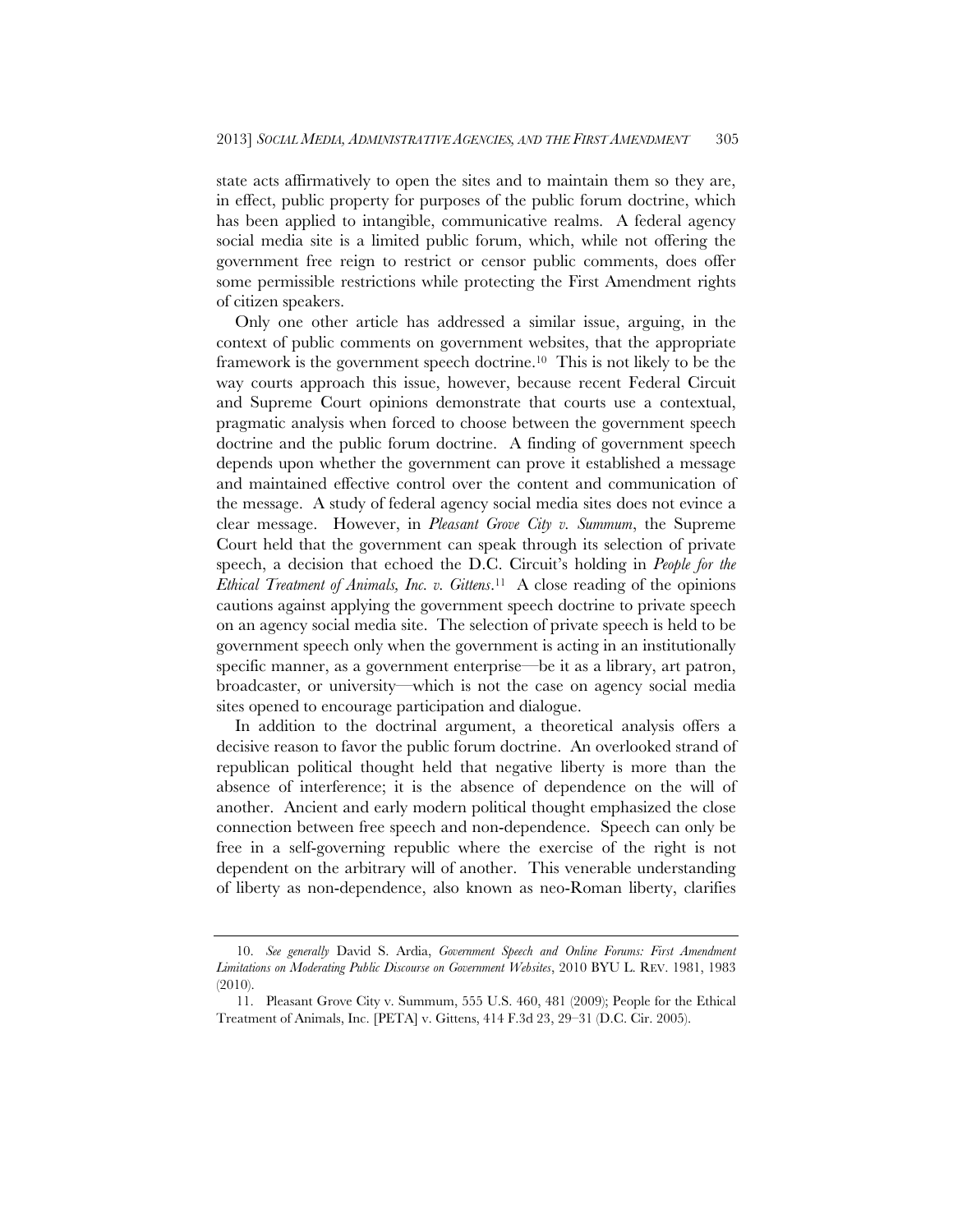the much-debated relationship between democratic self-government and individual autonomy in First Amendment theory. Multiple scholars have criticized the democratic view's instrumentalism. They have overlooked the lesson history imparts, that autonomy, or more accurately, negative liberty as non-dependence, entails collective self-government. The republican aversion to arbitrary power clarifies the startling gulf separating the public forum doctrine from the government speech doctrine. Should government speech be the controlling doctrine, a citizen's speech on an agency social media site is subject to the same unaccountable, discretionary power that prevails elsewhere online. There will be no place, no refuge online from the possibility of arbitrary censorship. Because there need to be some realms online where people can speak as citizens, public comments on agency social media sites should be protected by the First Amendment.

Part I of this Article surveys the purpose and use of administrative agency social media, its location on private third-party domains, agency comment policies, and the "privatization" of cyberspace. Part II summarizes the debate between democratic and autonomy-based views of free speech and offers a historical understanding of neo-Roman liberty, which imparts the lesson that autonomy entails collective self-governance. Part II also reviews the public forum doctrine and the government speech doctrine. One doctrine holds governmental restrictions on speech on public property to the highest level of judicial scrutiny; the other frees the government from the First Amendment in specific situations. Part III acknowledges that citizen speech on agency social media sites, which at once encourage public comment and convey messages about agency activities, can be considered a hybrid of government and private speech. Part III then proceeds to examine relevant court opinions, which indicate that a pragmatic analysis of context and purpose is determinative. Finally, Part III deploys the concept of liberty as non-dependence to argue that the public forum doctrine is the correct choice based upon principle as well as precedent. Part IV applies the public forum doctrine to agency social media sites, which are limited public fora, and evaluates subject matter restrictions, civility codes, and various types of protected and unprotected speech, from hate speech to cyberharassment to false statements of fact. Part IV also discusses issues specific to federal agencies, such as liability under state tort law, sovereign immunity, and endorsement.

Though these questions may interest a narrow stratum of federal attorneys and judges, the answers have significant consequences. Because the vast majority of websites and social media sites are in private hands, public space online, the equivalent of sidewalks and parks, which receive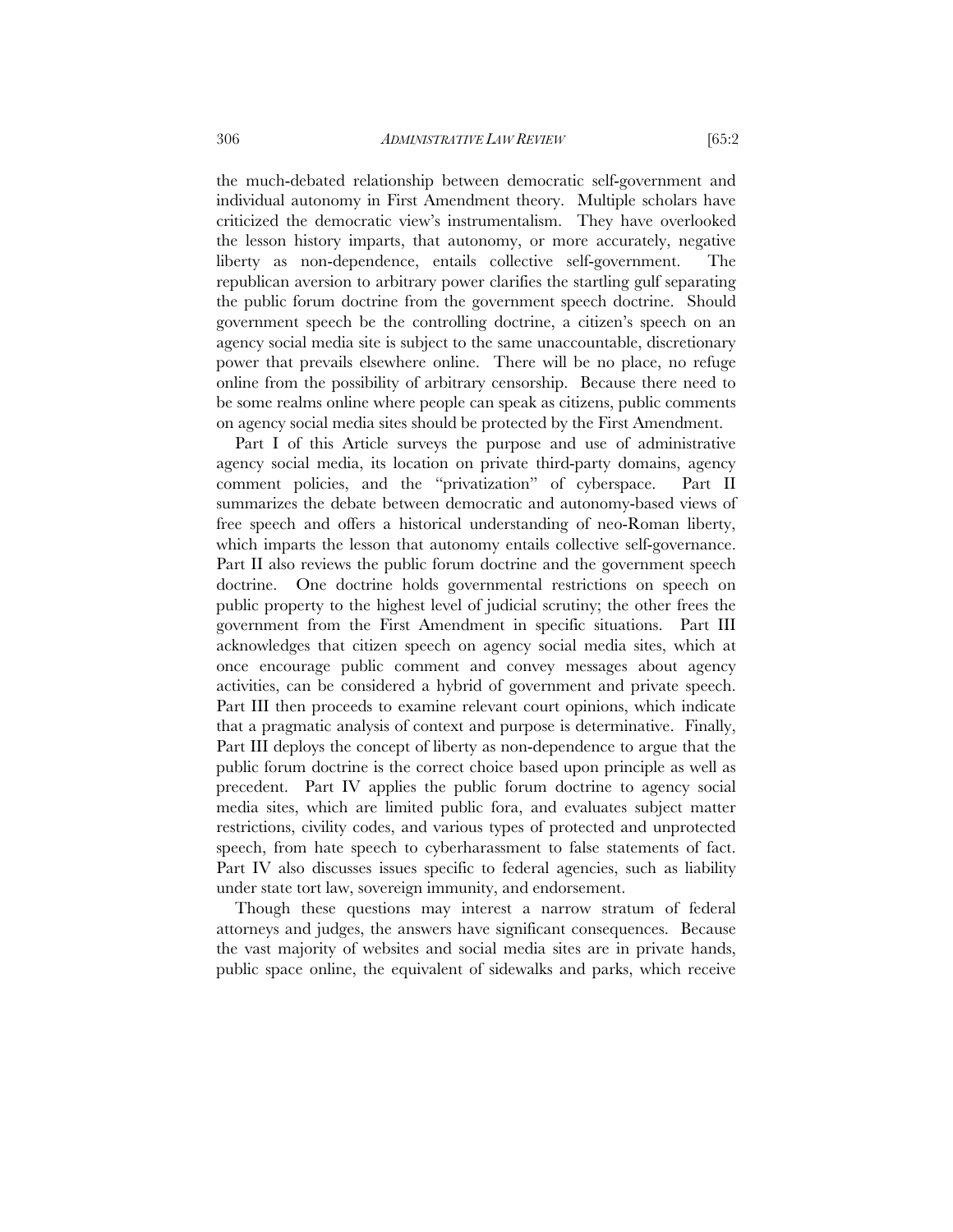the highest level of First Amendment protection, is next to nonexistent.12 Opportunities for individuals to express themselves online on civic or political matters without the possibility of restriction by private parties are slim. Hence, the level of First Amendment protection public comments receive on federal social media sites is important as a matter of incremental constitutional law. There are calls to reconceptualize free speech values to remedy the fact that unregulated Internet service providers (ISPs), free to engage in content discrimination or to steer user attention toward consumption, oversee nearly all online expression.13 It may well be time for such sweeping changes.

Generally, constitutional law proceeds carefully, with ostensibly narrow holdings, before a doctrine, after a long unobserved germination, emerges to address a new phenomenon. Arguably, the judicial recognition of rights will take a back seat to administrative regulation and legislation of technology in the twenty-first century, $14$  but here is an issue which merges the traditional concept of free speech rights as limits on discriminatory state action with the new realm of digital interactive technology, as yet barely touched by First Amendment doctrine. Resolution of this issue will be a significant first step in addressing the theoretical and doctrinal implications of free speech in the era of social media. In this case, a doctrine does not need to be cut out of whole cloth. The public forum doctrine can be renovated slightly to apply to social media sites. Agencies, through self-regulation, and courts, through the traditional recognition of free speech rights on public property, merely need to choose the proper doctrine. This choice of doctrine is one of a series of small decisions of enormous import. Whether there are places online where political speech expressed is free of both government and private censorship or not, whether interactive technology enables wider participation in political discourse or enhances the simulacra of it, hang in the balance.

 <sup>12.</sup> *See* Dawn C. Nunziato, *The Death of the Public Forum in Cyberspace*, 20 BERKELEY TECH. L.J. 1115, 1116 (2005).

 <sup>13.</sup> *Id.*; *see also* Jack M. Balkin, Commentary, *Digital Speech and Democratic Culture: A Theory of Freedom of Expression for the Information Society*, 79 N.Y.U. L. REV. 1, 20–21, 49 (2004). Balkin offers a theory of freedom of speech as democratic culture intended to counter a property based theory, which equates the right to free speech with ownership of telecommunications networks. The network owner speaks through editorial judgments about content. *Id.* at 20. Balkin worries less than Nunziato about overt content discrimination by telecommunications companies controlling online access and more about the "diversion and co-optation of audience attention" towards the purchase of goods and services. *Id.* at 22. Notably, the view that a property owner speaks through editorial judgments or content-based discrimination of speech is also found in the government speech doctrine.

 <sup>14.</sup> *Id.* at 50–51.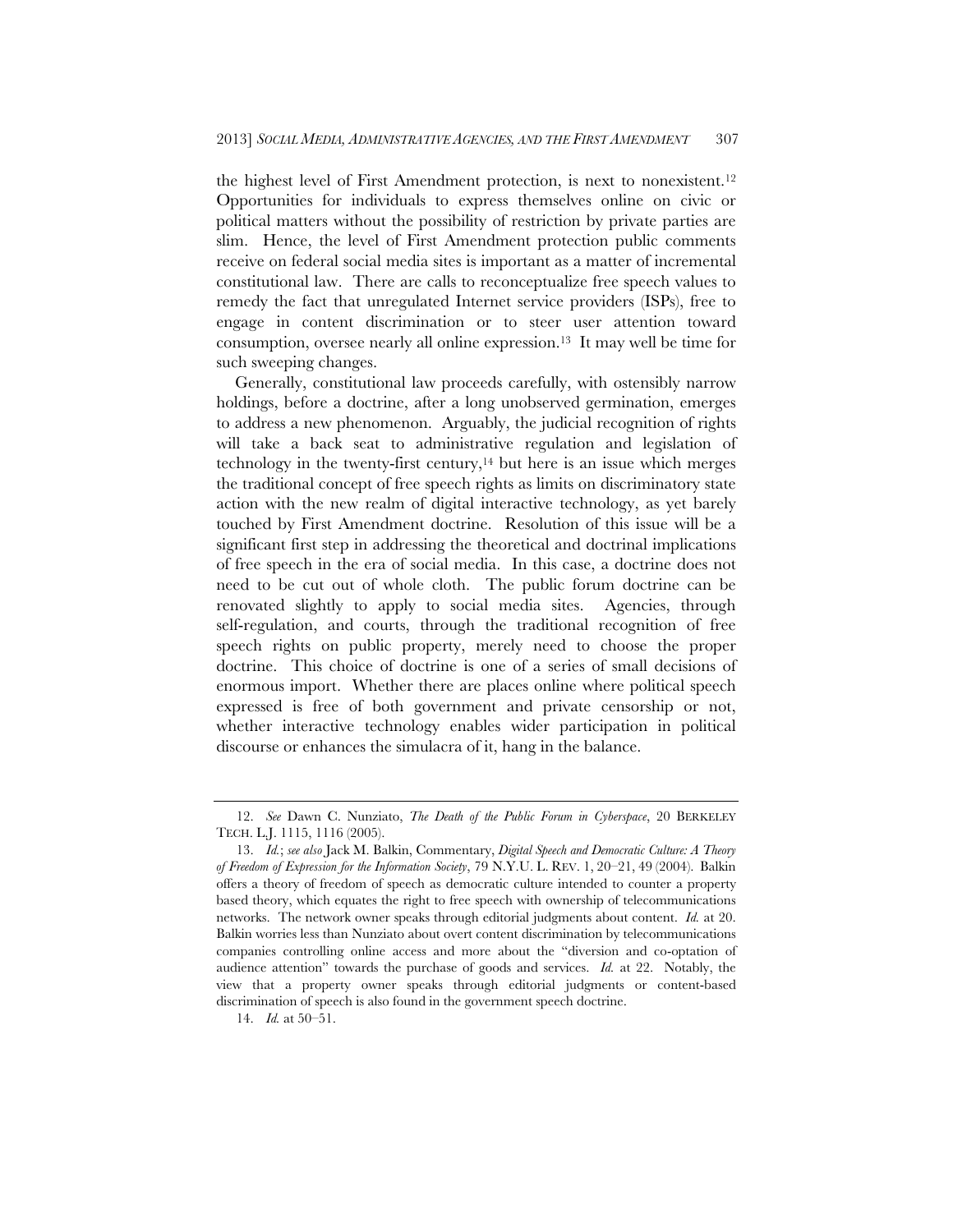#### 308 *ADMINISTRATIVE LAW REVIEW* [65:2

#### I. FEDERAL AGENCY SOCIAL MEDIA

Executive departments and agencies should offer Americans increased opportunities to participate in policymaking and to provide their Government with the benefits of their collective expertise and information. Executive departments and agencies should also solicit public input on how we can increase and improve opportunities for public participation in Government.15

President Obama's Memorandum, "Transparency and Open Government," was intended to herald a new era of openness in government, an openness that would at once nourish democracy and ensure effectiveness and efficiency in government. To that end, the President instructed the Director of the Office of Management and Budget (OMB) to direct agencies on specific steps to effectuate the principles of transparency, participation, and collaboration outlined in the memorandum. OMB specifically directed agencies to develop open government plans and stated that such plans should include "proposals for new feedback mechanisms," including innovative tools and practices creating new methods for public engagement.16 In practice, "innovative tools for public engagement" has meant social media and web-based interactive technologies, which fall under the aegis of "Web 2.0" technologies.17 Recognizing this fact, OMB acted swiftly and issued clarifying guidance to executive departments and agencies on social media, in particular on compliance with the Paperwork Reduction Act and Privacy Act.18 The Government Accountability Office (GAO) has testified before

[Web 2.0] technologies refer to a second generation of the World Wide Web as an enabling platform for Web-based communities of interest, collaboration and interactive services. Internet-based services using these technologies include blogs, social networking sites, video Web sites, and wikis . . . which allow individual users to directly collaborate on the content of Web pages; 'podcasting,' which allows users to download audio content; and 'mashups,' which are Web sites that combine content from multiple sources.

 18. OFFICE OF MGMT. & BUDGET, EXEC. OFFICE OF THE PRESIDENT, SOCIAL MEDIA, WEB-BASED INTERACTIVE TECHNOLOGIES, AND THE PAPERWORK REDUCTION ACT (2010) [hereinafter SOCIAL MEDIA], *available at* http://www.whitehouse.gov/sites/default/ files/omb/assets/inforeg/SocialMediaGuidance\_04072010.pdf; OFFICE OF MGMT. & BUDGET, EXEC. OFFICE OF THE PRESIDENT, M-10-23, GUIDANCE FOR AGENCY USE OF THIRD-PARTY WEBSITES AND APPLICATIONS (2010), *available at*

 <sup>15.</sup> Memorandum on Transparency and Open Government, *supra* note 1.

 <sup>16.</sup> OFFICE OF MGMT. & BUDGET, *supra* note 1, at 9.

 <sup>17.</sup> *Government 2.0, Part I: Federal Agency Use of Web 2.0 Technologies: Hearing Before the Subcomm. on Info. Policy, Census, & Nat'l Archives of the H. Comm. on Oversight & Gov't Reform*, 111th Cong. 42, 48 (2010) [hereinafter Wilshusen Testimony] (statement of Gregory C. Wilshusen, Director, Information Security Issues). Wilshusen explained that the United States Government Accountability Office (GAO) defines Web 2.0 technology as follows: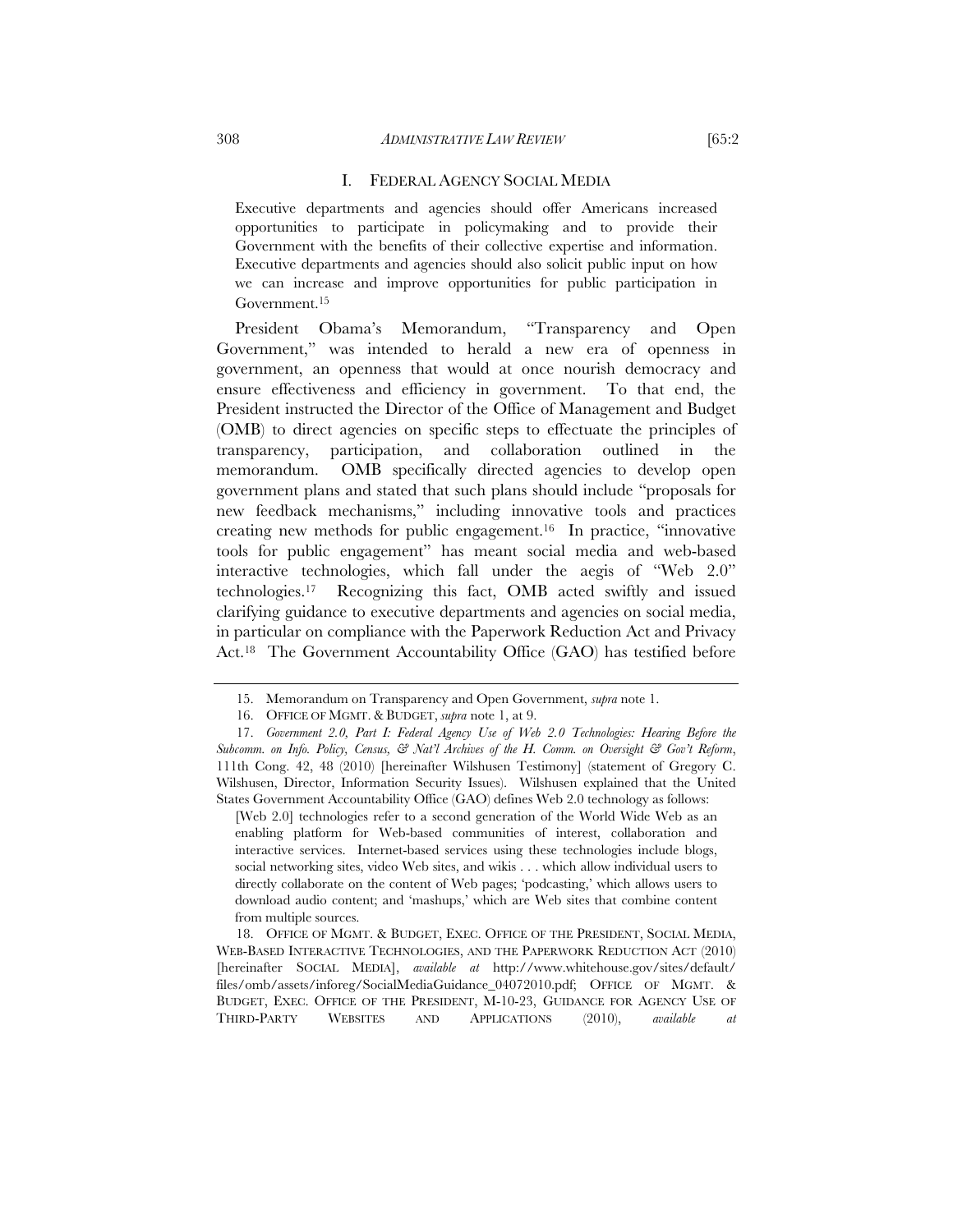Congress on "Challenges in Federal Agencies' Use of Web 2.0 Technologies" and reported to Congress that federal agencies using social media need procedures for managing and protecting information.19 Nevertheless, Congress has left federal agencies to their own devices with respect to how to handle this new wave of public interaction in ways that comply with the First Amendment's freedom of speech guarantee.

The use of Web 2.0 technology may not revolutionize the way in which citizens interact with federal, state, and local governments, but it surely will bring striking changes. Previously, a citizen had to write a letter, make a phone call, or attend a public meeting to make one's voice or opinion heard by a federal agency. With the advent of federal agency social media, a citizen can post comments, post a video, as well as edit, organize, and share content with federal agencies. Similarly, federal agencies communicated their messages through press releases in the mainstream media. Now, agencies are able to reach citizens directly in an unprecedented way. They have been doing so through websites for years, but with the advent of social media, the communication of the agency message and interaction with the public are blurred in ways that will prove problematic in light of free speech doctrines.

While Web 2.0 encompasses everything from wikis, mashups, blogs on agency websites, video sharing, and podcasts to agency Facebook pages and Twitter accounts, the most popular Web 2.0 technologies are the social networking sites Facebook and Twitter.20 According to GAO, twenty-three of the twenty-four major federal agencies have established pages on Facebook, Twitter, and YouTube.21 As previously mentioned, the problem

http://www.whitehouse.gov/sites/default/files/omb/assets/memoranda\_2010/m10- 23.pdf.

 <sup>19.</sup> *See* Wilshusen Testimony, *supra* note 17, at 42–43; *see also* U.S. GOV'T ACCOUNTABILITY OFFICE, GAO-11-605, SOCIAL MEDIA: FEDERAL AGENCIES NEED POLICIES AND PROCEDURES FOR MANAGING AND PROTECTING INFORMATION THEY ACCESS AND DISSEMINATE (2011).

 <sup>20.</sup> The Nielsen Company reports that Facebook was the most popular global social networking site. Twitter is the fastest-growing social networking website, increasing over 200 percent in December 2009. *Led by Facebook, Twitter, Global Time Spent on Social Media Sites Up 82% Year Over Year*, NIELSEN, Jan. 22, 2010, http://www.nielsen.com/us/en/ newswire/2010/led-by-facebook-twitter-global-time-spent-on-social-media-sites-up-82-yearover-year.html.

 <sup>21.</sup> As of June 28, 2011. *See* U.S. GOV'T ACCOUNTABILITY OFFICE, *supra* note 19, at 2, 4–5. The twenty-four major federal departments and agencies covered by the Chief Financial Officers Act are the Departments of Agriculture (USDA), Commerce, Defense, Education, Energy, Health and Human Services (HHS), Homeland Security, HUD, the Interior, Justice, Labor, State, Transportation, the Treasury, Veterans Affairs, the EPA, General Services Administration (GSA), National Aeronautics and Space Administration (NASA), National Science Foundation, Nuclear Regulatory Commission (NRC), Office of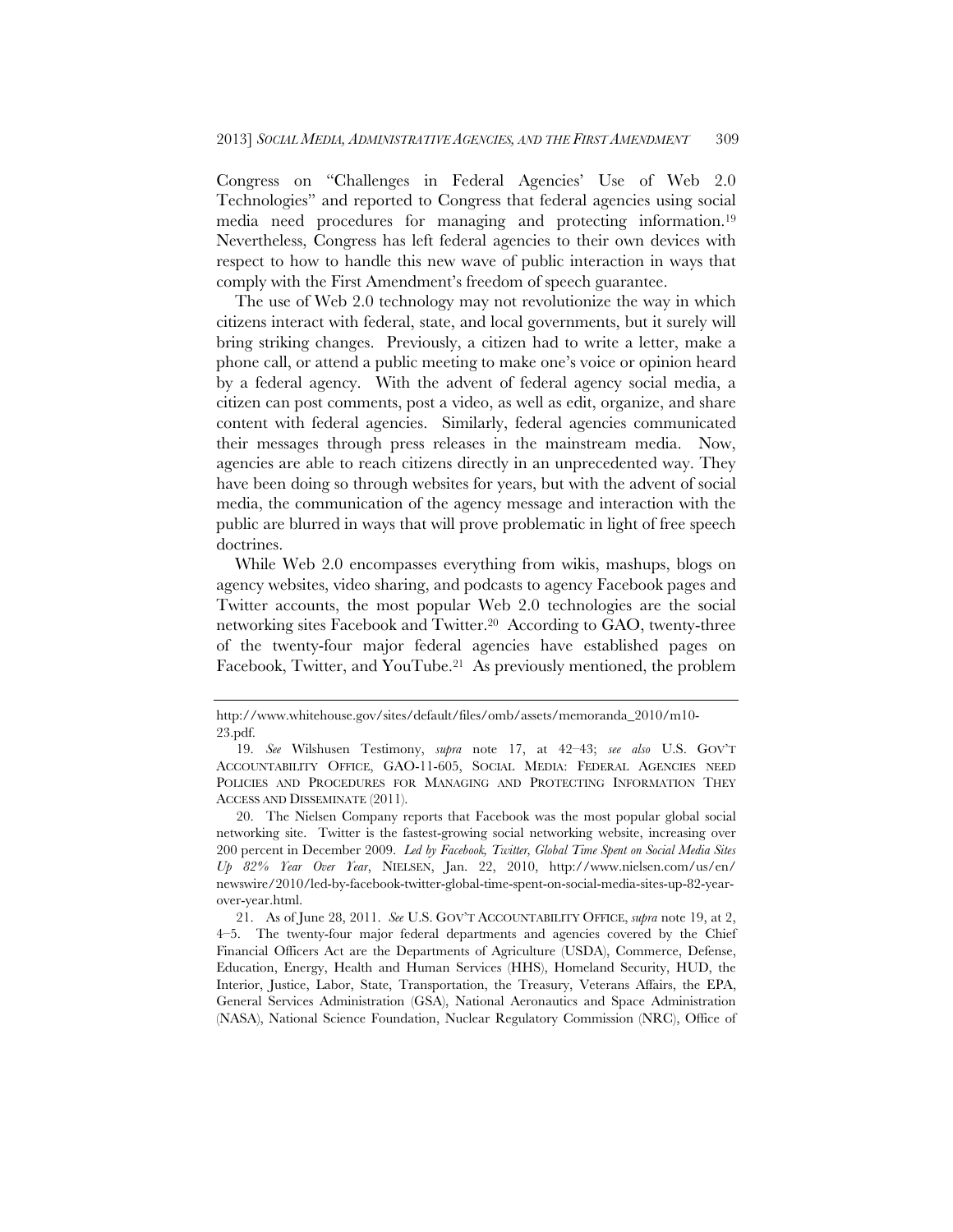this Article addresses is not limited to federal administrative agency social media. State and local governments and their agencies have launched social media sites, and citizen speech on those sites implicates the same First Amendment issues. This Article will focus on public comments on federal agency Facebook pages, Twitter accounts, and YouTube sites and blogs, but the analysis and conclusion also apply to state and local government agency social media sites.22

Facebook is a social networking site that lets its over 950 million members, or "users," create profiles and connect with other users.<sup>23</sup> Facebook permits each federal agency to establish a "Page," rather than a "Profile," which is reserved for individuals, on Facebook to convey information about the agency and to receive public comments posted by users in response.24 In the federal agency context, the other users are invariably members of the public rather than other agencies. Twitter is another social networking site that conveys information through "tweets," which are messages less than 140 characters in length. Account users post messages to profile pages and reply to the tweets of other users. Moreover, Twitter users can subscribe to the tweets of other users. YouTube permits users to upload videos and share them for other users to watch and respond to via posed comments. While federal agencies have yet to attract the legions of "friends" or "likes" attached to celebrity Facebook and Twitter accounts, the number of citizen "friends" has risen at a respectable pace. As of August 2012, the U.S. Department of State had over 146,680 "likes" on its Facebook page; the National Aeronautics and Space Administration had over 2.5 million Twitter followers, while the White House had 1,409,286 "likes" on its Facebook page.

#### *A. Third-Party Providers*

For purposes of a First Amendment analysis, two points are relevant.

Personnel Management, Small Business Administration (SBA), Social Security Administration (SSA), and U.S. Agency for International Development (USAID). Only the NRC does not use Facebook, Twitter, or YouTube. Fourteen departments are considered "executive agencies." Seven agencies are "independent agencies," while the NRC is classified as one of the "boards, commissions, and committees" that form part of the executive branch.

 <sup>22.</sup> Provided such state and local government and government agency social media sites are opened to encourage citizen participation and engage the public.

 <sup>23.</sup> Brief for Facebook, Inc., as Amicus Curiae Supporting Plaintiff-Appellant, Daniel Ray Carter, Jr. and Vacatur, Bland v. Roberts, 857 F. Supp. 2d 599 (E.D. Va. 2012), *appeal docketed*, No. 12-1671 (4th Cir. Aug. 6, 2012).

 <sup>24.</sup> *See Create a Page*, FACEBOOK, http://www.facebook.com/pages/create.php (last visited May 14, 2013).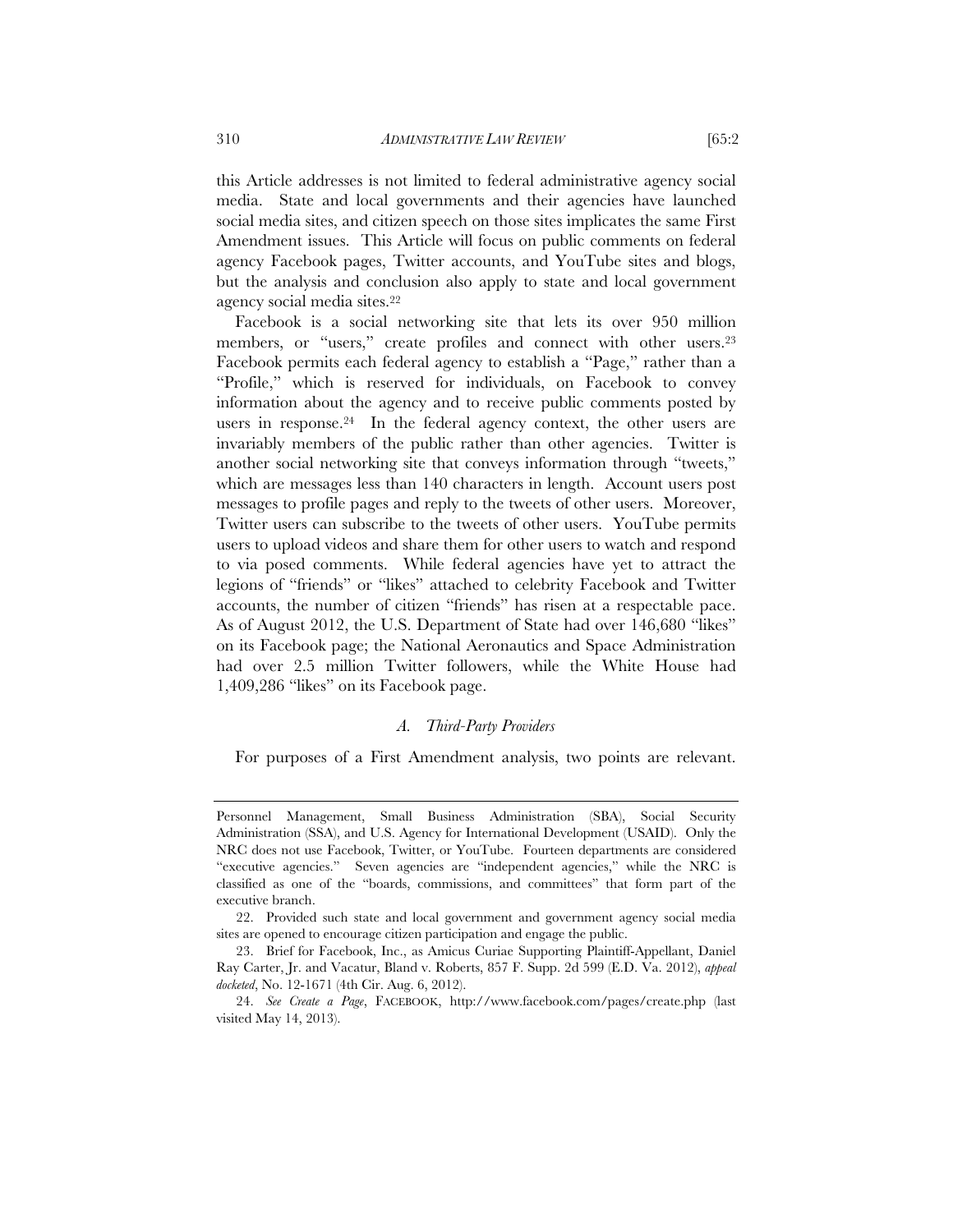One is the fact that Facebook, Twitter, and YouTube are third-party commercial service providers. While an agency blog posted on an agency website is on public property because the .gov domain is owned and operated by the government, an agency Facebook page, for example, is on Facebook's platform, not that of the government. A .com domain is a private piece of cyberspace. Recognizing that federal agencies have distinct requirements that render them unable to sign the common terms of service (TOS) agreement, the General Services Administration's (GSA's) Center for Excellence in Digital Government negotiated TOS agreements with third-party service providers on behalf of federal agencies.25 GAO refers to agency social media sites on third-party platforms as "agency sponsored," a description that will prove consequential.26 The second point is the purpose of agency blogs, Facebook pages, and Twitter and YouTube accounts. Based on the President's Memorandum, the purpose of this foray into social media is to engage the public by conveying information about agency activities as well as facilitating public discourse on those activities.27 Former Office of Information and Regulatory Affairs Administrator Cass R. Sunstein captured the duality inherent in public engagement in his memorandum to the heads of federal agencies: "To engage the public, Federal agencies are expanding their use of social media and web-based interactive technologies. For example, agencies are increasingly using webbased technologies, such as blogs, wikis, and social networks, as a means of 'publishing' solicitations for public comment and for conducting virtual public meetings."28 As will be seen, whether social media sites provide an arena for the government to speak or a forum for citizens to make their voices heard determines the level of First Amendment protection public comments receive.

 <sup>25.</sup> *Federal-Compatible Terms of Service Agreements*, GSA'S OFFICE OF CITIZEN SERV. & INNOVATIVE TECH., http://www.howto.gov/web-content/resources/tools/terms-of-serviceagreements (last visited May 14, 2013).

 <sup>26.</sup> *See* U.S. GOV'T ACCOUNTABILITY OFFICE, *supra* note 19, at 1. HUD's Policies and Procedures for Use of Social Media include sites internal and external to HUD in the departmental definition of social media, thus also eliding the distinction between .com and .gov. DEP'T OF HOUS. AND URBAN DEV., DEPARTMENTAL POLICIES AND PROCEDURES FOR USE OF SOCIAL MEDIA SITES BY HUD OFFICES AND STAFF, *available at* http://portal.hud.gov/hudportal/documents/huddoc?id=social-media-policy.pdf.

 <sup>27.</sup> Both purposes are captured in the following: "Executive departments and agencies should harness new technologies to put information about their operations and decisions online and readily available to the public. Executive departments and agencies should also solicit public feedback to identify information of greatest use to the public." Memorandum on Transparency and Open Government, *supra* note 1.

 <sup>28.</sup> SOCIAL MEDIA, *supra* note 18, at 1.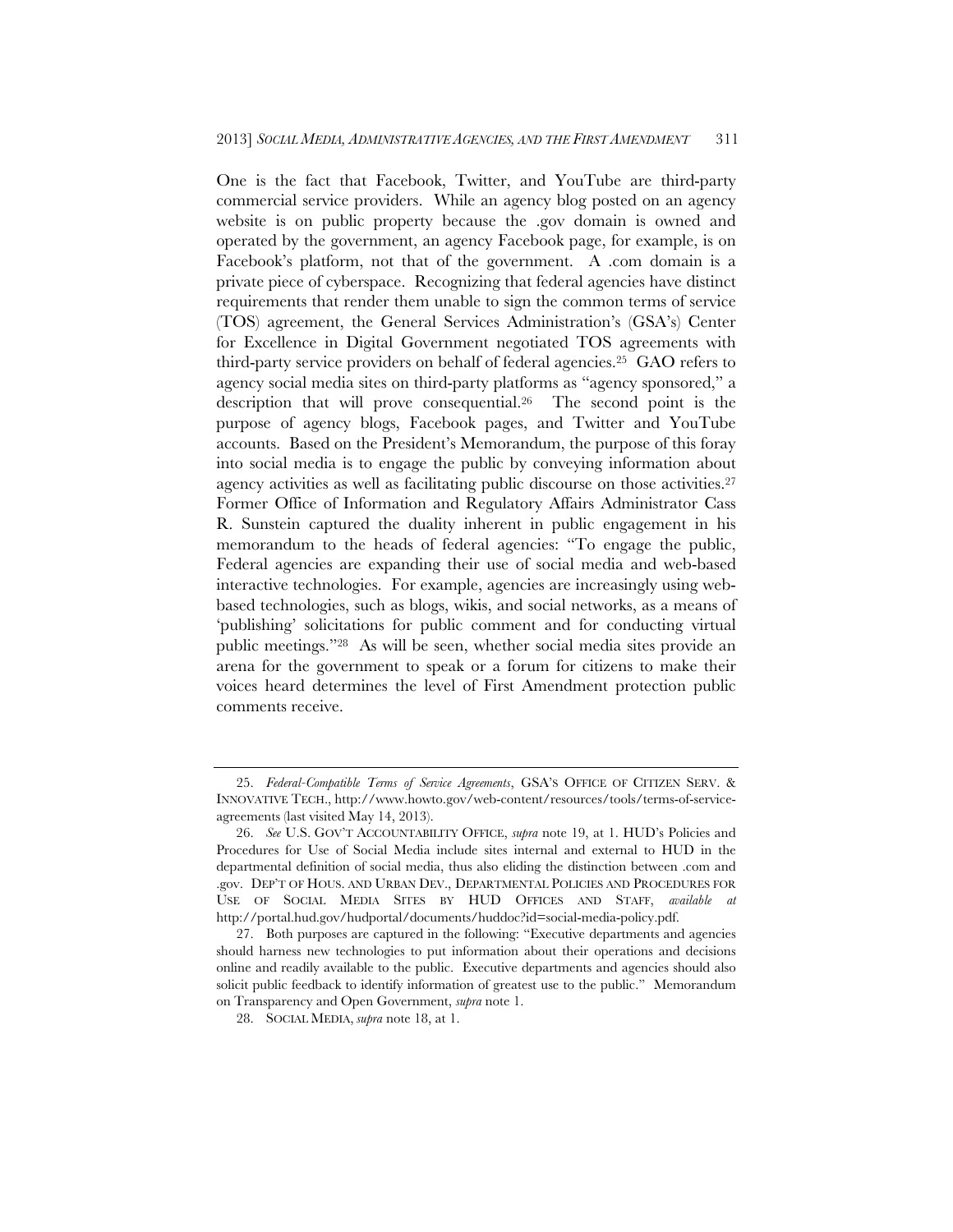#### 312 *ADMINISTRATIVE LAW REVIEW* [65:2

#### *B. The Purpose and Use of Agency Social Media*

While federal agencies have used social media sites to repost information available on agency websites, post new content, and provide links to non-government websites, soliciting comments from the public and responding to comments comprise a substantial part of federal agencies' activities online. According to a recent GAO survey, twenty-two of the twenty-three agencies with social media sites have used social media to solicit public comment.<sup>29</sup> Agencies on Facebook solicit public comment both on the site and sometimes direct the public to comment on the agency website. When inviting public comment on Twitter, agencies commonly direct public comment to blogs on agency websites. Surprisingly, YouTube has been used as often as Facebook to solicit public comment.30 In contrast to Facebook, YouTube, and Twitter, federal agency blogs are located on official agency websites. However, blogs also encourage the public to comment on specific topics relevant to a particular agency's mission. There was a time, not so long ago, when agencies received a majority of public feedback through the mail. Online comments on proposed rules are replacing formal letters.31 But public comments on proposed rules are something with which federal agencies have long been familiar and established procedures provide a certain level of bureaucratic reassurance. For better or worse, public comments on social media sites are something altogether different.

#### *C. The Public Realm Online*

Increasingly ubiquitous, the Internet is celebrated for liberating commerce and communication from the comparatively sedate pace of the recent past. Enchanted by the wealth of information available, few Americans have noticed that the vast majority of websites and social media sites are in private hands. In the 1990s, the U.S. government surrendered control of the Internet backbone network and the domain name system to

 <sup>29. &</sup>quot;Twenty-two of 23 agencies used social media to solicit comments from the public. Of the 22 agencies soliciting feedback, most used Twitter for this purpose." U.S. GOV'T ACCOUNTABILITY OFFICE, *supra* note 19, at 13. Agencies sought feedback through Facebook for both public comment directly on the social media site and for public comment on an agency website. *Id.* Agencies used Twitter to solicit public comment on an agency website. *Id.* YouTube has also been used to solicit public comment. *Id.*

 <sup>30.</sup> *See id.* at 11.

 <sup>31.</sup> *See* REGULATIONS.GOV, http://www.regulations.gov/ (last visited May 14, 2013); *see also* Bridget C.E. Dooling, *Legal Issues in E-Rulemaking*, 63 ADMIN. L. REV. 893, 898 (2011); Jeffrey S. Lubbers, *A Survey of Federal Agency Rulemakers' Attitudes about E-Rulemaking*, 62 ADMIN. L. REV. 451, 452 (2010).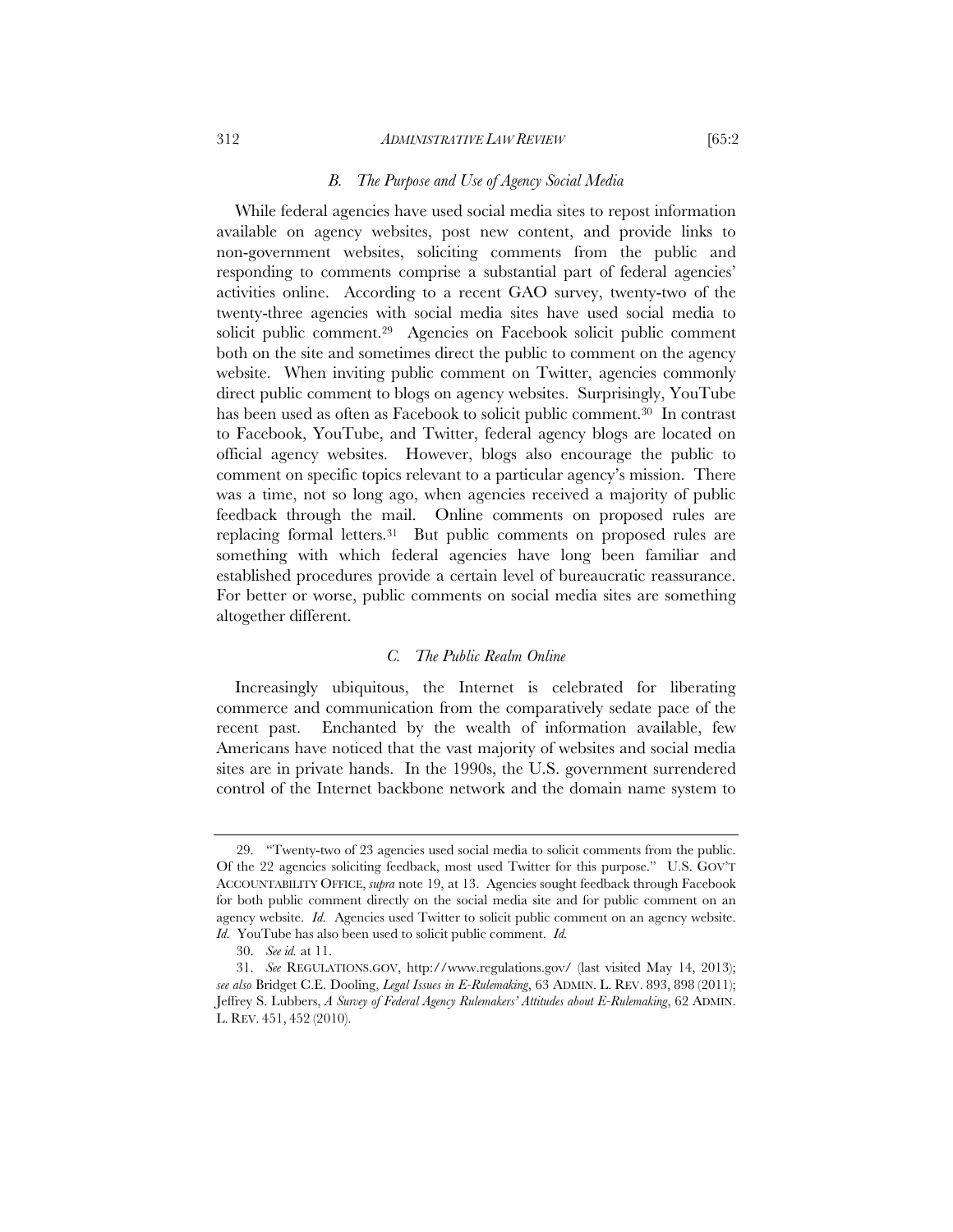private companies.32 Attendant upon this transfer, the Federal Communications Commission chose not to regulate ISPs as common carriers, which are restricted from engaging in content discrimination.33 As a consequence, public space online is next to non-existent. Given that sidewalks and public parks remain, the dearth of public space online may seem unimportant. However, one consequence of private control is that free speech rights are not guaranteed online. Courts have decided that when a private company regulates speech on the Internet, such regulation is not state action and is not protected by the First Amendment's Free Speech Clause.34 Hence, most Internet service companies that provide email, chat rooms, and social media sites are free to discriminate against speech should they choose to do so. One result is the common requirement for users to agree to speech and civility codes through terms of service agreements. This agreement to engage in civilized discourse may seem harmless, even laudable, given the extent to which pornography, vulgar language, and hostile speech flourish online. However, ISPs have proven willing to restrict political speech.<sup>35</sup> Examples of ISPs regulating and censoring speech abound.36 While the U.S. Postal Service may not censor

 <sup>32.</sup> *See* Jay P. Kesan & Rajiv C. Shah, *Fool Us Once Shame on You—Fool Us Twice Shame on Us: What We Can Learn from the Privatizations of the Internet Backbone Network and the Domain Name System,* 79 WASH. U. L.Q. 89, 131–32 (2001); *see also* Ardia, *supra* note 10, at 1990 ("While the government owns and maintains some websites and computer networks, most public discourse occurs on private websites and is facilitated by private Internet service providers.").

 <sup>33.</sup> Jack M. Balkin, *The Future of Free Expression in a Digital Age*, 36 PEPP. L. REV. 427, 428 (2009). The telephone service is subject to common carriage requirements that prohibit content discrimination. *See, e.g.*, 47 U.S.C. § 202 (2006); Nat'l Cable & Telecomms. Ass'n v. Brand X Internet Servs., 545 U.S. 967, 975 (2005) (stating that the Federal Communications Act "regulates telecommunications carriers, but not information-service providers, as common carriers").

 <sup>34.</sup> Nunziato, *supra* note 12, at 1135–41; *see, e.g.*, Cyber Promotions, Inc. v. America Online, Inc., 948 F. Supp. 436, 452 (E.D. Pa. 1996); *see also* Island Online, Inc. v. Network Solutions, Inc., 119 F. Supp. 2d 289, 306 (E.D.N.Y. 2000).

 <sup>35.</sup> Speaking of censorship of sponsored links on Google's search engine, Nunziato observes, "Google has refused to host a range of politically-charged, religious, and critical social commentary in the form of advertisements themselves, as well as the websites to which these advertisements link." Nunziato, *supra* note 12, at 1123. In 1998, America Online (AOL) shut down an "Irish Heritage" discussion group and removed the earlier postings. *Id*. at 1126. Facebook locked down a political advocacy page in 2010. *See* Ardia, *supra* note 10, at 1991 n.46.

 <sup>36.</sup> As David Ardia writes: "Because these private intermediaries are not constrained by the First Amendment's free speech protections, it is perilous for society to rely on them to provide forums for public discourse." Ardia, *supra* note 10, at 1991; *see also* David S. Ardia, *Free Speech Savior or Shield for Scoundrels: An Empirical Study of Intermediary Immunity Under Section 230 of the Communications Decency Act*, 43 LOY. L.A. L. REV. 373, 379 (2010).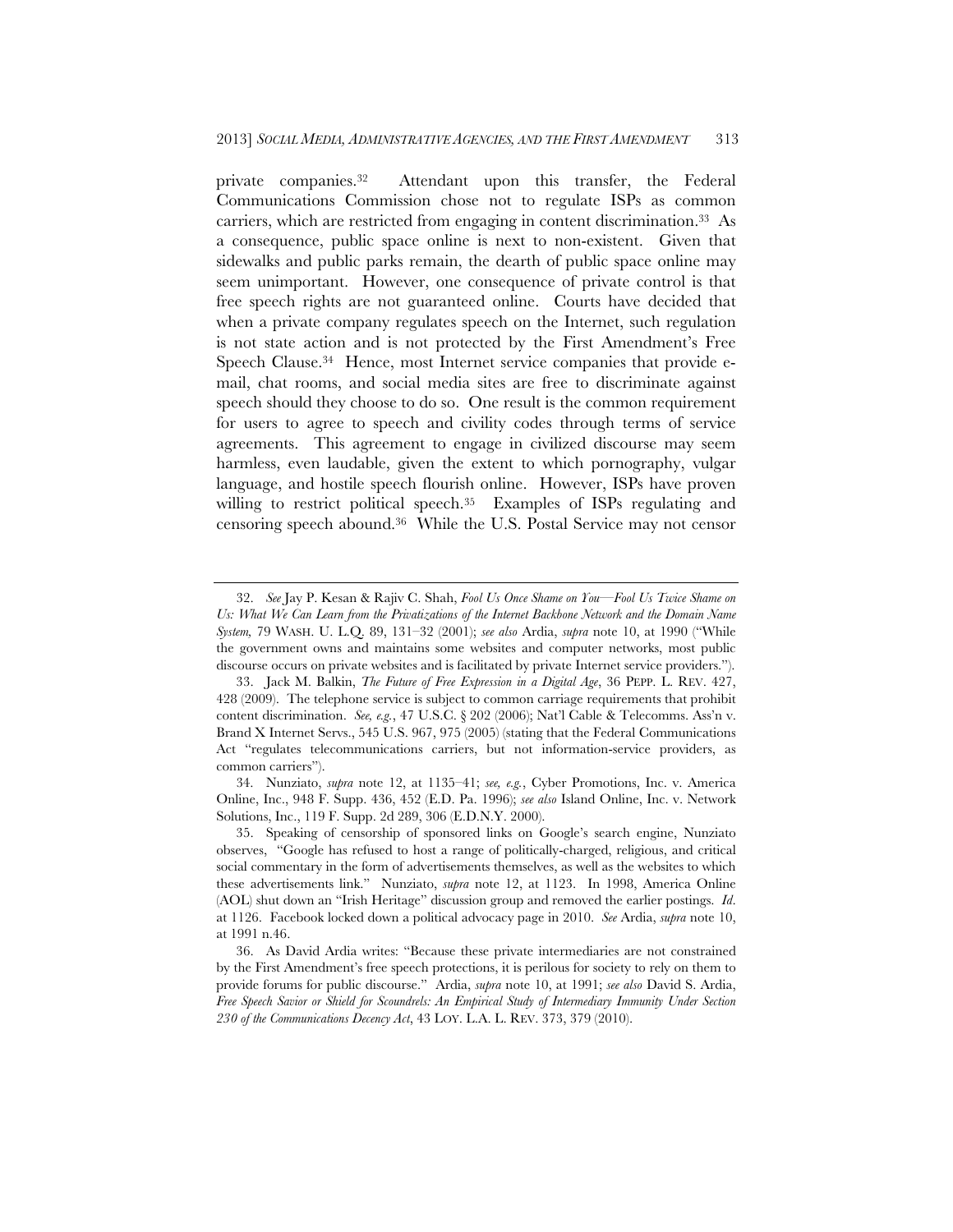the mail, Google has free reign to censor e-mail.37 Although Google appears to be exercising its power over free speech with restraint, it cannot be denied that the deputy general counsel of Google has more power over free speech than any Supreme Court justice or president, Jeffrey Rosen recently observed.38

"Accordingly, for the great majority of Internet speakers, it is not the First Amendment, but AOL's (or other ISPs') terms of service, that determine the contours of protection accorded to their Internet expression."39 And that protection is unreliable. For instance, amateur journalists accused Facebook of censoring reports on the Occupy Wall Street movement, while Google initially declined to run anti-abortion advertisements.40 In a recent article, Seth Kreimer argued the government's decision to privatize speech regulation to "proxy censors" endangers free expression because private intermediaries can and do make

39. Nunziato, *supra* note 12, at 1127.

 <sup>37.</sup> Nunziato, *supra* note 12, at 1122–23 ("While the U.S. Postal Service is subject to the dictates of the First Amendment when performing its duties, the private entities that are predominantly responsible for relaying billions of e-mails per day are not, thus these entities are free to monitor and censor the content of the e-mails that they are responsible for delivering."). Section 230(2) of the Telecommunications Act of 1996, as amended (47 U.S.C. § 230(c)(2) (2000)) permits owners of online conduits to censor online traffic. *See also* Balkin, *supra* note 33, at 437 (stating "censorship is as likely to come from private entities that control telecommunications networks and online services as from the government").

 <sup>38.</sup> In Rosen's telling, Google, under political pressure, retreated from guidelines on YouTube which prohibited videos "intended to incite violence," which tracked the Supreme Court's First Amendment doctrine. Jeffrey Rosen, *The Deciders: Facebook, Google, and the Future of Privacy and Free Speech,* The Future of the Constitution Series, No. 12, BROOKINGS INSTITUTION (May 2, 2012), http://www.brookings.edu/research/papers/2011/05/02 free-speech-rosen. From a different but equally troubling angle, Dawn Nunziato has argued that the authority of the Internet Corporation for Assigned Names and Numbers (ICANN) over the infrastructure of the Internet enables it to "enact regulations affecting speech within the most powerful forum for expression ever developed." Dawn C. Nunziato, *Freedom of Expression, Democratic Norms, and Internet Governance*, 52 EMORY L.J. 187, 188 (2003).

 <sup>40.</sup> David Badash, *Has Facebook Censorship Gone Too Far?*, THE NEW CIVIL RIGHTS MOVEMENT (Nov. 7, 2011), http://thenewcivilrightsmovement.com/has-facebookcensorship-gone-too-far/politics/2011/11/07/29714. The Christian Institute, which sought to run the anti-abortion ads, was based in the United Kingdom and sued Google for discrimination under the Equality Act of 2006, which forbids religious discrimination. In response to the lawsuit, Google agreed to revise its policy. Ki Mae Heussner, *Google OKs Religious Groups' Abortion Ads*, ABC NEWS (Sept. 18, 2008), http://abcnews.go.com/ Technology/story?id=5827418#.T3sTMvA1\_5s. After receiving a takedown notice from the Church of Scientology, Google temporarily removed pages of a website critical of the church. Seth Kreimer, *Censorship by Proxy: The First Amendment, Internet Intermediaries, and the Problem of the Weakest Link,* 155 U. PA. L. REV. 11, 32 n.64 (2006) (citing *Google Restores Church Links,* WIRED NEWS (Mar. 22, 2002), http://www.wired.com/news/ebiz/ 0,1272,51257,00.html.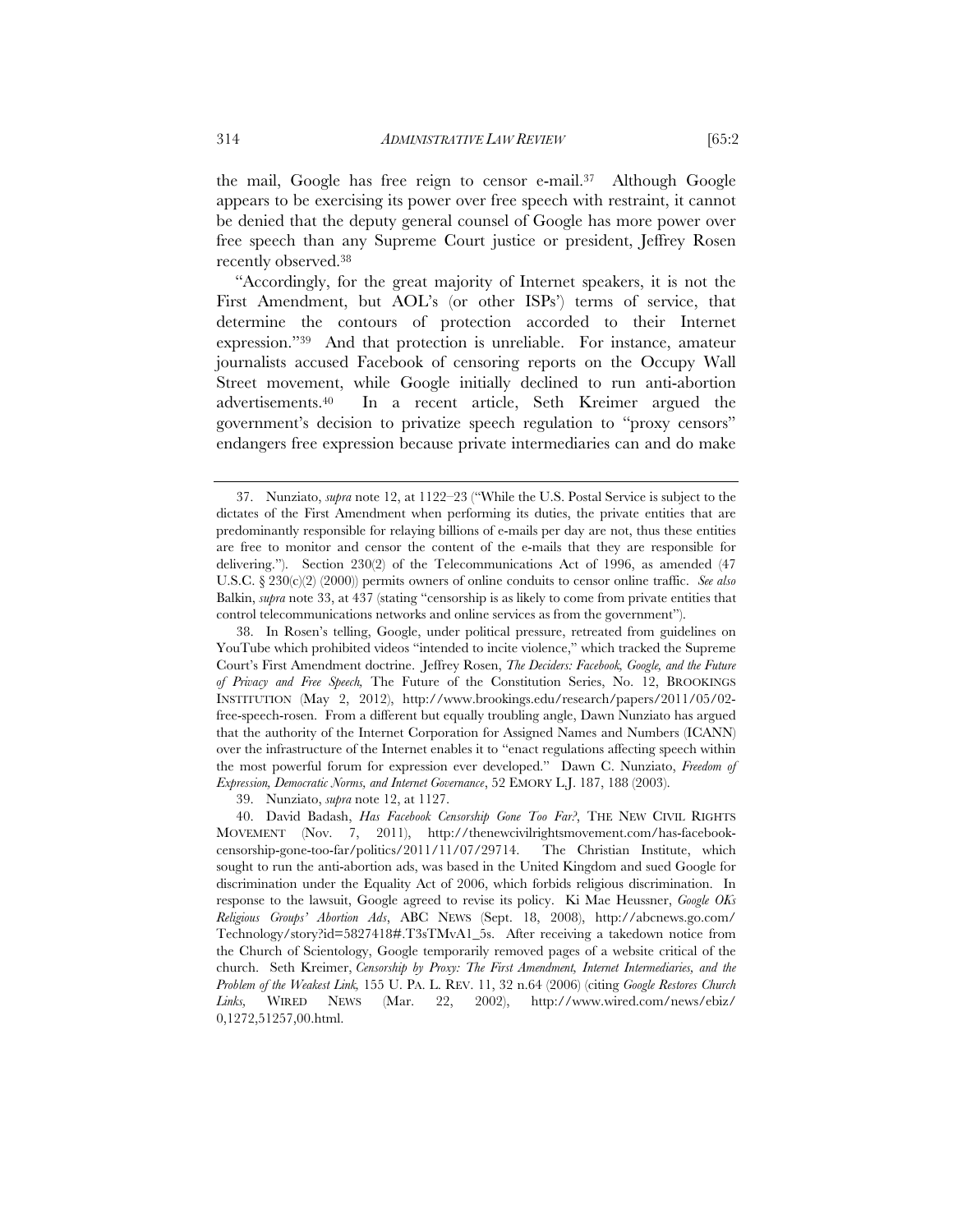mistakes. Furthermore, private intermediaries offer no due process guarantees when mistakes, such as confusing a parody with a copyright violation, are made. Incentives, as well as the limitations of current technology, push ISPs to be overbroad in blocking content.41 "Putting the censorship decision in the hands of the intermediary allows commercially powerful blocs of customers a potential veto on the speech of others." Equally disturbing, corporations can pressure intermediaries to block speech by sending "cease and desist" notices.<sup>42</sup> A large amount of speech on the Internet is anonymous speech, and the ability to speak anonymously has expanded free speech opportunities. However, the ability to engage in anonymous speech is dependent on the favor of the service provider and the fact that the provider is insulated from liability, a situation that could change.43 Facebook, for example, does not permit anonymous speech.44

A handful of private companies through which an ever-greater amount of speech travels are permitted to engage in content discrimination even if they do not avail themselves of the privilege, being more interested in distracting and entertaining than overtly censoring political speech.<sup>45</sup> How long this state of affairs remains and whether it is advisable remains to be seen, but the salient point is that for legal purposes the Internet is civil space, not a public one. It is a place for civil society, in between private and public, a place where people mingle in public on private property, much like a shopping center or coffee shop. For this reason, though there is much public discourse online, there is next to no real public space. A series of small decisions on the part of federal agencies and courts, when the issue is

 <sup>41.</sup> Kreimer notes, "It is almost always easier to drop a marginal website than to employ counsel." Kreimer, *supra* note 40, at 28. Speakers then engage in self-censorship. Moreover, an intermediary is likely to choose the mechanism that is cheaper rather than more precisely tailored thus inflicting what Kreimer terms "collateral damage" on protected expression. *Id.* at 31–32. As Kreimer relates, "Thus, for example, in *Center for Democracy & Technology v. Pappert*, the court found that ISPs blocked access to around 1.2 million 'innocent' websites in response to demands by law enforcement to disable four hundred targeted URLs." *Id.* at 31. As many corporations have demonstrated, it is easier to engage in censorship by pressuring a proxy intermediary than it is to suppress speakers or listeners. *Id.* at 31–33.

 <sup>42.</sup> *Id.* at 32 ("Google is reported to respond to 'cease and desist' notices in most cases by simply removing search results, a reaction that can be used to suppress access to websites of critics."). Kreimer focuses on the state's use of Internet intermediaries as "proxy censors."

 <sup>43.</sup> Section 230(c)(1) of the Telecommunications Act of 1996 provides Internet intermediaries with immunity against lawsuits based on the content of the speech that passes through their networks.

 <sup>44.</sup> *See Statement of Rights and Responsibilities*, FACEBOOK, https://www.facebook.com/ note.php?note\_id=183538190300 (last visited May 14, 2013).

 <sup>45.</sup> Balkin *supra* note 13, at 22 ("Once again, the goal is not necessarily censorship of unpopular ideas but rather diversion and co-optation of audience attention.").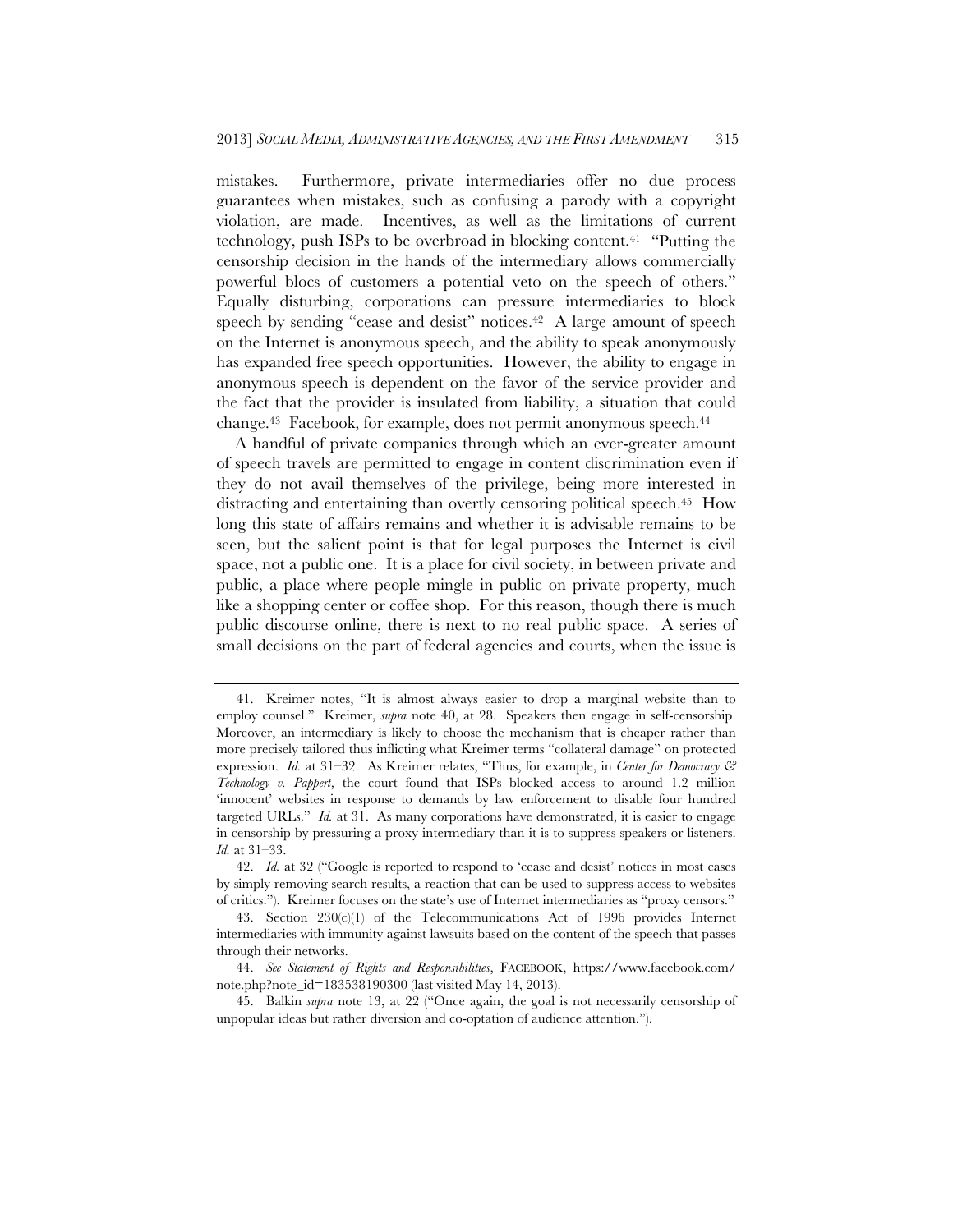litigated, will play a role in shaping the future of free speech by determining whether there are some places online where speech receives First Amendment protection.<sup>46</sup>

## *D. Agency Comment Policies*

No statement about the First Amendment's Free Speech Clause appears on the twenty-three major federal agency social media sites inviting public comment.47 Under the First Amendment, speech is presumptively protected unless it falls into a narrowly carved exception. A citizen about to comment on a government-sponsored Facebook page, for instance, probably assumes his or her comments are protected by the First Amendment, but many agencies offer no such guarantees. The GSA's Center for Excellence in Digital Government negotiated "Federal Compatible Terms of Service Agreements" on behalf of agencies anxious to pursue the call to open government.<sup>48</sup> As expected, the Negotiated Amendment to the Facebook Terms of Use changes the governing law and liability clause to one that privileges federal law and eliminates the standard indemnity clause.49 Facebook acknowledges that the government entity is bound by applicable federal laws and regulations "including those related to ethical standards, limitations on indemnification, fiscal law constraints, advertising and endorsements, freedom of information, governing law, and dispute resolution forum and processes."50 Conspicuous in its absence is the First Amendment and whether section 5 of Facebook's "Statement of Rights and Responsibilities," which covers its user comments, applies to a government entity's Facebook page or, in the alternative, if agencies are entitled to take a more or less restrictive approach to public comments.51 In

 <sup>46.</sup> Net neutrality legislation, provided it becomes law, and Federal Communication Commission (FCC) regulations will likely be challenged on constitutional grounds as well. Should the argument that the government's free speech right to make editorial judgments on its own property prevail in the case of agency social media, a precedent will have been set in favor of the property based vision of free speech supporting the argument that the structural regulation of telecommunications networks interferes with a company's right to speak through its content based choices.

 <sup>47.</sup> This survey is based on the "major federal departments and agencies" covered by the Chief Financial Officer Act, which GAO uses when it surveys agency activities in reports or testimony before Congress. U.S. GOV'T ACCOUNTABILITY OFFICE, *supra* note 19.

 <sup>48.</sup> *Negotiated Terms of Service Agreements*, HOWTO.GOV, http://www.howto.gov/webcontent/resources/tools/terms-of-service-agreements/negotiated-terms-of-serviceagreements (last visited May 14, 2013).

 <sup>49.</sup> *See Amendment to Facebook Terms of Use*, HOWTO.GOV, http://www.howto.gov/sites/ default/files/facebook-tos-amendment.pdf (last visited May 14, 2013).

 <sup>50.</sup> *Id.*

 <sup>51.</sup> Facebook's Statement of Rights and Responsibilities was initially more restrictive.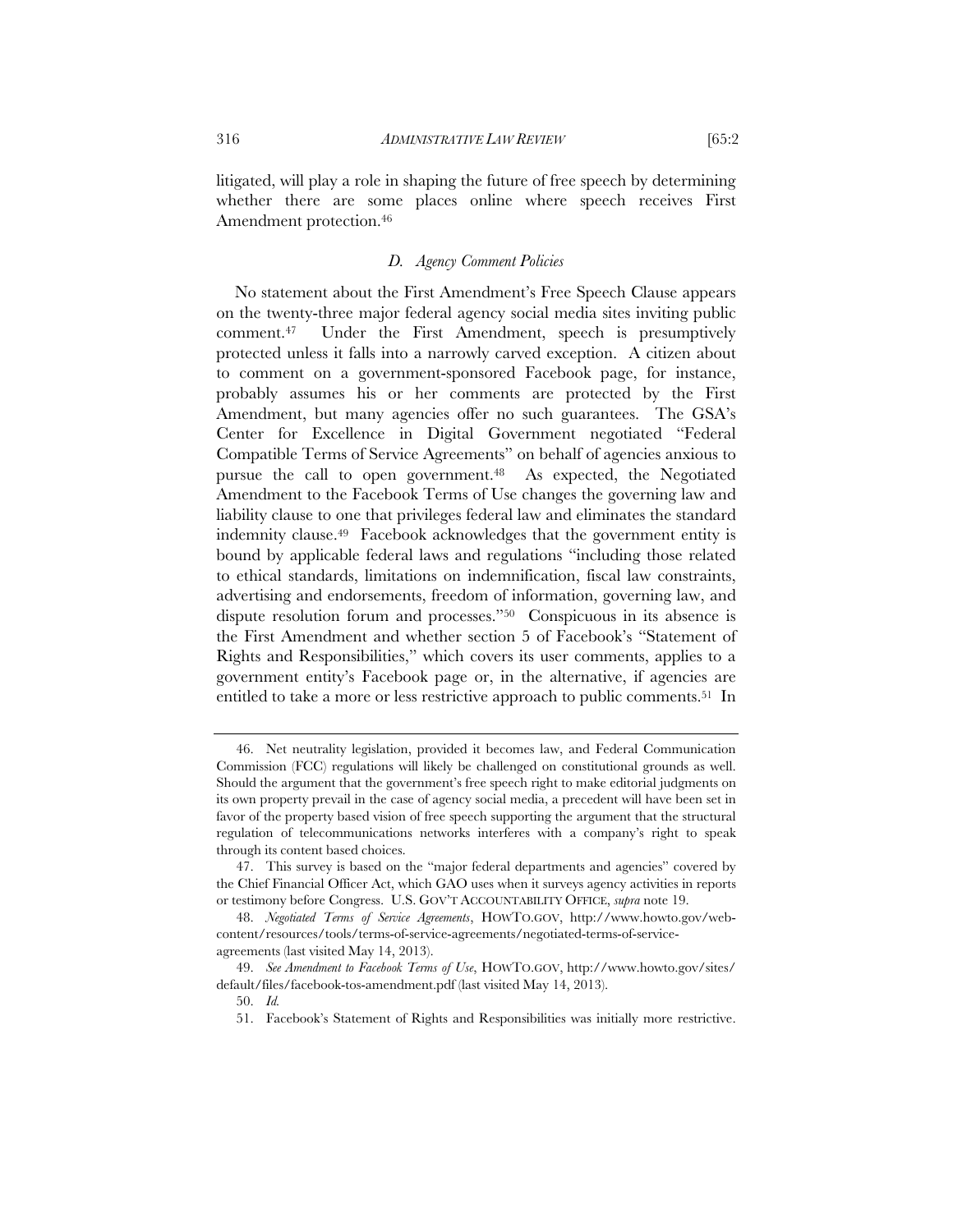fact, it appears many agencies have chosen to restrict public comment on their social media sites in striking ways.

A study of twenty-three agency social media comment policies reveals a vast range of approaches. Focusing on Facebook, at one end are the Departments of Justice (DOJ), HUD, Interior, Treasury, Labor, Transportation, Energy, Education, the National Science Foundation, the Office of Personnel Management, and the U.S. Agency of International Development, which post no comment policy and by default appear to follow the Facebook "Statement of Rights and Responsibilities," which now tracks First Amendment jurisprudence to some extent in stating that only statements believed to violate the law will be removed.52 For example, based on a view of some of the comments that remain posted on the DOJ and the HUD sites, it appears these agencies are not removing comments that are offensive or rude or false and thus recognize commenters' First Amendment rights. At the other end, one finds the U.S. Department of State Facebook Terms of Service:

The U.S. Department of State on Facebook is moderated. That means all comments will be reviewed before posting. In addition, the U.S. Department of State on Facebook expects that participants will treat each other, as well as U.S. Department of State employees, with respect. The U.S. Department of

After its revision on April 26, 2011, section 5, "Protecting Other People's Rights," more closely tracks First Amendment jurisprudence. There is no admonition to avoid vulgar or offensive language or any civility requirement. A user agrees to "not post content or take any action on Facebook that infringes or violates someone else's rights or otherwise violates the law." Facebook states that it will remove content that it believes violates the law or other people's rights. Therefore, if a comment does not violate the law or another person's rights, it will remain posted. *See Statement of Rights and Responsibilities*, FACEBOOK, https://www.facebook.com/note.php?note\_id=183538190300 (last visited May 14, 2013).

 <sup>52.</sup> Section 5. Protecting Other People's Rights. We respect other people's rights and expect you to do the same. 5.1. You will not post content or take any action on Facebook that infringes someone else's rights or otherwise violates the law. 5.2. We can remove any content you post on Facebook if we believe that it violates this Statement. 5.3. We will provide you with tools to help you protect your intellectual property rights. . . . 5.4. If we removed your content for infringing someone else's copyright, and you believe we removed it by mistake, we will provide you with an opportunity to appeal. 5.5. If you repeatedly infringe other people's intellectual property rights, we will disable your account when appropriate. 5.6. You will not use our copyrights or trademarks (including Facebook, the Facebook and F logos, FB, Face, Poke, Wall and 32665) without our written permission. 5.7. If you collect information from users, you will: obtain their consent, make it clear you (and not Facebook) are the one collecting their information, and post a privacy policy explaining what information you collect and how you will use it. 5.8. You will not post anyone's identification documents or sensitive financial information on Facebook."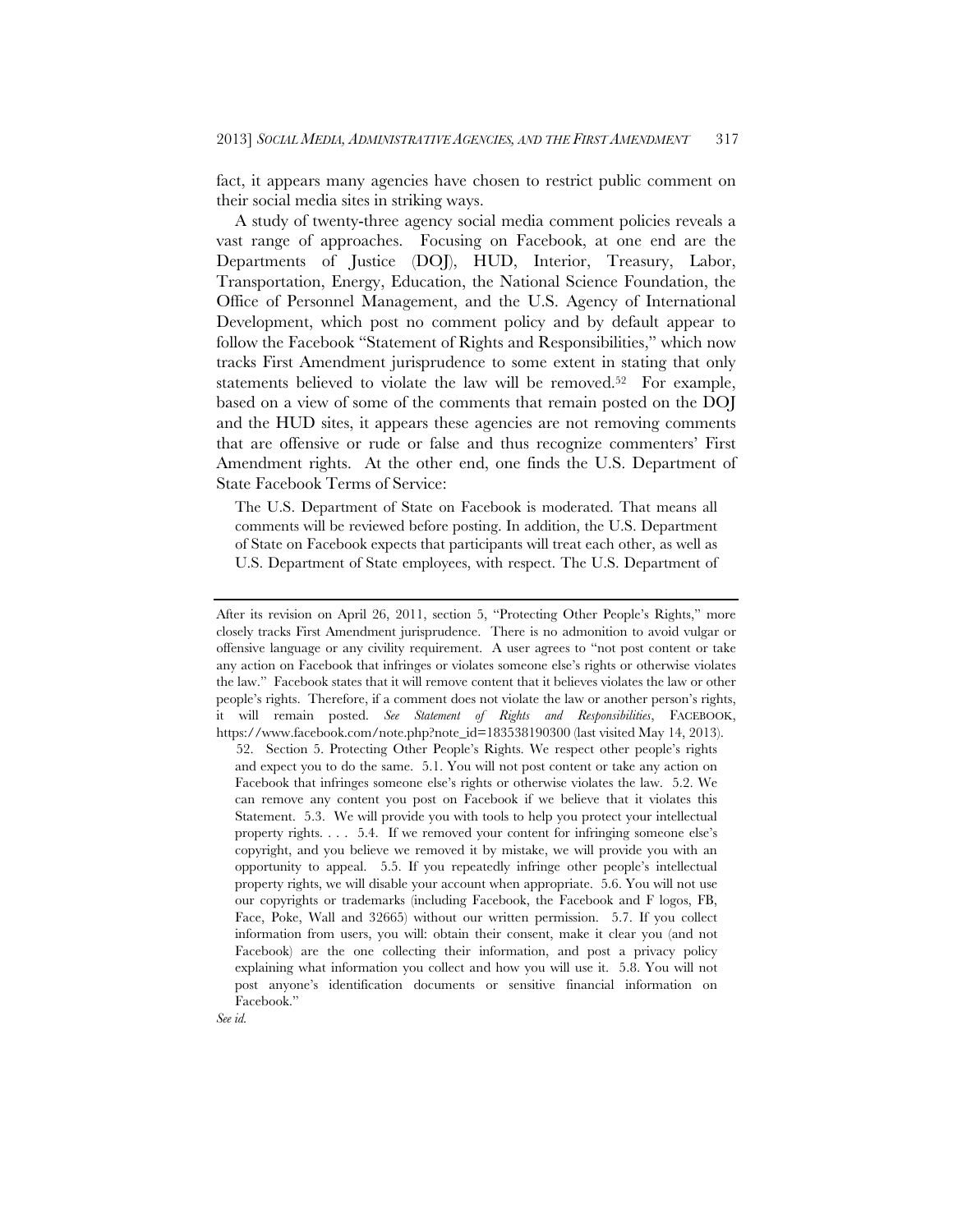State on Facebook will not post comments that contain vulgar or abusive language; personal attacks of any kind; or offensive terms that target specific ethnic or racial groups. The U.S. Department of State on Facebook will not post comments that are spam, are clearly "off topic" or that promote services or products. Comments that make unsupported accusations will also be subject to review.<sup>53</sup>

Treating one another with respect seems reasonable, but is it consonant with the First Amendment? When posting a comment on Israel and Palestinian Territories, how does a commenter know what expressions the Department of State considers "offensive terms that target specific racial or ethnic groups?" The line between offensive and controversial is a fine one, and the Department of State may well open itself to charges of unconstitutional viewpoint discrimination if it censors such comments by refusing to post them.54

HHS has a comment policy applicable to each social media site or "managed forum" where personal attacks, profanity, and aggressive behavior are also prohibited. HHS also instructs the public to "[t]ell the truth. Spreading misleading or false information is prohibited."55 In conclusion, "We encourage your participation in our discussion and look forward to an active exchange of ideas."56

The U.S. Department of Agriculture's (USDA's) comment policy, which applies to users on the USDA blog on the USDA website as well as on Facebook, Twitter, Flickr, and YouTube, is typical of the middle ground of agency comment policies. It reads:

We encourage discussion and comments on posts. Your insights are important to ensure Americans nationwide are informed and can be a part of the USDA's work, every day.

We will review all comments before posting them. For the benefit of a robust

 <sup>53.</sup> *U.S. Department of State Facebook Terms of Service*, FACEBOOK, http://www.facebook.com/usdos/app\_11007063052 (last visited May 14, 2013). In the intervening months the Department of State appears to have changed its comment policy and now directs users to the Facebook Terms of Service (TOS). However, a very similar quoted comment policy still appears on the Department's Dipnote Blog TOS, http://blogs.state.gov/state-department-blog-content/about-state-department-blog (last visited May 14, 2013).

 <sup>54.</sup> *See* Police Dep't of Chi. v. Mosley*,* 408 U.S. 92, 95 (1972) ("[A]bove all else, the First Amendment means that government has no power to restrict expression because of its message, its ideas, its subject matter, or its content."); *see also* R.A.V. v. City of St. Paul, 505 U.S. 377, 381, 395–96 (1992) (invalidating a ban on bias-motivated fighting words as viewpoint discrimination).

 <sup>55.</sup> *Comment Policy*, U.S. DEP'T OF HEALTH & HUMAN SERVS., http://www.hhs.gov/ open/discussion/commentpolicy.html (last visited May 14, 2013).

 <sup>56.</sup> *Id.*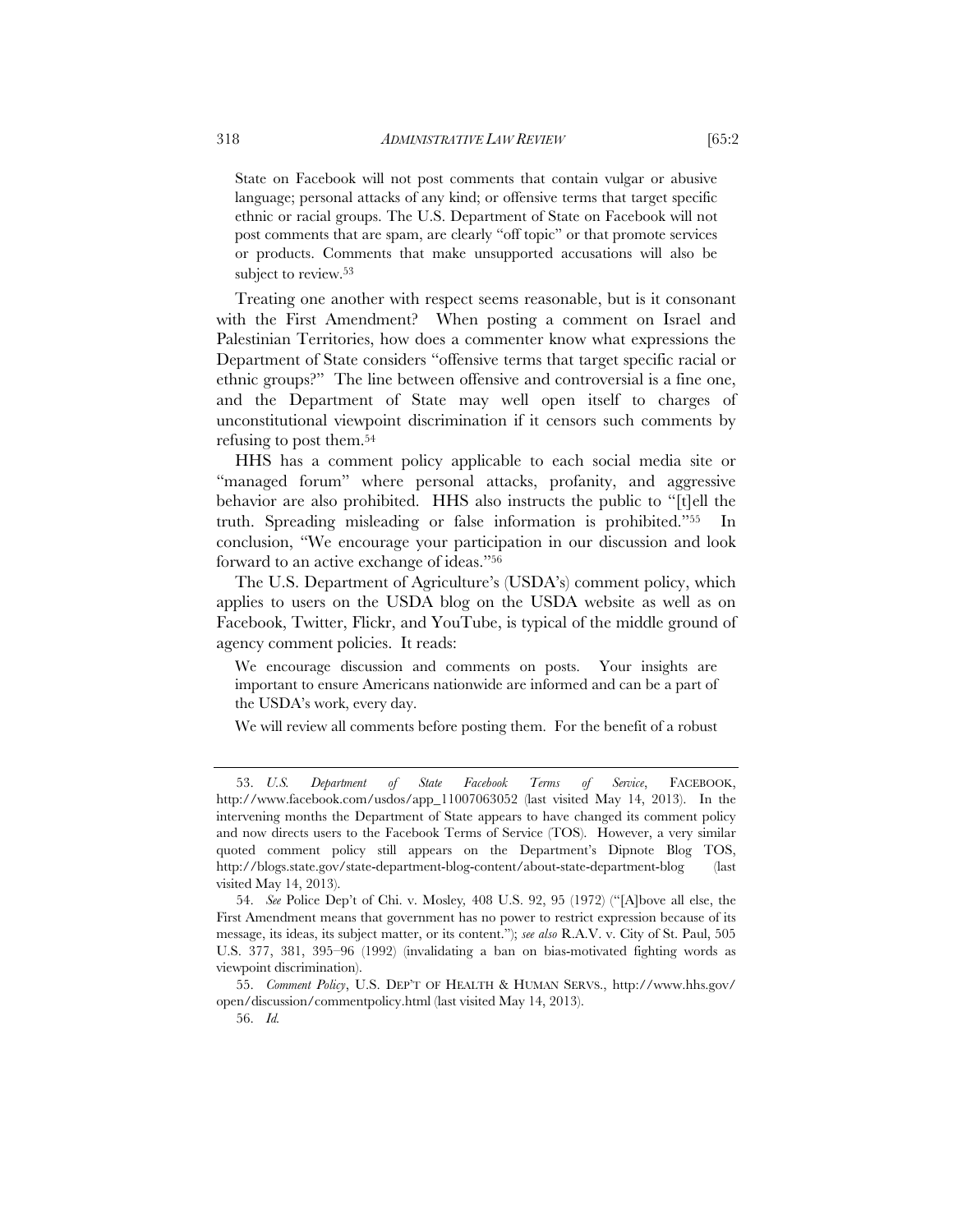and constructive conversation, we will post comments only if they relate to the topic discussed within the corresponding blog post. We want to publish your comments, but expect participants to show respect, civility and consideration to the blog authors and other blog visitors who include persons of all ages. Therefore, we will not post comments that: make personal attacks, are far off-topic, promote services or products, contain abusive, profane, or vulgar language, contain sexual content, overly graphic, disturbing, obscene or offensive material, or material that would otherwise violate the law if published here, include offensive language targeting specific ethnic or racial groups.

We will not edit your comments to remove objectionable or inappropriate content, so please ensure that your comment complies with this policy.57

There are multiple variations on a similar theme. The modest beginning of the Department of Homeland Security (DHS) comment policy belies the broad sweep with which it ends: "DHS does not moderate comments on the DHS Facebook page prior to posting, but reserves the right to remove materials that pose a security or privacy risk." DHS will remove any comments that contain:

profanity, personal attacks of any kind, spam, refer to Federal Civil Service employees by name, contain offensive terms that target specific ethnic or racial groups, promote commercial products, are geared towards the success or failure of a partisan political party, group, or candidate, incite hate, or are subject to a claim of infringement or deemed to be an infringement of intellectual property, or that is otherwise objectionable.58

DHS does not offer guidance on what it means by inciting hate or what encompasses "otherwise objectionable" comments. The Small Business Administration will delete profanity and "implied profanity," as well as "defamation to a person or group of people."59 The Department of

 <sup>57.</sup> *USDA Comment Policy*, U.S. DEP'T OF AGRICULTURE, http://www.usda.gov/wps/ portal/usda/usdahome?contentid=comment\_policy.xml&contentidonly=true (last visited May 14, 2013).

 <sup>58.</sup> It continues, "Any opinions expressed by commentators on the DHS Facebook page, except as specifically noted, are solely those of the individual offering commentary, and does not reflect any DHS component policy, endorsement, or action." *Department of Homeland Security: Facebook Comment Policy*, FACEBOOK, http://www.facebook.com/ homelandsecurity/app\_139229522811253 (last visited May 14, 2013). The Federal Emergency Management Agency (FEMA), a division of DHS, explicitly states that its Facebook page is "a moderated channel, meaning all comments will be reviewed for appropriate content." *FEMA Federal Emergency Management Agency: About*, FACEBOOK, http://www.facebook.com/FEMA/info (last visited May 14, 2013).

 <sup>59.</sup> The SBA's comment policy states that it will remove "other comments that the SBA Social Media Team deems inappropriate." *SBA Privacy Policy: Facebook*, SBA.GOV, http://www.sba.gov/content/sba-privacy-policy-facebook (last visited May 14, 2013).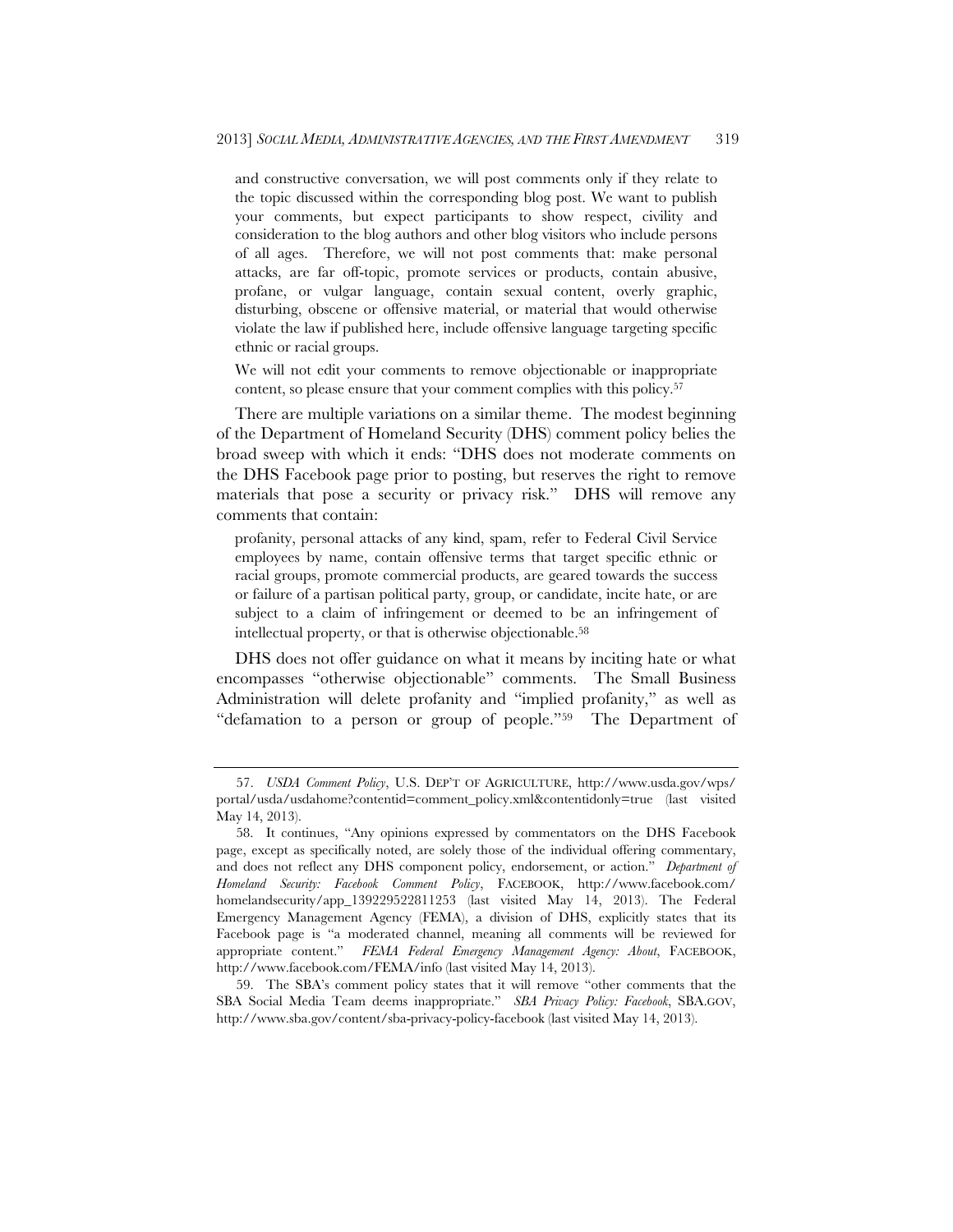from abusive, defamatory, obscene material, and material that would violate the law. DOD will delete submissions with obscene language, threatening language, hate speech, commercial speech, personal information, or operational security.60 GAO (though not a federal agency) reserves the right to remove "name calling" as well as threats or personal attacks. The National Aeronautics and Space Administration (NASA) employs an interesting comment policy, which states, "[t]o encourage freeflowing discussion while maintaining the decorum appropriate to a taxpayer-funded organization, we will moderate comments." While NASA's comment policy encourages relevant comments, it moderates profanity, spam, sexually-explicit material, discriminatory material, and personal attacks. The stricture against personal attacks contains some useful guidance, "[n]o personal attacks. Criticism of decision-making and operational management, including the names of individuals involved, is legitimate. Criticism on a purely personal level is not." In addition, "[C]omments about politics and politicians must, like everything else, be on-topic and free from personal attacks."61

Of the eleven agencies and departments that have comment policies, five have a general comment policy which applies to comments posted to blogs on the official agency (.gov) website as well as social media sites including Facebook, Twitter, and YouTube.<sup>62</sup> Nine agencies state they moderate comments.63 Nine prohibit "offensive" speech, which includes "profanity"

 63. *About the State Department Blog*, DIPNOTE: U.S. DEP'T OF ST. OFFICIAL BLOG, http://blogs.state.gov/index.php/site/about (last visited May 13, 2013); *SBA Privacy Policy: Facebook*, *supra* note 59; *EPA Comment Policy*, *supra* note 62; *Disclaimer*, VANTAGEPOINT: DISPATCHES FROM THE U.S. DEP'T OF VETERANS AFF., http://www.blogs.va.gov/ VAntage/disclaimer/ (last visited May 13, 2013); U.S. DEP'T OF VETERANS AFF. [VA], *Disclaimer*, https://www.facebook.com/VeteransAffairs/app\_174701229285682 (last visited May 14, 2013); *HHS Comment, Privacy, and Link Policies*, HHS CENTER FOR NEW MEDIA, http://newmedia.hhs.gov/standards/comment\_policy.html (last visited May 14, 2013); *United States Social Security Administration*, FACEBOOK, https://www.facebook.com/notes/ social-security-administration/our-comment-policy/369096638815 (last visited May 13, 2013); NASA, *supra* note 61. *Compare USDA Comment Policy*, *supra* note 62, *and* 

 <sup>60.</sup> *Social Media User Agreement*, U.S. DEPARTMENT OF DEFENSE, http://www.defense.gov/socialmedia/user-agreement.aspx/ (last visited May 14, 2013).

 <sup>61.</sup> NASA, *Basic Info*, FACEBOOK, https://www.facebook.com/NASA/info (last visited May 14, 2013).

 <sup>62.</sup> *Comment Policy*, COMMERCE.GOV, http://www.commerce.gov/comment-policy (last visited May 14, 2013); GSA, *General Services Administration: About*, FACEBOOK, http://www.facebook.com/GSA/info (last visited May 14, 2013); *Disclaimer: Comment Policy*, DODLIVE, http://www.dodlive.mil/index.php/disclaimer/ (last visited May 14, 2013); *USDA Comment Policy*, *supra* note 57; *EPA Comment Policy*, U.S. ENVTL. PROTECTION AGENCY, http://www.epa.gov/epahome/commentpolicy.html (last visited May 14, 2013).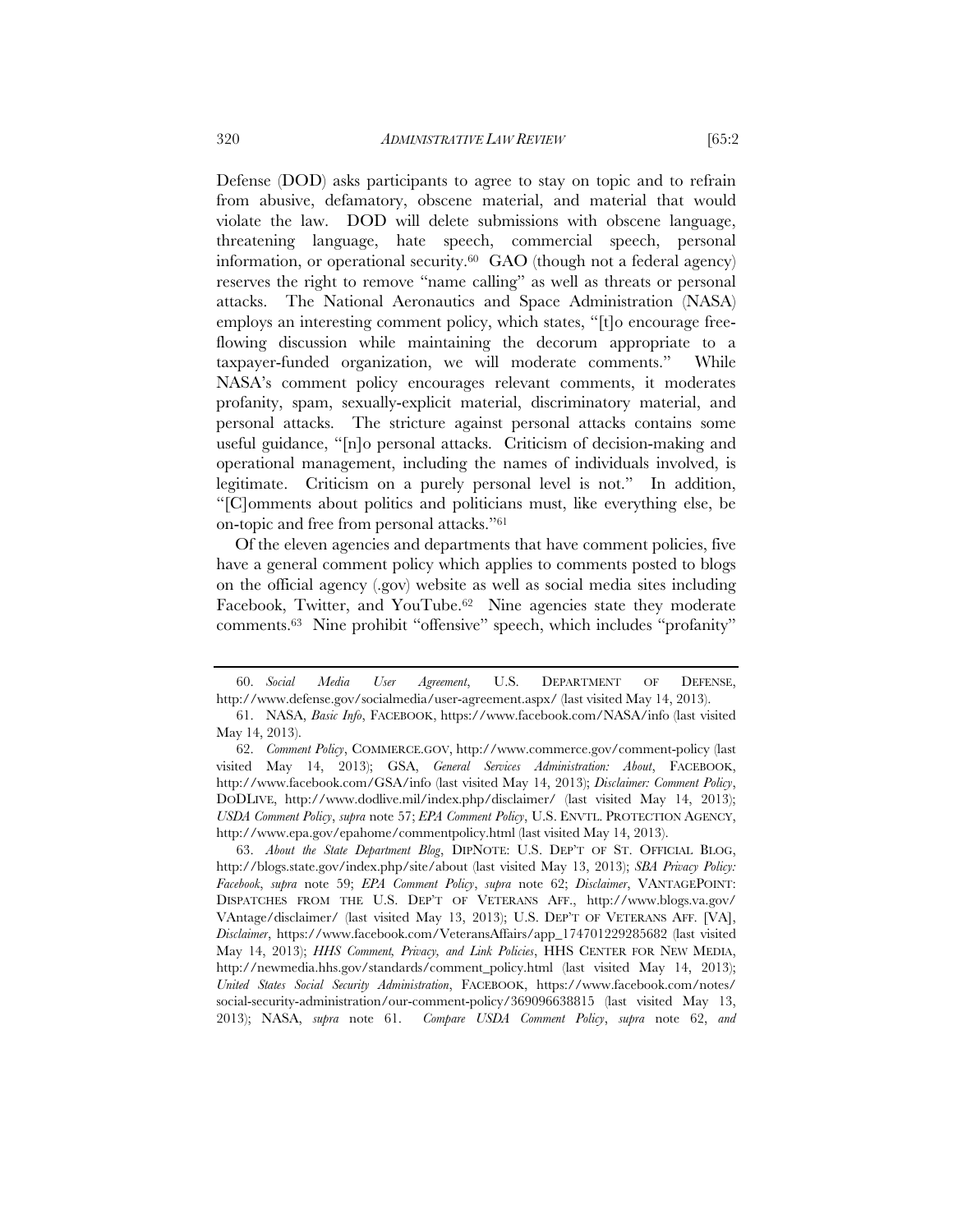or "vulgar and abusive language."64 Nine of the eleven agency comment policies prohibit hate speech variously described as discriminatory language or offensive language targeted at racial or ethnic groups.65 The EPA and the DOD prohibit sexist hate speech.66 Relevance is another issue, and

 65. The Department of State will not post "offensive terms that target specific ethnic or racial groups." Department of State, *supra* note 63. DHS will remove comments that "contain offensive terms that target specific ethnic or racial groups." DHS, *supra* note 58. The USDA will not post comments that "include offensive language targeting specific ethnic or racial groups." USDA, *supra* note 62. The EPA will delete comments that "contain hate speech directed at race, color, sex, sexual orientation, national origin, ethnicity, age, religion, or disability." EPA, *supra* note 62. DOD will delete comments that contain "hate speech or offensive language targeting any specific demographic." DOD, *supra* note 62. The Department of Commerce will not post comments that contain "offensive terms that target specific ethnic or racial groups." COMMERCE.GOV, *supra* note 62. The SSA will delete comments that contain "discriminatory language (including hate speech) based on race, national origin, age, gender, sexual orientation, religion or disability." SSA, *supra* note 63. The SBA will delete "defamation to a person or group of people." SBA, *supra* note 63. The GSA will delete comments that contain "offensive terms targeting individuals or groups." GSA, *supra* note 62. Though not an executive branch agency or department, GAO may delete comments that contain "offensive terms or statements targeting individuals or groups." *Government Accountability Office Facebook Terms of Use*, https://www.facebook.com/ usgao/app\_250336418365488 (last visited May 13, 2013). FEMA will delete "abusive or vulgar language." FEMA, *supra* note 58.

 66. The EPA will delete comments that "contain hate speech directed at race, color, sex, sexual orientation, national origin, ethnicity, age, religion, or disability." EPA, *supra*  note 62. DOD will delete comments that contain "hate speech or offensive language targeting any specific demographic." DOD, *supra* note 62.

COMMERCE.GOV, *supra* note 62 (stating that both the USDA and Department of Commerce review comments before posting but do not use the term "moderate"), *and* FEMA, *supra* note 58 (stating that its Facebook page is a "moderated channel, meaning all comments will be reviewed for appropriate content"), *with* DHS, *supra* note 58 (explaining that DHS does not moderate or review comments before they are posted while reserving the right to remove comments after they are posted).

 <sup>64.</sup> The Department of State will "not post comments that contain vulgar or abusive language." Department of State, *supra* note 63. GSA will remove "vulgar or abusive language." GSA, *supra* note 62. NASA states "irrelevant, inappropriate, or offensive comments may be edited and/or deleted[,]" and "[n]o profanity." NASA, *supra* note 61. DHS will remove "profanity," as well as "offensive terms that target specific ethnic or racial groups." DHS, *supra* note 58. The USDA will not post "abusive, profane, or vulgar language." *USDA Comment Policy*, *supra* note 57. HHS prohibits "personal attacks, profanity, and aggressive behavior," as well as "[i]nstigating arguments in a disrespectful way." HHS, *supra* note 63. Veterans Affairs will remove "abusive or vulgar language." VA, *supra* note 63. The SBA will delete "profanity, implied profanity, obscenity or vulgarity." SBA, *supra*  note 59. The Department of Commerce will not post comments that "contain vulgar language." COMMERCE.GOV, *supra* note 62. The EPA will not post comments that "contain obscene, indecent, or profane language." EPA, *supra* note 62. DOD bars "vulgar or abusive language." DOD, *supra* note 60. The SSA does not mention offensive language. SSA, *supra*  note 63.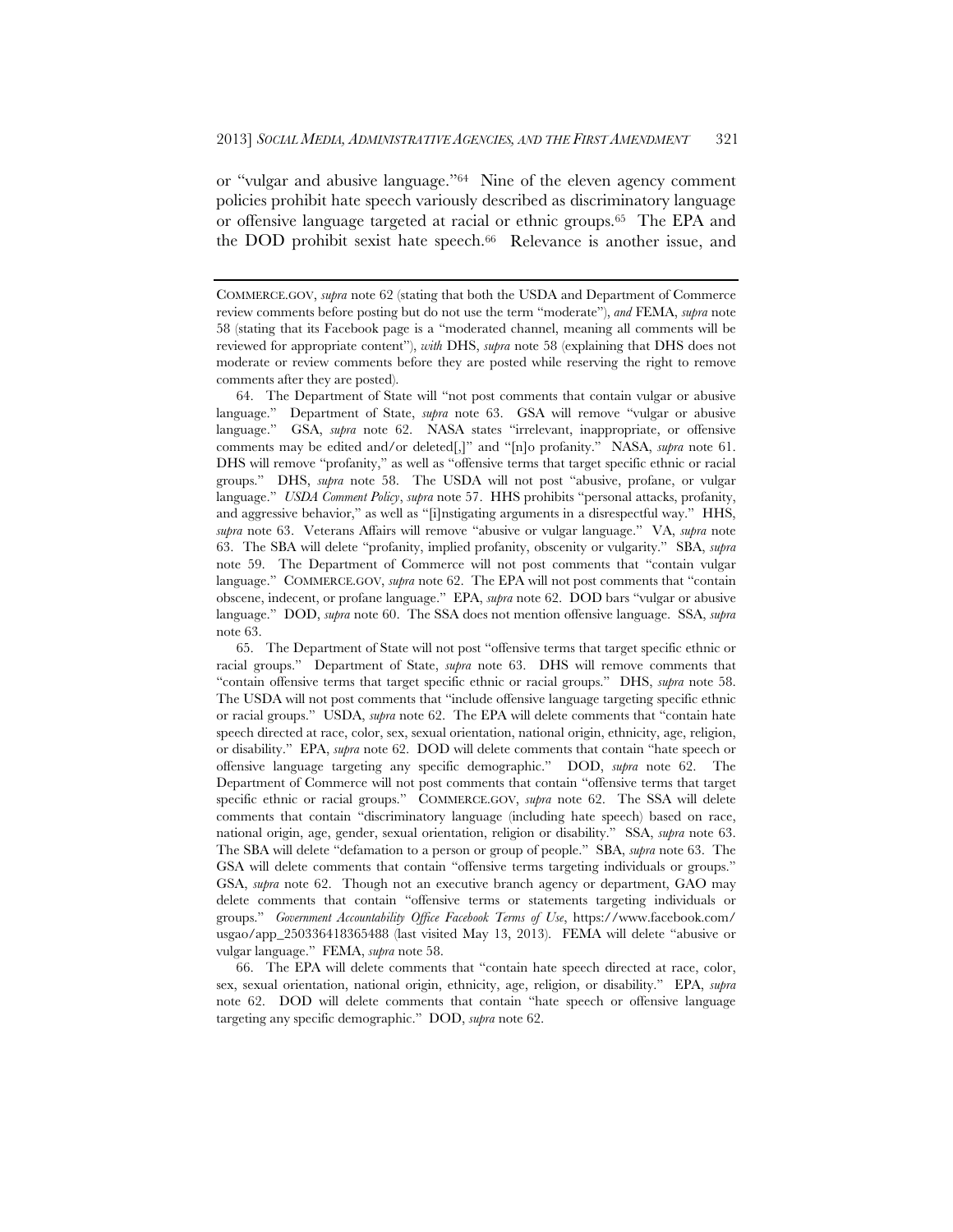again approaches vary. Some agencies will delete off-topic comments, while others will delete comments considered "far off-topic."<sup>67</sup> Other agency policies simply encourage the public to submit on-topic comments.

The multifarious variations among the eleven agencies with comment policies, not to mention the agencies which have no comment policy, cause one to wonder which agencies are correctly following First Amendment doctrine and which may potentially be violating a citizen's right to free speech and expression. Do "otherwise objectionable" or "inciting hate" include a comment that mentions or praises the Confederate States of America? In that case, federal agencies would be at odds with the Fourth Circuit.68 Agencies that have no comment policy and leave offensive and vulgar comments posted certainly do not want to be seen to be endorsing hateful or offensive speech. Intriguingly, no comment policy mentions religion or religious speech. The government cannot endorse religion or religious beliefs,69 and should an agency believe that leaving comments posted amounts to endorsement, as many seem to think based on comment policies enjoining vulgar and offensive speech, avoiding endorsement might lead an agency to delete or refuse to post such a comment. In attempting to follow the Establishment Clause of the First Amendment, the agency may find itself in the unenviable position of violating two other First Amendment Clauses, the citizen commenter's rights to free speech and free exercise of religion. The answers to such conundrums are not straightforward. First Amendment jurisprudence is not celebrated for its lucidity, but it is the only place to start.

 <sup>67.</sup> The Department of State and VA will not post "off topic" comments. Department of State, *supra* note 63; VA, *supra* note 63. NASA will delete or edit "irrelevant" comments. NASA, *supra* note 61. USDA and Commerce will not post comments that "are far off-topic." COMMERCE.GOV, *supra* note 62; USDA, *supra* note 57. DOD, HHS, and GSA merely encourage the public to post on-topic or relevant comments. DOD, *supra* note 60; HHS, *supra* note 63; GSA, *supra* note 62. GAO will remove "[m]ultiple successive off-topic posts by a single user." GAO, *supra* note 65.

 <sup>68.</sup> Sons of Confederate Veterans, Inc. v. Comm'r of the Va. Dep't of Motor Vehicles (*Sons of Confederate Veterans II*), 288 F.3d 610, 621–22, 626 (4th Cir. 2002) (holding that the State of Virginia's refusal to allow a Confederate flag on its "Sons of Confederate Veterans" specialty license plates is unconstitutional viewpoint discrimination because the license plates are private speech).

 <sup>69. &</sup>quot;Congress shall make no law respecting an establishment of religion . . . ." U.S. CONST. amend. I.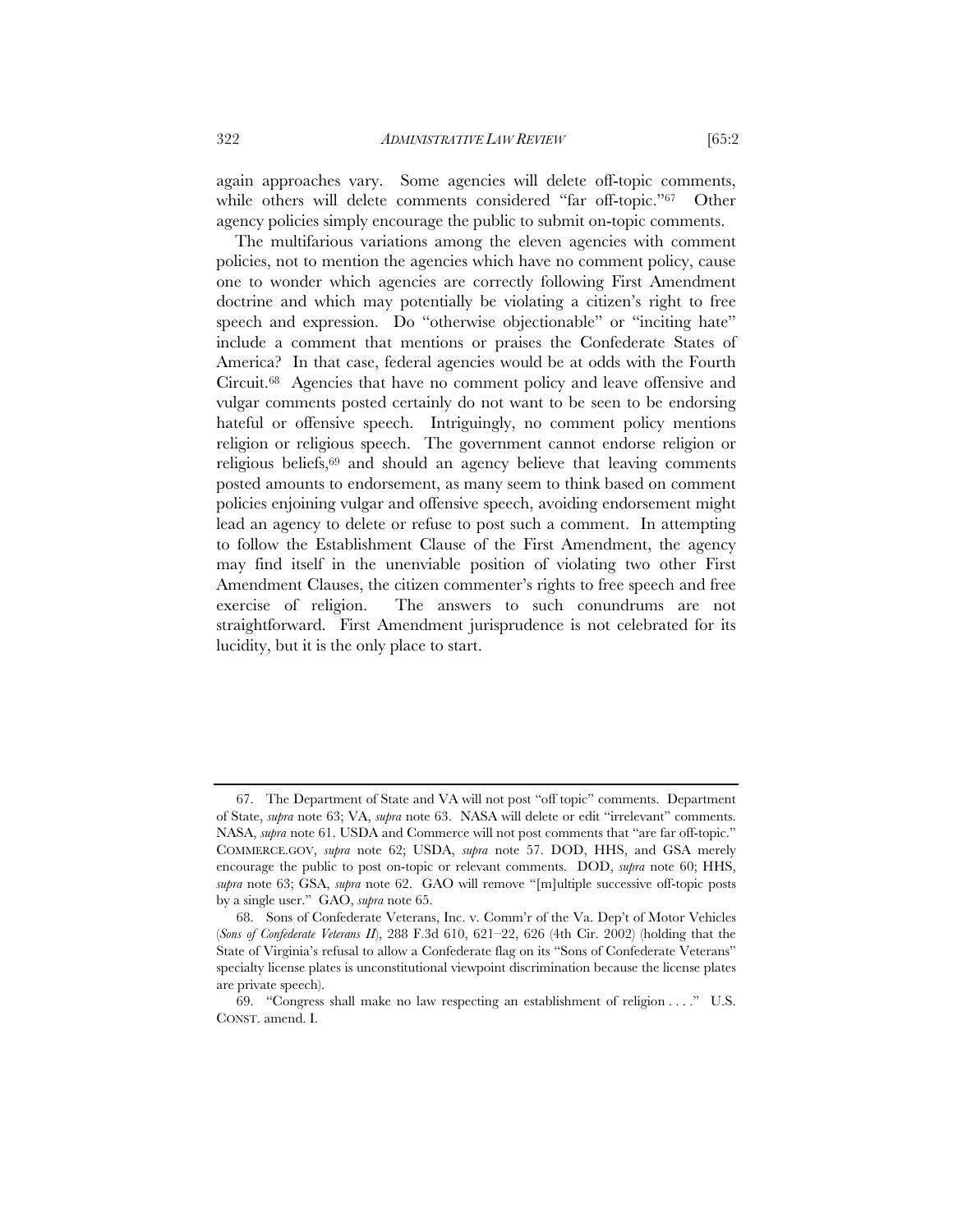#### II. THE DOCTRINAL AND THEORETICAL FRAMEWORK

#### *A. Theories of Free Speech and Neo-Roman Liberty*

Why the Constitution protects freedom of speech has spurred a long train of theories. Like so much else in modern constitutional thinking, we owe Oliver Wendell Holmes for the most suggestive and enduring theory of the purpose of the Free Speech Clause. In a series of dissents, long celebrated as much for their rhetorical style as for their legal substance, Holmes argued that the central purpose of the Free Speech Clause is to protect the battleground of combative theories from which truth will emerge victorious.<sup>70</sup> Without the vivifying effects of competition, truth might remain half-grown or hidden in shadows. This provocative fusion of social Darwinism and a major argument of John Stuart Mill's *On Liberty* would later be christened the "marketplace of ideas"—a phrase redolent of a central tenet of laissez-faire capitalism that has exercised a hold over the collective legal imagination.71 In the 1960s, due to the influence of Alexander Meiklejohn, civic republicanism was the prism through which the Free Speech Clause could be appreciated.72 The extent to which the "Madisonian tradition," as identified by Cass Sunstein, can be described as "civic republican" is, of course, open to debate. The emphasis on civic virtue and the quality of public deliberation on political questions bears much in common with the civic republican tradition. However, the Madisonian emphasis on the cultivation of informed deliberation among citizens in order to improve the selection of leaders through election in a representative republic, rather than on the citizenry participating directly in government, is a product of Madison's modernization of republics through the use of representation. Nevertheless, the vision of citizens engaged in self-government, which harkens back to ancient Athenians disputing and deliberating in the agora, can be discerned in the Court's opinion in *New* 

 <sup>70.</sup> *See* Abrams v. United States, 250 U.S. 616, 630 (1919) (Holmes, J., dissenting).

 <sup>71.</sup> JOHN STUART MILL, *On Liberty*, *in* ON LIBERTY AND OTHER ESSAYS 24–26, 40–45, 59 (John Gray ed., Oxford Univ. Press 1998) (1859) (arguing the most credible beliefs are the ones continually open to challenge and that unless truth is debated it will not be comprehended but taken on faith).

 <sup>72.</sup> *See* CASS R. SUNSTEIN, DEMOCRACY AND THE PROBLEM OF FREE SPEECH xvi–xvii (1993) (tracing a lineage for Meiklejohn's work on the First Amendment in Louis Brandeis and ultimately in James Madison, claiming all as examples of the "Madisonian Tradition" of First Amendment theory in contrast to the Holmesian "marketplace" theory); *see also* Whitney v. California, 274 U.S. 357, 375 (1927) (Brandeis, J., concurring) (describing the Founding Fathers' view of freedom of speech as a liberty used as both a means, in discourse, and an end, in spreading truth).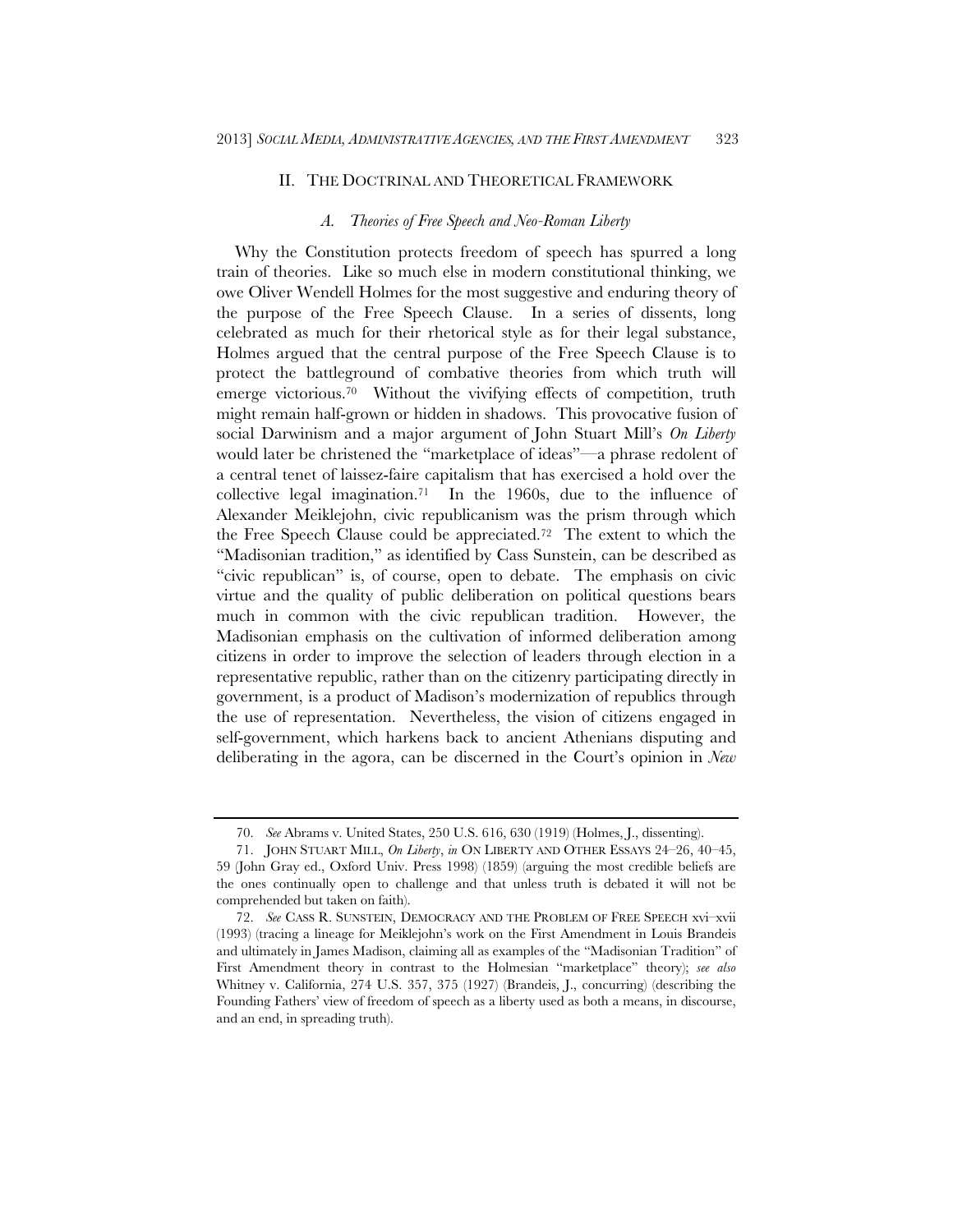*York Times Co. v. Sullivan*.73 Of late, the civic republican and liberal theories have merged in the work of Robert Post, who argues that the purpose of the Free Speech Clause is to preserve the structures and processes of communication necessary for democracy.74 Other approaches to free speech suggest its animating principle is individual self-realization, or the cultivation of the ability to think for oneself—along the lines of Kantian autonomy, or as a check on government power.75 Also worth mentioning is

the recurring theme of suspicion of government, which manifests itself in a skepticism toward official discretion, a conviction that vagueness is anathema and that chilling effects are the delicate nerve ends of tyranny, that haunts First Amendment thought. The fear that freedom of speech is perennially vulnerable to subversion translates into a preference for general principles and capacious rules.76

The cursory sketch above belies the deep disagreement about the history and purpose of the Free Speech Clause and its relationship to democratic self-government that pervades contemporary scholarship. The

 74. *See generally* Robert C. Post, *A Progressive Perspective on Freedom of Speech*, *in* THE CONSTITUTION IN 2020 179 (2009); Robert Post, *Reconciling Theory and Doctrine in First Amendment Jurisprudence*, 88 CALIF. L. REV. 2353, 2366–69 (2000); Robert C. Post, *Racist Speech, Democracy, and the First Amendment*, 32 WM. & MARY L. REV. 267, 279–82 (1991).

 75. *See, e.g.*, Aditi Bagchi, *Deliberative Autonomy and Legitimate State Purpose Under the First Amendment*, 68 ALB. L. REV. 815, 815–16 (2005) (arguing that the government must not deny individuals the right to engage in independent deliberation about their own opinions); Vincent Blasi, *The Checking Value in First Amendment Theory*, 1977 AM. B. FOUND. RES. J. 521 (describing the "checking argument"); Steven J. Heyman, *Spheres of Autonomy: Reforming the Content Neutrality Doctrine in First Amendment Jurisprudence,* 10 WM. &. MARY BILL RTS. J. 647, 653 (2002) (establishing that the doctrine of content neutrality is grounded in the normative principle of autonomy, which means the government may not interfere with individual exercise of autonomy or with the collective autonomy of citizens through restrictions on speech or debate); Martin H. Redish, *The Value of Free Speech*, 130 U. PA. L. REV. 591, 616– 19 (1982) (arguing that the First Amendment's primary purpose is to protect self-realization).

 76. *See* Frederick Schauer, Comment, *Principles, Institutions, and the First Amendment*, 112 HARV. L. REV. 84, 111 (1998) (writing that the ideas central to First Amendment thinking and the slippery slope rhetoric that characterizes First Amendment culture "all exemplify an attitude that distrusts particularity and insists that rules that are simultaneously broad and concrete are the essential conditions of a strong First Amendment"). Given such an attitude, it is to be expected "that a medium- or institution-specific First Amendment jurisprudence is thought inconsistent with the First Amendment itself." *Id.*

 <sup>73. 376</sup> U.S. 254, 270 (1964) ("[D]ebate on public issues should be uninhibited, robust, and wide-open."); *see also* ALEXANDER MEIKLEJOHN, POLITICAL FREEDOM: THE CONSTITUTIONAL POWERS OF THE PEOPLE 75 (1960) ("The primary purpose of the [Free Speech Clause] is . . . that all the citizens shall, so far as possible, understand the issues which bear upon our common life. That is why no idea, no opinion, no doubt, no belief, no counterbelief, no relevant information, may be kept from them."); Balkin, *supra* note 13, at 32 (referring to the civic republican approach as "progressivist/republican").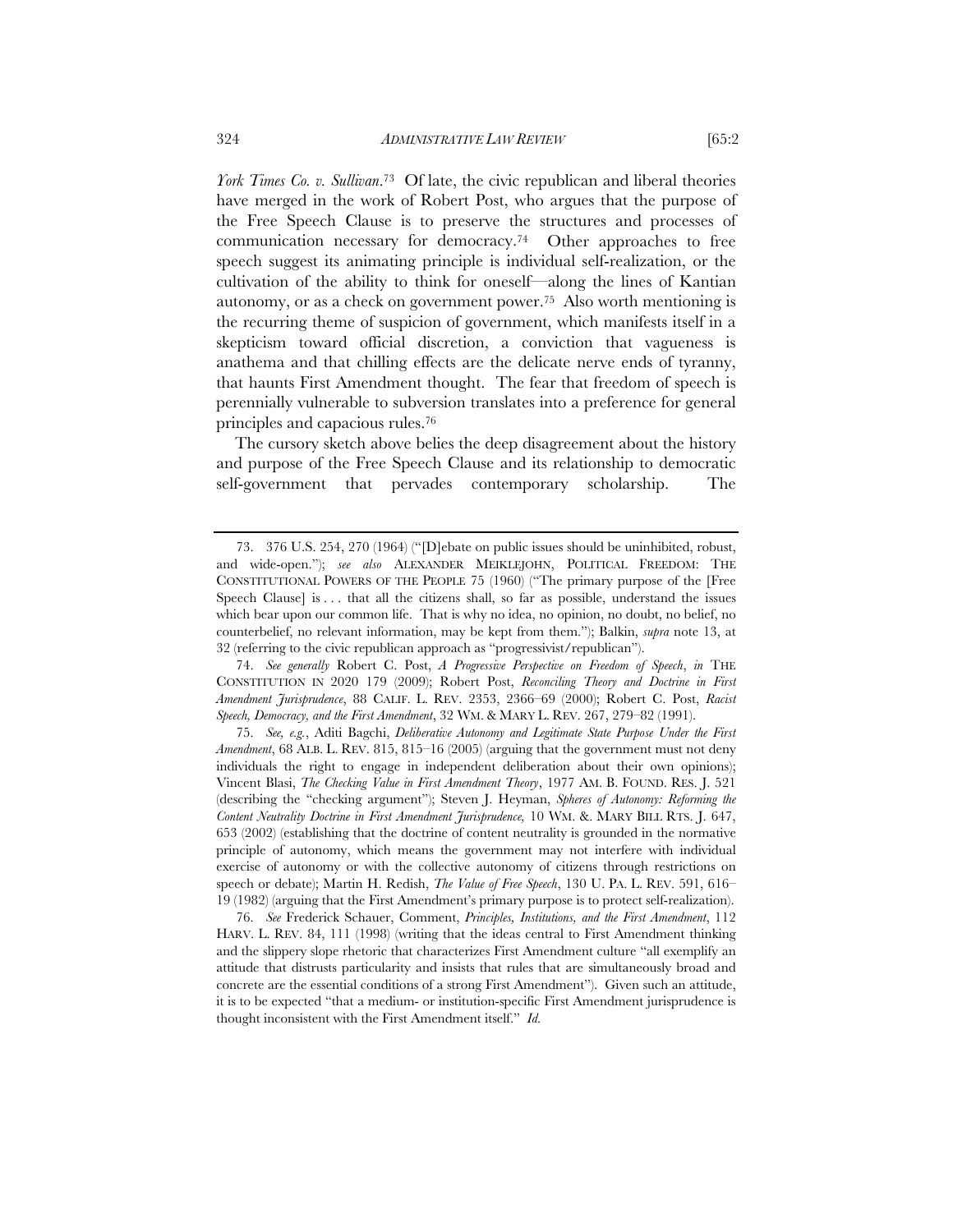conventional understanding among most judges and legal scholars is that the Free Speech Clause guards the dialogue, debate, and deliberation necessary for democracy.<sup>77</sup> An individual's right to free speech is a means to a broader political purpose, be that the pursuit of truth or the discourse required for democracy to function properly. This view, variously called "democratic,"78 "collectivist,"79 and "progressivist,"80 claims a special provenance, finding its origins in John Milton's stirring *Areopagitica*.81 James Madison figures prominently as the founder of the tradition, which went into abeyance, then reappeared after the First World War in the scholarly writing of Zechariah Chafee and in the dissents, and later the opinions, of Justices Oliver Wendell Holmes and John Louis Brandeis.82 The democratic/progressive approach appeared to influence the Supreme Court's jurisprudence in succeeding decades and received renewed scholarly attention in the influential work of philosopher Alexander Meiklejohn.83 According to Meiklejohn, the Free Speech Clause "has no concern about the needs of many men to express their opinions."84 Rather, the purpose of the First Amendment is to protect "the thinking process of the community,"85 which in turn provides that the government will make "wise decisions" based on the votes of its citizens.<sup>86</sup> Furthermore, it is possible to assess the deliberative discourse of the community. The traditional town meeting, with its procedural rules and purposeful objective, provides the standard for measuring the quality of discussion, and the regulation of speech in light of that standard.87 Meiklejohn sharply distinguishes his town meeting model from the ebullient and chaotic

 <sup>77.</sup> *See*, *e.g.*, STEPHEN BREYER, ACTIVE LIBERTY: INTERPRETING A DEMOCRATIC CONSTITUTION 39 (2008); ALEXANDER MEIKLEJOHN, FREE SPEECH AND ITS RELATION TO SELF-GOVERNMENT (1948) [hereinafter MEIKLEJOHN, FREE SPEECH]; MEIKLEJOHN, *supra*  note 73; SUNSTEIN, *supra* note 72; Alexander Meiklejohn, *Free Speech and its Relation to Self-Government*, *in* IDEAS OF THE FIRST AMENDMENT 752–53 (Vincent Blasi ed., 2d ed. 2006); Cass R. Sunstein, *Free Speech Now*, 59 U. CHI. L. REV. 255, 262 (1992).

 <sup>78.</sup> Charles L. Barzun, *Politics or Principle? Zechariah Chafee and the Social Interest in Free Speech*, 2007 BYU L. REV. 259, 262.

 <sup>79.</sup> Robert Post, *Meiklejohn's Mistake: Individual Autonomy and the Reform of Public Discourse,*  64 U. COLO. L. REV. 1109, 1109 (1993).

 <sup>80.</sup> Balkin, *supra* note 13, at 29.

 <sup>81.</sup> *See, e.g.*, HARRY KALVEN, JR., A WORTHY TRADITION: FREEDOM OF SPEECH IN AMERICA (1988).

 <sup>82.</sup> *Id*.

 <sup>83.</sup> MEIKLEJOHN, FREE SPEECH, *supra* note 77; MEIKLEJOHN, *supra* note 73.

 <sup>84.</sup> MEIKLEJOHN, *supra* note 73, at 55 (internal quotation marks omitted).

 <sup>85.</sup> *Id.* at 27.

 <sup>86.</sup> *Id.* at 26.

 <sup>87.</sup> *Id.* at 24–26.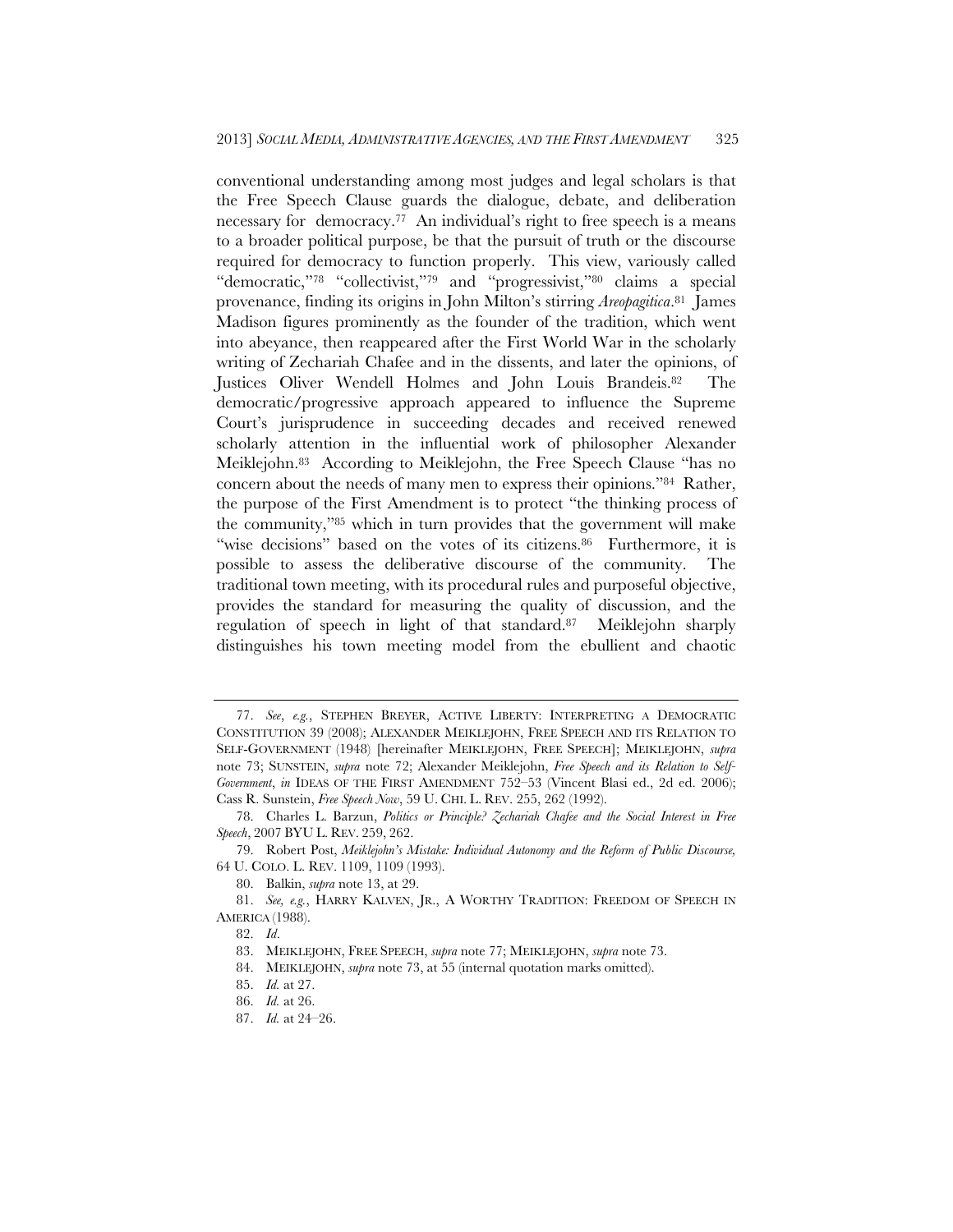counter-model of Hyde Park with its tumultuous chatter.88 Speech in support of public decisionmaking is essential to the First Amendment, not the street corner agitator or the amateur park orator.

Of late, legal scholars as distinguished as Cass Sunstein and Owen Fiss have promoted theories of the First Amendment that owe a debt to Meiklejohn's version of the democratic free speech tradition. Sunstein has argued that the First Amendment protects democratic self-government for which free speech rights are instrumental and should be regulated in order to enhance the "quality and diversity" of public discourse.<sup>89</sup> Speaking of his vision of the First Amendment, Sunstein writes, "Instead it emphasizes the need to promote democratic self-government by ensuring that people are presented with a broad diversity of views about public issues."90 In a similar vein, Fiss would substitute the "enrichment of public debate" for the "protection of autonomy" so that the Free Speech Clause would permit the state to "restrict political expenditures by the rich or corporations" to let the voices of the less wealthy be heard, or to prioritize the right of citizens to protest at privately owned public shopping centers over the property rights of owners.91 The work of Sunstein and Fiss exemplify a broader trend in scholarship, which brings attention to the impoverished state of public discourse and seeks remedies ranging from discrete and limited proposals for campaign finance reform to the regulation of hate speech and pornography by importing equal protection principles into free speech theory.92

Lest we too readily accept the narrative, to which proponents and opponents of the democratic/progressive theory ascribe, that the justification for the Free Speech Clause along public interest lines dominates First Amendment jurisprudence and scholarship, Fiss has argued that individual autonomy pervades First Amendment doctrine and theory. "Under the [tradition] extolled by Kalven, the freedom of speech guaranteed by the first amendment amounts to a protection of autonomy it is the shield around the speaker."93 For Fiss, the unrelenting focus on the

 <sup>88.</sup> *Id.* at 25.

 <sup>89.</sup> Sunstein, *Free Speech Now*, *supra* note 77, at 263, 277.

 <sup>90.</sup> *Id.* at 276 (explaining that the democratic theory would stress the need for people to receive diverse views on public issues rather than the "autonomy of broadcasters with current ownership rights").

 <sup>91.</sup> Owen M. Fiss, *Free Speech and Social Structure,* 71 IOWA L. REV. 1405, 1419–20 (1986).

 <sup>92.</sup> *See, e.g.*, Richard Delgado, *Words That Wound: A Tort Action for Racial Insults, Epithets, and Name-Calling*, 17 HARV. C.R.-C.L. L. REV. 133 (1982); Rae Langton, *Speech Acts and* 

*Unspeakable Acts*, 22 PHIL. & PUB. AFF. 293, 314 (1993); J. Skelly Wright, *Money and the Pollution of Politics: Is the First Amendment an Obstacle to Political Equality?*, 82 COLUM. L. REV. 609, 625– 26 (1982).

 <sup>93.</sup> Fiss, *supra* note 91, at 1409 (discussing the result of the doctrinal process of affording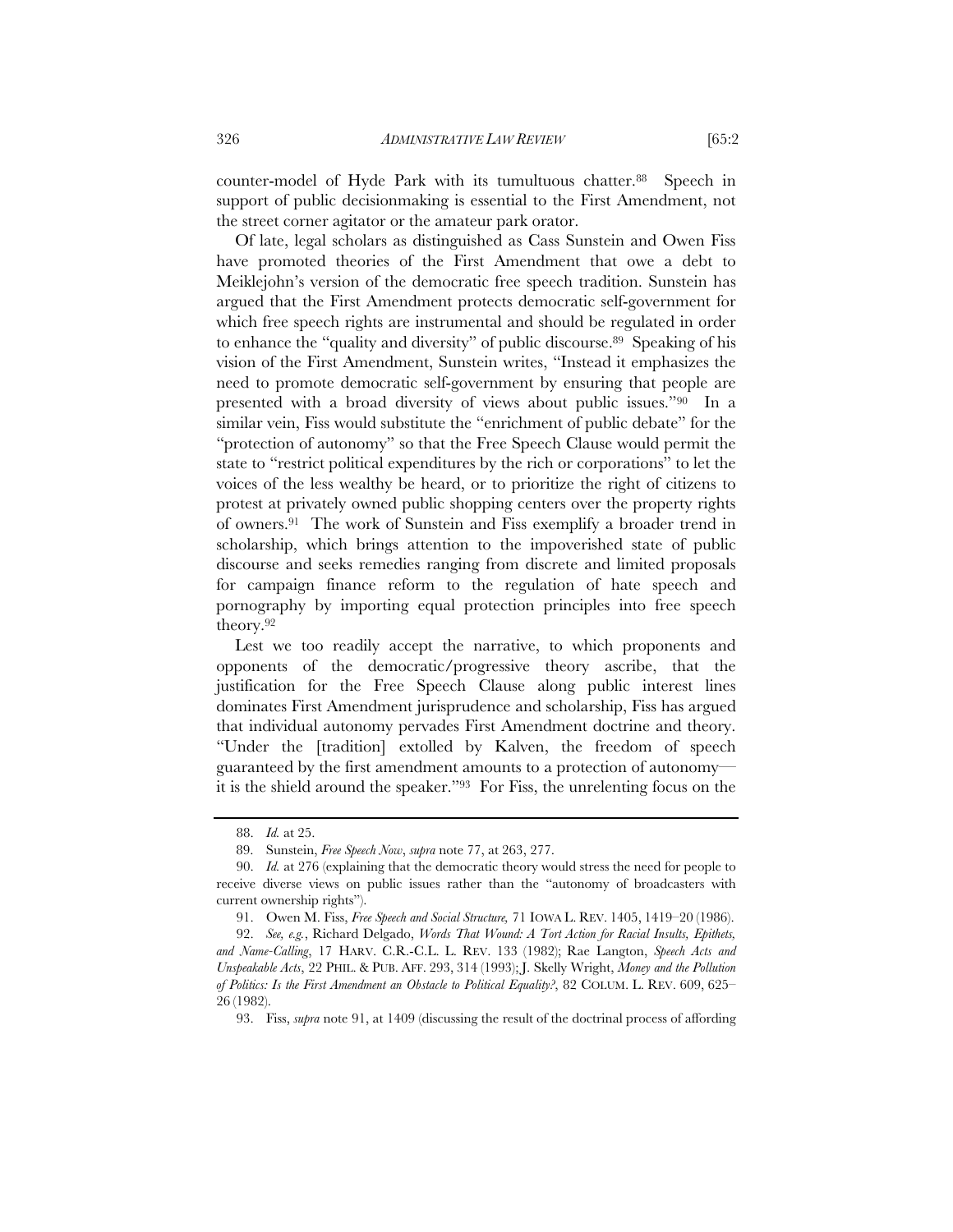individual and the state as censor is the legacy of classical liberalism.94 To be clear, Fiss claims that the "tradition" in doctrine and theory protects autonomy for instrumental reasons, in order to guarantee robust debate, and the assumption that protecting autonomy will produce rich public debate has proven false. The point to be taken is the claim that the traditional democratic view does protect autonomy, and the "autonomy" that it protects is more precisely described as negative liberty: the democratic view "assumes that by leaving individuals alone, free from the menacing arm of the policeman, a full and fair consideration of all the issues will emerge."95 The problem for Fiss is that "collective self-determination" and autonomy are not complimentary, but in tension. The protection of autonomy, especially when used to shield powerful private institutions, "might not enrich, but rather impoverish, public debate and thus frustrate the democratic aspirations of the Tradition."96

Objecting to the incursion of equality into First Amendment theory, though sympathetic to the dysfunctions that distress Fiss, Robert Post finds the individual to be the foundation of free speech doctrine. "The ideal of autonomy essentially distinguishes First Amendment jurisprudence from other areas of constitutional law."97 Both Fiss and Post agree that the protection of the street corner speaker is the foundational principle of First Amendment jurisprudence, which remains preoccupied with the space between the speaker and the government to the exclusion of any other considerations. For Fiss, the focus on autonomy is a doctrinal error of profound consequence. Not so for Post, who argues instead that the principle of autonomy cannot be cleaved from collective self-determination as "it is intrinsically connected to democratic self-governance."98 As evidence for the doctrinal focus on autonomy, Post points to multiple First Amendment decisions that cannot be justified solely on a public interest

more and more protection to the street corner speaker as the rule against content discrimination).

 <sup>94.</sup> *Id.* at 1413–14 (analyzing the impoverished free speech doctrine as ill-equipped to face the inequalities in resources and social structures that drown innumerable voices, suffocate meaningful debate, and make free speech a legal fiction for the majority of the population).

 <sup>95.</sup> *Id.* at 1410; *see, e.g.*, ISAIAH BERLIN, LIBERTY 177 n.1 (Henry Hardy ed., 2002).

 <sup>96.</sup> Fiss, *supra* note 91, at 1410, 1412 ("[I]n a capitalist society, the protection of autonomy will on the whole produce a public debate that is dominated by those who are economically powerful.").

 <sup>97.</sup> Post, *supra* note 79, at 1123.

 <sup>98.</sup> Robert Post, *Equality and Autonomy in First Amendment Jurisprudence*, 95 MICH. L. REV. 1517, 1524 (1997) (reviewing OWEN FISS, LIBERALISM DIVIDED: FREEDOM OF SPEECH AND THE MANY USES OF STATE POWER (1996)).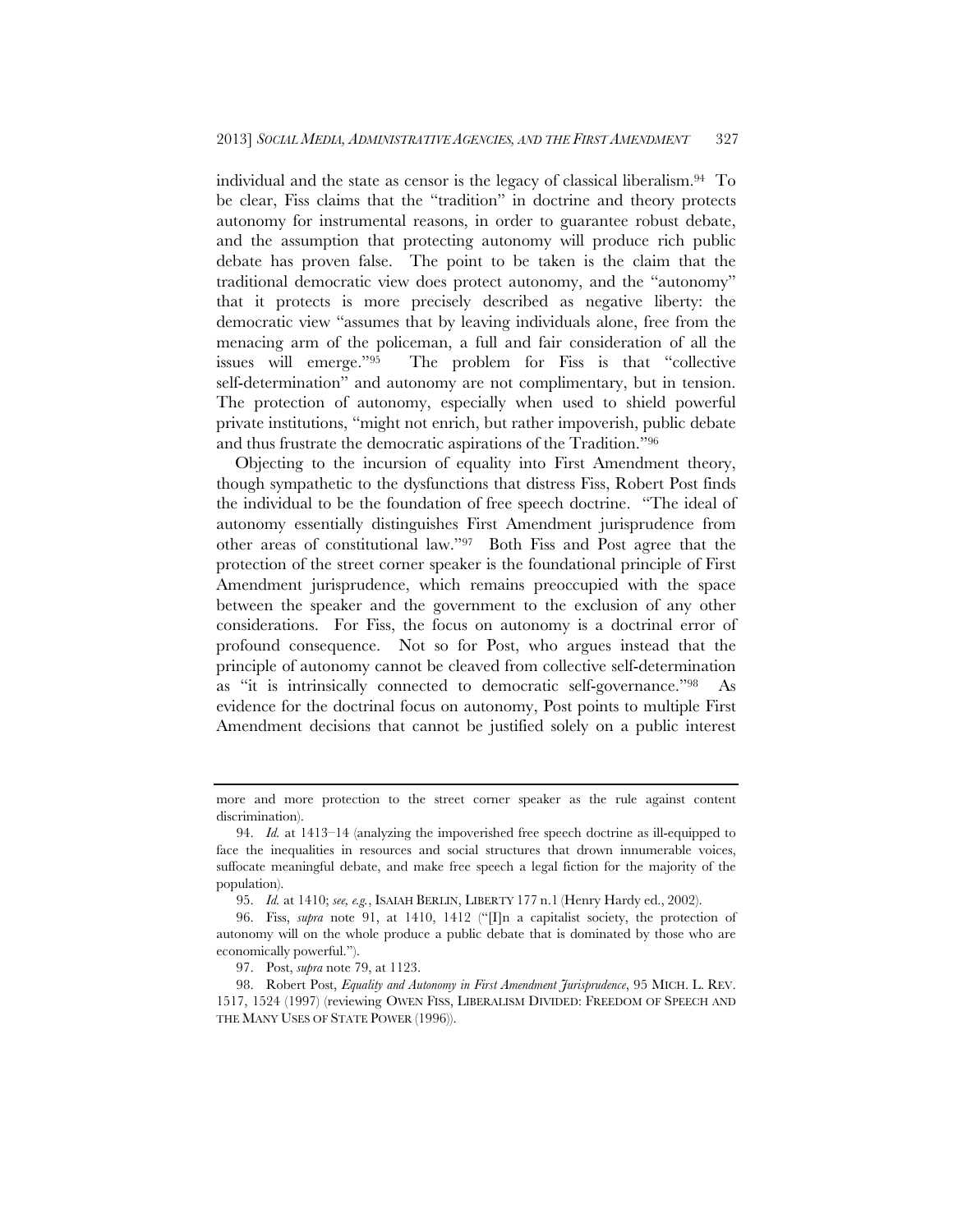rationale. When the Court prohibited restrictions on "offensive,"99 "outrageous,"100 or "insulting"101 speech, speech that cannot be construed as primarily deliberative or contributing to effective debate, it recognized that in the free speech arena the individual has a presumptive right against the government.102 It is not unworthy of mention that Meiklejohn criticized Chafee and Holmes, often classified as democratic instrumentalists in free speech, for including individual interest in the realm of the First Amendment doctrine and for excessive individualism respectively.103

Despite the evidence that free speech doctrine has focused on the individual speaker, arguably to a fault, a flurry of scholarship in recent decades casting itself as revisionist claims that individual autonomy should be the sole justification for free speech protections.104 Yet, autonomy can be an amorphous concept in legal scholarship.105 Suffice it to say that autonomy is related to, but is not the equivalent of, freedom—either positive or negative.106 While the conventional understanding of autonomy as self-government or self-mastery bears something in common with positive freedom as discussed by Isaiah Berlin, and as such embraces both positive and negative liberty, multiple discussions of autonomy in legal scholarship appear to equate autonomy solely with negative liberty understood as the absence of constraint.107 As such, the "shield around the

 <sup>99.</sup> Cohen v. California, 403 U.S. 15, 16 (1971).

 <sup>100.</sup> Hustler Magazine, Inc. v. Falwell, 485 U.S. 46, 53 (1988).

 <sup>101.</sup> Boos v. Barry, 485 U.S. 312, 315–16, 318–22 (1988).

 <sup>102. &</sup>quot;Traditional First Amendment jurisprudence uses the ideal of autonomy to insulate the processes of collective self-determination from such preemption." Post, *supra* note 79, at 1122.

 <sup>103.</sup> MEIKLEJOHN, *supra* note 73, at 55, 57.

 <sup>104.</sup> *See* Charles Fried, *The New First Amendment Jurisprudence: A Threat to Liberty*, 59 U. CHI. L. REV. 225, 236 (1992); John O. McGinnis, *The Once and Future Property-Based Vision of the First Amendment,* 63 U. CHI. L. REV. 49, 51–52 (1996); David A. Strauss, *Persuasion, Autonomy, and Freedom of Expression*, 91 COLUM. L. REV. 334, 334–35 (1991).

 <sup>105.</sup> *See* Richard H. Fallon Jr., *Two Senses of Autonomy*, 46 STAN. L. REV. 875, 875–76 (1994). Fallon argues that the two leading concepts of autonomy in legal scholarship, positive and negative liberty, are simplistic. *Id.* at 875–77*.* This is quite true because autonomy is not coterminous with either positive or negative liberty.

 <sup>106.</sup> Provided one believes the distinction Berlin made between positive and negative liberty is one worth making. For the argument that both positive and negative liberty assume the absence of constraint, and that the additional qualities Berlin attributed to his concept of positive freedom have little to do with freedom, see generally Eric Nelson, *Liberty: One Concept Too Many?*, 33 POL. THEORY 58–59 (2005).

 <sup>107.</sup> Autonomy is a concept that underlies theories of freedom. Classical liberals who believe that liberty is only the absence of constraint also believe that the will is autonomous so long as it is free of external coercion or the threat of coercion.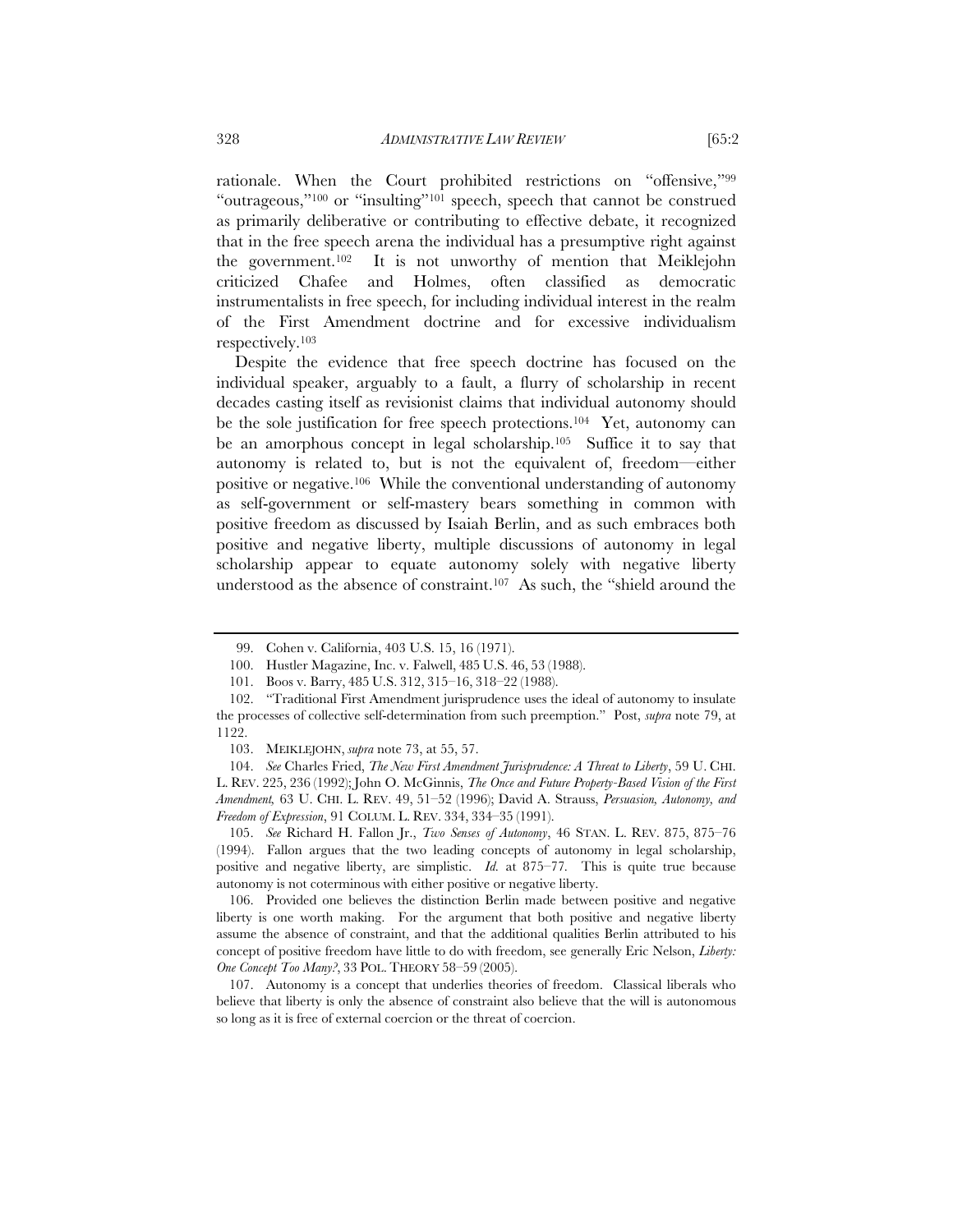speaker" Fiss described as autonomy is more accurately captured by the term "negative liberty." "Positive liberty" by contrast is more than the absence of external and internal constraints. It is self-realization, or more accurately, self-perfection.108 Given that, it may be helpful to characterize this vein of legal scholarship as individualist or by reference to the specific concept of the freedom each espouses. Many proponents of the autonomy/individualist view or varieties thereof take umbrage at the free speech tradition's emphasis on "self-governance" for treating an individual's right to speech as instrumental to the furtherance of a public good. Not unsurprisingly, this revisionist view offers its own narrative of decline and fall. Progressive era jurists, long considered heroes of free speech on both individualist and democratic grounds, devised an unprecedented rationale for free speech based on public interest and obscured the original understanding of free speech as a natural property right of the individual.109 Alarmed that the self-governance theory of free speech offers only a "contingent liberty," John McGinnis has argued that "the right of free speech could be understood as intimately connected to the [individual's] natural right of property."<sup>110</sup> Similarly, Mark Graber has argued that a "conservative libertarian" nineteenth century jurisprudence defended free speech on individualist grounds.<sup>111</sup>

In multiple articles, Robert Post has attempted to reconcile the individualist and democratic views suggesting that free speech doctrine is grounded in autonomy, and in that manner, traditional doctrine protects what the Court has termed public discourse, or as Post describes it "the communicative process" constitutive of democratic identity.112 This theory

111. GRABER, *supra* note 109.

 <sup>108.</sup> Quentin Skinner, *A Third Concept of Liberty*, 117 PROC. BRIT. ACAD. 237, 239–40 (2002).

 <sup>109.</sup> *See, e.g.*, MARK A. GRABER, TRANSFORMING FREE SPEECH: THE AMBIGUOUS LEGACY OF CIVIL LIBERTARIANISM (1991); Steven J. Heyman, *Righting the Balance: An Inquiry into the Foundations and Limits of Freedom of Expression*, 78 B.U. L. REV. 1275, 1302 (1998); McGinnis, *supra* note 104, at 50–51. For an argument that Chafee's free speech theory developed from the private law of defamation and its protections of speech rather than an external ideology, see generally Barzun, *supra* note 78.

 <sup>110.</sup> McGinnis, *supra* note 104, at 64. McGinnis asserts that James Madison's National Gazette essay, *Property*, published on March 27, 1792, "make[s] it obvious that he adapted Lockean principles to defend freedom of speech on the grounds that it was an aspect of the individual's property right in his information." *Id.* at 59–60 & n.45.

 <sup>112.</sup> Post, *supra* note 79, at 1116. While other scholars focused on deliberation or good decisionmaking, Post looked to doctrine and its use of the more capacious term "public discourse," and cast a wider net. With its nod to Rawls and Habermas, Post's notion of communicative processes is more wide-ranging than the deliberation or decisionmaking common in the democratic/public interest theory. Through participation in the formation of public opinion and its unending discussion about national identity, a public opinion that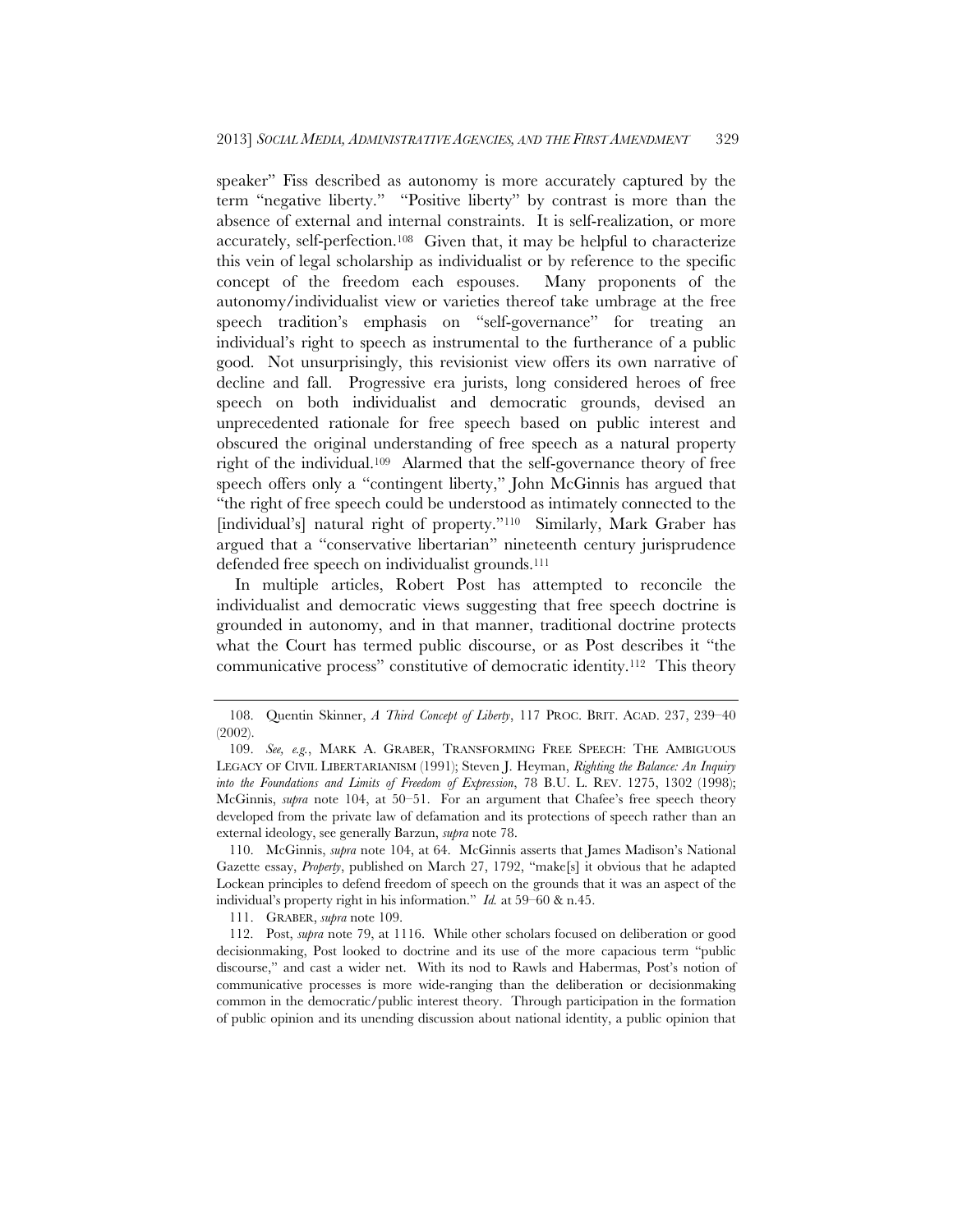acknowledges the link between free speech and democratic self-government, but does so in a manner that refuses to treat autonomy instrumentally. Rather, autonomy is "intrinsically connected to democratic self-governance."<sup>113</sup> However, Post's conception of the autonomy embodied in First Amendment doctrine is a capacious one. He freights it with active participation, which Fiss, by insisting the autonomy protected was purely negative liberty, sedulously avoided.114 This expansive notion of autonomy, autonomy "properly understood," makes his fusion vulnerable to those insisting that free speech has roots in property rights having nothing to do with participation in civil society discourse or formalized deliberation.<sup>115</sup>

Delineating how the history of ideas relates to analytic theory and to legal doctrine is a complex piece of intellectual fretwork beyond the scope of this Article; nevertheless, history may serve to clarify the unresolved relationship between self-government and free speech in particular by offering an alternative account of negative liberty.116

After J.G.A. Pocock's magisterial *The Machiavellian Moment: Florentine Political Thought and the Atlantic Republican Tradition* transformed the discipline, no student of American political thought doubts that the Atlantic republican tradition, embodied in the English Civil War and American Founding, owes a critical debt to the political thought of the Italian Renaissance.117 The traditional history of free speech in legal scholarship begins with John Milton's *Aeropagitica*, but that does not go back far enough. The connection between free speech and popular government was a familiar trope in the Renaissance, beginning when Florentine civic humanists of the early fourteenth century theorized and defended the value of their unusual political system, which offered its citizens liberty and the opportunity to participate in rule.118 Florentine liberty had two meanings,

sets the agenda for deliberation, akin to the chatter in coffee shops and salons so critical to the Enlightenment, democratic self-government acquires legitimacy.

 <sup>113.</sup> Post, *supra* note 98, at 1524.

 <sup>114.</sup> *Id.* at 1526. "Participation is at the core of the 'free-speech tradition' that *Liberalism Divided* repudiates. The tradition renders the American citizen as active." *Id*.

 <sup>115.</sup> Post, *supra* note 79, at 1122.

 <sup>116.</sup> I will confine myself to making points that are relevant only because they have not, to my knowledge, appeared before in legal literature.

 <sup>117.</sup> J.G.A. POCOCK, THE MACHIAVELLIAN MOMENT: FLORENTINE POLITICAL THOUGHT AND THE ATLANTIC REPUBLICAN TRADITION (1975).

 <sup>118.</sup> HANS BARON, THE CRISIS OF THE EARLY ITALIAN RENAISSANCE: CIVIC HUMANISM AND REPUBLICAN LIBERTY IN AN AGE OF CLASSICISM AND TYRANNY (1966). Quentin Skinner has argued that the republican ideology civic humanists developed in the early *quattrocento* had roots in older traditions of rhetoric and scholastic thought. QUENTIN SKINNER, THE FOUNDATIONS OF MODERN POLITICAL THOUGHT I: THE RENAISSANCE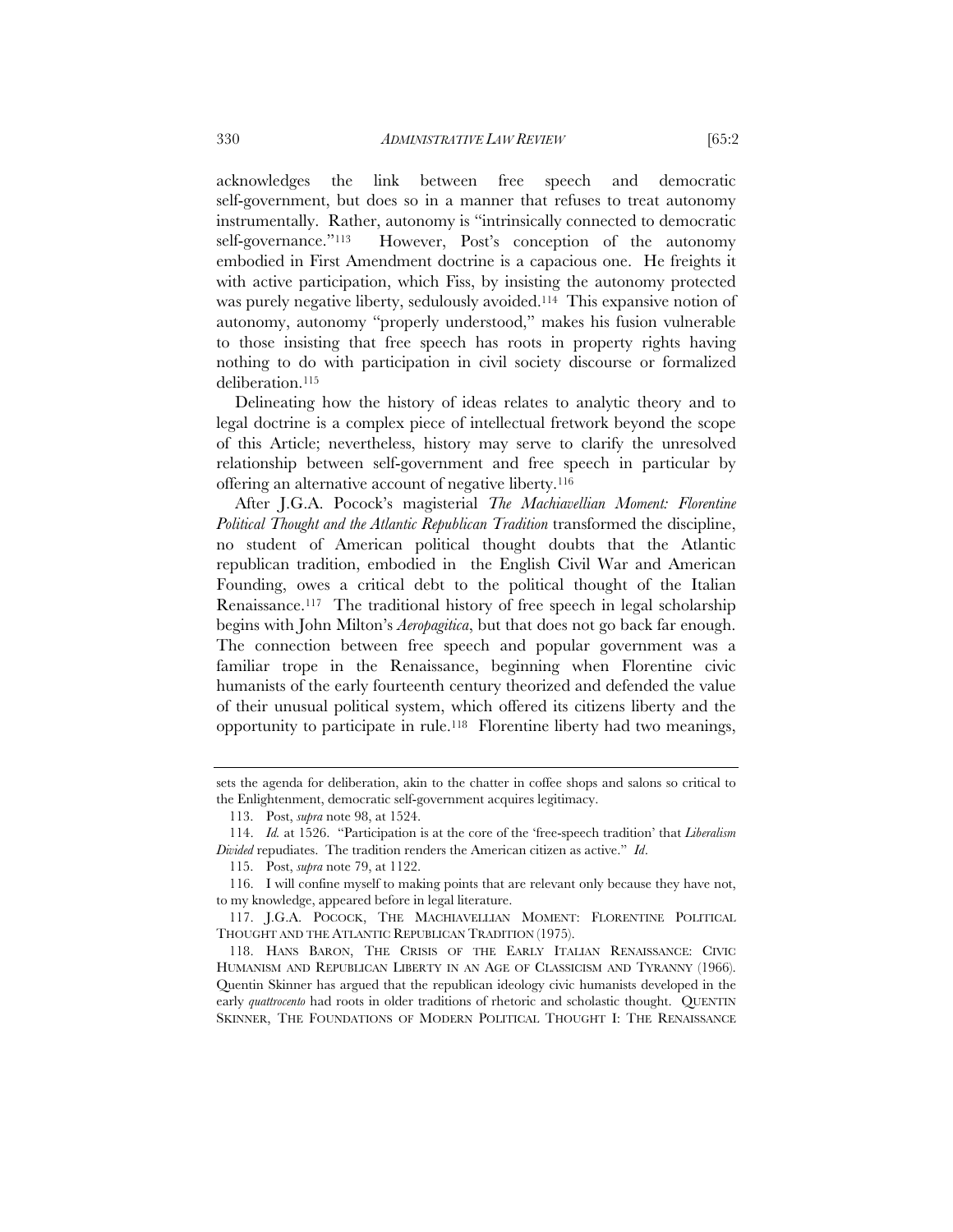the political independence of the city from an overlord, and a republican constitution that assured freedom of speech and equality under law.119 In 1479, freedom of speech as "the right to say openly what [one] thinks" was essential to the Florentine definition of liberty.120 Free speech in Florence accounts for the low reputation of ordinary people according to the Florentine Republic's most famous, or infamous, son, "everyone speaks ill of people without fear and freely, even while they reign; princes are always spoken of with a thousand fears and a thousand hesitations."121 Niccolò Machiavelli warned generations of readers that the ability to speak freely vanishes when "only the powerful propose laws, not for the common freedom, but for their own power; and for fear of them nobody can speak against them."122

Moreover, Renaissance political theorists believed that liberty was only possible in republics. Subjects of princes, monarchs, or potentates could never be free in any sense of the word. We, today, associate "republican freedom" with active participation—so it seems natural to assert such freedom cannot be enjoyed in a monarchy—but Florentines were making a very different argument. Liberty, meaning the freedom to speak, a classic instance of negative liberty—liberty as freedom from constraint—could only be enjoyed in a self-governing republic. This argument is based on a concept of liberty fundamental to Roman law and its distinction between master and slave.123 Liberty is not only the absence of interference, but the absence of dependence on the will of another. This "alternative vision of negative liberty" familiar to Roman political theory appears in the medieval common law texts of Bracton and Littleton, in addition to Florentine political thought, and was central to the defense of the commonwealth

<sup>(1978).</sup> 

 <sup>119.</sup> Alison Brown, *De-masking Renaissance Republicanism, in* RENAISSANCE CIVIC HUMANISM: REAPPRAISALS AND REFLECTIONS 179, 187 (James Hankins ed., 2000).

 <sup>120.</sup> Election by lot, the right to attend public assemblies, and equality that involves preventing "the rich from oppressing the poor or the poor, for their part, from violently robbing the rich," were also essential to the definition of liberty. Alamanno Rinuccini, *Liberty*, *in* HUMANISM AND LIBERTY: WRITINGS ON FREEDOM FROM FIFTEENTH CENTURY FLORENCE 204 (Renee Neu Watkins ed., trans., Univ. of South Carolina Press 1978).

 <sup>121.</sup> NICCOLÒ MACHIAVELLI, DISCOURSES ON LIVY 119 (Harvey C. Mansfield & Nathan Tarcov trans., Univ. of Chicago Press 1996).

 <sup>122.</sup> *Id.* at 50–51.

 <sup>123. &</sup>quot;Certainly the great divide in the law of persons is this: all men are either free men or slaves." THE DIGEST OF JUSTINIAN, I.V.3.35 (Theodor Mommsen & Paul Krueger eds., Alan Watson trans., Univ. of Pennsylvania Press 1985). As Machiavelli writes of the benefits of living in a free republic, "[h]e does not fear that his patrimony will be taken away, and he knows not only that [his children] are born free and not slaves, but that they can, through their virtue, become princes." MACHIAVELLI, *supra* note 121, at 132.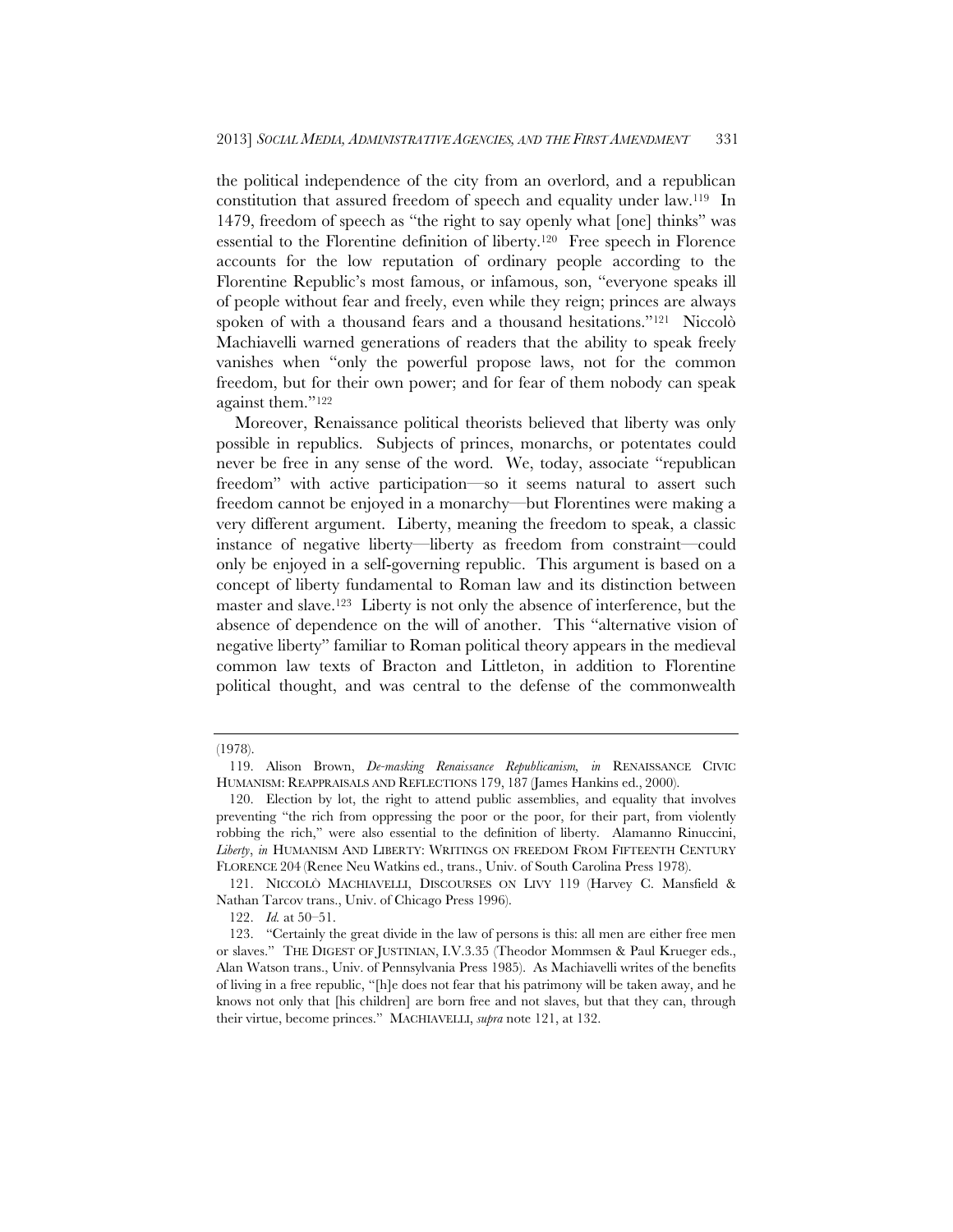during the English Civil War.124

The eminent historian of political thought, Quentin Skinner, has excavated this concept of liberty, which he terms "neo-Roman," and charted its course up to the English Civil War. Liberty as non-dependence means that liberty is more than the absence of interference or the threat thereof. It means the absence of dependence on the will of someone else and, in addition, the absence of the awareness of such dependence, because even the awareness of the tentative status of one's rights restricts one's actions.125 This is an alternative account of the negative liberty native to classical liberalism because its focus is not on being free to be one's true nature or participate in politics, but on the absence of any constraint on individual action.126 This way of thinking about freedom expands the horizon of possible constraints on action. Thus, at the start of hostilities with the Crown in the early seventeenth century, Parliamentarians argued that as long as their rights and liberties were dependent on the prerogative of the king, such rights were just licenses or privileges, and they were merely servants.<sup>127</sup> "They insisted, in other words, that freedom is restricted not only by actual interference or the threat of it, but also by the mere knowledge that we are living in dependence on the goodwill of others."128

The intimate connection between non-dependence and free speech was made early and often. Sallust, and above all Tacitus, analyzed how being aware of dependence on an arbitrary power constrains speech. First, an individual will refrain from speech or actions that might be misconstrued. John Milton repeatedly quoted and paraphrased Sallust's warning that the subjects of princes must be cautious and hide their talents.<sup>129</sup> Second, as Tacitus relates, an individual will be unable to avoid saying things he does not believe.130 The only alternative to flattery is suicide or silence.131

 <sup>124.</sup> Skinner, *supra* note 108, at 247–48. The common law treatises of Henry de Bracton and Sir Thomas Littleton exemplify the analysis of freedom and slavery that commences the *Digest* of Roman law. *Id.* at 248.

 <sup>125.</sup> *Id.* at 247, 254, 256–57.

 <sup>126.</sup> Neo-Roman negative liberty is the absence of interference and the absence of the awareness of dependence on an arbitrary power. One cannot enjoy the freedom to speak, move, or write if at any time that freedom might be withdrawn; even the awareness of such a situation leads to self-censorship. The intuition at the core of this concept of negative freedom is that freedom can be limited by servitude as well as by coercive threat. *Id.* at 257.

 <sup>127.</sup> The objection developed in the Petition of Right of 1628 is that if the Crown possesses a prerogative right in times of necessity, property and personal liberties "are held not 'of right' but merely 'of grace,' since the crown is claiming that it can take them away without injustice at any time." *Id*. at 250.

 <sup>128.</sup> *Id.* at 247.

 <sup>129.</sup> John Milton, *The Tenure of Kings and Magistrates*, *in* POLITICAL WRITINGS 3, 3 (1991).

 <sup>130.</sup> CORNELIUS TACITUS, THE ANNALES OF CORNELIUS TACITUS, THE DESCRIPTION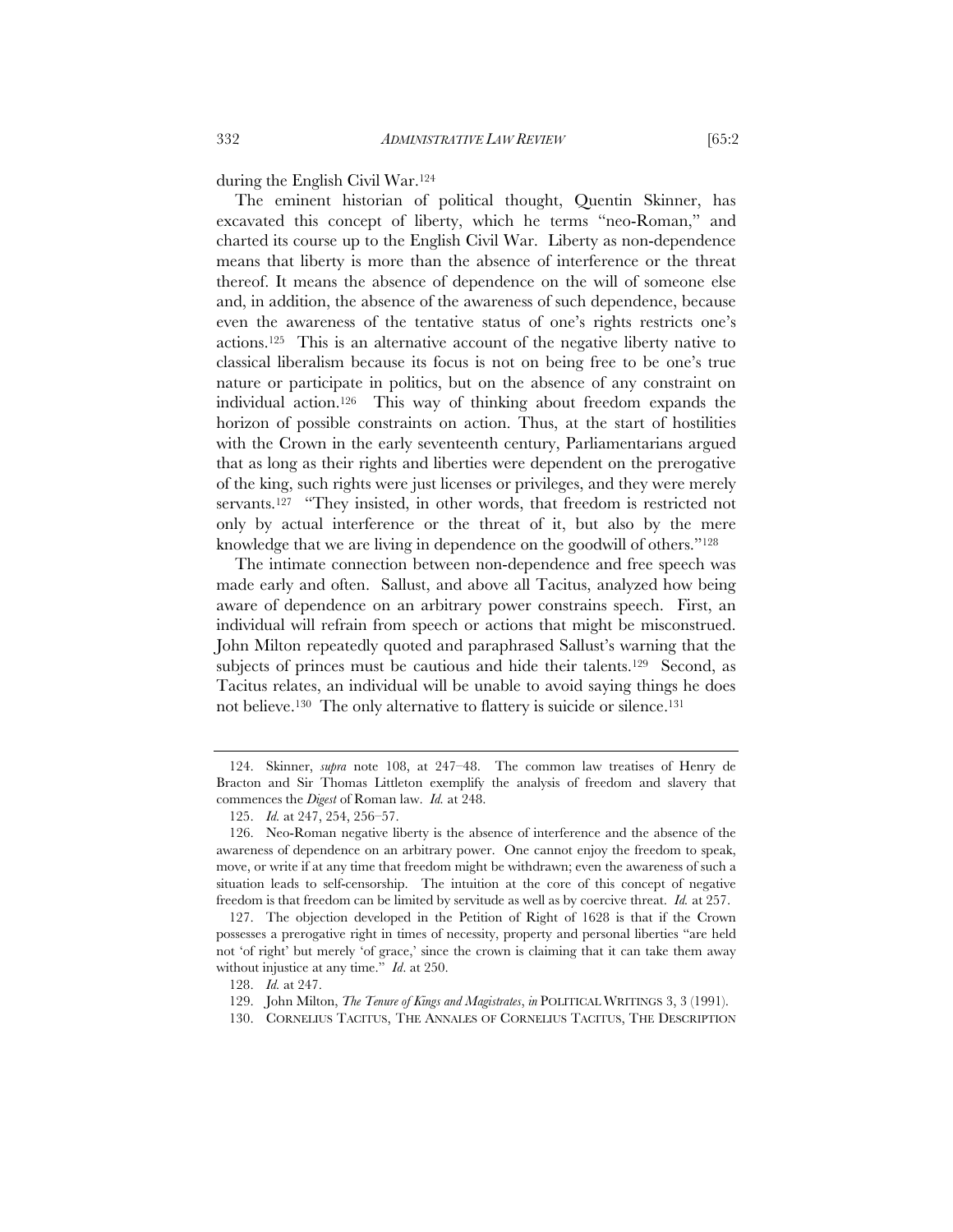The point is that even if one is not directly threatened or constrained, the awareness of dependency limits one's actions. This analysis of the stultifying effects of dependency, which appear most clearly in the constraints on freedom of speech, greatly influenced the republican parliamentarians who overthrew the government of Charles I.132 The writings of James Harrington, Algernon Sidney, and John Milton, as well as the great Whig and Stuart parliamentary debates of the seventeenth century, were well known to the American founders, many of whom were also directly or indirectly familiar with Roman and Florentine political thought.133 They inherited the claim that only in a self-governing republic will speech be truly free, because only there will the exercise of such a right not be dependent on the arbitrary will of another.134

How this historical digression bears on contemporary debates about free speech theory is not immediately apparent. It does tell us something about how one might reconcile individual freedom of speech and democratic self-government in First Amendment theory. To recapitulate, the criticism of the democratic view is that it treats an individual's freedom of speech as instrumental to the broader purpose of democratic self-government. The individualist/autonomy view recognizes an individual's right to speak freely as a core moral imperative, but it discounts the precise way an individual

 133. *See generally* BERNARD BAILYN, THE IDEOLOGICAL ORIGINS OF THE AMERICAN REVOLUTION (1992); PAUL A. RAHE, REPUBLICS ANCIENT AND MODERN: CLASSICAL REPUBLICANISM AND THE AMERICAN REVOLUTION (1992); GORDON S. WOOD, THE CREATION OF THE AMERICAN REPUBLIC 1776–1787 (1969).

 134. Speech, as well as property and conscience and so forth. Again, the claim made is not merely that in a republic speech will be free from interference from another because a monarch could provide such a guarantee. The claim is that in a republic no one will be able to suppress or regulate speech on an arbitrary basis. Only in a republic of equal citizens under the rule of law is arbitrary power likely to be minimized. *See* PHILIP PETTIT, REPUBLICANISM: A THEORY OF FREEDOM AND GOVERNMENT (1997). As far as what is meant by arbitrary power, it can be defined as power unlimited by established procedures, such as the rule of law, or substantively by its lack of consideration of the needs and views of affected individuals. *See id.* at 56. It may be more accurate to state that this is a claim eighteenth-century Americans may have inherited. Hobbes's account of negative liberty as purely freedom from external interference dominated subsequent discourse.

OF GERMANIE 84 (1591).

 <sup>131.</sup> *Id.* at 125, 139.

 <sup>132.</sup> Skinner, *supra* note 104, at 257. The argument that dependence starves liberty appears in the debates of 1628 over the right to imprison without cause, and in debates from the 1610s to the 1640s over the prerogative right to impose taxes without parliamentary consent. *Id.* at 251. Furthermore, Henry Parker used the neo-Roman argument to great effect in his response to Charles I's claim that the veto, "the Negative Voice," was a prerogative right. *Id.* at 254. Defenses of parliament's decision to take military action in 1642 routinely argued that if the king is allowed the veto, England will consist only of a king, a parliament, and slaves. *Id.*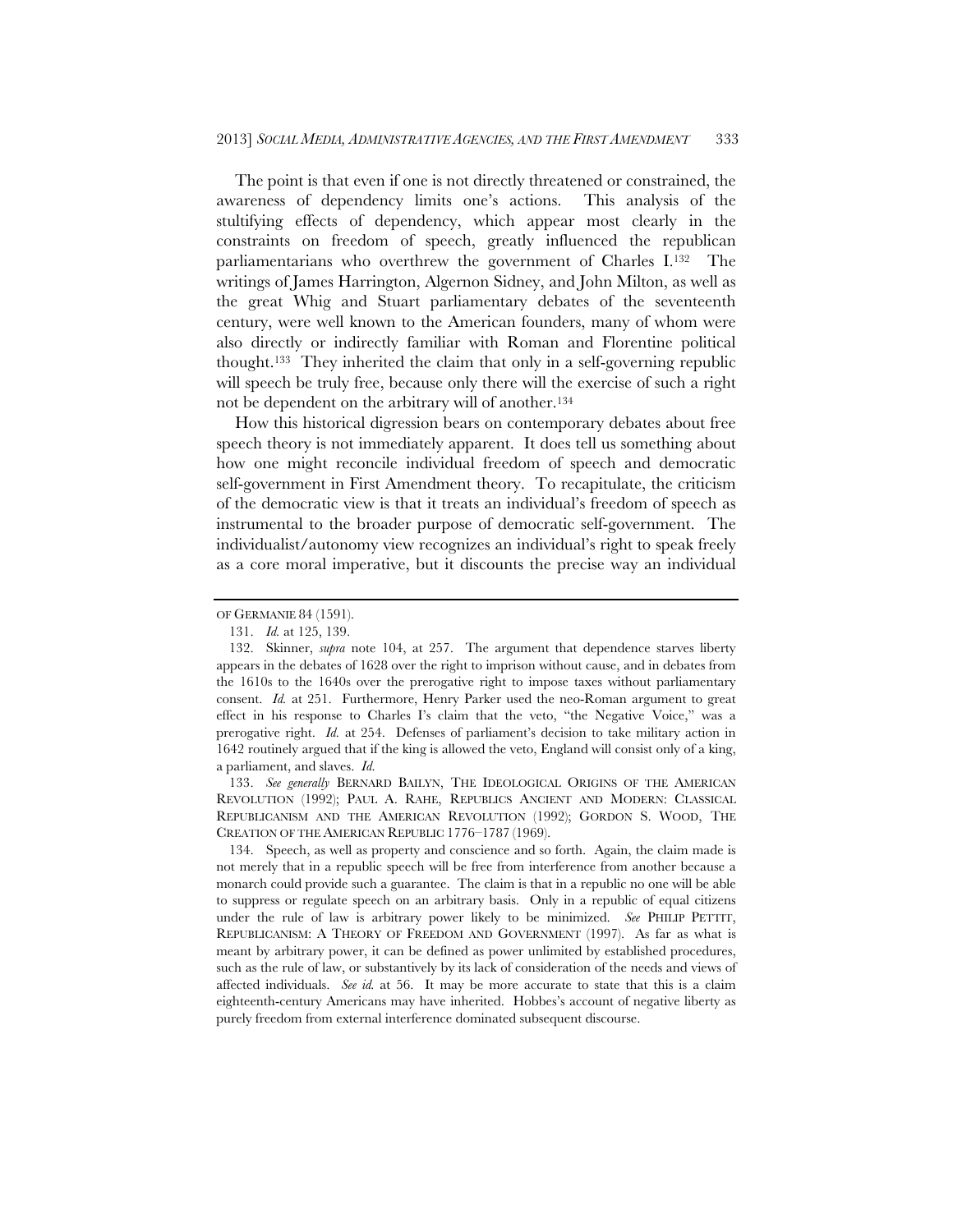right relates to democratic self-government. Dismissing democratic selfgovernment as instrumental to the pursuit of private rights, however, cannot account for extensive areas of First Amendment doctrine that emphasize protection of speech on public grounds.135 Robert Post has gone to great lengths to discipline the democratic view's instrumentalism, "collective self-determination thus entails the value of individual autonomy."136 True, but history imparts the lesson that autonomy, or to be more accurate negative liberty as non-dependence, if it is to be real, entails collective self-governance.137 Of this, James Madison was well aware when he wrote that, in the new republic, Americans were no longer subjects of the crown but citizens with sovereignty.138 And so Justice Brandeis articulated the relationship between individual liberty and democratic selfgovernment in the context of free speech when writing of the Founders of the American Republic, "They valued liberty both as an end and as a

Individual liberty and democratic self-government are bound to one another in First Amendment theory and in doctrine.140 Both are valued as ends, and as means. "Individual human dignity" as Justice Harlan described it, is not instrumental to the purpose of self-government, but the reason for it. Thus, the First Amendment protects more than informed

means."139

 <sup>135.</sup> Post argues that these areas of doctrine "express the normative aspirations" of democracy "which seeks to sustain the value of self-government by reconciling individual and collective autonomy through the medium of public discourse." Robert Post, *Recuperating First Amendment Doctrine*, 47 STAN. L. REV. 1249, 1275 (1995).

 <sup>136.</sup> Post, *supra* note 98, at 1525. Individualists attuned to negative freedom may not ascribe to Post's capacious notion of autonomy, which contains elements of positive and negative liberty. In addition, Post's talkative public sphere "public discourse," which performs the mediating function between individual and collective, assumes an absence of dependence. A republican would argue that civil society may contain arbitrary private power, which forces other people into a state of dependence. No free and equal talkative public sphere can exist prior to the institution of a democratic self-government, and the rule of law prevails. As Locke observed, "Where there is no law, there is no freedom." JOHN LOCKE, TWO TREATISES OF GOVERNMENT 242 (1690).

 <sup>137.</sup> Put another way, the lesson is that an individual can only enjoy full negative liberty if one is free from interference and free from dependence on someone else or even the awareness of it. Liberal freedoms are only protected in a free state where individuals participate in self-government.

 <sup>138. 4</sup> ELLIOTT'S DEBATES ON THE FEDERAL CONSTITUTION (1876). Individual Americans were no longer dependent on the will of an external sovereign.

 <sup>139.</sup> Whitney v. California, 274 U.S. 357, 375–76 (1927) (Brandeis, J., concurring). Liberty, arguably, as non-interference and non-dependence. Brandeis also states that the Founders knew "the greatest menace to freedom is an inert people," a statement with which Tacitus would surely have agreed.

 <sup>140.</sup> This does not mean there are not portions of First Amendment doctrine outside the sphere of public discourse where other values come into play.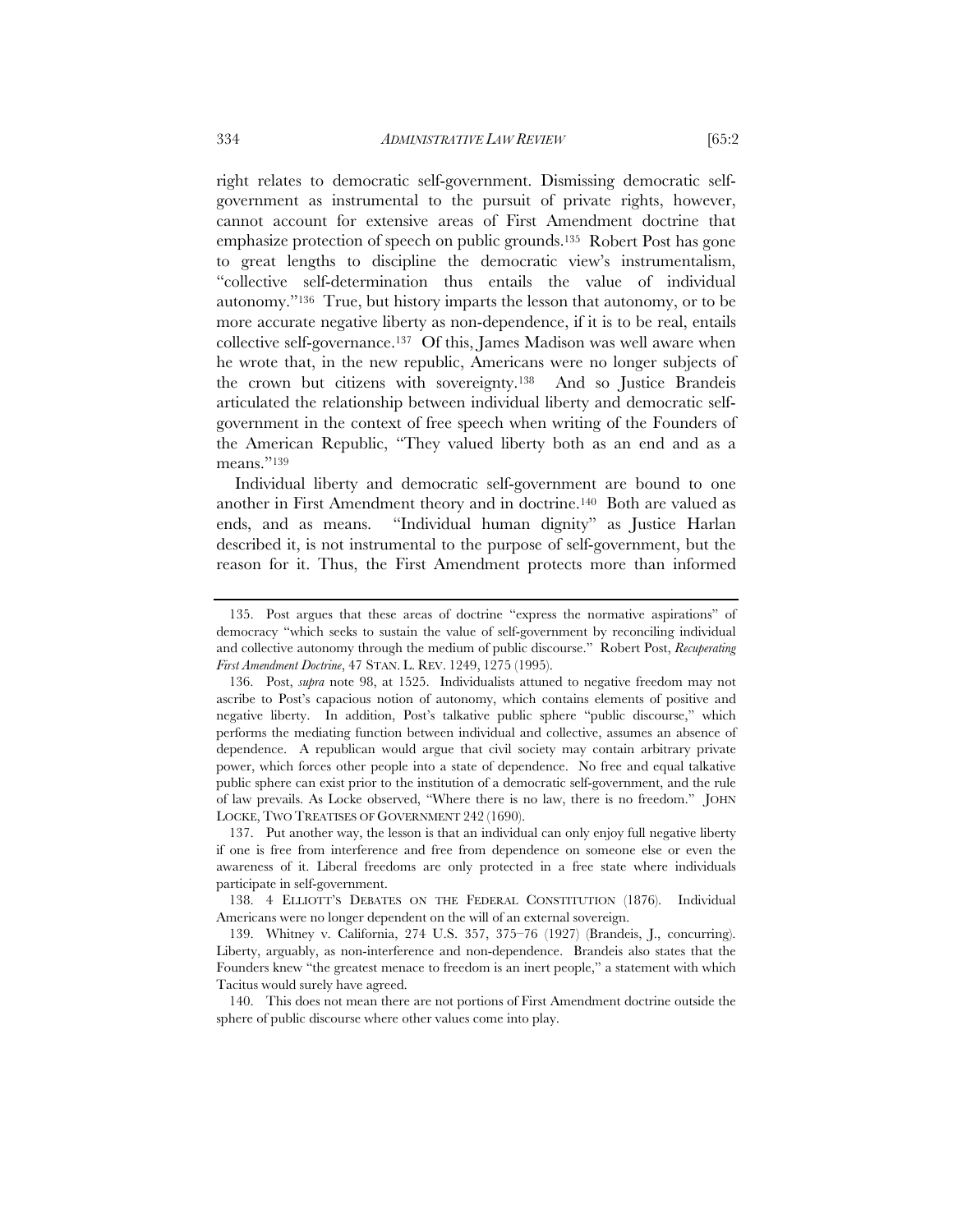decisionmaking, the pursuit of truth or rational deliberation; it protects the individual: "The right to speak freely and to promote diversity of ideas and programs is . . . one of the chief distinctions that sets us apart from totalitarian regimes."141 The special solicitude the doctrine pays to public discourse, participation, and debate cannot be discounted, however, and this solicitude is justified because it serves self-government. "[T]he First Amendment serves to ensure that the individual citizen can effectively participate in and contribute to our republican system of selfgovernment."142 First Amendment doctrine is republican in a profound sense, in its awareness that the enjoyment of individual liberty depends on a republican state, which in turn depends on an engaged and talkative citizenry.

Recognizing that both individual liberty and democratic self-government are intertwined in First Amendment doctrine does not entail that any specific law or regulation is constitutionally valid or invalid. The point I wish to make is that an exclusive focus on one value at the expense of the other impoverishes any analysis. Neither individual liberty nor the interest of collective self-governance can be ruled out in assessing constitutionality.143 The historical apprehension that freedom is constrained by dependence on the will of another in addition to interference will appear again to inform the discussion of which doctrine judges and agencies should choose when addressing free speech issues on social media sites—the public forum doctrine or government speech.

# *B. The Public Forum Doctrine*

In the early years of the twentieth century the Supreme Court viewed questions of free speech on public property through the *pince nez* of the common law, holding that the government possessed property rights over

 <sup>141.</sup> Terminiello v. City of Chi., 337 U.S. 1, 4 (1949).

 <sup>142.</sup> Globe Newspaper, Co. v. Superior Court of Norfolk, 457 U.S. 596, 604 (1982) (citing Thornhill v. Alabama*,* 310 U.S. 88, 95 (1940)); *see, e.g.*, N.Y. Times Co. v. Sullivan, 376 U.S. 254, 269 (1964) ("The general proposition that freedom of expression upon public questions is secured by the First Amendment has long been settled by our decisions."); Roth v. United States, 354 U.S. 476, 484 (1957) (commenting that the First Amendment's Free Speech Clause "was fashioned to assure unfettered interchange of ideas for the bringing about of political and social changes desired by the people"); Stromberg v. California, 283 U.S. 359, 369 (1931) ("The maintenance of the opportunity for free political discussion to the end that government may be responsive to the will of the people and that changes may be obtained by lawful means, an opportunity essential to the security of the Republic, is a fundamental principle of our constitutional system.").

 <sup>143.</sup> At times both values may appear to operate at cross purposes, but neither should be dispensed with lightly.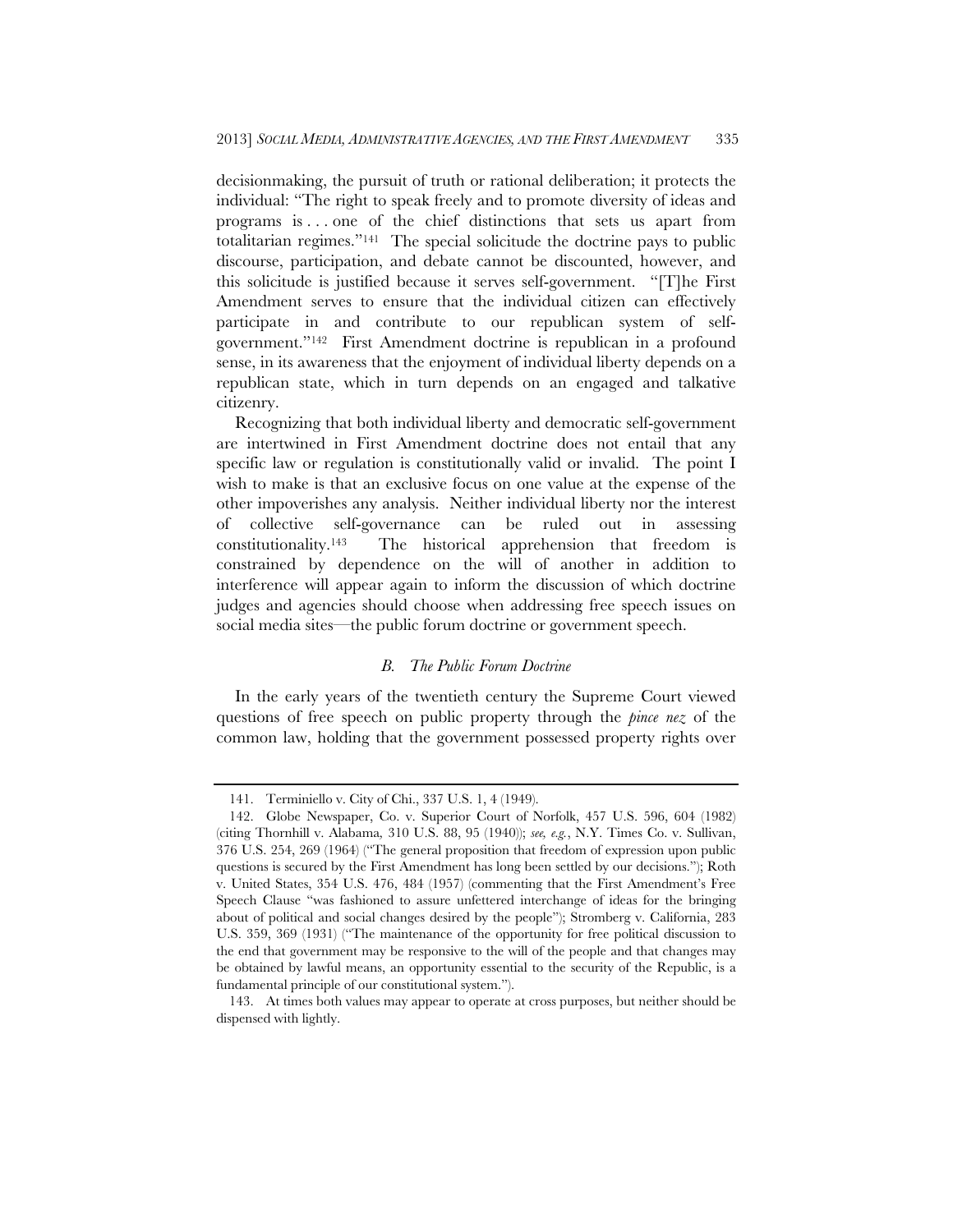public places and, like a private owner, could decide when and how its property was used.144 Needless to say, in practice this approach did not lend itself to a robust recognition of citizens' free speech rights.145 Then, in 1939, came *Hague v. CIO*, which recognized that citizens' right to exercise freedom of speech in streets and parks overrode the government's common law property rights.<sup>146</sup> "Wherever the title of streets and parks may rest, they have immemorially been held in trust for the use of the public and,

time out of mind, have been used for purposes of assembly, communicating thoughts between citizens, and discussing public questions."147 In succeeding years, as the Court struck down ordinances banning leafleting on streets and sidewalks, a new doctrine began to take shape, more abstract, rigorous, and friendly to free speech than the old common law view.148 Explicitly it gave citizens the presumptive right to exercise rights to free speech and expression on streets, sidewalks, and parks, public places dedicated to the exchange of views and discussion by citizens since time immemorial, subject to time, place, and manner restrictions.149 From 1972, when the Court first used the term "public forum" in *Mosley*, to 1976's *Greer* decision, the doctrine matured. Essentially, the Court held some public properties have special status; this status is created by traditional usage or a decision by the government to make those properties accessible to such activity.150 Never entirely abandoned, the concept of easement and old

 146. Hague v. CIO, 307 U.S. 496, 515–16 (1939). The Hague plurality did not explicitly reject the common law governmental property rights approach. Instead, the Court recognized that the free speech clause gave citizens an easement of sorts. *See id.*

147. *Id.* at 515.

 148. *See* Schneider v. New Jersey, 308 U.S. 147 (1939). In *Schneider,* the Court held that a local government could not prohibit the distribution of pamphlets on public streets and sidewalks. *Id.* at 162. The Court deciding *Jamison v. Texas*, 318 U.S. 413, 417 (1943), held a similar regulation unconstitutional. Whether the public forum doctrine took shape in the 1940s or later in the 1970s is the subject of some debate. See Gey, *supra* note 144, at 1539– 42 for the first view and Robert Post, *Between Governance and Management: The History and Theory of the Public Forum*, 34 UCLA L. REV. 1713 (1987), for the latter.

149. Grayned v. City of Rockford, 408 U.S. 104, 115–17 (1972).

 150. *See* Post, *supra* note 148, at 1731–32. *Grayned,* as Post sees it, in subjecting all government property to one uniform First Amendment test (the "basic incompatibility test") attempted to dispense with classifications of public space as proprietary or non-proprietary or government as property owner or not in order to focus on the First Amendment principle of free discussion. *Police Department of Chicago v. Mosley*, 408 U.S. 92 (1972), which found a Chicago ordinance prohibiting picketing on a public street near a public school

 <sup>144.</sup> Steven G. Gey, *Reopening the Public Forum from Sidewalks to Cyberspace*, 58 OHIO ST. L.J. 1535, 1539 (1998).

 <sup>145.</sup> In *Davis v. Massachusetts*, the Court upheld a conviction for making a public speech in the Boston Common without obtaining a permit. 167 U.S. 43, 47 (1897). The city argued that it had proprietary rights over the common, therefore, requiring a citizen to obtain a permit was constitutional.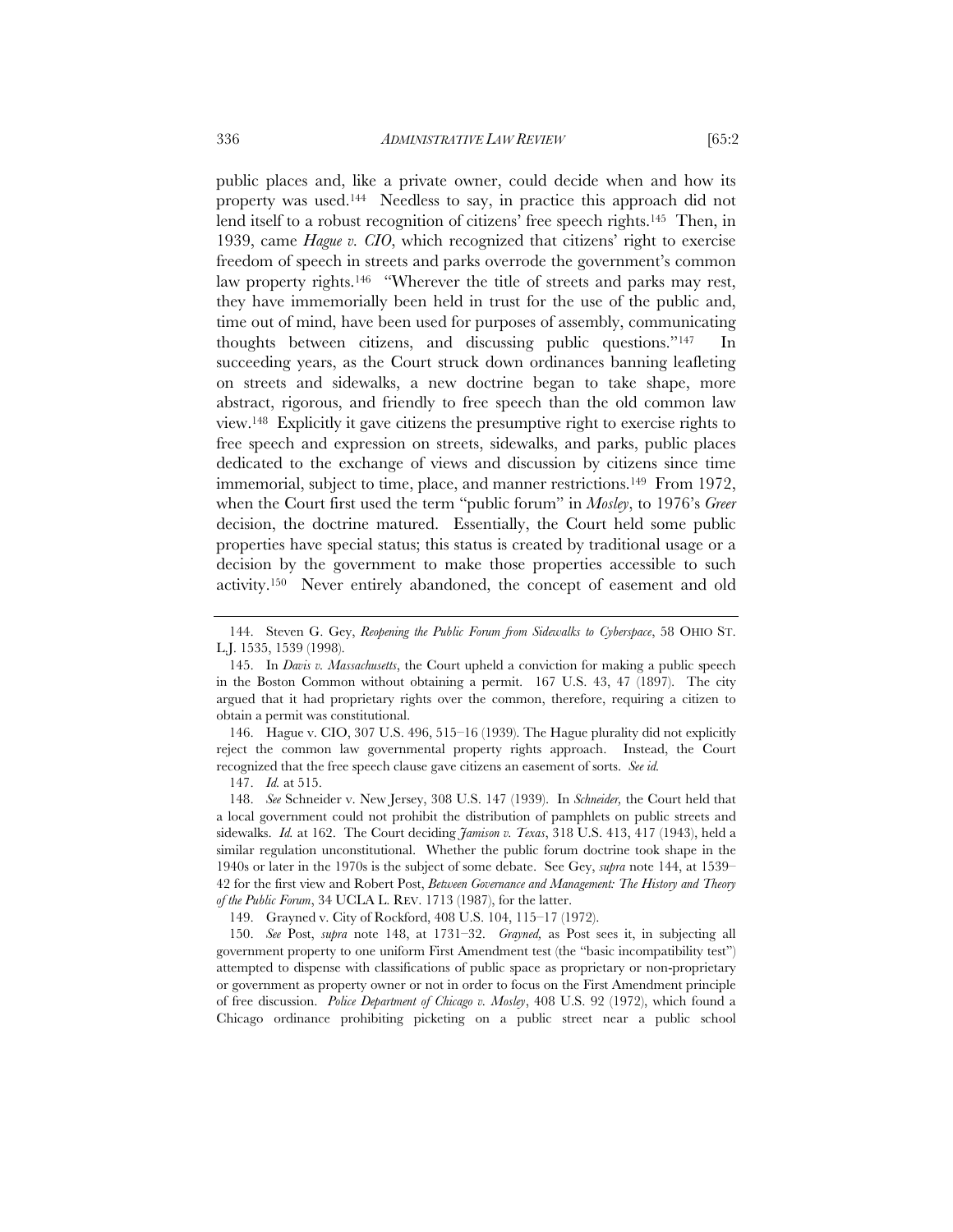common law proprietary rights lurked in the background of successive public forum cases, and returned in *Greer v. Spock*, which would influence the formulation of the public forum doctrine that continues to hold sway.151

*Perry Education Ass'n v. Perry Local Educators Ass'n* offered the Court the opportunity to stop adding a room here and there and organize its developing public forum jurisprudence into an immobile tripartite doctrine to be deployed whenever courts were asked to review questions of state regulation of speech on public property.152 The first level consists of traditional public fora, where the Court guarantees the strongest First Amendment protection to speech and expression.<sup>153</sup> In parks, streets, and on sidewalks, a content-based restriction of speech is permissible only if it meets a strict scrutiny test, meaning the restriction is "necessary to serve a compelling state interest," and is "narrowly drawn to achieve that end."154 Restrictions on viewpoint are likewise forbidden.155 Only limited time, place, and manner restrictions may be imposed to prevent incompatible activities, such as two parades marching on a street at the same time.

The next level comprises the designated or limited public forum: "public property which the State has opened for use by the public as a place for expressive activity."156 As in a traditional public forum, any content-based restriction must satisfy strict scrutiny. "[A] content-based prohibition must

152. 460 U.S. 37 (1983).

153. *Id.* at 45 (quoting Hague v. CIO, 307 U.S. 496, 515 (1939)).

155. *Carey*, 447 U.S. at 463.

unconstitutional, replaced proprietary and non-proprietary with a similar distinction between a public forum and other government property (forums that are not public) with different rules applying to each. *See id.* at 94, 96, 99. The purpose may have been to recognize that some public places have a special connection to communication and such a connection warrants a more rigorous First Amendment analysis.

 <sup>151.</sup> *Greer v. Spock*, 424 U.S. 828, 838 (1976), defined a public forum as government property that had "traditionally served" as a place for free speech and expression rather than adopting *Mosley*'s definition of a public forum as one that is "opened up to assembly or speaking." *See Mosley*, 406 U.S. at 96. In *Grayned*, the Court analyzed whether speech outside a public school was incompatible with the school's primary use as an educational institution. "The crucial question is whether the manner of expression is basically incompatible with the normal activity of a particular place at a particular time." 408 U.S. at 116. *Greer* focused not on whether a free speech activity would interfere with the functioning of a public place, but on various kinds of government property, concluding that the public areas on military bases were government property reserved for functions other than speech, hence they were not public forums. *See* Post, *supra* note 148, at 1740.

 <sup>154.</sup> *Id.* (citing Carey v. Brown, 447 U.S. 455, 461–62 (1980)). Courts have not recognized any additional traditional public fora and exactly what time constitutes immemorial has not been fully explained.

 <sup>156.</sup> *Perry*, 460 U.S. at 45; *see also* Cornelius v. NAACP Legal Def. & Educ. Fund, Inc., 473 U.S. 788, 802 (1985).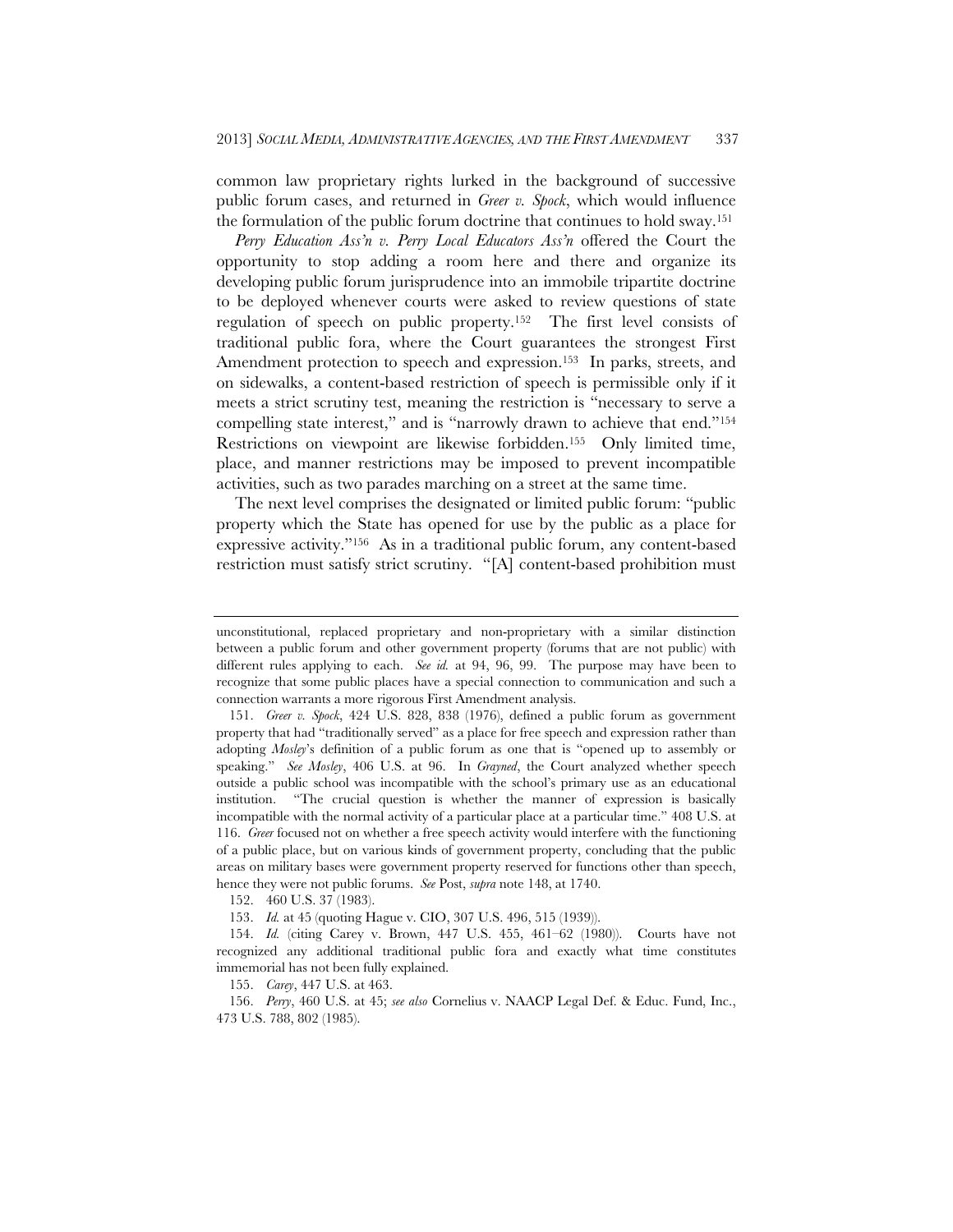be narrowly drawn to effectuate a compelling state interest."<sup>157</sup> Thus, "[g]overnment restrictions on speech in a designated public forum are subject to the same strict scrutiny as restrictions in a traditional public forum."158 While "limited forum" and "designated public forum" are often used interchangeably, the Court has on occasion drawn a distinction between the designated public forum, which carries with it all the burdens of tradition, and the limited public forum (or the designated that is then limited), which the state opens up for expressive activity. However, because the state from the start limits the forum to certain speakers or subjects, strict scrutiny no longer applies, and the forum is then closed to outside groups or subjects. In 2009's *Pleasant Grove City v. Summum*, the Court attempted to clarify the distinction between a designated and limited public forum based on a note in the *Perry* opinion, and to create a provenance to legitimate a forum created by the government "limited to use by certain groups or dedicated solely to the discussion of certain subjects."159 In such a forum, reasonable and viewpoint-neutral restrictions on speech may be permissible.160 While the Court has yet to find a designated public forum, examples of the genus "limited public forum" have been found to exist. A public university's student activities fund, public school facilities, and a public library are some examples of limited public fora.161

159. *Pleasant Grove*, 555 U.S. at 470; s*ee also Perry*, 460 U.S. at 46 n.7.

 <sup>157.</sup> *Perry,* 460 U.S. at 46.

<sup>158</sup>*.* Pleasant Grove City v. Summum*,* 555 U.S. 460, 469–70 (2009) (citing *Cornelius*, 473 U.S. at 800). The designated public forum is also mentioned in *United States v. Kokinda*, 497 U.S. 720, 726–27 (1990). As Fred Schauer notes, "it is telling that the Court has never found such a designated public forum to exist." *See* Schauer, *supra* note 76, at 98 n.74.

 <sup>160.</sup> *Pleasant Grove*, 555 U.S. at 470; s*ee also* Good News Club v. Milford Cent. Sch., 533 U.S. 98, 106–07 (2001).

 <sup>161.</sup> In *Perry*, 460 U.S. at 49, the Court held that a school district's inter-office mail system was a non-public forum. In *Rosenberger*, the Court held that a public university's refusal to fund a student publication from a religious perspective violated the Free Speech Clause because a student activities fund, a non-spatial or metaphysical arena, was a limited public forum. *See* Rosenberger v. Rector & Visitors of the Univ. of Va., 515 U.S. 819, 829– 30, 837 (1995). In *Good News Club v. Milford Central School*, 533 U.S. at 106, the Court treated a public school auditorium as a limited public forum. In *Lamb's Chapel v. Center Moriches Union Free School District.*, 508 U.S. 384 (1993)*,* the Court held that a school district violated the Free Speech Clause when it excluded a private group from screening films at a school because the films discussed family values from a religious perspective. *Id.* at 393. The Court did not actually hold that the school had created a limited public forum, holding only that the school district had engaged in viewpoint discrimination impermissible in even a nonpublic forum. *Id.* at 394; *see also* Widmar v. Vincent, 454 U.S. 263 (1981). In *Widmar*, the Court held that the university had created a limited public forum by allowing registered student groups to use school facilities. *See id.* at 272. As a consequence, religious student groups had to be allowed access to the same facilities according to the rules applied to nonreligious student groups. *See id.* at 276; *see also* Brown v. Louisiana, 383 U.S. 131, 142 (1966)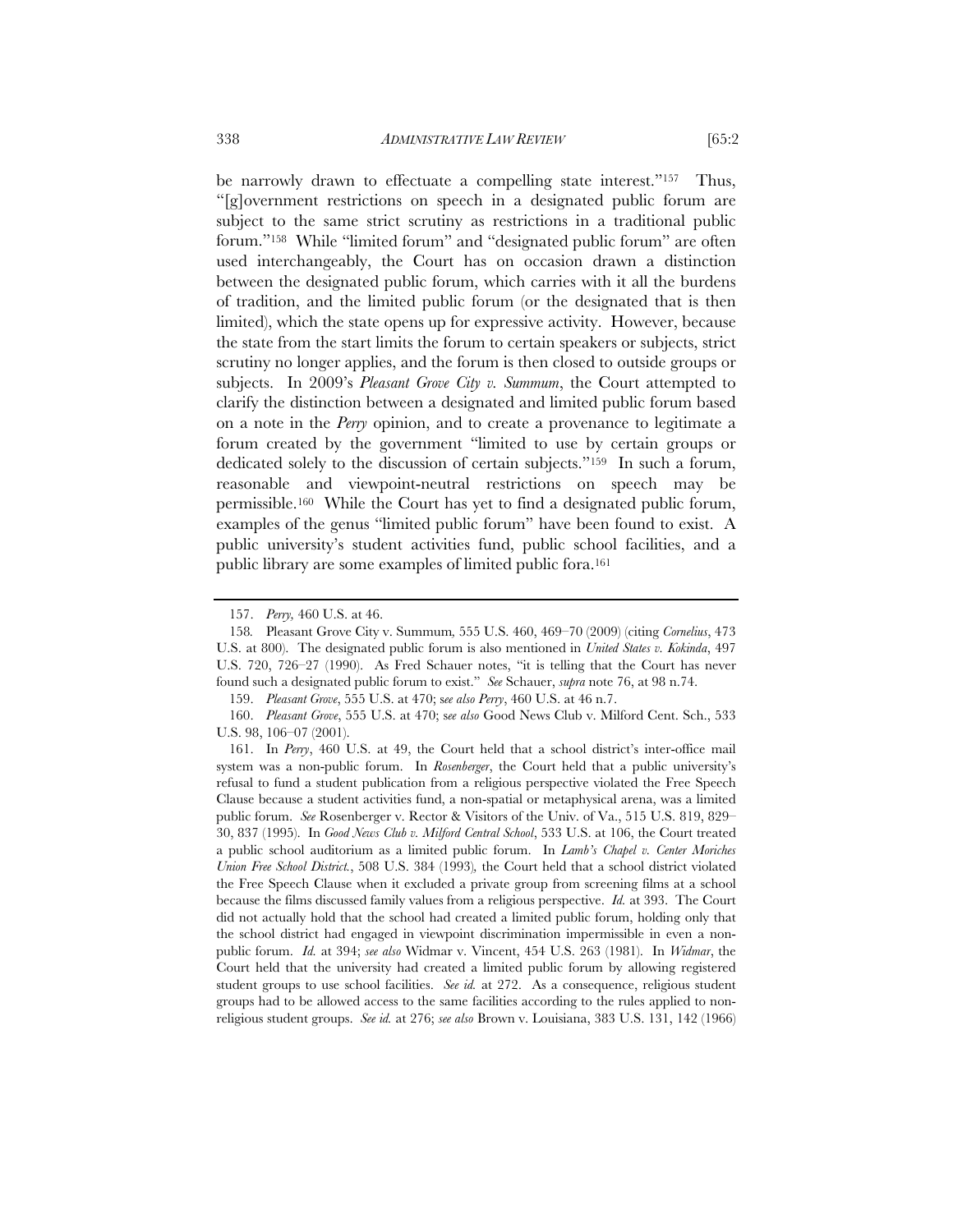Public property, which is neither by tradition nor designation a forum for public discourse, is considered a non-public forum. In a non-public forum the government's old common law property rights come to the fore, and the government as owner can regulate access to and expression on the property, as long as any restrictions are viewpoint neutral and reasonable.162 A ban on soliciting is considered reasonable and viewpoint neutral. Examples of such non-public fora include, ironically, the sidewalk in front of a post office, and, more sensibly, an airport terminal, charity campaigns in federal government offices, and residential mailboxes.163 The difference between a public and non-public forum is critical because when a public forum is found, a citizen is entitled to access as a matter of constitutional law.164 A public property with the potential to be a new public forum, meaning one not sanctified by time and usage, is evaluated according the government's intended use.165 Once the forum has been classified, the court then applies the corresponding level of scrutiny.166 Tradition and intent are the Court's guiding stars.167 Disparaging the

164. *See* Kalven, *supra* note 9, at 29–30.

 165. Some scholars have argued courts should find more traditional public fora or places that must offer mandatory access as a matter of constitutional law. The Court has repeatedly been offered arguments that places other than sidewalks, streets, and parks (walkways, mailboxes, military bases, shopping centers, city buses) were the "constructive equivalent" of quintessential public fora because people communicate in such places. The Court has consistently rejected such arguments and continues to insist on government intent as a critical factor. *See Perry*, 460 U.S. at 45–46.

 166. Justice Kennedy has suggested the Court look to "the actual, physical characteristic and uses of the property" rather than to abstract government intent or historical factors to determine if a property is a public forum. *See Lee*, 505 U.S. at 695 (Kennedy, J., concurring).

 167. And at times intent can carry more weight than tradition in finding a public forum. *See Kokinda*, 497 U.S. at 727–30 (reiterating that the purpose of a postal sidewalk is not to be open to expressive activity but to assist the patrons of the post office). Justice Kennedy has been critical of the present public forum doctrine's focus on governmental intent: "It leaves the government with almost unlimited authority to restrict speech on its property by doing nothing more than articulating a non-speech-related purpose for the area, and it leaves almost no scope for the development of new public forums absent the rare approval of the government." *Lee*, 505 U.S. at 695 (Kennedy, J., concurring).

<sup>(</sup>applying the rules established for sidewalks and parks to a public library).

 <sup>162.</sup> *Perry*, 460 U.S. at 46; s*ee also* Gey, *supra* note 144, at 1547–48.

 <sup>163.</sup> In *Kokinda*, 497 U.S. at 730, the Court found that the sidewalk outside a post office was not a public forum. In *International Society for Krishna Consciousness, Inc. v. Lee*, 505 U.S. 672, 680–81 (1992), the Court found that a publicly owned airport terminal was not a public forum. In *Cornelius v. NAACP Legal Defense & Education Fund, Inc.*, 473 U.S. 788, 806 (1985), the Court held that the Combined Federal Campaign was not a public forum so the government could refuse to allow the NAACP Legal Defense and Education Fund to be one of the charities funded by the campaign. The Court declared federal mailboxes non-public fora in *U.S. Postal Serice. v. Council of Greenburgh Civic Ass'ns*, 453 U.S. 114, 129–31 (1981).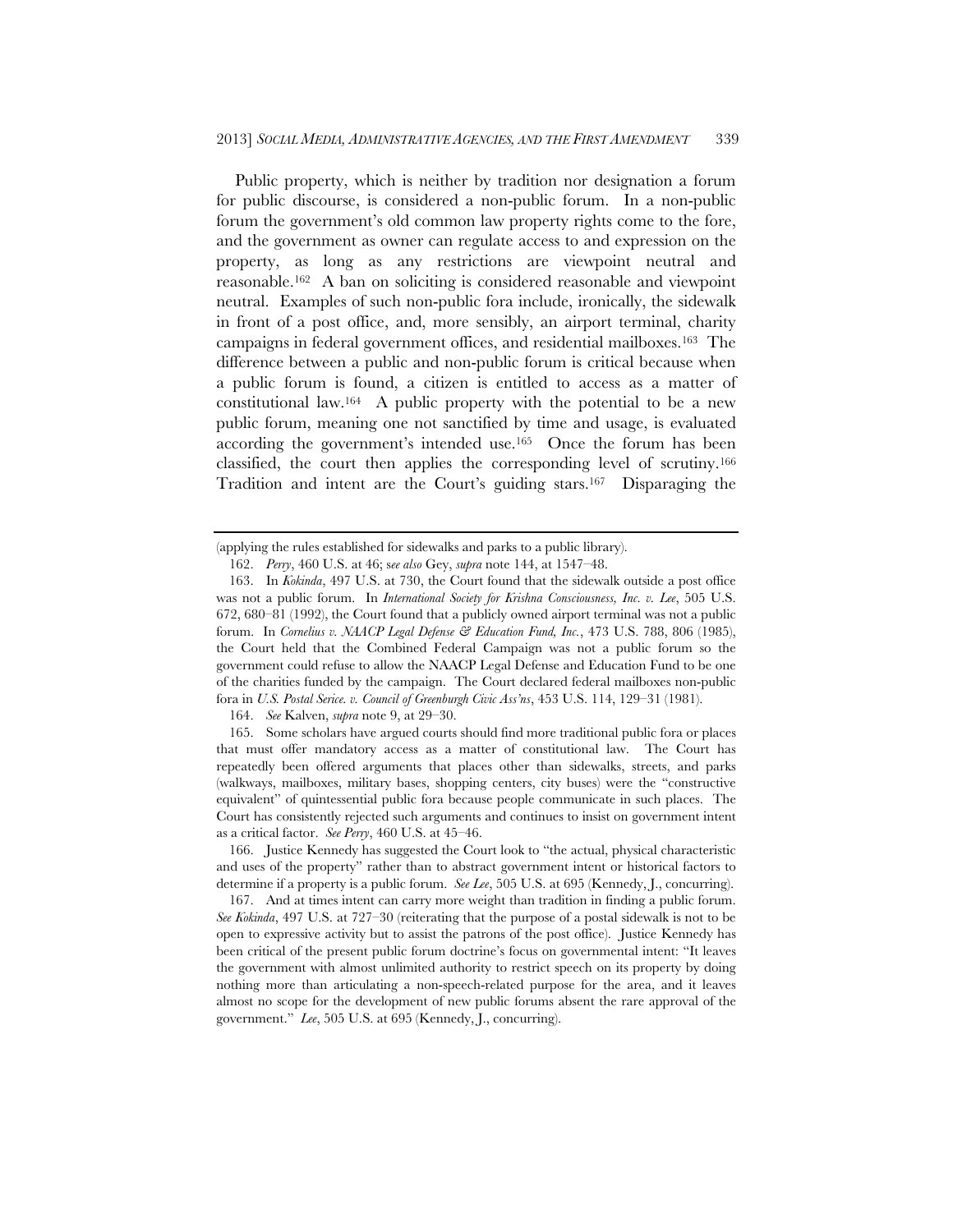public forum doctrine for its formalistic inadequacies appears to be a popular judicial and scholarly pastime; however imperfect the doctrine may be, it remains operative.168 Despite the unfriendly speech potential some scholars have found in the public forum doctrine, should a federal agency social media site be found to be a public forum, it would mean any content-based restriction would face strict scrutiny and much language presently restricted on multiple federal agency sites, such as offensive

### *C. The Government Speech Doctrine*

language or hate speech, would have to be permitted.

It is generally understood that the Free Speech Clause bars the government from suppressing some speakers while allowing others to speak based on the views expressed.169 In striking contrast, the government speech doctrine holds that the Free Speech Clause is irrelevant when the government is itself the speaker.170 Determining when exactly the government is speaking remains opaque as the Court, in part because the doctrine is of recent vintage, has yet to elaborate a clear standard.171 To be new is not necessarily to be novel, however, and the roots of the doctrine lie in the so-called "government enterprise" cases that came before the Court in the decades leading to government speech's leading role debut in *Johanns v. Livestock Marketing Ass'n.*172 At issue in the government enterprises cases was the recognition that there were functions of government on public property where the public forum doctrine was unwieldy at best or, at worst,

 <sup>168.</sup> *E.g.*, Post, *supra* note 148, at 1715–16 (explaining the public forum doctrine has received "nearly universal condemnation from commentators"). *See generally* Daniel A. Farber & John E. Nowak, *The Misleading Nature of Public Forum Analysis: Content and Context in First Amendment Adjudication*, 70 VA. L. REV. 1219 (1984) (demonstrating that the public forum doctrine serves to obscure rather than illuminate the interests at stake); Gey, *supra* note 144 (contending that courts have applied the public forum doctrine in a way that discounts the public's right to free speech and privileges government interests in suppressing speech).

 <sup>169.</sup> The government cannot engage in viewpoint discrimination. "[A]bove all else, the First Amendment means that government has no power to restrict expression because of its message, its ideas, its subject matter, or its content." Police Dep't of Chi. v. Mosley, 408 U.S. 92, 95 (1972).

 <sup>170.</sup> Legal Servs. Corp. v. Velazquez, 531 U.S. 533, 541 (2001) ("We have said that viewpoint-based funding decisions can be sustained in instances in which the government is itself the speaker.").

 <sup>171.</sup> Johanns v. Livestock Mktg. Ass'n, 544 U.S. 550, 574 (2005) (Souter, J., dissenting) ("The government-speech doctrine is relatively new, and correspondingly imprecise.").

 <sup>172.</sup> *Id.* at 553. The D.C. Circuit identified *Arkansas Educational Television Commission v. Forbes*, 523 U.S. 666 (1998), *National Endowment for the Arts v. Finley*, 524 U.S. 569 (1998), and *United States v. American Library Ass'n*, 539 U.S. 194 (2003) as progenitors of government speech in *People for the Ethical Treatment of Animals, Inc. v. Gittens*, 414 F.3d 23, 29 (D.C. Cir. 2005).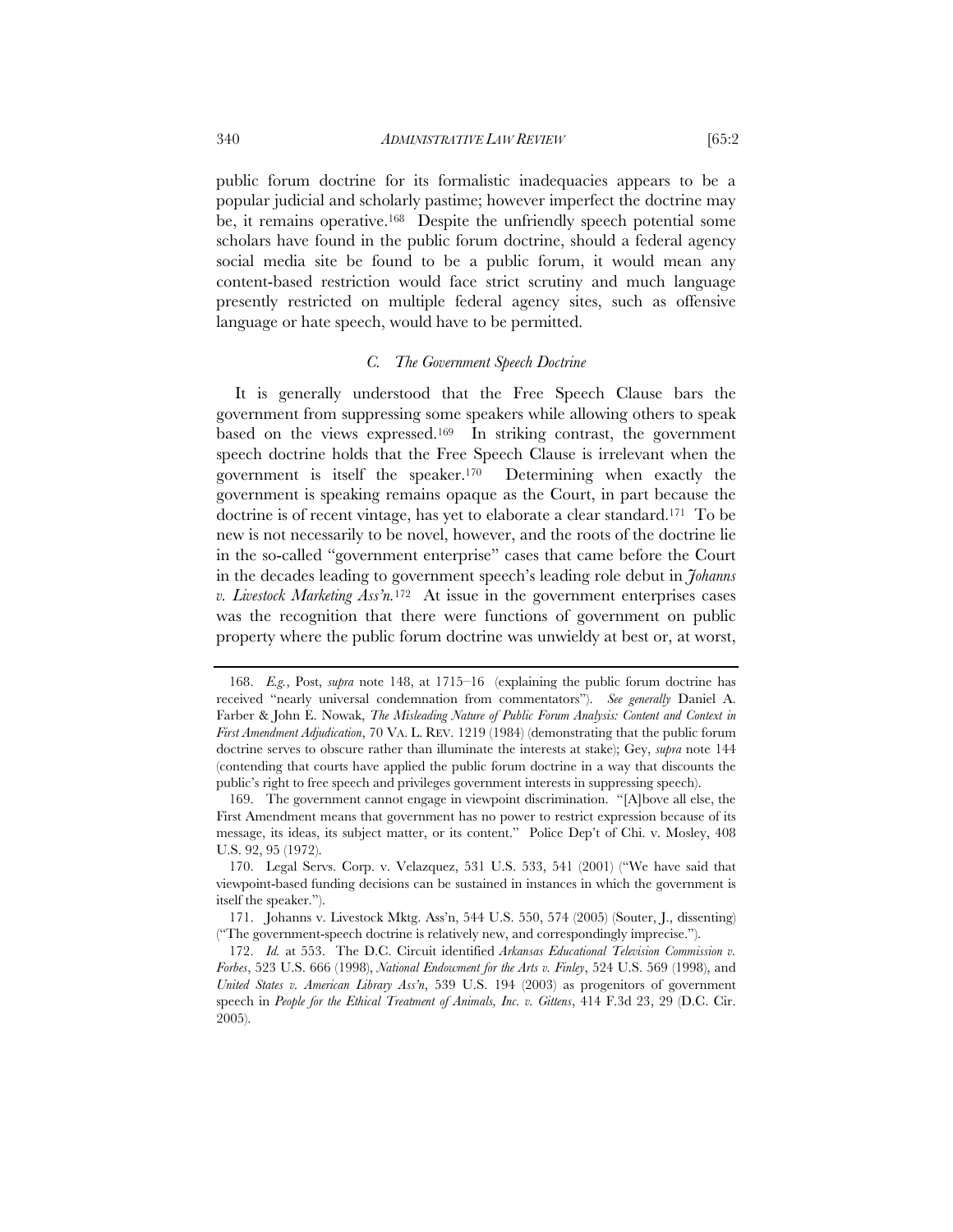yielded bizarre results. In such contexts, the government was fulfilling a role as time-honored as the use of streets for political protest—as patron of the arts, as librarian, or as educational institution—a role that by its nature entailed viewpoint discrimination. A sit-in at a public library may demand deployment of the public forum doctrine, but the constitutionality of a public librarian to engage in viewpoint discrimination while selecting books is something else altogether.173 The distinctions inherent in various government roles, which take place on government property, would seem to call for institution-specific First Amendment rules, the application of distinct rules for each institution or role, government as broadcaster or government as patron of the arts, where the consequences of government selection, rather than access, are at issue.<sup>174</sup> The obvious ineffectuality of the public forum doctrine in determining whether the denial of a grant by the National Endowment for the Arts constituted unlawful viewpoint discrimination, for instance, inclined the Court to start constructing a new doctrine for such circumstances. Although there were sound reasons to develop multiple institution-specific doctrines, the preference, endemic in First Amendment thought, for a broad, categorical rule prevailed.175

In 1991's *Rust v. Sullivan*, the Court held that prohibiting doctors receiving government funds from discussing an alternative view was not an exercise in viewpoint discrimination, but a funding decision. At issue was a regulation that forbade subsidized doctors from discussing abortion while counseling patients. Because the government appropriated funds for family planning but not abortion clinics, the Court reasoned that the doctors who worked there were bound by the program's limits when working in their official capacity.176 The Court plucked *Rust* from comparative obscurity in *Legal Services Corp. v. Velazquez*, which explained that *Rust* should be understood to have relied on government speech even if the Court's

 <sup>173.</sup> Brown v. Louisiana*,* 383 U.S. 131, 142 (1966) (applying the rules established for sidewalks and parks to a public library in the context of a sit-in protest). With respect to a public librarian engaging in viewpoint discrimination while selecting books, the current doctrinal framework would classify such an act as the state speaking. Whether this classification precisely captures the activity at issue and the free speech interests at stake remains debatable.

 <sup>174.</sup> The Public Broadcasting System, or its employees, must engage in viewpoint discrimination every day in choosing its program schedule; likewise, the National Gallery, more accurately its curators, when selecting artworks.

 <sup>175.</sup> Schauer, *supra* note 76, at 120. In 1998, Schauer asked if the Court would build on the hints in *Forbes* and *Finley* and develop institutional-specific principles in "content oriented government enterprises cases." Rather than make institutional-specific decisions, the Court devised another institutionally neutral doctrine—government speech.

 <sup>176.</sup> Rust v. Sullivan, 500 U.S. 173, 193–94 (1991).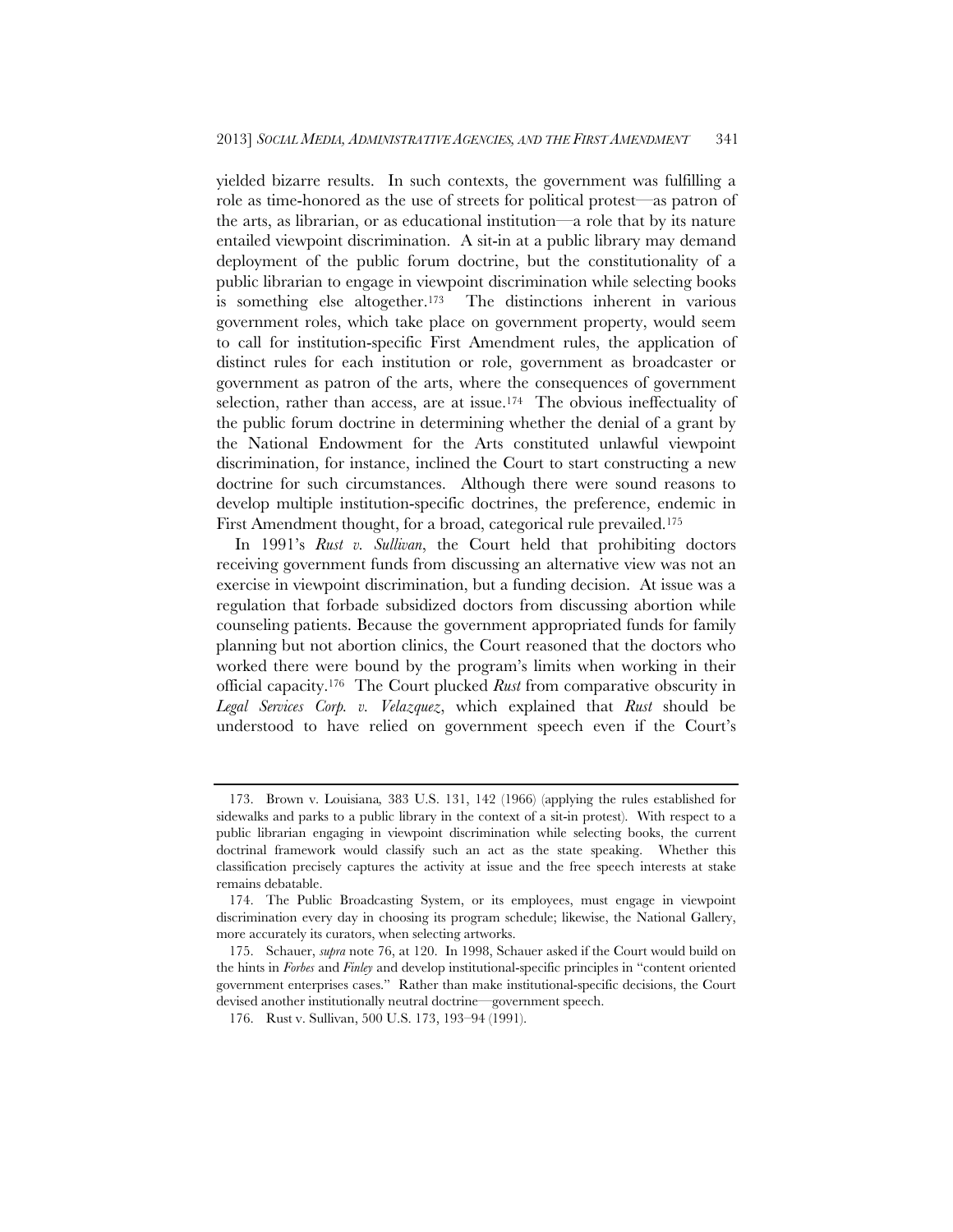opinion did not use the precise term.177 The statute challenged in *Legal Services* violated the First Amendment because the "[Legal Services Corporation] program was designed to facilitate private speech, not to promote a governmental message."178

If *Legal Services* baptized the doctrine, *Johanns* was its confirmation.179 In *Johanns*, the Court held that the Department of Agriculture's "Beef. It's What's for Dinner." advertising campaign was government speech, thus confirming the doctrine and furthermore holding that citizens have no First Amendment right to opt out of funding government speech.<sup>180</sup> With respect to the all-important question of how government speech is identified, the operative terms are message and control. If the government can prove that it developed a message and exercised control over the communication of that message, it has satisfied the two prongs of government speech.181 Authorship does not mean that government officials must develop the message. A private third party can do so as long as a government official maintains veto power.182 More controversially, the government is not obligated to reveal itself as the author of the message. The fact that the Court gave the government *carte blanche* to evade accountability by neglecting to require the government to reveal itself as the author unleashed a torrent of criticism, beginning with Justice Souter's dissent.183 The mechanism to distinguish government speech from viewpoint discrimination in favor of private speech, of which the

 <sup>177.</sup> Legal Servs. Corp. v. Velazquez, 531 U.S. 533, 541 (2001) ("We have said that viewpoint-based funding decisions can be sustained in instances in which the government is itself the speaker*.*"). The developing doctrine makes a brief appearance in *Rosenberger v. Rector & Vistors of the University of Virginia*, 515 U.S. 819, 833 (1995). In *Board of Regents of the University of Wisconsin System v. Southworth*, 529 U.S. 217, 235 (2000), the Court held that students who paid a required activity fee should not be considered private speakers, and that the University had not created a public forum. Rather, the University used the funds to support specific organizations in order to advance a message.

 <sup>178.</sup> *Legal Servs. Corp.*, 531 U.S. at 533–34. The statute in question prohibited the federally funded Legal Services Corporation from accepting clients who sought to contest welfare laws. *Id.* at 536.

 <sup>179.</sup> *See generally* Johanns v. Livestock Mktg. Ass'n*.*, 544 U.S. 550 (2005).

 <sup>180.</sup> *Id.* at 562–63. A mandatory fee from beef producers paid for the advertisements, and some producers did not wish to participate. *Id.* at 555.

 <sup>181.</sup> *Id.* at 564.

 <sup>182.</sup> In his opinion, Justice Scalia stated that the Secretary of Agriculture oversaw the program, appointed officials, and retained veto power over the content of the advertisement. Congress's oversight authority and power of the purse gave it the ability to alter the program at any time. *Id.* at 563–64.

 <sup>183.</sup> *Id.* at 570–80 (Souter, J., dissenting); s*ee also* Ardia, *supra* note 10, at 2013–14 (discussing the majority opinion in *Johanns* and Justice Souter's dissent).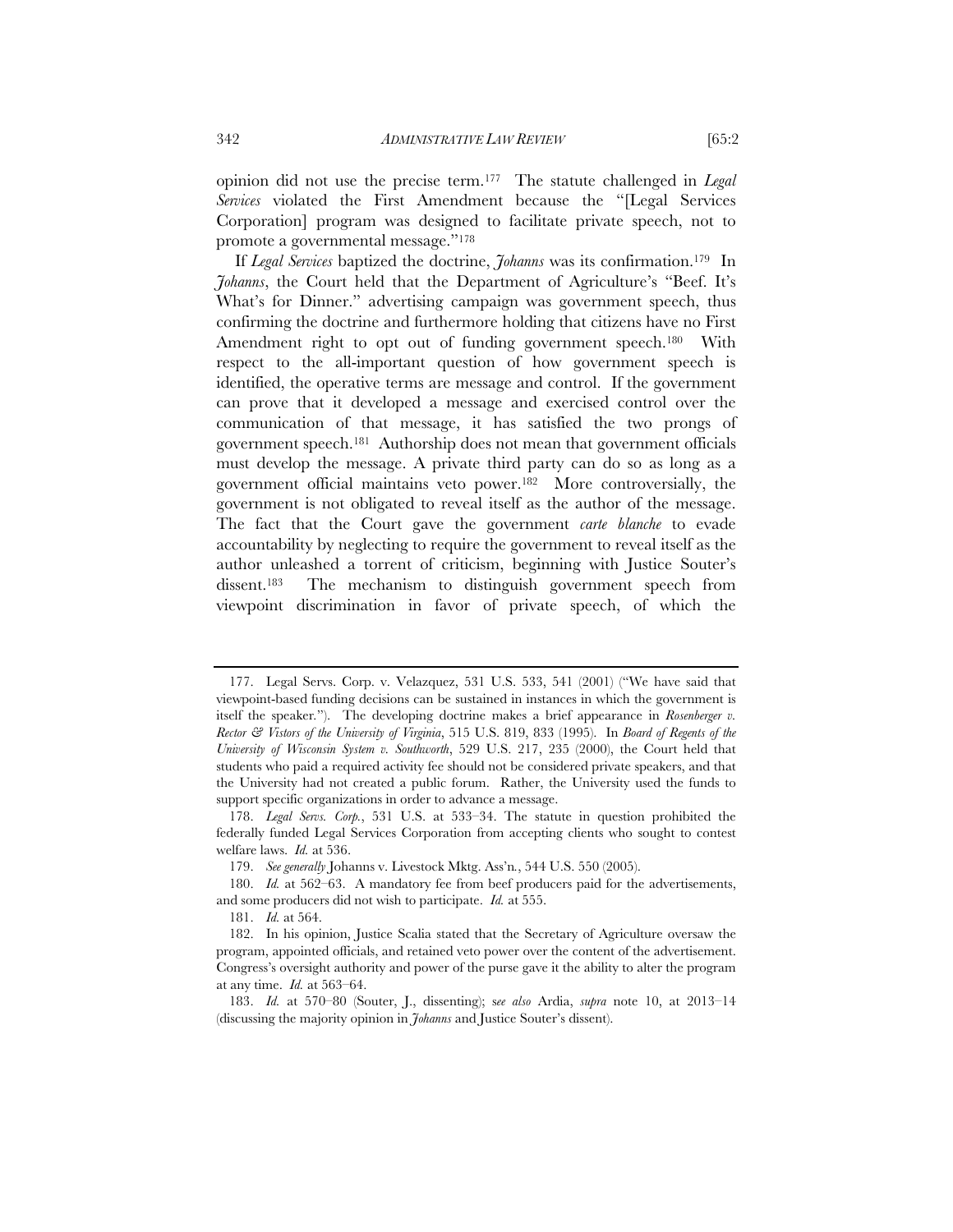government approves, remains opaque.184 According to the Court, periodic elections enable the government to be held accountable for its speech.<sup>185</sup> This contention of course assumes the electorate can identify the government as the source of speech it approves or rejects, an assumption many observers have found questionable.186 *Pleasant Grove City v. Summum* made it clear that the public forum doctrine and government speech inhabit different spheres. Although the case involved private expression in a public park, the quintessential traditional public forum, the public forum doctrine was irrelevant. The Court concluded that for purposes of selecting monuments in a public park, government speech is the proper analytic apparatus.187 Taken out of context, the Court's opinion in *Pleasant Grove*, that the government can speak through its selection of *private* speech, is particularly tempting for federal agencies facing unpleasant comments on social media sites.<sup>188</sup>

As applied to federal agency social media sites, both doctrines have problematic consequences. If an agency embraces the public forum doctrine and permits offensive speech, hate speech, or false statements on its social media sites, it may give the appearance of endorsing such speech or face civil liability for contributory negligence. Should an agency choose government speech and refuse to post or remove comments to which it objects, which a court may find to be protected speech, an agency will be

 <sup>184.</sup> *See* Erwin Chemerinsky, *Moving to the Right, Perhaps Sharply to the Right*, 12 GREEN BAG 2d 413, 426 (2009). According to Chemerinsky, the government could engage in viewpoint discrimination simply by adopting private speech as its own speech. Justice Alito did admit that the possibility of the government speech doctrine being used as a "subterfuge for favoring certain private speakers over others based on viewpoint" was a concern. Pleasant Grove City v. Summum*,* 555 U.S. 460, 473 (2009).

 <sup>185.</sup> The government is "accountable to the electorate and the political process for its advocacy." Bd. of Regents of the Univ. of Wis. Sys. v. Southworth, 529 U.S. 235, 235 (2000). "If the citizenry objects, newly elected officials later could espouse some different or contrary position." *Id.* 

 <sup>186.</sup> An assumption Justice Souter examined critically in his dissent in *Johanns*, 544 U.S. at 577–79. *See* Leslie Gielow Jacobs, *The Public Sensibilities Forum*, 95 NW. U. L. REV. 1357, 1387–88 (2001) (asserting that the government's right to engage in viewpoint discrimination depends on it being held accountable); *see also* Gia B. Lee, *Persuasion, Tranparency, and Government Speech*, 56 HASTINGS L.J. 983, 1052 (2005) (reiterating the importance of the recipients' knowledge that the government is responsible for the speech so they know when to hold the government accountable).

 <sup>187.</sup> *Pleasant Grove*, 555 U.S. at 480 ("And where the application of forum analysis would lead almost inexorably to the closing of the forum, it is obvious that forum analysis is out of place.").

 <sup>188.</sup> *Id.* at 473 ("The City has selected those monuments that it wants to display for the purpose of presenting the image of the City that it wishes to project to all who frequent the Park."). The importance of context in choice of doctrine will be discussed in Part III *infra*.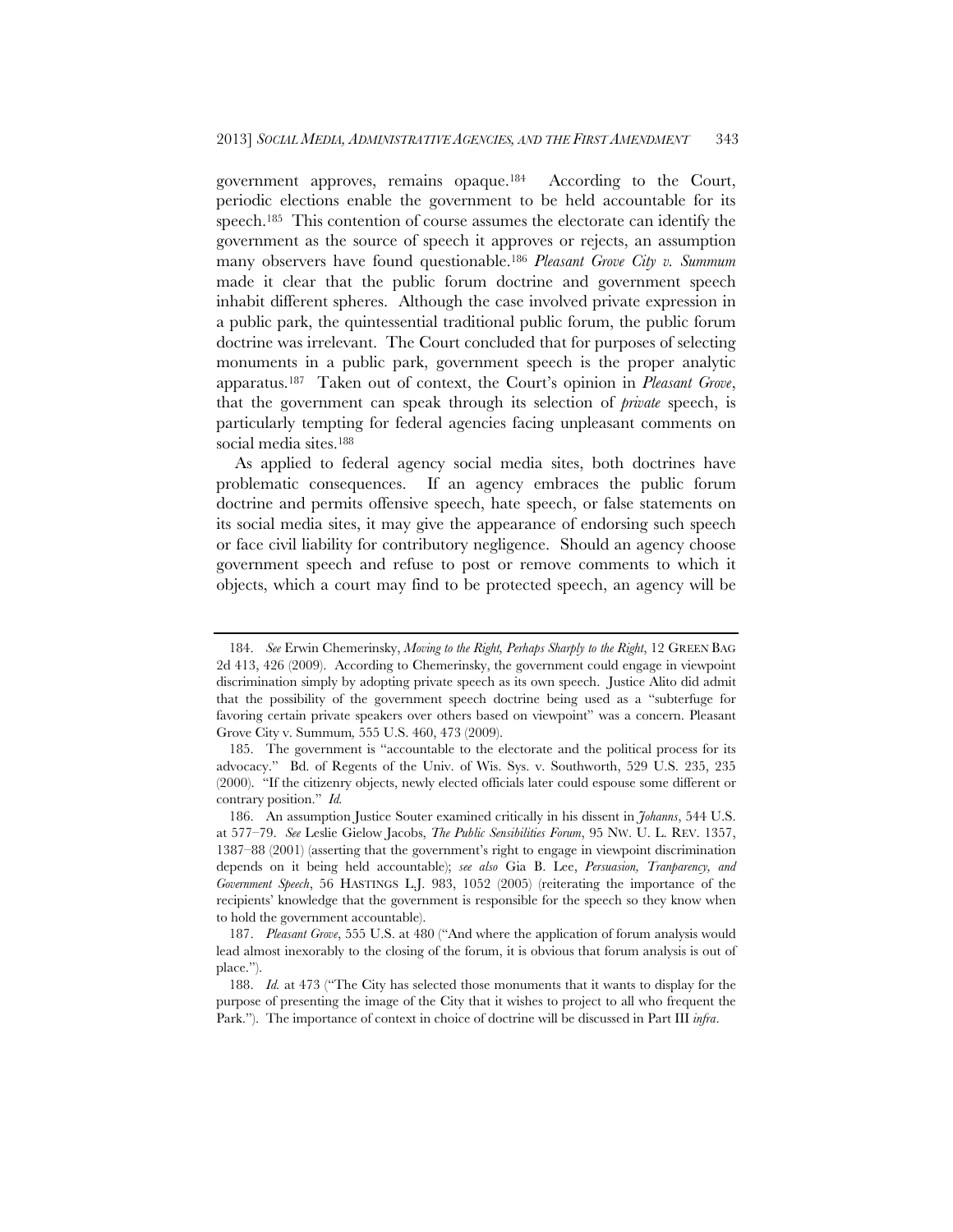guilty of a First Amendment violation. Denial of a constitutional right is a serious matter, and the adverse publicity attendant upon it is well worth considering, in addition to the potential drain on agency resources. Given the gravity of the choice, the following section will examine which doctrine is more appropriate for federal agencies seeking to comply with the Free Speech Clause.

## III. CHOICE OF DOCTRINE

### *A. Relevant Factors: Mixed Speech on Web 2.0*

There may be situations in which it is difficult to tell whether a government entity is speaking on its own behalf or is providing a forum for private speech.189 The first step in a First Amendment analysis is to classify speech as either public or private. Under current standards, if the speech is determined to be that of the government, courts apply the government speech doctrine. Speech made to advance a federal agency's viewpoint or in support of an agency's agenda is likely to be treated as government speech. If the speech in question is that of private individuals on government property, courts apply the public forum doctrine. Speech in the context of a government program is the subject of debate and likely to be what has been termed hybrid or "mixed speech," namely "speech that contains both private and governmental components."190 Some examples of mixed speech, which do not fall neatly into the public forum or government speech categories, include speech by government employees, advertisements on public buses and trains, specialty license plates, and artistic expression when funded by a government grant.191 Although the Supreme Court has not recognized mixed speech, it is helpful to acknowledge that federal agency social media sites, established to promote agency activities and to provide a forum for private speakers to discuss

 <sup>189.</sup> *Id.* at 470 ("[B]ut this case does not present such a situation.").

 <sup>190.</sup> Caroline Mala Corbin, *Mixed Speech: When Speech is Both Private and Governmental*, 83 N.Y.U. L. REV. 605, 610 (2008); s*ee, e.g.*, Jacobs, *supra* note 186, at 1358–59 (providing examples of mixed speech, such as when the government edits compiled private speech into a publication).

 <sup>191.</sup> Corbin, *supra* note 190, at 624–35. For an analysis of public employee speech, see generally Randy J. Kozel, *Reconceputalizing Public Employee Speech*, 99 NW. U. L. REV. 1007 (2005) and *Garcetti v. Ceballos*, 547 U.S. 410 (2006).For political advertising on public transit, see generally *Lehman v. City of Shaker Heights*, 418 U.S. 298 (1974). For a discussion of specialty license plates, see Corbin, *supra* note 190, at 619–23. For artistic grants and decency regulations as possible viewpoint discrimination, see generally *National Endowment for the Arts v. Finley*, 524 U.S. 569 (1998).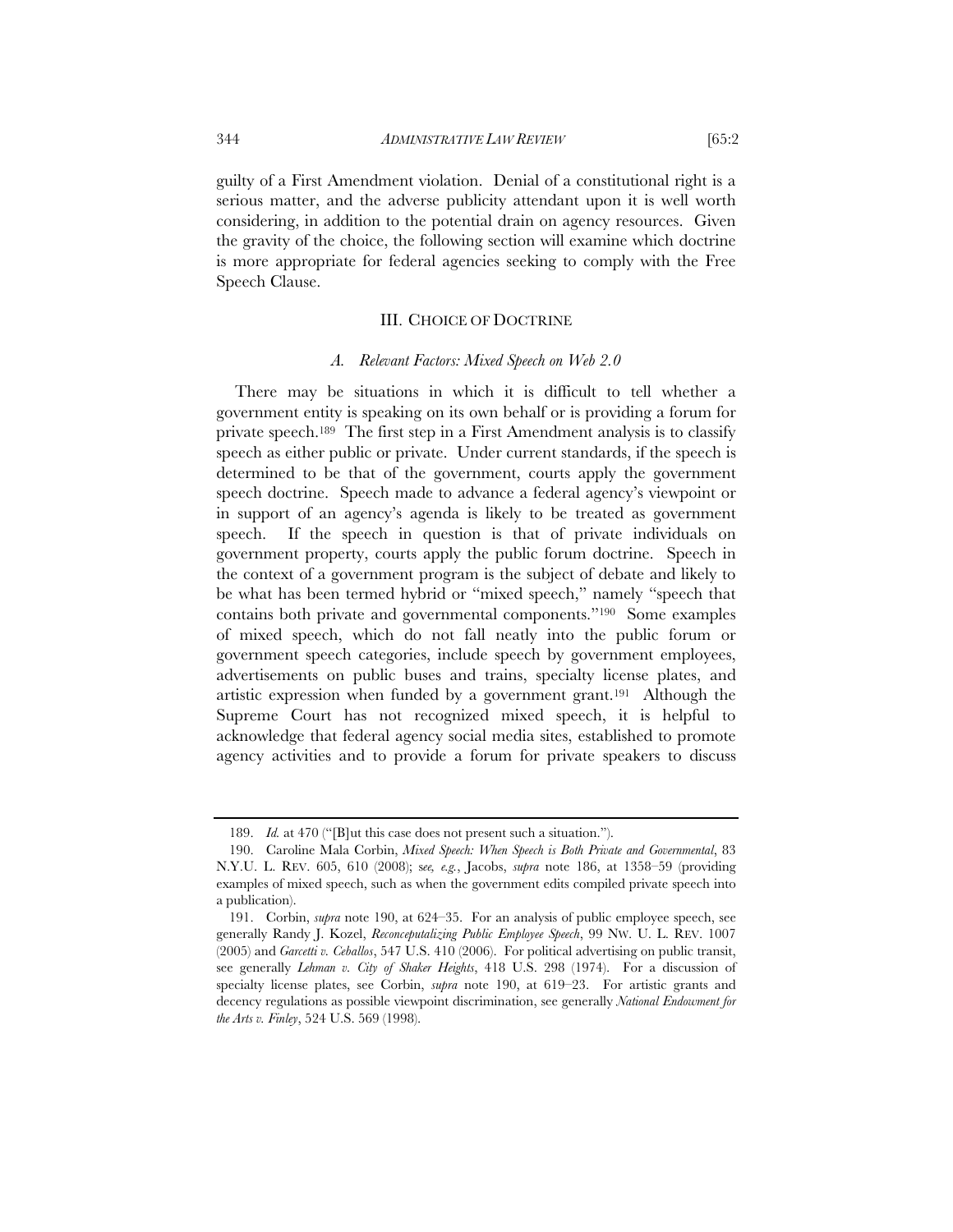public issues, are examples of mixed speech.192 However, given that free speech jurisprudence continues to view speech in mutually exclusive categories, agencies must make a choice. This decision is difficult because the Supreme Court has yet to devise a theory to distinguish government from private speech. Viewing speech on a spectrum, with private speech on one end and government speech on the other, the choice depends on where federal agency social media lands on the continuum, more specifically, which type of speech predominates.<sup>193</sup> In a classic free speech case, a state actor prevents a citizen speaker from engaging in a speech activity in a public forum or on private property with the permission of the non-state owner.194 More commonly, however, free speech cases involve controversies over the government's authority to control speech in its "speech-related enterprises," such as schools, libraries, museums, funding for the arts and humanities, and public television, which now fall under the rubric of government speech.195

Social media, or Web 2.0, comprises web-based interactive technologies.196 The Supreme Court has not had occasion to consider applying either doctrine to the Internet or to specific websites on the Internet. Lower courts have applied both doctrines to Internet websites offering approaches of limited guidance.197 In *Reno v. American Civil Liberties* 

196. *See* Wilshusen Testimony, *supra* note 17, at 42.

 <sup>192.</sup> Corbin claims that the public forum doctrine has always implicitly recognized mixed speech. *See* Corbin, *supra* note 190, at 624.

 <sup>193.</sup> Put another way, the question is whether the private speech on a federal agency social media site, hosted by a third party, is a public forum situation or a case of government speech.

 <sup>194.</sup> *See* Schauer, *supra* note 76, at 92–93 (contending that many First Admendment cases concern the state's ability to regulate content in its "intrinsically content-based enterprises"). Although the division between state action and private action is an oft-questioned one, it remains relevant for purposes of a First Amendment analysis. *See, e.g.*, CASS R. SUNSTEIN, DEMOCRACY AND THE PROBLEM OF FREE SPEECH 36–38 (1993) (articulating that some regulations that promote freedom of speech intrude on the rights of private actors, which can lead to First Amendment issues).

 <sup>195.</sup> Schauer, *supra* note 76, at 93.

 <sup>197.</sup> In *Putnam Pit, Inc. v. City of Cookeville*, the Sixth Circuit held a local government website was a non-public forum after an independent newspaper alleged the City of Cookeville's refusal to add a link to the paper was viewpoint discrimination impermissible in a designated public forum. 221 F.3d 834, 841–42 (6th Cir. 2000). In *Page v. Lexington County School District One*, the Fourth Circuit determined that the school district's website was government speech even though the site contained links to other websites. 531 F.3d 275, 284–85 (4th Cir. 2008). *Page* was argued after *Johanns,* but some lower courts continue to apply the public forum doctrine to government websites. In both *Hogan v. Township of Haddon*, 278 Fed. Appx. 98 (3d Cir. 2008) and *Vargas v. City of Salinas,* 205 P.3d 207 (Cal. 2009), courts held local government websites were non-public fora. Case law on social media and the Free Speech Clause is negligible.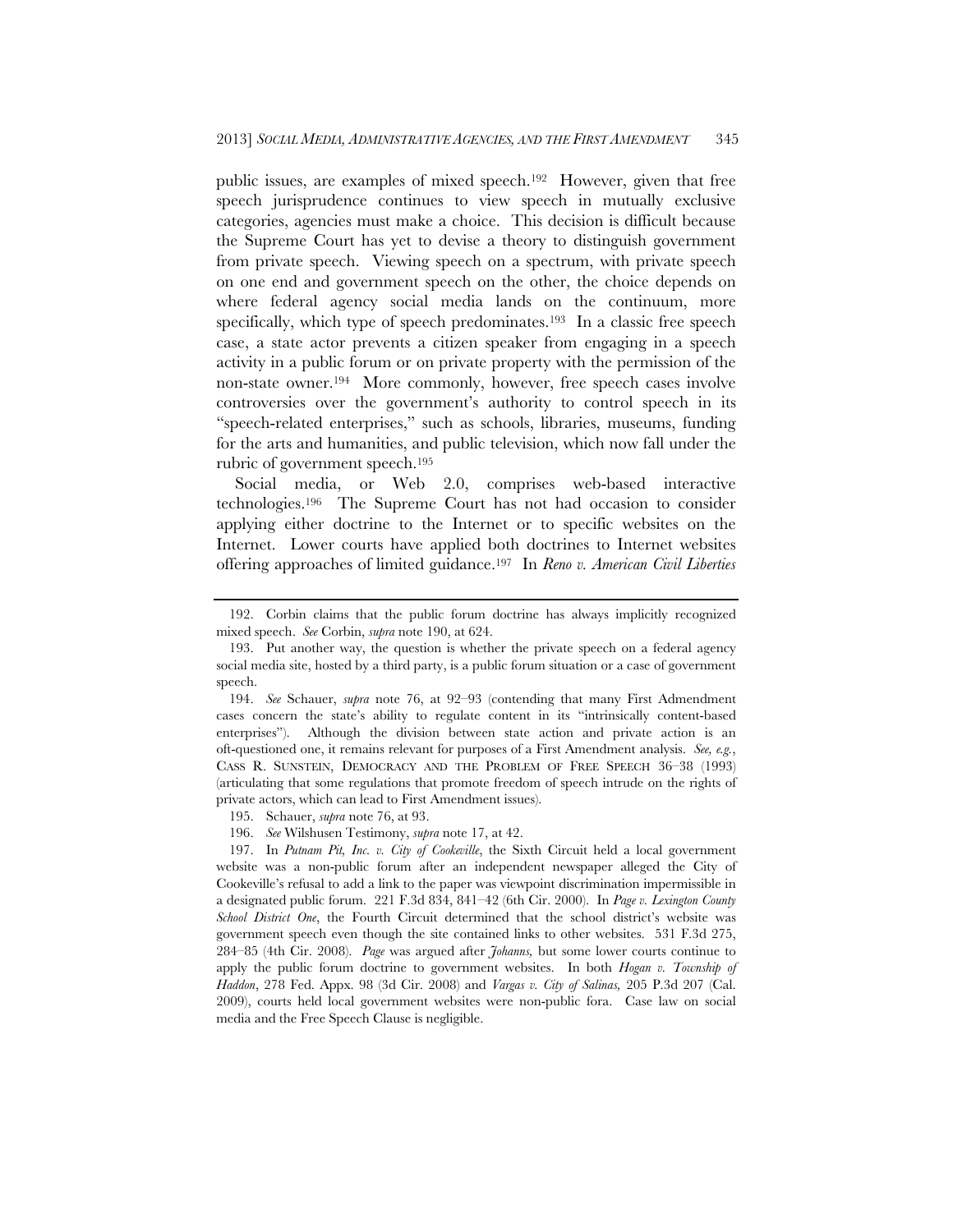*Union*, a case in which the Supreme Court invalidated two provisions of the Communications Decency Act, the Court made some major points. The Internet resembled "vast democratic forums." In language redolent with public forum imagery, the Court observed that chat rooms enabled any person with a phone line to become a town crier "with a voice that resonates farther than it could from any soapbox."198 To be clear, the precise issue under consideration involves not the Internet as a whole but specific interactive social media sites on the Internet, which include Facebook pages, blogs, wikis, mashups, podcasts, and RSS feeds operated, maintained, and sponsored by the federal government. Nonetheless, *Reno* remains fundamental because in it the Court emphasized the growing role the Internet plays in shaping public opinion—once the exclusive preserve of print, radio, and television media—and the unique way the Internet provides citizens with the ability to contribute to public opinion. In addition, the Court stated that "the Internet is not as 'invasive' as radio or television" and the Internet user is not a passive recipient of distressing messages, unlike a radio listener or television viewer. For that reason, the Court refused to include the Internet alongside broadcast or cable communications where speech is regulated in the public interest. Significantly, the Court declined to elucidate "the level of First Amendment scrutiny that should be applied to this medium."<sup>199</sup>

## *B. The Government Speech Test*

*Johanns* established that speech by a third party may be attributed to the government and encompassed by government speech, and the case put forth a test to determine the government's ownership and control of the message.200 For purposes of federal agency social media, the question is

 <sup>198.</sup> Reno v. Am. Civil Liberties Union*,* 521 U.S. 844, 869, 870 (1997) ("Through the use of chat rooms, any person with a phone line can become a town crier with a voice that resonates farther than it could from any soapbox. Through the use of Web pages, mail exploders, and newsgroups, the same individual can become a pamphleteer."); *see* Cass Sunstein, *The First Amendment in Cyberspace*, 104 YALE L.J. 1757, 1763 (1995) (providing an early analysis of the relevance of First Amendment doctrines to the Internet).

 <sup>199.</sup> *Reno*, 521 U.S. at 870. The Court declined to elaborate, in part because doing so would have been outside the ambit of the case, which involved the regulation of indecent speech over the Internet in the interest of protecting minors. The majority opinion held that the central provisions of the Communications Decency Act, 47 U.S.C.  $\S 223$ , were unconstitutional.

 <sup>200.</sup> Johanns v. Livestock Mktg. Ass'n, 544 U.S. 550, 560–62 (2005) ("When, as here, the government sets the overall message to be communicated and approves every word that is disseminated, it is not precluded from relying on the government-speech doctrine merely because it solicits assistance from nongovernmental sources in developing specific messages.").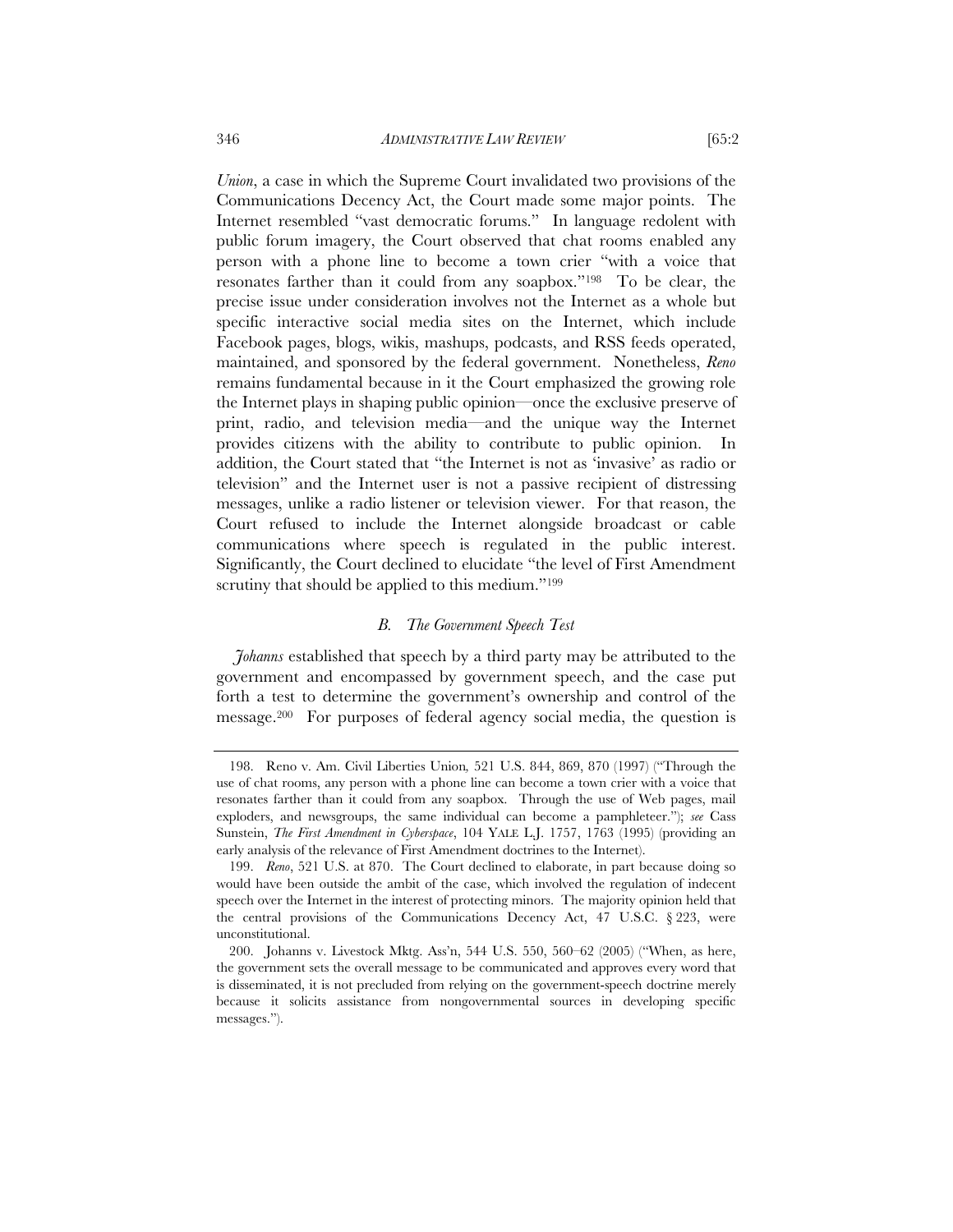whether government speech applies only when government advances its own message or whether it can also extend to government selection of private messages. Scholarly debate, as one would expect, is not one-sided. A few scholars have concluded that government speech replaces the public forum doctrine in its entirety in the government website context.201 Some scholars argue that the government speech doctrine should apply solely when the government is expressing a specific message, while others suggest that the government selection of speech constitutes expression on the government's part and thus the panoply of government speech applies.202 It has also been argued that setting the boundaries of a nonpublic forum can convey a message and that the government has an expressive interest in disassociating from messages with which it does not agree.203 Given that the focus of this analysis is not what ought to be but what an agency is permitted to do, examining cases may prove a more fruitful line of inquiry.

### *1.* Page*,* Gittens*, and* Pleasant Grove*: Context, Pragmatism, and Purpose*

The test articulated in *Johanns* focuses on the government's establishment of a message and its effective control over the content and dissemination of the message.204 Two recent federal appellate cases offer some assistance.

 <sup>201.</sup> *See* Ardia, *supra* note 10, at 130; *see also* Helen Norton, *Not for Attribution: Government's Interest in Protecting the Integrity of Its Own Expression*, 37 U.C. DAVIS L. REV. 1317, 1319–23 (2004) (discussing the difficulties presented by cases involving government and private speech and the government's interest in not appearing to express or endorse certain kinds of speech).

 <sup>202.</sup> *See* Jacobs, *supra* note 186, at 1360–63; Randall P. Bezanson and William G. Buss argue for limiting government speech to particular situations when it is clear the government is conveying an identifiable message. *See* Randall P. Bezanson & William G. Buss, *The Many Faces of Government Speech*, 86 IOWA L. REV. 1377, 1431 (2001). In contrast, Helen Norton finds situations in which the selection of messages should be viewed as government speech. Norton, *supra* note 201, at 1338. Jacobs notes that subsidized speech, for instance, is viewed as government speech by the Court if expression is the predominant purpose of the program, and more like private speech if the purpose is to create a forum for private speech. *See* Jacobs, *supra* note 186, at 1358–59.

 <sup>203.</sup> For the first argument, see Jacobs, *supra* note 186, at 1375. For the second argument, see Norton, *supra* note 201, at 1323–26.

 <sup>204.</sup> *Johanns*, 544 U.S. at 560–62. Before *Johanns*, federal appellate courts developed their own tests, commonly asking: "who is the literal speaker, who exercises editorial control, what is the purpose of the program, and who bears ultimate responsibility[?]" Corbin, *supra* note 190, at 627 n.118; *see also* Planned Parenthood of S.C. Inc. v. Rose, 361 F.3d 786, 792– 93 (4th Cir. 2004); Wells v. City & Cnty. of Denver, 257 F.3d 1132, 1141 (10th Cir. 2001); Knights of the KKK v. Curators of the Univ. of Mo., 203 F.3d 1085, 1093–94 (8th Cir. 2000). Despite the Supreme Court's distillation of these tests into the two-pronged test of *Johanns*, the Sixth Circuit continues to emphasize editorial control. *See* ACLU of Tenn. v. Bredesen, 441 F.3d 370, 375–76 (6th Cir. 2006).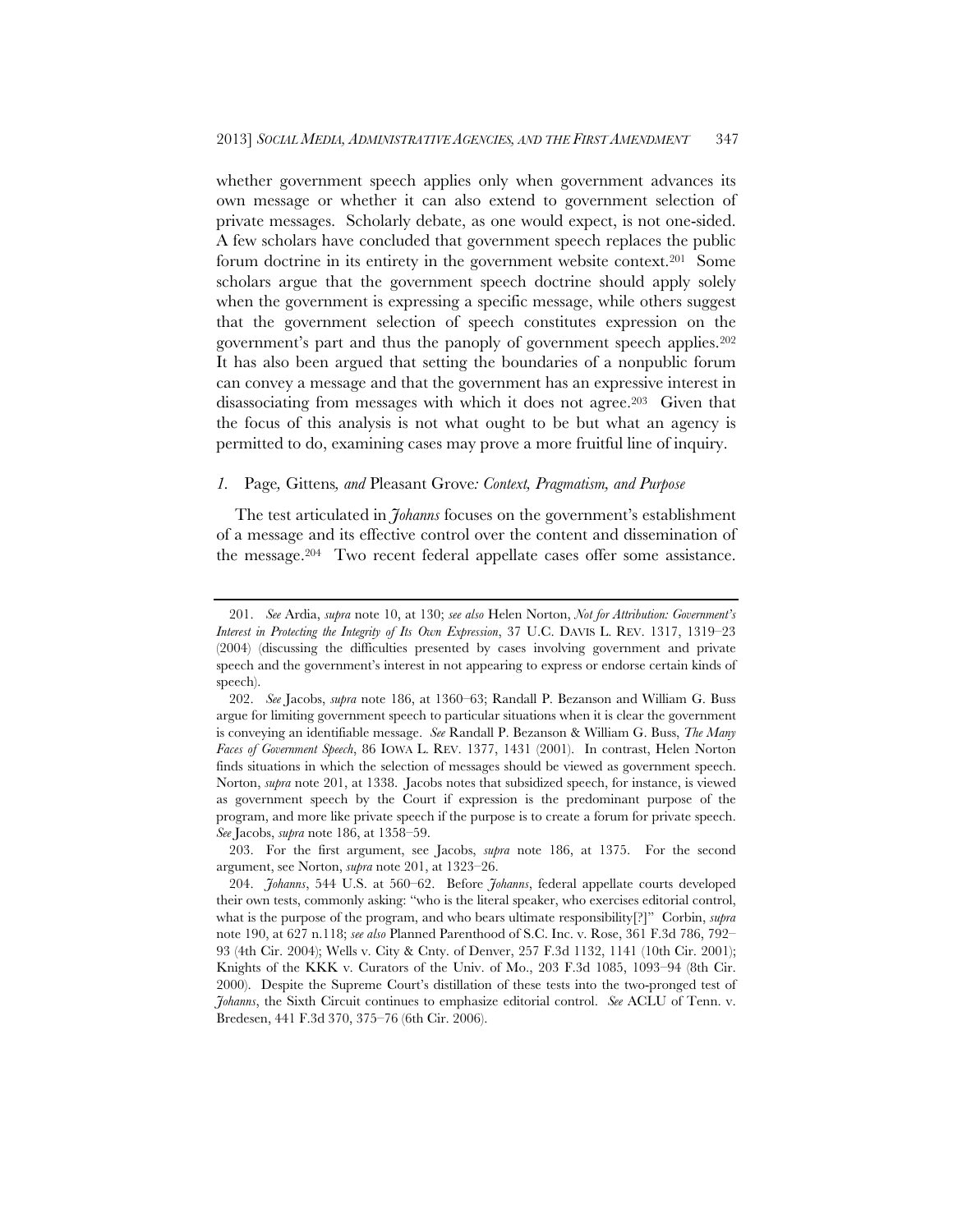In *Page v. Lexington County School District One*, the Fourth Circuit applied government speech to a website, and in *People for the Ethical Treatment of Animals, Inc. v. Gittens*, the D.C. Circuit applied government speech to the selection of private art for a public sculpture program.205

In *Page*, the Fourth Circuit reviewed whether a school board website with links was government speech or a limited public forum. After passing a resolution opposing a bill before the South Carolina legislature, the school district communicated its opposition through its website, which contained links to other websites, its e-mail system, and school newsletters. The plaintiff alleged that the school district had engaged in impermissible viewpoint discrimination when it denied his request for access to the school district's "informational distribution system."206 The court, in its turn, announced that the matter involved two connected questions: namely, whether the school district's "campaign" against the Put Parents in Charge Act was government speech and whether the school district created a limited public forum by inviting private speech to be conveyed on its website and through its e-mail and newsletters. If the school district had created a limited public forum, denying the plaintiff access constituted viewpoint discrimination. The court applied the *Johanns* test and easily found an identifiable "established" message, in this case opposition to the Put Parents in Charge Act. More relevant was the issue of effective control with respect to links on the district's website. The court held that because the links on the school district's website all led to sites that supported the district's own message, the district had maintained control over its own website and the ability to exclude links at all times. "It thus retained *sole control* over its message."207

With a finding of an established message and effective control, the court concluded that a public forum had not been created, government speech prevailed, and Page could not avail himself of the district's website, e-mail system, and newsletters to communicate his support of the bill.208 However, the court did observe that had the website been a chat room or

208. *Id.* at 285.

 <sup>205.</sup> Page v. Lexington Cnty. Sch. Dist. One, 531 F.3d 275, 277–78 (4th Cir. 2008); PETA v. Gittens, 414 F.3d 23 (D.C. Cir. 2005).

 <sup>206.</sup> *Page*, 531 F.3d at 277–78.

 <sup>207.</sup> *Id.* at 285. The Court based this conclusion on five factors: (1) the school district selected links "that supported its own message"; (2) the school district maintained control over its own website and could exclude a link "at any time"; (3) the district never incorporated any information from a linked website "on its own website"; (4) the district continuously communicated its opposition and, in providing references to other supporters, buttressed its message; and (5) the "disclaimer" stated that only the speech on its website was the school district's. *Id.* at 284.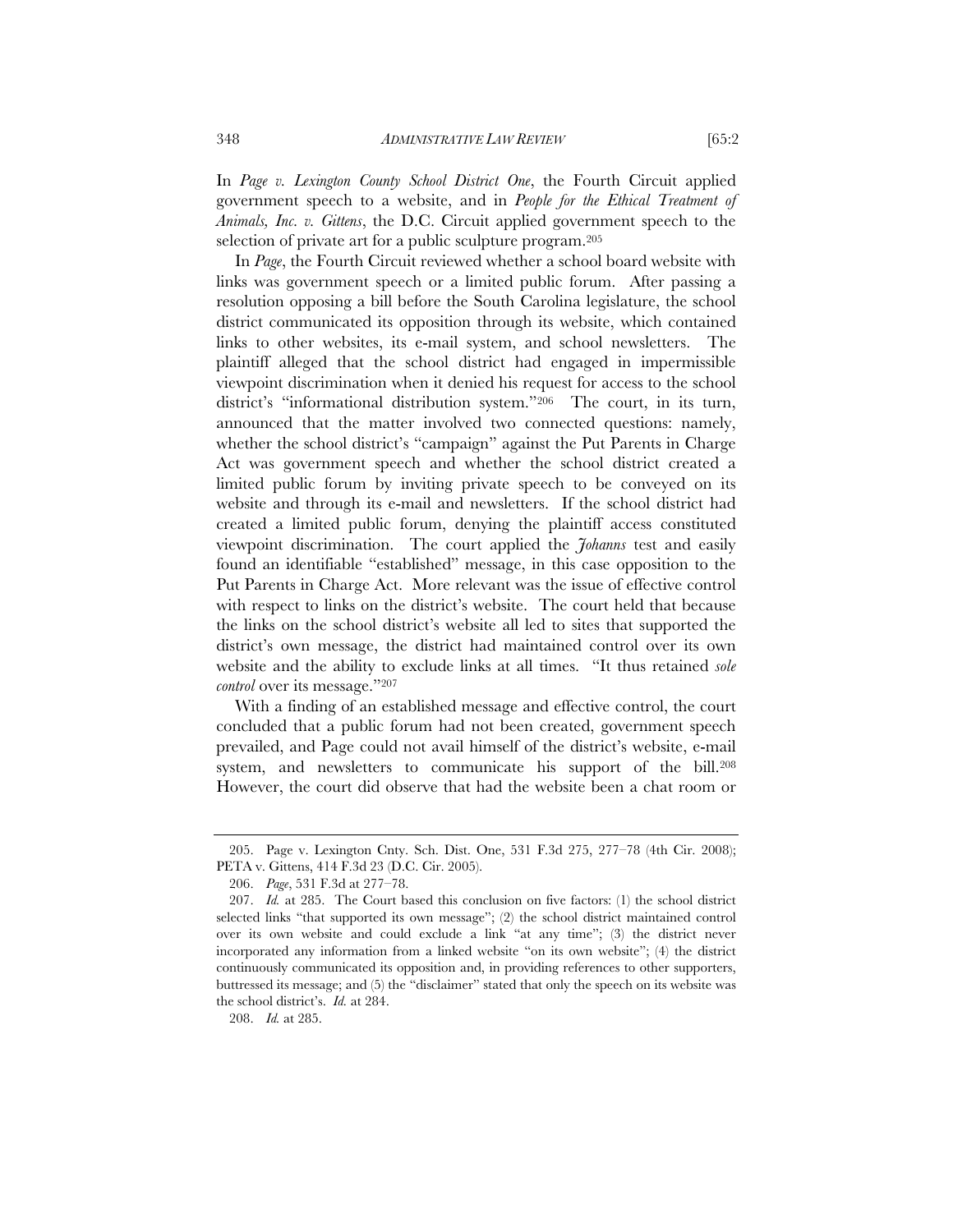message board, it likely would have concluded that a limited public forum had been established.209 As additional evidence that the public forum doctrine has not been jettisoned entirely, the court deployed it to analyze individual school newsletters, which it concluded were either limited or non-public fora.210 Of more consequence was the court's dictum stating that inviting private speech on a variety of viewpoints perforce creates a public forum. The crucial interactive qualities of a chat room or message board do characterize social media sites.211

In *People for the Ethical Treatment of Animals v. Gittens*, the D.C. Circuit held that in some contexts the selection of private messages can be government speech. But before federal agencies embrace government speech, the circumstances that give the case its particular atmosphere must be admitted. The case involved the District of Columbia's Commission on the Arts and Planning's selection of private entries for an art exhibit entitled "Party Animals," which would install sculptures of donkeys and elephants at locations around the city. People for the Ethical Treatment of Animals (PETA) submitted multiple designs featuring a shackled or crying elephant, which the Commission rejected as incompatible with the "festive and whimsical" theme of the exhibit.<sup>212</sup> PETA argued that the Commission had not followed its official whimsical design criteria by accepting serious designs with social or political messages.213 PETA claimed, plausibly, that

 <sup>209.</sup> *Id.* at 284:

Had a linked website somehow transformed the School District's website into a type of 'chat room' or 'bulletin board' in which private viewers could express opinions or post information, the issue would, of course, be different. But nothing on the School District's website as it existed invited or allowed private persons to publish information or their positions there so as to create a limited public forum.

 <sup>210.</sup> *Id.* at 285–86.

 <sup>211.</sup> In *Sutliffe v. Epping School District*, the First Circuit found the town of Epping's website to be government speech despite the fact that the town had not developed a formal policy for the content of the website or its links. 584 F.3d 314, 331–32 (1st Cir. 2009). Final approval authority sufficed for effective control; however, the issue again was a basic website with no public discourse or comment permitted. *Id.* at 322, 331. The court's finding of government speech despite the absence of a policy articulating the types of private speech permitted has the "potential of permitting a governmental entity to engage in viewpoint discrimination," or at least obscures whether private speech is rejected in order to maintain a consistent message or merely because the views expressed are unpopular. *See id.* at 337 (Torruella, J., concurring in part and dissenting in part). As David Ardia has observed, "As government websites become more interactive, thereby allowing the public to add its own voice to that of the government's, courts will face an increasing challenge in determining when government is itself speaking and when it is simply abusing its power over private speech." Ardia, *supra* note 10, at 2026.

 <sup>212.</sup> PETA v. Gittens, 414 F.3d 23, 26 (D.C. Cir. 2005).

 <sup>213.</sup> *Id.* at 27.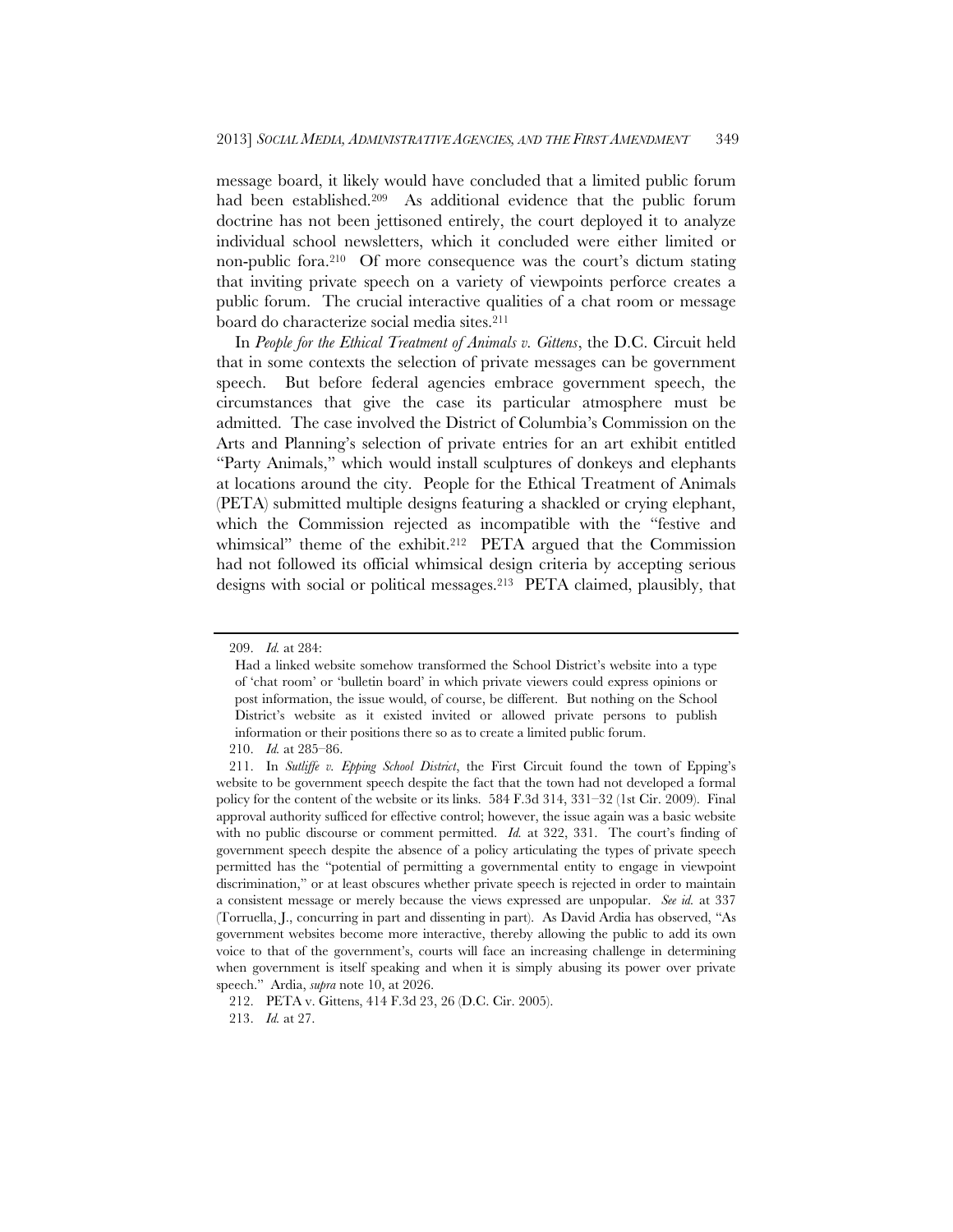the Commission had created a limited public forum, and the rejection of submissions that satisfied the published criteria amounted to impermissible viewpoint or content discrimination.214 The court's opinion is ostensibly about the newfangled government speech doctrine, and the court takes pains to try to identify precisely what kind of speech is involved.215 By analogy with a public library, the court reasoned that the government speaks through its selection of books and, in this instance, speaks through the selection of art. Tellingly, the court quoted *Arkansas Educational Television Commission v. Forbes*: "In using its 'editorial discretion in the selection and presentation of' the elephants and donkeys, the Commission thus 'engaged in speech activity.'"216 The extensive use the court made of *Forbes*, *NEA v. Finley*, and *United States v. American Library Ass'n*—the so-called "government enterprise" cases—rather than the cases that make up the pedigree of government speech—*Rust*, *Southworth*, *Velazquez*, etc.—reveals the real substance of *Gittens*.

Cases such as *Finley*, *Forbes*, and *American Library* involved the selective choices the government must make as a patron of the arts, television broadcaster, and librarian. These cases concerned the government performing institutional roles for which some discrimination on the basis of viewpoint is inherent in their very functioning.217 To take the simplest of examples, no sensible person would argue that his speech rights are violated should the National Gallery refuse to hang his painting on its walls. Selectivity is inherent in some types of institutional decisionmaking.<sup>218</sup> If the National Gallery had to hang every painting offered, the Gallery would cease to function. The bulk of the opinion in *Gittens* discusses the decisions in *Finley*, *Forbes*, and *American Library* that Schauer terms "government enterprise cases" and whether the "Party Animals" program can be considered as such.219 The case at hand, the court reasoned, does not

 <sup>214.</sup> PETA cited *Rosenberger v. Rector & Visitors of the University of Virginia*, 515 U.S. 819 (1995), and *Lamb's Chapel v. Center Moriches Union Free School District*, 508 U.S. 384 (1993), in support of its contention that a limited public forum was at issue. *Gittens*, 414 F.3d at 27.

 <sup>215.</sup> *Id.* at 28 ("We think it important to identify precisely what, if anything, constituted speech of the government.").

 <sup>216.</sup> *Id.* (alteration omitted).

 <sup>217.</sup> *Id.*

 <sup>218.</sup> Schauer, *supra* note 76, at 114–15. Some scholars argue that the necessities of institutional decisionmaking and functioning should not grant the government carte blanche to make content-related distinctions. *See* David Cole, *Beyond Unconstitutional Conditions: Charting Spheres of Neutrality in Government-Funded Speech*, 67 N.Y.U. L. REV. 675 (1992) (making the case for viewing public schools, the arts, and the press as "spheres of neutrality").

 <sup>219. &</sup>quot;Instead, the question we face is whether the 'Party Animals' program, or at least the sponsorship portion of it, was 'one of the government enterprises which may control for content or viewpoint,' and as to this question the public forum doctrine offers no assistance."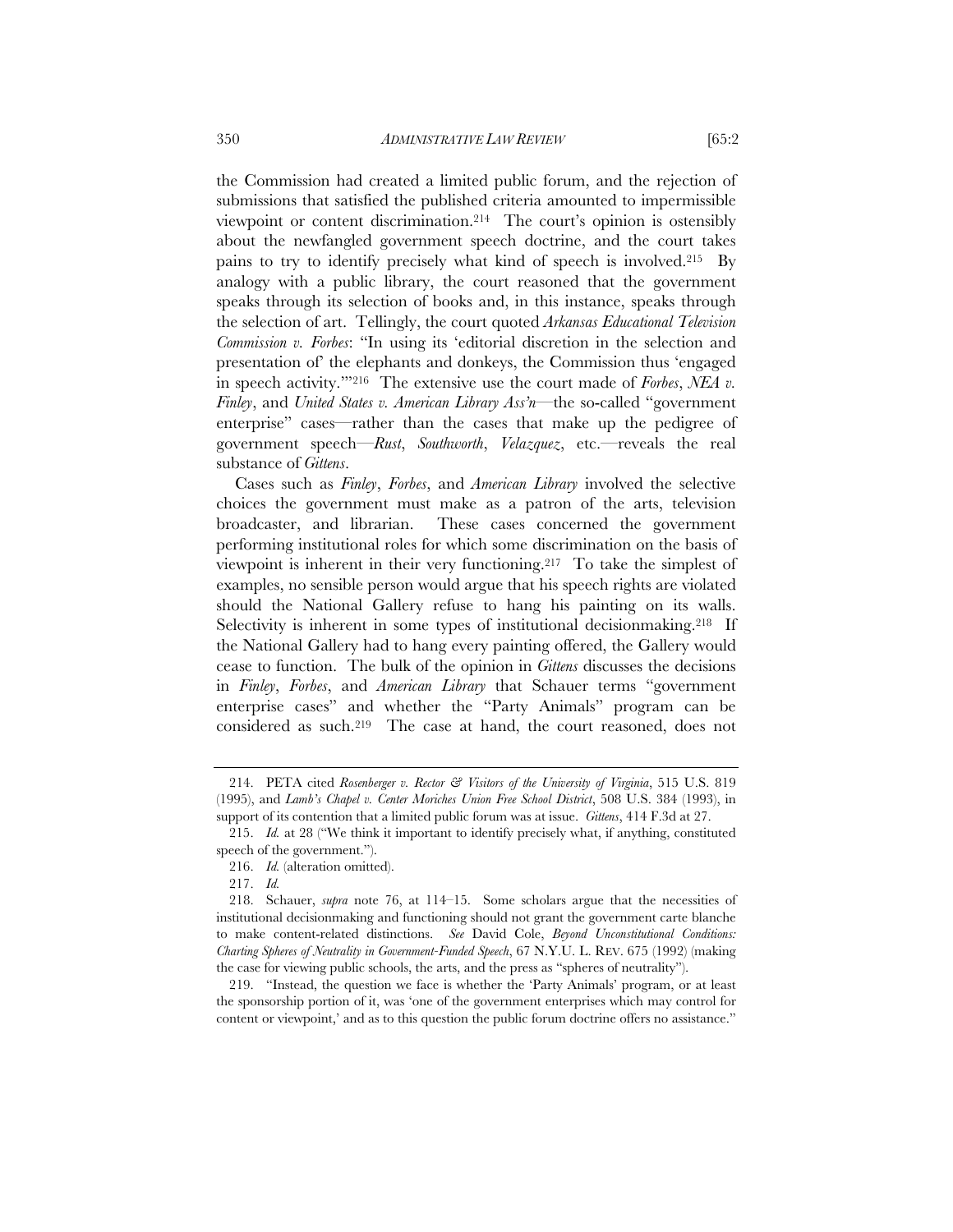resemble providing private speakers with an easement to use government property, and here the venerable expression of Kalven with the lingering scent of common law property rights invites the public forum doctrine to enter by the back door. The easement analogy does not fit, the court reasons, because something else is going on, and this something is the government acting as patron, a role that requires it to engage in otherwise impermissible viewpoint discrimination. In essence, the choice between the government speech or public forum doctrine depends on a contextual analysis, as the opinion quotes from the Supreme Court's opinion in *American Library Ass'n*: "We believe that public forum principles 'are out of place in the context of this case.'"220 As Schauer has demonstrated, the First Amendment tradition, the Court, and the legal profession remain ill at ease with legal categories based on empirical reality rather than juridical abstraction.221 Hence, after a profoundly contextual analysis of the role the government is playing, the Court cloaks its institutionally specific reasoning under the capacious doctrine of government speech.222 The Free Speech Clause does not apply to the government as communicator, and it did not restrict the Commission in its decision about PETA's elephants.223 Lest this tacked-on conclusion drive federal agencies into an impetuous marriage with government speech, let us remember the case turned on a contextual analysis.224

In a similar vein, the Supreme Court's opinion in *Pleasant Grove* does not suggest a wholesale adoption of government speech in all cases under the guise that the government is always speaking on its property.225 The Court's opinion does suggest a contextual and purposive analysis in

223. *Id*. at 140.

*Gittens,* 414 F.3d at 29 (quoting Schauer, *supra* note 76, at 99).

 <sup>220.</sup> *Id.* at 28 (quoting United States v. Am. Library Ass'n, 539 U.S. 194, 205 (2003)). 221. *See* Schauer, *supra* note 76, at 107–08:

Although the salience of institutionally specific factors is apparent in most such cases, the Court's refusal to make institution-specific decisions is supported not only by most of existing First Amendment doctrine, but also, and more importantly, by a battery of extraordinarily well-entrenched views about the nature and function of law itself, views that are especially concentrated in the First Amendment context.

 <sup>222.</sup> As it had previous cloaked its contextual reasoning in *Forbes* and *Finley* under abstractions, the difference between a factor and a categorical rule in *Finley* and the public forum doctrine in *Forbes.* "The Court peered down the path of institutional specificity in both cases, but when all was said and done it refused to do much more than peer." Schauer, *supra* note 76, at 119.

 <sup>224.</sup> *Id.* at 28–29. Some courts have ignored the analysis in *Gittens*, and taken its conclusion to extremes, and reasoned that selection as a speech act is automatically government speech and thus a school district bulletin board is government speech. *See* Ardia, *supra* note 10, at 146.

 <sup>225.</sup> Pleasant Grove City v. Summum, 555 U.S. 460 (2009).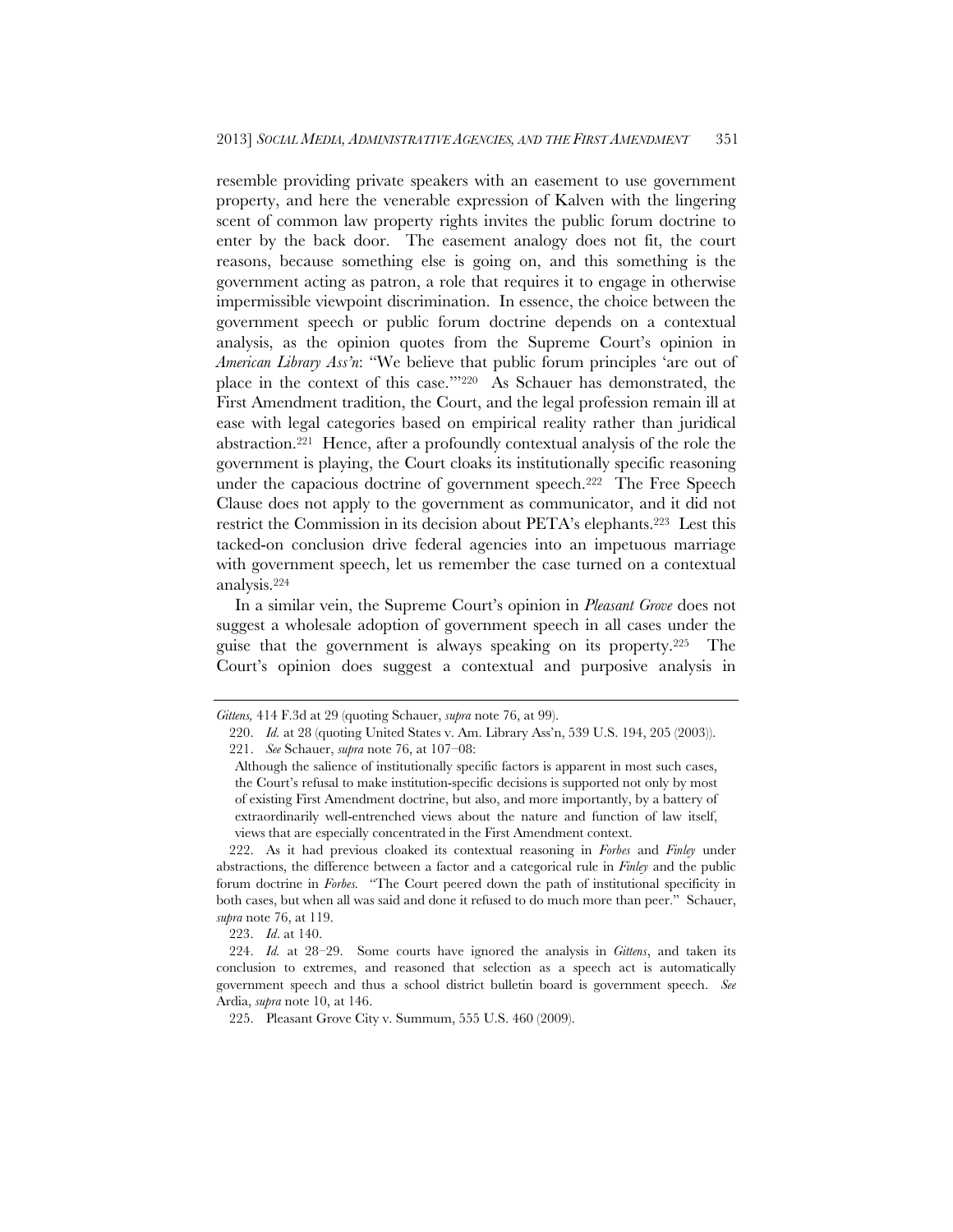determining which doctrine applies. Public forum analysis applies to the use of a park for the purpose of speeches and "other transitory expressive acts."226 The Court acknowledged the difficulties that attend determining when "a government entity is speaking on its own behalf or is providing a forum for private speech."227 In the end, the Court narrowly held that even a traditional public forum may be the locus of viewpoint discrimination on the part of the government, but only for the purpose of erecting permanent monuments. Whether it was advisable to proffer a broad categorical rule with respect to monuments in parks, Justice Souter found it premature to do so, and the analysis turned, albeit obliquely, on context and purpose. Time has sanctified the use of parks as arenas of protest and discussion, yet the venerable tradition of monumental civic art reaches back into the distant past. Quoting again from *American Library*'s call to context, the Court stated the public forum doctrine is applied when the government property or program is able to accommodate a large number of speakers. Public parks have limited space for permanent monuments, and furthermore, orators do not monopolize space in the manner of permanent monuments. Because the circuit court had analogized the installation of monuments to speeches, marches, and demonstrations, the Court addressed why that analogy was inapposite, and, based on a pragmatic analysis, the Court concluded that the public forum doctrine was inappropriate for this case because it would lead to the closing of the forum due to monumental clutter.228 In essence, the Court in *Pleasant Grove* found that for the purpose of selecting permanent monuments, the government resembles a patron of the arts and is therefore able to make decisions that would amount to viewpoint discrimination in other circumstances.<sup>229</sup> However, once again the contextual nature of the analysis was subsumed under "government speech," and a discussion of the various kinds of meanings monumental art may express.230

 <sup>226.</sup> *Id.* at 464.

 <sup>227.</sup> *Id.* at 470.

 <sup>228. &</sup>quot;And where the application of forum analysis would lead almost inexorably to closing of the forum, it is obvious that forum analysis is out of place." *Id.* at 480; *see also id.* at 478–79 (explaining that the erection of monuments in public parks would consume space permanently and crowd out other forms of public expression).

 <sup>229.</sup> For the argument that the *Pleasant Grove* opinion has the potential to subvert the public forum doctrine, see Timothy Zick, Summum*, the Vocality of Public Places, and the Public Forum*, 2010 BYU L. REV. 2203, 2208 (arguing that the permanent–transitory distinction the Court draws is untenable).

 <sup>230.</sup> Essentially attempting to discuss basic principles of art history, in particular that human beings perceive art through empathy and association. See HENRICH WÖFFLIN, CLASSIC ART: AN INTRODUCTION TO THE ITALIAN RENAISSANCE (Phaidon Press 1953), for the classic study of empathy. John Ruskin remains the most eloquent exponent of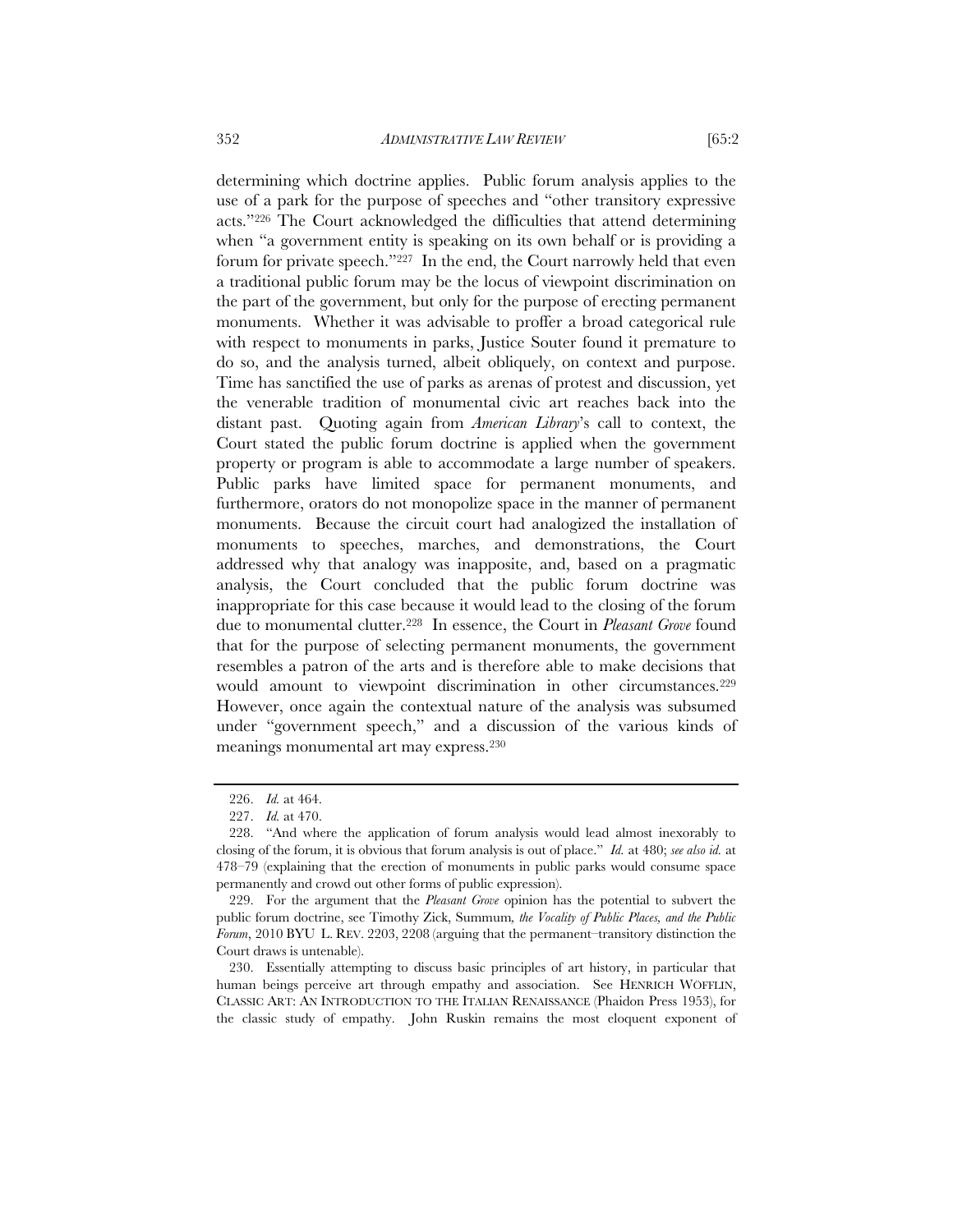The opinions in *Page*, *Gittens*, and *Pleasant Grove* caution against assuming that the extension of government speech to the selection of private speech in some contexts means that an agency may freely remove comments on its own social media sites under the cover of government speech. The reasoning in such cases indicates that one cannot lift the framework of government speech and drop it on private speech on a social media site based on a quick association with selection or editorial discretion. Context is all-important. The precise nature of the government's role, be it analogous to running an institution such as a school, library, university, or television station or actually providing a venue for discourse, lurks behind the decision to apply one doctrine over another.

### *2. Analysis of Application to Federal Agency Social Media*

If the decision to apply one doctrine or the other is context driven and pragmatic, it is difficult to extract a clear standard. Because both government and private speech may appear on agency social media sites, the question becomes whether government speech or private speech predominates. The first prong in the *Johanns* test is to find that the government has established a message. In *Page*, this was easy because there was a clear message of opposition to a bill before the state legislature. In *Gittens*, the court was willing to dispense with a clear message because editorial discretion or, more truly, connoisseurship, sufficed.231 Some agencies have offered statements for their social media sites. The EPA states that its sites are intended to further its mission.232 EPA's comment policy states, "We encourage you to share your thoughts as they relate to the topic being discussed."233 The U.S. Department of State Facebook Terms of Service state, "The purpose of the U.S. Department of State on Facebook is to engage audiences on issues relevant to U.S. foreign policy."234 The USDA "is using 'social media' and 'Web 2.0' to interact with people around the globe. USDA is an every day, every way

association. *See generally* JOHN RUSKIN, THE STONES OF VENICE II (1851–1853).

 <sup>231.</sup> PETA v. Gittens, 414 F.3d 23, 30 (D.C. Cir. 2005) ("As a speaker, and as a patron of the arts, the government is free to communicate some viewpoints while disfavoring others, even if it is engaging—to use PETA's words—in 'utter arbitrariness' in choosing which side to defend and which side to renounce.").

 <sup>232. &</sup>quot;EPA is using social media technologies and tools in the firm belief that by sharing and experimenting with information we greatly increase the potential for everyone to gain a better understanding of environmental conditions and solutions." *Social Media at EPA*, ENVTL. PROTECTION AGENCY, http://www.epa.gov/epahome/socialmedia.html (last visited May 14, 2013).

 <sup>233.</sup> EPA Comment Policy, *supra* note 62.

 <sup>234.</sup> *U.S. Department of State Facebook Terms of Service*, *supra* note 53.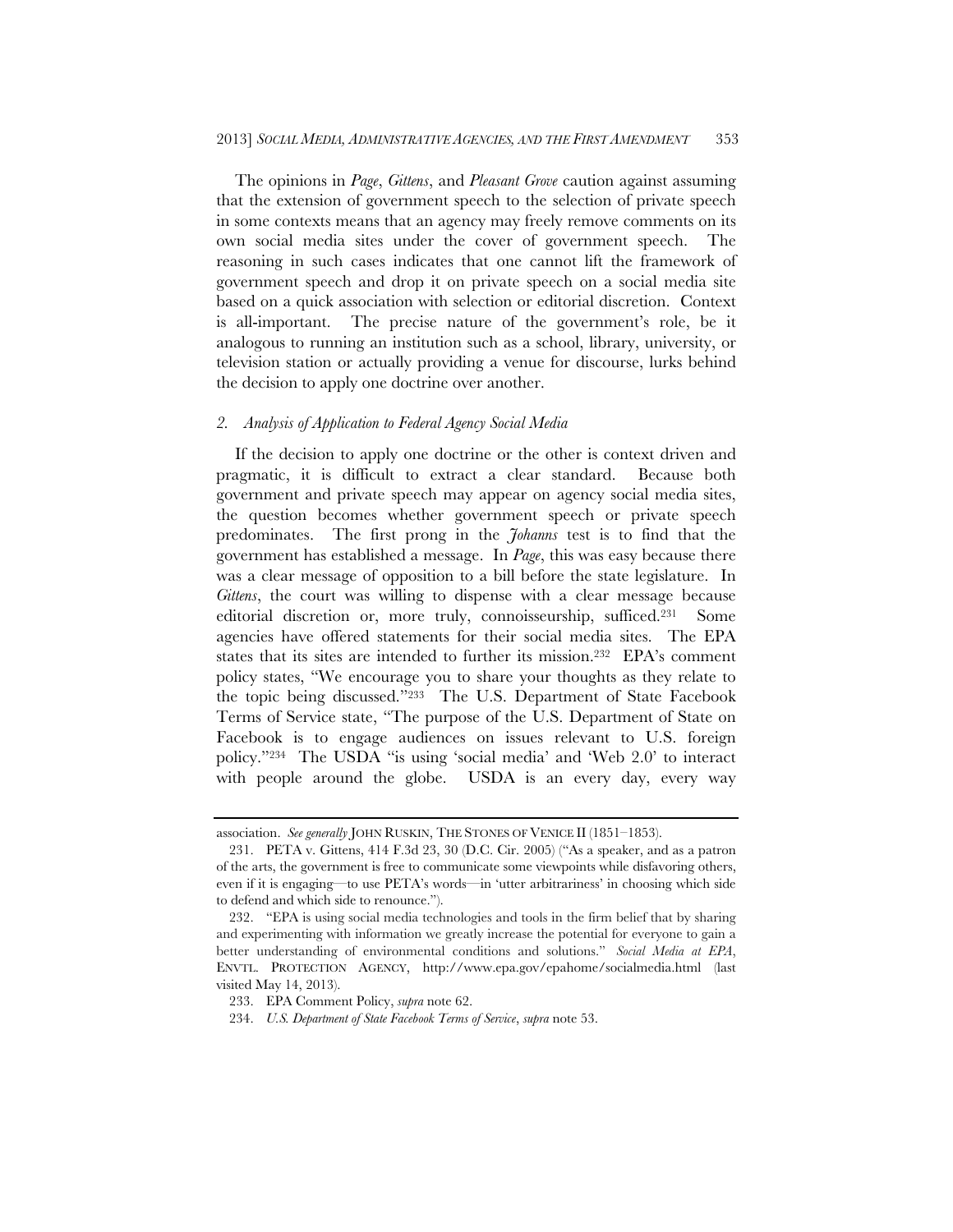Department and we want to connect with people in ways that are the most

convenient and effective for them."235 NASA's Facebook page invites Americans to "[s]hare our passion for space, aeronautics and science!"236 The SBA's official social media statement reads, "Social media outlets help the U.S. Small Business Administration share ideas and information with members of the small business community. Your feedback, questions, and comments through social media allow us to better serve the needs of small business owners and entrepreneurs."237 A clear message does not evince itself though; as we have seen, the messages conveyed may be obscure, so that is no bar. An agency could argue it wants to convey a message of civilized engagement and respectful discourse, though selecting and rejecting private speech to convey a message about dialogue stretches the limits of government speech alarmingly close to absurdity. However, the use of "engage" and providing a forum for public comment complicates matters. Of course, the real issue is whether a federal agency may, under the cover of government speech, selectively remove comments for any reason. Selection as government speech arises when the government acts in an institutionally specific manner as a government enterprise, library, university, broadcaster, or art patron. By identifying itself as the "U.S. Dept. of State on Facebook" rather than the "U.S. Department of State," the Department could be attempting to cast itself as a government enterprise in anticipation of a contextually specific analysis.

As for effective control over the content and dissemination of the message, it would appear that the more an agency moderates comments or screens beforehand, thus risking a First Amendment violation should a public forum analysis prevail, the closer the agency's message gets to meeting the second prong of government speech. Very few agencies—only three—admit to screening before posting, the highest level of speech control. Of the agencies stating that they moderate comments, it appears they may remove comments at some point after the comments are posted.238 Meeting the bar for control requires an outlay of agency manpower and resources few agencies are willing or able to offer.

 <sup>235.</sup> *Social Media Tools and Resources*, U.S. DEP'T OF AGRICULTURE, http://www.usda.gov/wps/portal/usda/usdahome?navid=USDA\_STR (last visited May 14, 2013).

 <sup>236.</sup> NASA, *supra* note 61.

 <sup>237.</sup> *Social Media*, U.S. SMALL BUS. ADMIN., http://www.sba.gov/social-media (last visited May 14, 2013).

 <sup>238.</sup> In *Downs v. Los Angeles Unified School District*, the Ninth Circuit leniently determined the school had control over a bulletin board because, even though its control was inconsistent, the school had authority over the bulletin board at all times. 228 F.3d 1003, 1011 (9th Cir. 2000).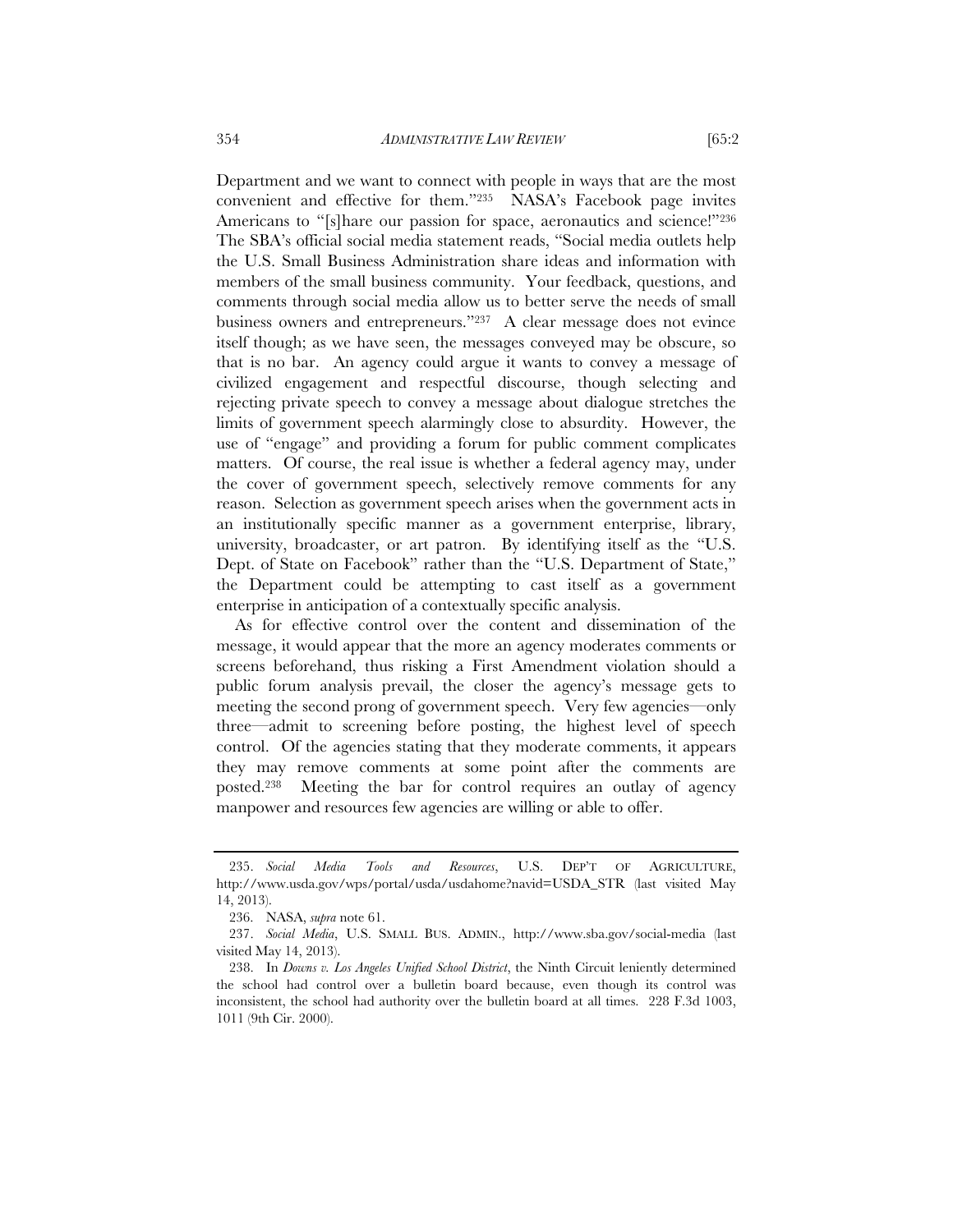Few agencies wish to be associated with offensive, hateful, vulgar, or extremist speech, and naturally would like the dialogue on their social media sites to be substantive as well as decorous. Thus, there are recognizable government speech interests, but such an admission is not conclusive. The primary question is whether such interests should override the free speech interests of private citizens invited to comment on agency sites and blogs.239 In the absence of a clear message, government speech embraces the selection of private speech only when the government is acting in a specific institutional role that perforce entails selectivity. Admittedly, even private speech in a traditional public forum can be curtailed, but only for a specific purpose—for the purpose of permanent monuments, a curatorial purpose, as it were. In the case of social media, failure to select would not necessitate the closing of the forum, a conclusion based on the distinction between the permanence of monumental art and the evanescence of oratory and protests that proved decisive in *Pleasant Grove*. The term easement, which the Court in *Gittens* used to decide if the circumstances of the case resembled a classic public forum case or the institutional functions consonant with government speech, is a helpful heuristic. Public fora give private speakers an easement to use public property. Permitting the public to comment on agency activities on an agency-sponsored site is akin to providing speakers with an easement.

Given the above, a plausible conclusion to draw is that, although an agency has a recognizable interest in not endorsing certain types of speech, that interest does not mean an agency may freely engage in viewpoint discrimination because its social media site will fall under the aegis of government speech. Because considerations of context, purpose, and pragmatism appear to guide federal appellate courts and the Supreme Court when deciding which doctrine to apply, and a contextually specific analysis in the case of social media does not guarantee a finding of government speech, agencies and judges faced with such a case should look to the public forum doctrine. At this point returning to theory might provide a decisive reason for recommending one doctrine over another.

## *3. Argument from Principle: Liberty As Non-Dependence*

Returning to the distinction between master and slave that animated Roman jurisprudence and early-modern political thought in its aversion to arbitrary power, a stronger claim begins to take shape. The neo-Roman

 <sup>239.</sup> *See* Norton, *supra* note 201, at 1323–26; *see also* Mary Jean Dolan, *The Special Public Purpose Forum and Endorsement Relationships: New Extensions of Government Speech*, 31 HASTINGS CONST. L.Q. 71, 97–100 (2004) (admitting that the government has expressive goals when it opens various fora, but arguing for a modification of the public forum doctrine).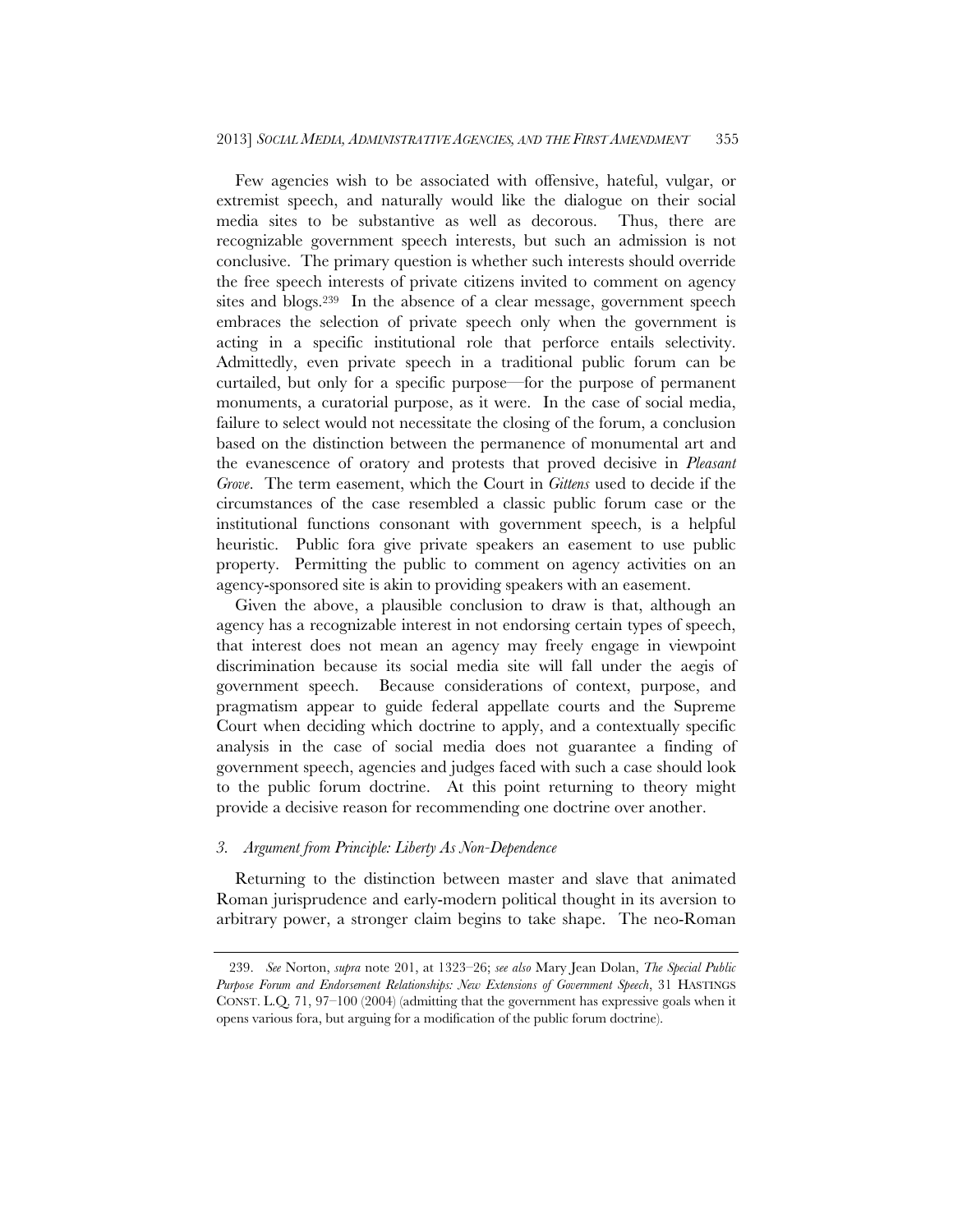concept of liberty as non-dependence, that an individual is constrained when vulnerable to the will of another as surely as by external threat, may resolve some tensions in First Amendment theory and, in addition, may present a decisive argument in favor of the public forum doctrine. Recall the central claim that a person is not free when under the authority or control of an arbitrary power—arbitrary in the sense of discretion unbridled by due process of law. Although the arbitrary power republicans militated against in history most often was governmental power, the analysis of freedom and servitude was also applied to situations of private power, as evinced by the republican obsession with corruption, ranging from Tacitus to Jefferson, a situation that prevails when arbitrary private power swallows the fragile concordat among equals ruling together under a constitution. Were it not for this awareness that conditions of servitude are possible in civil as well as in political society, republicanism would have little to offer the modern world. But it does; it can clarify the relevant normative considerations and the startling gulf separating the two doctrines.

Few would deny that negative liberty as the absence of arbitrary power and interference is a human good or a natural right as others might describe it.240 As a good or a natural right, liberty has been interpreted as a moral obligation to limit arbitrary political power and conditions of legal servitude. The neo-Roman concept of liberty heightens awareness of conditions of arbitrary power and dependence that may prevail in civil society.<sup>241</sup> A prime example of this situation prevails in the context of online speech. An individual's online speech is at the mercy of an ISP with the prerogative power to censor any speech at any time. Free speech on Facebook, for instance, is not a right but a privilege. The only recourse available to contest censorship is a private version of due process, enshrined in terms of service agreements devised by the ISP. An online speaker, even when speaking on a political topic, is a customer, not a citizen. This power dynamic works in some arenas of society, but not in all.

As the Supreme Court recognized in *Reno*, the Internet may perform a significant role in the formation of public opinion. The fact that anyone speaking online on a political topic is subject to censorship by a private actor may impact an individual's ability to participate in public discourse.<sup>242</sup>

 <sup>240.</sup> There are exceptions of course. The arbitrary power of parents over children can be considered a positive rather than a negative force, although legal changes in family law have limited this once entirely arbitrary power. The freedom of an addict to indulge an addiction is not necessarily a good state of affairs.

 <sup>241.</sup> Contemporary republican political theorists have analyzed civil society from such a perspective. *See* PETTIT, *supra* note 134.

 <sup>242.</sup> I follow Post in equating the term "public discourse," which regularly appears in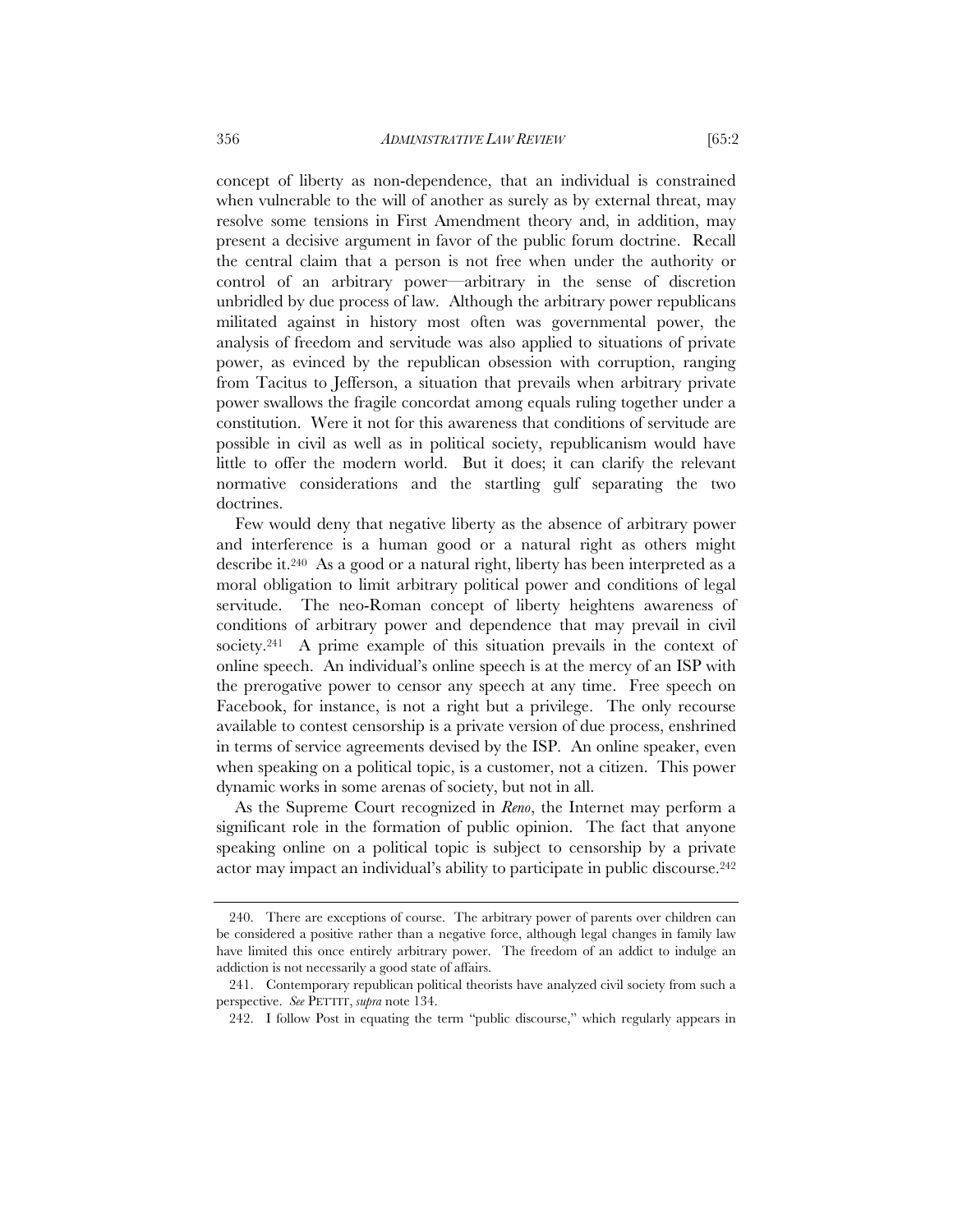Whether the government should take steps to remedy this lack of protection for online speech is a broader question.<sup>243</sup> Here, the question is discrete. Given the predominance of arbitrary private power online, does it make a difference if government agencies use, and courts approve, the government speech doctrine to address speech on government-sponsored social media sites? The government speech doctrine gives the government the right to censor speech as it wishes in order to convey its own message. Should government speech be the controlling doctrine, then a citizen's speech on an agency social media site is dependent on the same unaccountable discretionary power that prevails elsewhere online. There will then be no place or refuge online where an individual's speech, on political as well as nonpolitical issues, is not subject to the unbridled discretion of another.

Government is not always the enemy of free speech. In a complex society, threats to free speech appear in a variety of guises.<sup>244</sup> Provided that individual liberty as non-dependence and democratic self-government are the twin values at the core of the free speech tradition, nothing in the tradition prevents the government from being a friend of speech in theory.245 When one descends from theory to doctrine, such an assertion becomes more ambiguous.246 Nevertheless, current doctrine has a

First Amendment jurisprudence, with individual participation in the formation of public opinion or "protection of the communicative processes necessary for the maintenance of democracy." *See* Post, THE CONSTITUTION IN 2020, *supra* note 74, at 179.

 <sup>243.</sup> It may be the case that providing private companies with precisely this sort of discretionary power, essentially having ISPs function as proxy censors, is the most efficient option. For reasons of principle, some people may be more comfortable leaving censorship to the private market rather than to the government.

 <sup>244.</sup> Fiss, *supra* note 91, at 1414 ("The state of affairs protected by the first amendment can just as easily be threatened by a private citizen as by an agency of the state. A corporation operating on private capital can be as much a threat to the richness of public debate as a government agency  $\dots$ ."). Again, what Fiss means by "richness of public debate," how that can be ascertained, and whether rich debate is the goal of the Free Speech Clause is open to dispute.

 <sup>245.</sup> It is also possible to argue that the application of the public forum doctrine to agency social media sites is consonant with both autonomy-based theories of the First Amendment and democratic theories. Attempting to justify the application of government speech through an appeal to a natural right, Kantian, or property based vision of free speech is difficult. Government speech may be justified as an attempt to enhance discourse and ensure the functioning of the democratic system through wise decisions and deliberation and, in that manner, comports with the democratic view, but the extensive regulation of speech it entails is at cross purposes with much First Amendment doctrine justified on democratic grounds.

 <sup>246.</sup> *See* Red Lion Broad. Co. v. FCC, 395 U.S. 367 (1969). Whatever its merits, the fairness doctrine upheld by *Red Lion* remains controversial. The "heckler's veto" permits state intervention in order to protect a citizen's opportunity to speak when threatened by a mob. *See* Feiner v. New York, 340 U.S. 315, 322–29 (1951) (Black, J., dissenting); Fiss, *supra*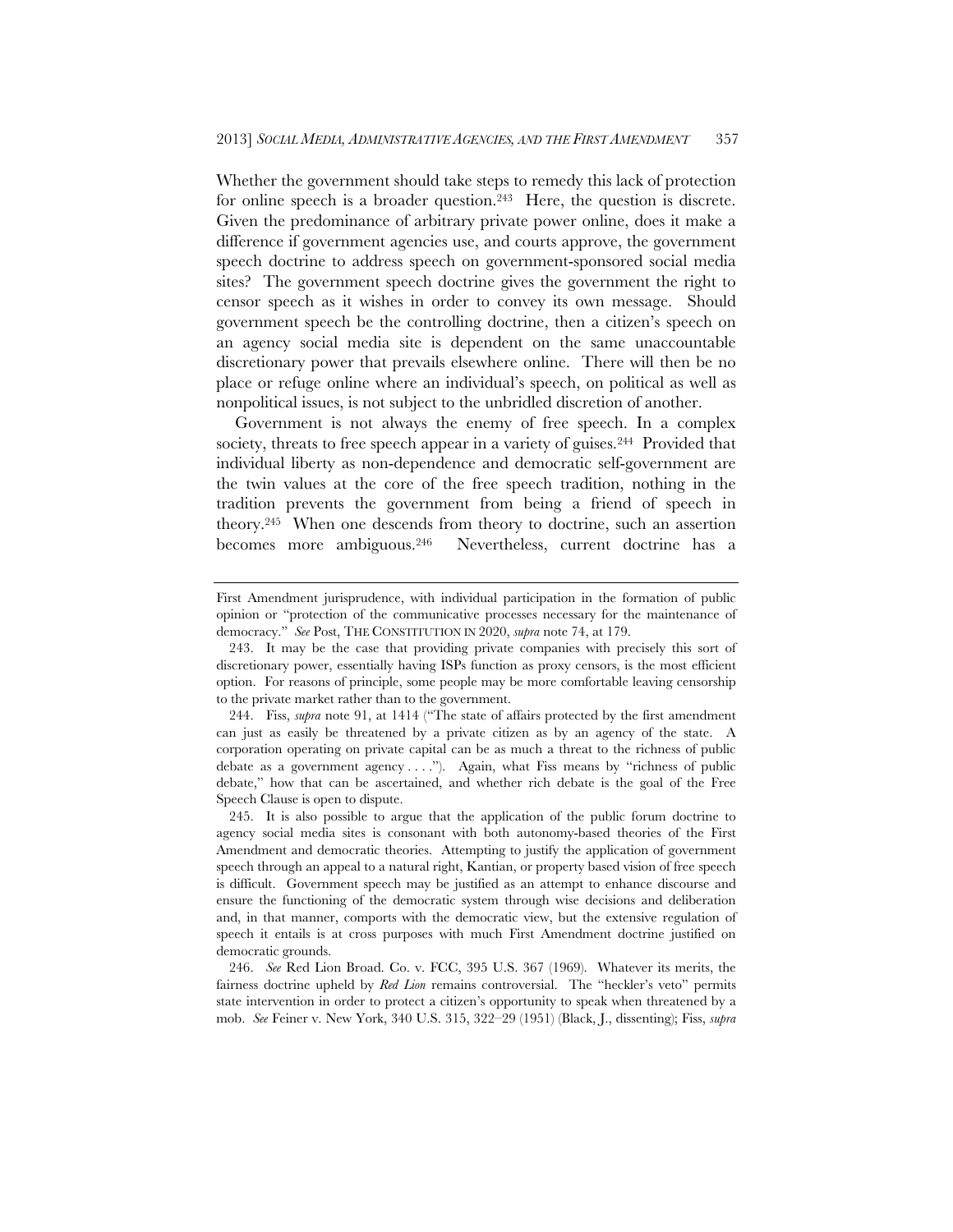resource, however imperfect, to address the situation at hand. The zealous protection the Supreme Court offers to political speech points toward the public forum doctrine.247 To be clear, the argument is not that the government has an interest in enriching or elevating the quality of public discourse through subsidizing speech or some other action; the claim is simply that, if a government agency opens a space for public discourse online, citizen speech should be free of arbitrary censorship.248 If government speech is the controlling doctrine, the government agency has absolute discretionary power to censor citizen speech that does not comport with its message. In such a case, the First Amendment would not afford an individual's speech any protection. Although the space carved out is

minimal, there should be some realms online, however small, where people can express themselves on public topics free of fear of censorship, protected by the First Amendment, with due process rights as citizens.<sup>249</sup>

The objection might be raised that an agency social media site opened to discuss agency issues is a "managerial" function akin to a town meeting.250 A town meeting is a structured institution with a distinct objective: "to act upon matters of public interest."251 In light of this goal, speech may be regulated by an agenda, rules of order, and the authority of a moderator. From this perspective, an agency social media site opened to discuss agency topics is an institutional function for which the government speech doctrine is more appropriate. The answer is that the Court's expansive notion of the discourse constitutive of freedom, "robust and uninhibited" should control, and it should do so because comments on social media sites are not a formalized public comment process or opened, like a town meeting, for a

note 91, at 1416–18.

 <sup>247.</sup> *See, e.g.*, Connick v. Myers, 461 U.S. 138, 145 (1983) ("The First Amendment 'was fashioned to assure unfettered interchange of ideas for the bringing about of political and social changes desired by the people.' 'Speech concerning public affairs is more than selfexpression; it is the essence of self-government.' Accordingly, the Court has frequently reaffirmed that speech on public issues occupies the 'highest rung of the hierarchy of First Amendment values,' and is entitled to special protection.") (citations omitted).

 <sup>248.</sup> Not least because of the possibility that self-censorship might stultify and impoverish discourse over time. To be clear, the government can act positively to subsidize speech to improve public discourse and remain within the bounds of the doctrinal tradition. *See, e.g.*, Robert C. Post, *Subsidized Speech*, 106 YALE L.J. 151, 158–63 (1996).

 <sup>249. &</sup>quot;Public forum doctrine is essential in staking out an important area of mandatory access, especially for those speakers who might otherwise be unable to secure some forum for their speech." Schauer, *supra* note 76, at 106. The public forum doctrine provides a public arena for ordinary people, often lacking influence or resources, not only to speak, but to be heard.

 <sup>250.</sup> *See, e.g.*, Post, *supra* note 79, at 135–37 (discussing managerial functions in a First Amendment context).

 <sup>251.</sup> MEIKLEJOHN, *supra* note 73, at 24.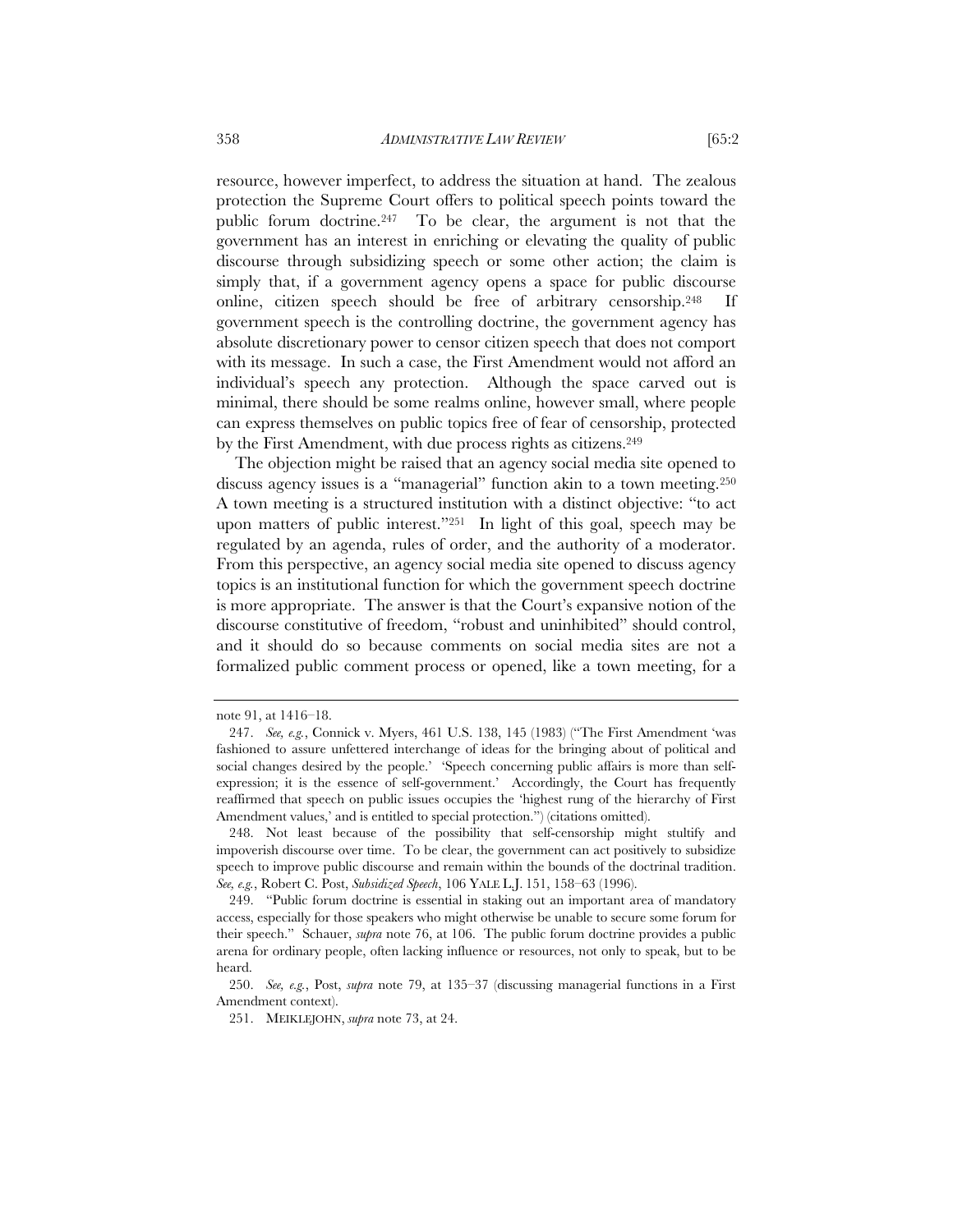limited period of time to act on a public matter. Regulations.gov provides a formalized comment process for citizens interested in commenting on proposed rules online. Social media sites opened for purposes of transparency and participation do not present the characteristics of a formalized structure or institutional function.

## *C. The Public Forum Test*

The test for a public forum clarified in *Perry* consists of intent and historical use. With respect to intent, the government must take affirmative steps to open a forum for private speech.<sup>252</sup> The government's statements regarding its preferences for the forum are relevant as is any evidence that the forum has in practice been used for expression with the government's tacit approval. In *United States v. Kokinda*, the Supreme Court held that a sidewalk outside a post office was not a public forum because the "Postal Service has not expressly dedicated its sidewalks to any expressive activity."253 Courts often view government intent narrowly, permitting the government to define very specific parameters for acceptable expression.254

 <sup>252.</sup> A non-traditional public forum is one "which the State has opened for use by the public as a place for expressive activity." Perry Educ. Ass'n v. Perry Local Educators' Ass'n, 460 U.S. 37, 45 (1983).

 <sup>253. 497</sup> U.S. 720, 730 (1990). Justice Kennedy has criticized the *Perry* test's reliance on government intent to identify a designated public forum. *See* Int'l Soc'y for Krishna Consciousness, Inc. v. Lee, 505 U.S. 672, 694–95 (1992) (Kennedy, J., concurring) (arguing that the test grants the government too much authority to restrict speech on its property and advocating for an objective inquiry rooted in the actual characteristics and uses of the property). The *Perry* test sometimes encompasses compatibility between speech and the purpose or function of the forum. *See* Greer v. Spock, 424 U.S. 828, 839 (1976) (applying the test to demonstrate that the practice of members of a military establishment being permitted to attend political rallies on their own time off-site did not conflict with the tradition of a politically neutral military); Grayned v. City of Rockford, 408 U.S. 104, 116 (1972) (arguing that the issue in a public forum case is whether the method of expression is directly at odds with the ordinary activity of a place).

 <sup>254.</sup> If there is evidence the government has opened a forum for expression, despite its protestations to the contrary, the government then argues that it intended the forum to be limited to specific speakers or topics. In *Perry,* the Court permitted the government to deny a union access to an inter-office mail system while allowing another union to have access based on the government's argument that the favored union was the intended speaker. 460 U.S. at 55. As Steven Gey has argued, the flexibility of the *Perry* standard works to the favor of the government. Courts can define the forum narrowly or describe the subject matter permitted so narrowly that the proposed expression falls outside the intended scope of the forum. *See* Gey, *supra* note 144, at 1551–52. However, Gey also admits that this flexibility permits speech-friendly courts to describe fora in ways conducive to speech. *See id.* at 1552 n.87 (contrasting the Eleventh Circuit's refusal to recognize a highway rest stop as a limited public forum, *Sentinel Communications Co. v. Watts*, 936 F.2d 1189, 1207 (11th Cir. 1991), with a district court's holding that "[t]he State's interests in meeting the safety, rest, and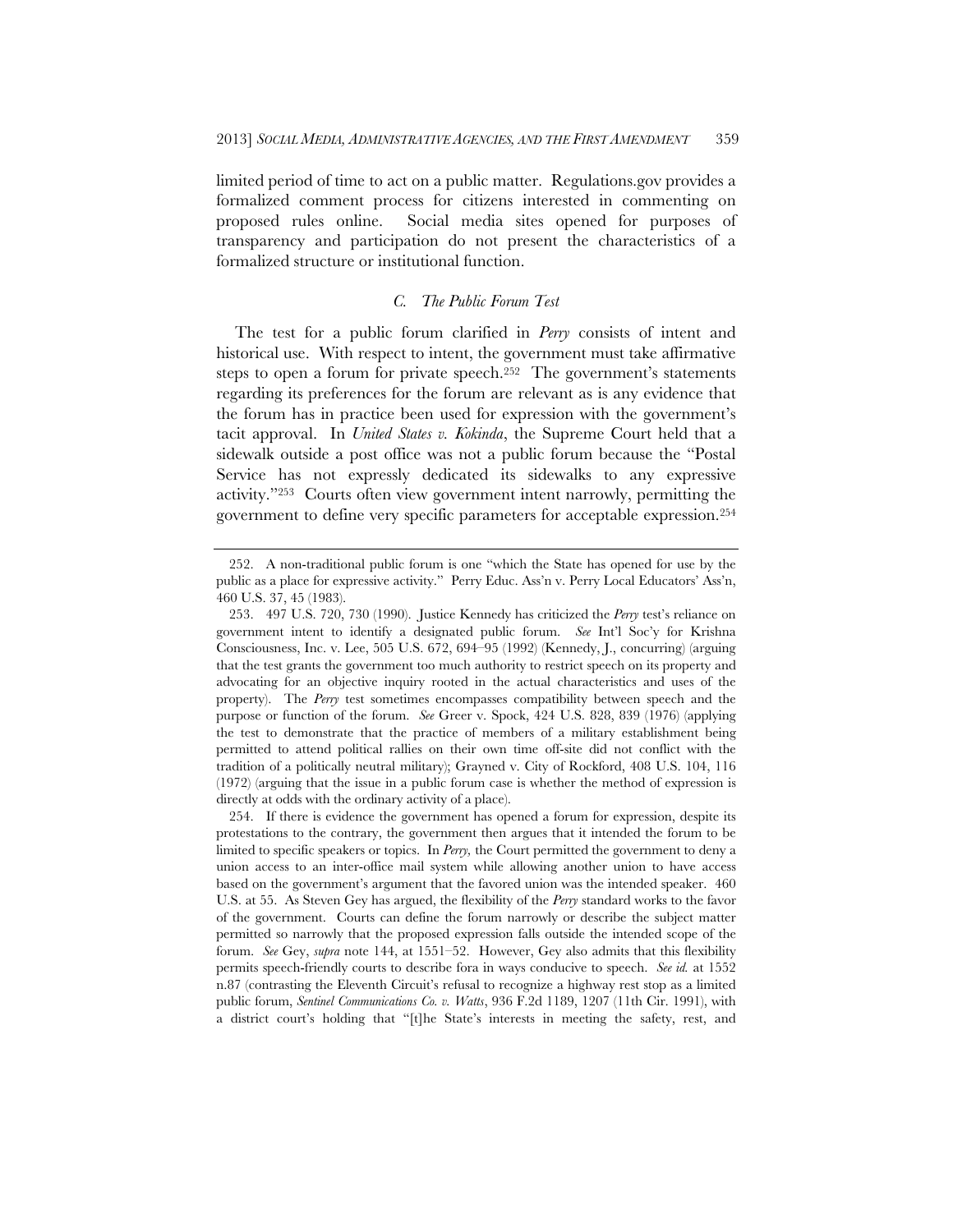In the case of federal agency social media, there are express statements of intent. The President's Memorandum on Open Government, which urges agencies to use social media to encourage participation, is a fairly clear statement of intent to open a public forum. However, a public forum is usually found on public property. The public comments (private speech) on blogs on agency websites, classified as social media for their interactive quality, have the strongest argument for applying the public forum doctrine. In this case, many federal agency social media sites are on private sites. Facebook, for instance, is a private site, unlike an agency blog, which is on public property (.gov). The use of private property for a public purpose does not nullify a finding of a public forum, though it adds a complication.255

Because neither doctrine is a perfect fit, the task is to determine whether government or private speech predominates on agency social media sites. One argument in favor is to analogize that a federal agency in effect is leasing or renting space from Facebook or Twitter to invite private speech for a public purpose, as it might lease space for a town meeting, or for government business, as GSA leases space for government offices. The sites are described as "agency sponsored," which indicates the government's primary role in operating and administering the sites. In advocating for heightened First Amendment protections by private ISPs such as Google or AOL, plaintiffs have used the state action principle to argue that ISPs effectively take on the role of the state for purposes of e-mail delivery and Internet communications regulation. These arguments have failed because courts do not consider e-mail delivery or Internet communication a

information needs of its interstate travelers are not jeopardized if newspaper publishers are permitted to engage in their constitutionally protected activities at interstate rest areas." Jacobsen v. Howard, 904 F. Supp. 1065, 1070 (D.S.D. 1995)).

 <sup>255.</sup> A person's free speech rights on private property are governed by rules devised in reference to protests and picketing at privately owned shopping centers. The cases turned on an incompatibility analysis with the Court holding that speech at a shopping center is not within the scope of the purposes of the activity. A free speech claim "misapprehends the scope of the invitation extended to the public . . . . There is no open-ended invitation to the public to use the Center for any and all purposes, however incompatible with the interests of both the stores and the shoppers whom they serve." Lloyd Corp. v. Tanner, 407 U.S. 551, 564–65 (1972); *see also* Hudgens v. NLRB, 424 U.S. 507, 520–21 (1976) (holding that picketers were not protected by the First Amendment when advertising their strike at a shopping center). Steven Gey has argued that private companies offering the public access to the internet through the ISP servers, which they own, should not be permitted to censor speech. *See* Gey, *supra* note 144, at 1619–20 n.373. Essentially, because speech is the purpose of the property, the incompatibility assumption that guided the speech-unfriendly rulings in *Lloyd* and *Hudgens*, are inapplicable. *Id.* If the Internet is considered a public forum, speech carried by privately owned servers, essentially through or using private property, should be constitutionally protected. *Id.*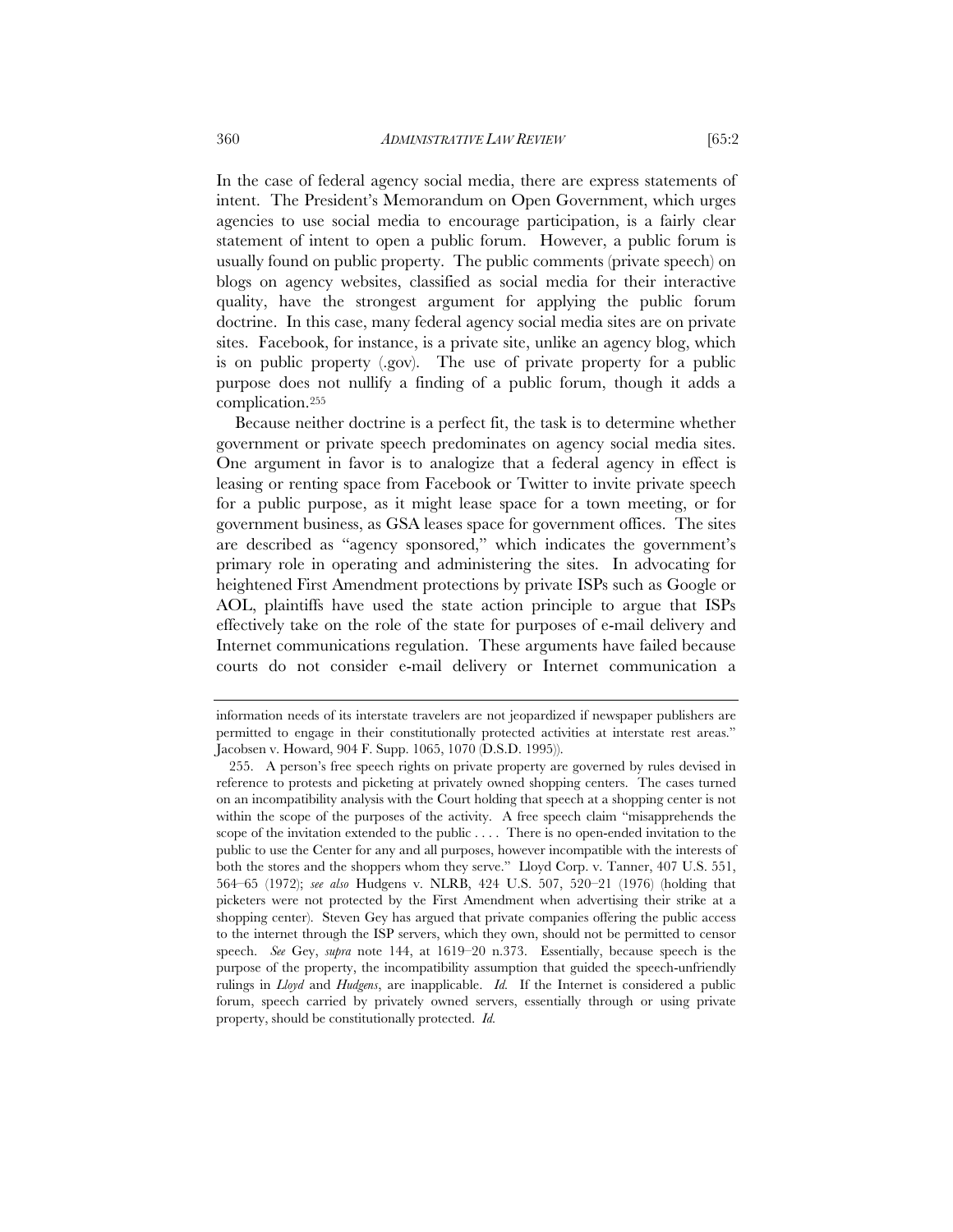"traditional state function."256 In this instance, the state action principle need not be invoked because we already have the state acting affirmatively to open a site and possibly acting to regulate, chill, or otherwise prohibit certain types of private speech it has invited onto that site.257 This situation is novel, but its novelty should not obscure the core issue at stake and the resources available within the current doctrinal framework. When private speech predominates on a site or property effectively controlled by the government, the public forum doctrine is likely the most appropriate. Such a provisional conclusion does not mean the public forum doctrine would not need to be renovated or extended to fully address private speech on government sponsored social media sites in the future but, for present purposes, the doctrine is where common sense and informed speculation inexorably lead.

As previously mentioned, despite the fact that the Internet backbone is privatized, *Reno* emphasized the Internet's public character as an open communicative sphere akin to traditional public fora.258 More concretely, in *Reno*, the Court clarified that speech on the Internet is protected by the First Amendment, though it went no further. As a consequence, the fact that Facebook and Twitter are privately owned sites is not conclusive because the specific question involves federal agencies as operators and regulators of sites on private property. The issue is which free speech protections are incumbent upon the government in operating the site and what rights attach to private speech made at the government's behest. It bears repeating that Facebook's comment policy provides more free speech protection than do the comment policies of multiple federal agencies. It is true that First Amendment rights receive the highest level of protection on one's own private property, but recognizing free speech rights on public property, which the government may restrict under certain carefully prescribed circumstances, has long been viewed as critical to the purposes of the First Amendment, both for the right of access it provides for those lacking the private property or for private resources necessary to express opinions and communicate ideas.259

 <sup>256.</sup> *See* Nunziato, *supra* note 12.

 <sup>257.</sup> It is conceivable Facebook could argue that, as a private property owner, its comment policy should control. This is an additional reason for terms of service agreements between federal agencies and social media providers such as Facebook to be amended to clarify that these government-operated and maintained sites are public spaces where First Amendment protections apply to the comments made by members of the public.

 <sup>258.</sup> Despite the privatization of Internet services, the communicative medium itself maintains its public character.

 <sup>259.</sup> According to affirmative conceptions of the First Amendment, which include the theory that the free speech clause nurtures the public opinion indispensible for democracy, it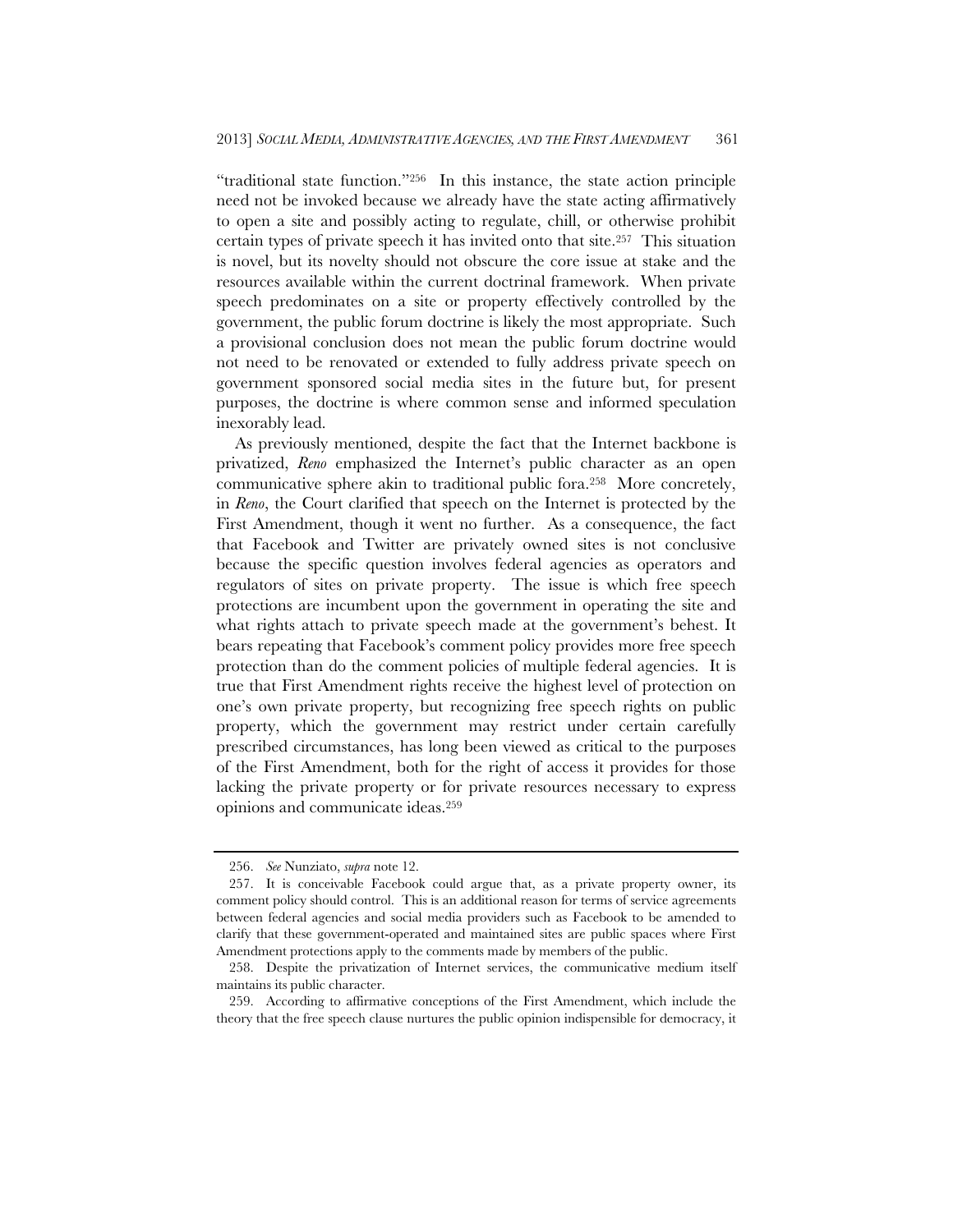The second factor in the test for a public forum is historical use. This factor comes into play when the Court is asked to consider regulations, laws, or government actions on speech that occurs in streets, sidewalks, parks, or other civic places that might be considered as such. If historical use demonstrates that a physical location has been used for expressive purposes, then the location is classified as a traditional public forum, and the most rigorous free speech protections apply.260 However, intent appears to carry more weight with the Court, as *Kokinda* demonstrated, and intent takes the lead when considering potential candidates for non-traditional public forum status. Because neither the Internet nor social media are sanctified by time and the approbation of generations, they are not likely to be considered traditional public fora, although there are

At first glance, public forum jurisprudence appears rooted in place, a logical outgrowth of human activity in the city and town, and an instance of ordinary real world categories imposing themselves on airy and introverted legal thought. However anchored in history and empirical reality the public forum doctrine may appear, it has proven amenable to evolution. In *Cornelius*, the Court applied the public forum doctrine to a "means of communication"—a federal employee charity drive.262 *Rosenberger* likewise extended the public forum framework to another intangible forum, a student activity fund. Using the currency of philosophy, the majority opinion declared that the activity fund "is a forum more in a metaphysical than in a spatial or geographic sense, but the same principles are applicable."263 Given these precedents applying the public forum doctrine

arguments in favor of so doing.261

is vital for the government to provide some spaces, venues, and places where citizens can speak freely, and such rights are guaranteed by the government, rather than by the whim or public spirit of a corporation. This last argument in favor of using public forum analysis to guide questions concerning free speech on government-sponsored social media, of course, is an argument from constitutional principle rather than from settled law.

 <sup>260.</sup> *See* Perry Educ. Ass'n v. Perry Local Educators' Ass'n, 460 U.S. 37, 55 (1983).

 <sup>261.</sup> Justice Kennedy's concurrence in *Lee* indicated a willingness to consider opening the category of traditional public forum beyond streets, parks, and sidewalks, provided physical similarities with traditional public fora remained an "important consideration." *See* Int'l Soc'y for Krishna Consciousness, Inc. v. Lee, 505 U.S. 672, 695–99 (1992) (Kennedy, J., concurring).

 <sup>262.</sup> Cornelius v. NAACP Legal Def. & Educ. Fund, Inc., 473 U.S. 788, 800–02 (1984). The Court concluded that the intangible forum was a non-public forum based on an analysis of government intent. *Id.* at 805–06.

 <sup>263.</sup> Rosenberger v. Rector & Visitors of the Univ. of Va., 515 U.S. 819, 830 (1995). In moving the public forum doctrine beyond its origins in the built environment, Kennedy's majority opinion evokes Justice's Brennan's suggestion that the public forum doctrine apply to any means "specifically used for the communication of information and ideas." U.S. Postal Serv. v. Council of Greenburgh Civic Ass'ns, 453 U.S. 114, 137–38 (1981) (Brennan,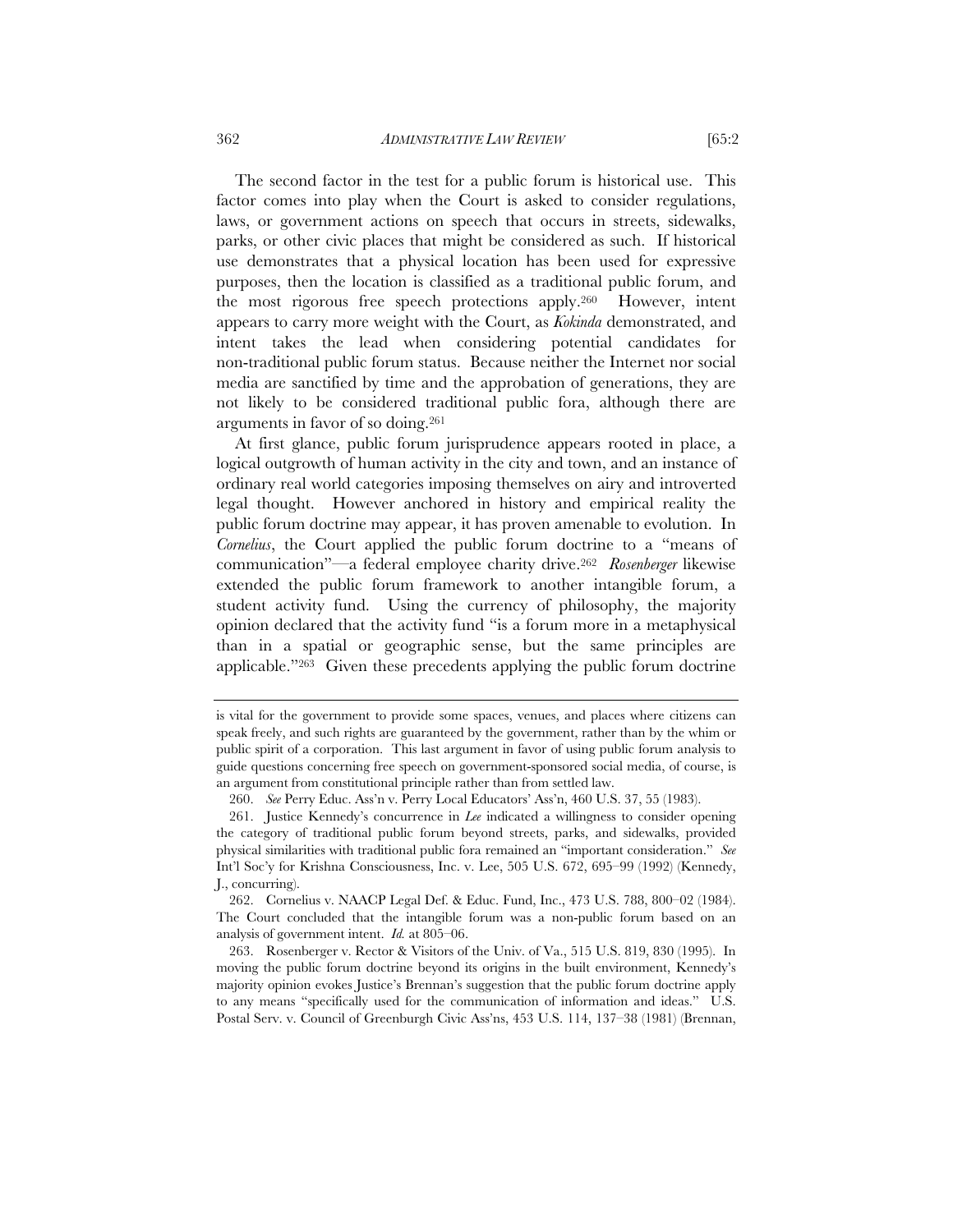to "metaphysical" or intangible communicative fora, it is reasonable to conclude that the public forum doctrine would be extended to social media sites. Moreover, the interactive character of social media/Web 2.0, within the "vast democratic fora" of the Internet writ large, cuts in favor of a public forum classification.264

In some cases, the public forum test includes an incompatibility analysis. The Court asks whether the expression under consideration is "incompatible with the normal activity of a particular place at a particular time."265 Expression can be found incompatible with a forum with comparative ease.266 The government's stated intent is a determining factor in any incompatibility analysis. In this instance, the President's Memorandum is a clear statement of intent. Facebook, Twitter, YouTube, and blogs are opened by the government for speech activity to be used for communicative purposes. To hold speech incompatible with the government's intended use, given the express wording of the Open Government Memorandum, would be a tautology.

If the argument that the public forum doctrine is the more appropriate framework in which to consider public comments on agency social media sites is persuasive, given that private speech predominates over any government speech that may be found on such sites, the next step is to identify precisely which kind of public forum such sites would be.267

J., concurring). The Court viewed the facts in *Rosenberger* to be similar to those in *Lamb's Chapel v. Center Moriches Union Free School District*, 508 U.S. 384 (1993), and *Widmar v. Vincent*, 454 U.S. 263 (1981), which both involved access to public school property. *Rosenberger*, 515 U.S. at 842–43. Thus, the extension of the public forum doctrine from physical to metaphysical was remarkably nonchalant. *Id.* at 830.

 <sup>264.</sup> Broadcast media is a channel of communication that the Court has recognized as subject to increased regulation and less First Amendment protection. *See* Red Lion Broad. Co. v. FCC, 395 U.S. 367, 400–01 (1969). Subsequent Court decisions, especially *Reno,* declined to extend to the Internet the doctrine that scarcity permits heightened regulation of speech.

 <sup>265.</sup> Grayned v. City of Rockford, 408 U.S. 104, 116 (1972).

 <sup>266.</sup> In the shopping center cases of the 1970s, the Court deployed a version of the incompatibility analysis to limit free speech rights on private property in the public realm.

 <sup>267.</sup> The Supreme Court tends to use either the public forum doctrine or government speech to address questions about mixed or hybrid speech ("speech that is both private and governmental" as defined by Corbin). In *Garcetti v. Ceballos*, 547 U.S. 410, 421–22 (2006), the Court treated mixed speech or, more precisely, private speech by public employees while working, as government speech. In other cases, the Court found the public forum doctrine more suitable for balancing the competing speech interests at stake. *See, e.g.*, Ark. Educ. Television Comm'n v. Forbes, 523 U.S. 666, 678–80 (1998) (noting previous Court precedent had designated the Arkansas state agency operating a network of noncommercial television stations as a public forum). Although this Article follows Fred Schauer in viewing *Forbes* as a "government enterprise" case, the Court ostensibly used the public forum doctrine to determine the debate was a non-public forum. *See supra* note 76. *Rosenberger*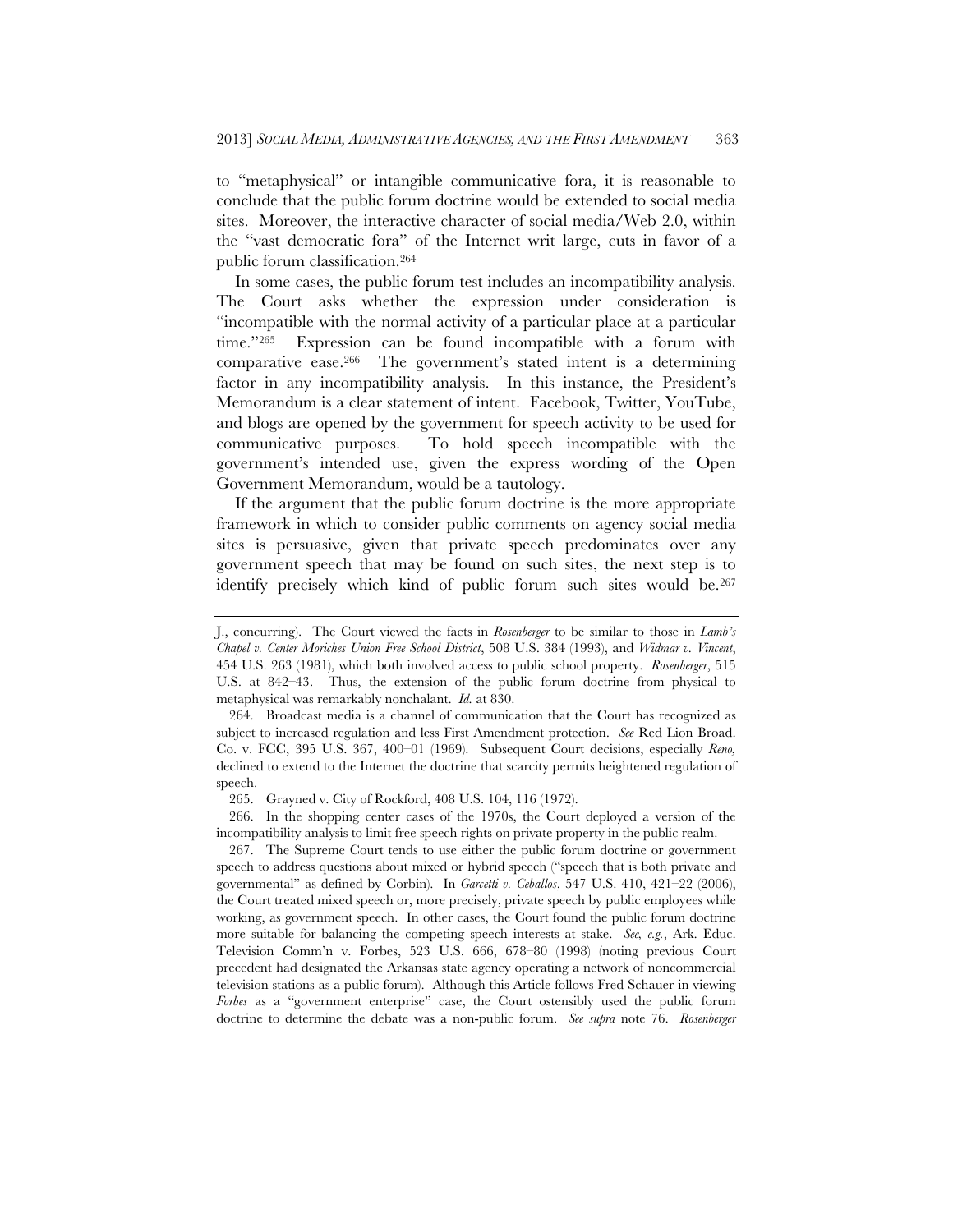Clearly, an agency Facebook page or blog is not a traditional public forum. A non-public forum is easy enough to find, but a forum open to all citizens with an Internet connection could hardly be considered a non-public forum. An agency social media site could be described as a forum open to all viewpoints on topics related to that agency's mission. As previously stated under *Perry*, midway between the venerable free-for-all of the traditional forum and the odd but plentiful closed forum lies the limited or designated public forum.268 While the two are classified together and to some extent originated together, they have since parted ways. A designated public forum is one created for expression by the express designation of the government.269 While lower courts have found designated fora, the Supreme Court has yet to acknowledge one. More common is the limited public forum, which received its most comprehensive discussion by the Court in the *Rosenberger* opinion. A limited public forum is created by the government, so like a designated forum and unlike a traditional forum, intent, rather than history, carries the day, but it was constrained at the moment of creation "to use by certain groups or dedicated solely to the discussion of certain subjects."270 It is reasonable to conclude that a federal agency social media site is likely a limited public forum, a conclusion which,

while not offering the government carte blanche to restrict, remove, or limit public comments, does offer some permissible restrictions while providing

could also be classified as a case that involved governmental and private speech that was viewed through the public forum prism. *See* 515 U.S. at 845–46 (analyzing the University of Virginia student activities fund as a limited public forum). Lower courts illustrate a similar inconsistency, treating private advertisements on public transportation, participation in government civic programs, and Adopt-A-Highway signs as public forum cases. *See* Hopper v. City of Pasco, 241 F.3d 1067, 1081 (9th Cir. 2001) (holding that an art exhibit in the city hall was a designated public forum); Children of the Rosary v. City of Phoenix*,* 154 F.3d 972, 978, 980–81 (9th Cir. 1998) (holding that bus advertising panels were nonpublic fora); Christ's Bride Ministries, Inc. v. Se. Pa. Transp. Auth., 148 F.3d 242, 252 (3d Cir. 1998) (holding private advertisements as non-public or designated public fora respectively); Texas v. Knights of the KKK, 58 F.3d 1075, 1080 (5th Cir. 1995) (holding the Adopt-A-Highway program a non-public forum).

 <sup>268.</sup> Perry Educ. Ass'n v. Perry Local Educators' Ass'n, 460 U.S. 37, 45 (1983).

 <sup>269.</sup> Expression in such a venue receives the same protections it would in a traditional public forum, which means that any restrictions are subject to strict scrutiny. Pleasant Grove City v. Summum, 555 U.S. 460, 469–70 (2009) (citing Cornelius v. NAACP Legal Def. & Educ. Fund, Inc., 473 U.S. 788, 800 (1984)).

 <sup>270.</sup> *Id.* at 470 (citing *Perry*, 460 U.S. at 46 n.7)*.* In a limited public forum, the government may impose reasonable and viewpoint-neutral restrictions. *See* Good News Club v. Milford Cent. Sch., 533 U.S. 98, 106–07 (2001) (holding that the government could not discriminate against the Good News Club's evangelical Christian club since the club's free speech was being held in the limited public forum of a public school).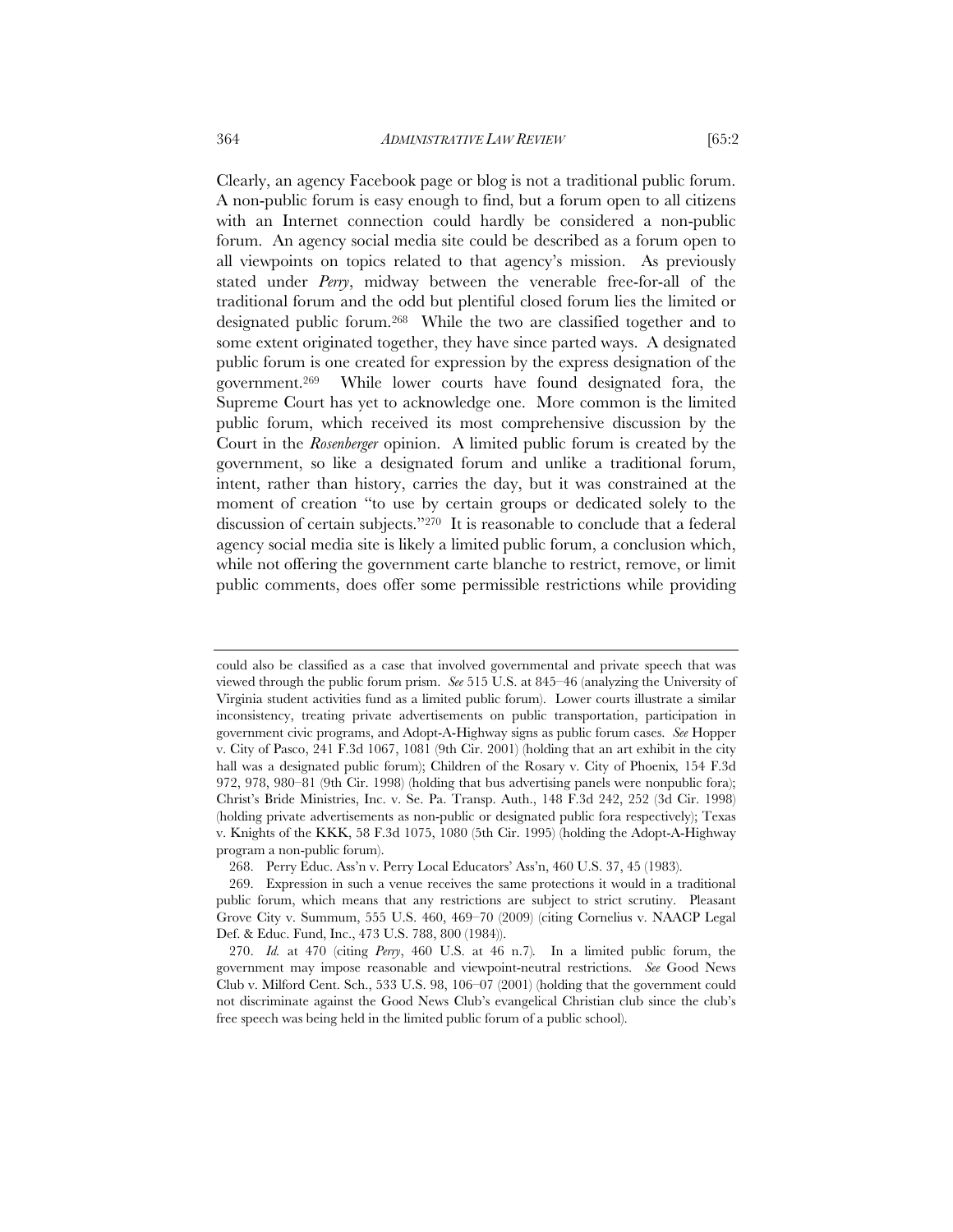heightened protection of citizens' First Amendment rights.<sup>271</sup>

## IV. APPLICATION TO FEDERAL AGENCY SOCIAL MEDIA

The Supreme Court has interpreted the First Amendment's sweeping stricture against the regulation of speech to mean "that government has no power to restrict expression because of its message, its ideas, its subject matter, or its content."<sup>272</sup> Essentially, restricting the manner of expression, its timeliness, or its sound level, for example, is permissible, but the substance of what a person says or does—the "content" of that expression—has a significant degree of immunity or, put in terms more congenial to legal analysis, is presumptively protected. Courts treat laws attempting to restrict speech or expression based on its content, otherwise known as content-discriminatory laws, with a high degree of skepticism manifested in the strict scrutiny test, which requires the government to show the regulation at issue is necessary to achieve a compelling government interest. The parameters of content discrimination and its obverse, the principle of content neutrality, remain imprecise.273 Nonetheless, a recent analysis persuasively demonstrated that the Court's concept of content discrimination embraces both viewpoint and subject matter discrimination, while generally excluding discrimination related to message or forms of communication.274 Likewise, in various opinions the Court has explained that the accompanying principle of content neutrality means that the government must be viewpoint neutral and subject matter neutral when regulating speech.275 To flesh out legal abstractions, "subject

 <sup>271.</sup> While some scholars have argued that a limited public forum permits so much expression the government speech doctrine is a better fit, it has also been argued that the public forum doctrine has not only become an obstacle to a coherent analysis but is hostile to speech.

 <sup>272.</sup> Police Dep't of Chi. v. Mosley, 408 U.S. 92, 95 (1972).

 <sup>273.</sup> For an illuminating discussion of how the Supreme Court's jurisprudence on content discrimination is less haphazard than it appears, see Leslie Kendrick, *Content Discrimination Revisited*, 98 VA. L. REV. 231, 260–62 (2012) (claiming that the Court has evinced a consistent definition of content discrimination that covers both subject matter and viewpoint discrimination).

 <sup>274.</sup> *Id.* at 254–56.

 <sup>275.</sup> *See Perry*, 460 U.S. at 45 (asserting that a state must demonstrate that its regulation is necessary to serve a compelling state interest and that its regulation is narrowly drawn in order to implement a content–based exclusion); Turner Broad. Sys. v. FCC, 512 U.S. 622, 640–41 (1994) (emphasizing that laws that furnish special treatment upon the media are subject to more intense scrutiny); *see also* Erwin Chemerinsky, *The First Amendment: When the Government Must Make Content-Based Choices,* 42 CLEV. ST. L. REV. 199, 201–03 (1994) (emphasizing content neutrality partakes of the view that equality is fundamental to the First Amendment).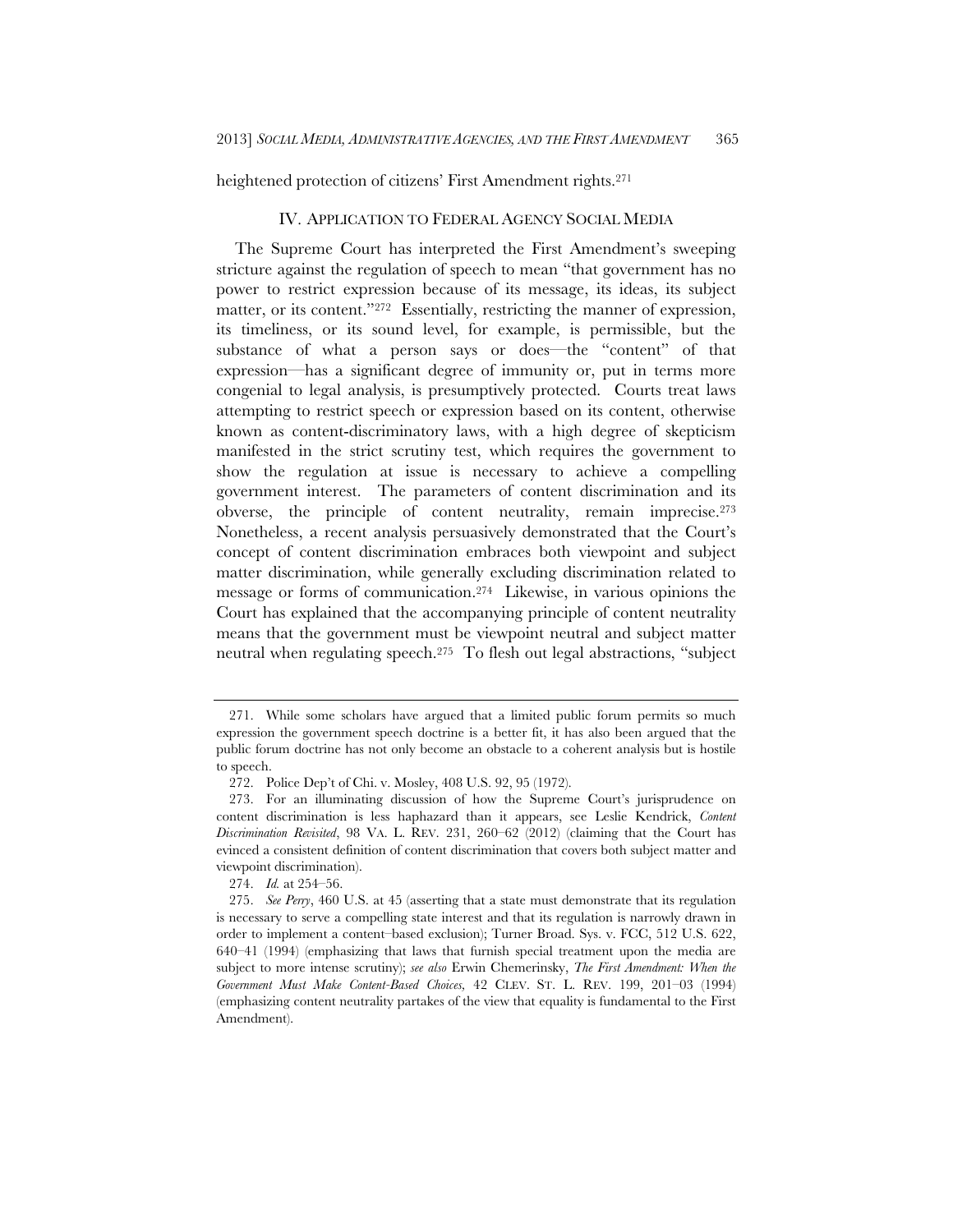matter" generally means the topic of the speech, while "viewpoint" generally means the perspective, opinion, or ideology of the message.276

# *A. Subject-Matter Restrictions*

Content neutrality and the impermissibility of content discrimination acquire a distinct color in public space. When a court finds a public forum, certain rules apply. A law or regulation restricting the content of speech, meaning on the basis of its subject or viewpoint, in a public park or on a sidewalk must pass strict scrutiny.277 Restrictions in a designated public fora shoulder the same burden.<sup>278</sup> In a limited public forum, by contrast, the court cuts an aperture. When the state establishes a limited public forum, "[i]t may be justified in reserving its forum for certain groups or the discussion of certain topics."279 Laws that restrict speech based on the views or opinion expressed remain subject to strict scrutiny. Subject-matter limitations, however, are viewed under the less stringent intermediate scrutiny standard. The restrictions must be viewpoint neutral and reasonable in light of the purpose served by the forum.280 *Good News Club v. Milford Central School District* provides a helpful example of a subject-matter

 <sup>276.</sup> Chemerinsky, *supra* note 275, at 203; *see also* Erwin Chemerinsky, *Content Neutrality as a Central Problem of Freedom of Speech: Problems in the Supreme Court's Application*, 74 S. CAL. L. REV. 49, 51 (2000) (stating that a viewpoint neutral requirement indicates that the government cannot regulate speech on the basis of the ideas behind the message, while a subject matter-neutral requirement necessitates that the government cannot regulate speech based on the topic of the speech). For a discussion of the differences between subject matter- and viewpoint-based restrictions, see Geoffrey R. Stone, *Content Regulation and the First Amendment*, 25 WM. & MARY L. REV. 189, 239–42 (1983) (arguing that the Supreme Court has been inconsistent in its analysis of subject-matter restrictions by treating it as viewpoint-based in certain cases while regarding it as content-neutral in other cases).

 <sup>277.</sup> In a traditional or designated public forum, a content restriction must pass strict scrutiny. *See Perry*, 460 U.S. at 45–46 (declaring that a state must show that its narrowly tailored restriction is required to serve a compelling state interest).

 <sup>278.</sup> In theory, such restrictions are permissible, but demonstrating a compelling government interest sets a high bar.

 <sup>279.</sup> Good News Club v. Milford Cent. Sch., 533 U.S. 98, 99 (2001); *see also* Rosenberger v. Rector & Visitors of the Univ. of Va., 515 U.S. 819, 829 (1995) ("The necessities of confining a forum to the limited and legitimate purposes for which it was created may justify the State in reserving it for certain groups or for the discussion of certain topics.").

 <sup>280.</sup> *Good News Club*, 533 U.S. at 99 (citing Cornelius v. NAACP Legal Def. & Educ. Fund, Inc., 473 U.S. 788, 806 (1985)). Viewpoint-based restrictions have to meet strict scrutiny and must be narrowly tailored to serve a compelling state interest. *See* Simon & Schuster, Inc. v. Members of the N.Y. State Crime Victims Bd., 502 U.S. 105, 118 (1991) (maintaining that the government cannot ban expressions of free speech merely because society believes those expressions are offensive).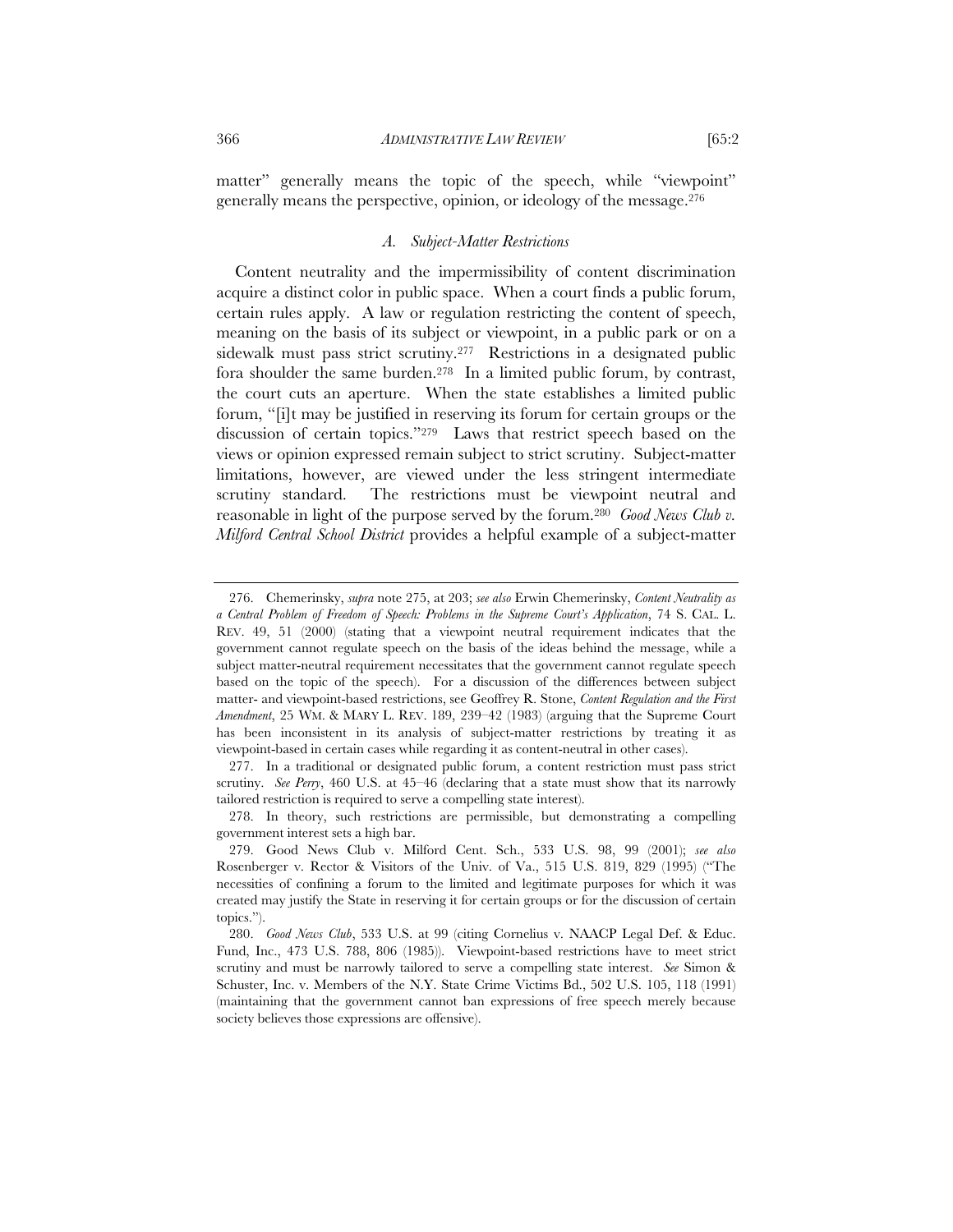restriction in a limited public forum that did not meet intermediate scrutiny. In *Good News*, the Court determined that a school engaged in viewpoint discrimination by excluding a religious club from an after-school forum. Although the club otherwise engaged in a permissible purpose, namely the teaching of morals and character development allowable under Milford's policy, the club was excluded for its religious approach or viewpoint, essentially for being non-secular.281 The Court's analysis gives a fair indication of how hard it is to refrain from viewpoint discrimination and how carefully decisions must be made in order to be considered viewpoint neutral even under the apparently more lenient standard of intermediate scrutiny.

If the Department of State explicitly establishes a limited public forum for the discussion of foreign policy topics, it may be able to remove comments that fall outside the stated scope of the forum in theory, although several caveats must be kept in mind in practice. The Department of State may exclude or restrict or refuse to post comments that are obviously off-topic.282 But drawing the line in grey areas is always more a matter of careful judgment. The employee time required to maintain subject-matter restrictions may absorb agency resources. Agencies have to be consistent, because failing to moderate the forum to practice such limitations opens later restrictions to strict scrutiny. Arguing such a restriction is reasonable in light of the purposes of the forum may prove problematic.283 It may be

 <sup>281.</sup> The Court based its analysis on two prior opinions, *Lamb's Chapel v. Center Moriches Union Free School District*, 508 U.S. 384 (1993), and *Rosenberger*, 515 U.S. 819. In *Lamb's Chapel*, the Court determined that a school district violated the Free Speech Clause when it excluded a private group from presenting films at a school based solely on the films' discussion of family values from a religious perspective. 508 U.S. at 393–94. In *Rosenberger*, the University of Virginia's denial to fund a student publication focused on religion violated the Free Speech Clause. 508 U.S. at 842, 845–46.

 <sup>282.</sup> At present, the Department of State will not post comments that "are clearly 'off topic.'" However, the Department does not provide a definition or examples of permissible topics.

 <sup>283.</sup> Put another way, given the fact that social media sites are neither scarce nor limited by time, is it reasonable to argue that an irrelevant or off-topic statement must be removed? The standard is not simply reasonable, but reasonable in view of the purpose of the forum. The government does have a significant degree of discretion under public forum doctrine depending on how it defines the purpose of the forum. In *Cornelius*, a public forum case in which the forum at issue was found to be non-public, the Court stated: "The federal workplace . . . exists to accomplish the business of the employer." 473 U.S. at 805. The salient point is that the primary purpose of the forum at issue was something other than discussion. In *Perry*, access to an inter-office mail system was denied based on speaker identity, rather than subject matter, even though the purpose was communication, because the government's contention that one union had a different relationship to the public school teachers appeared reasonable to the Court. 460 U.S. at 39–41. In the case of agency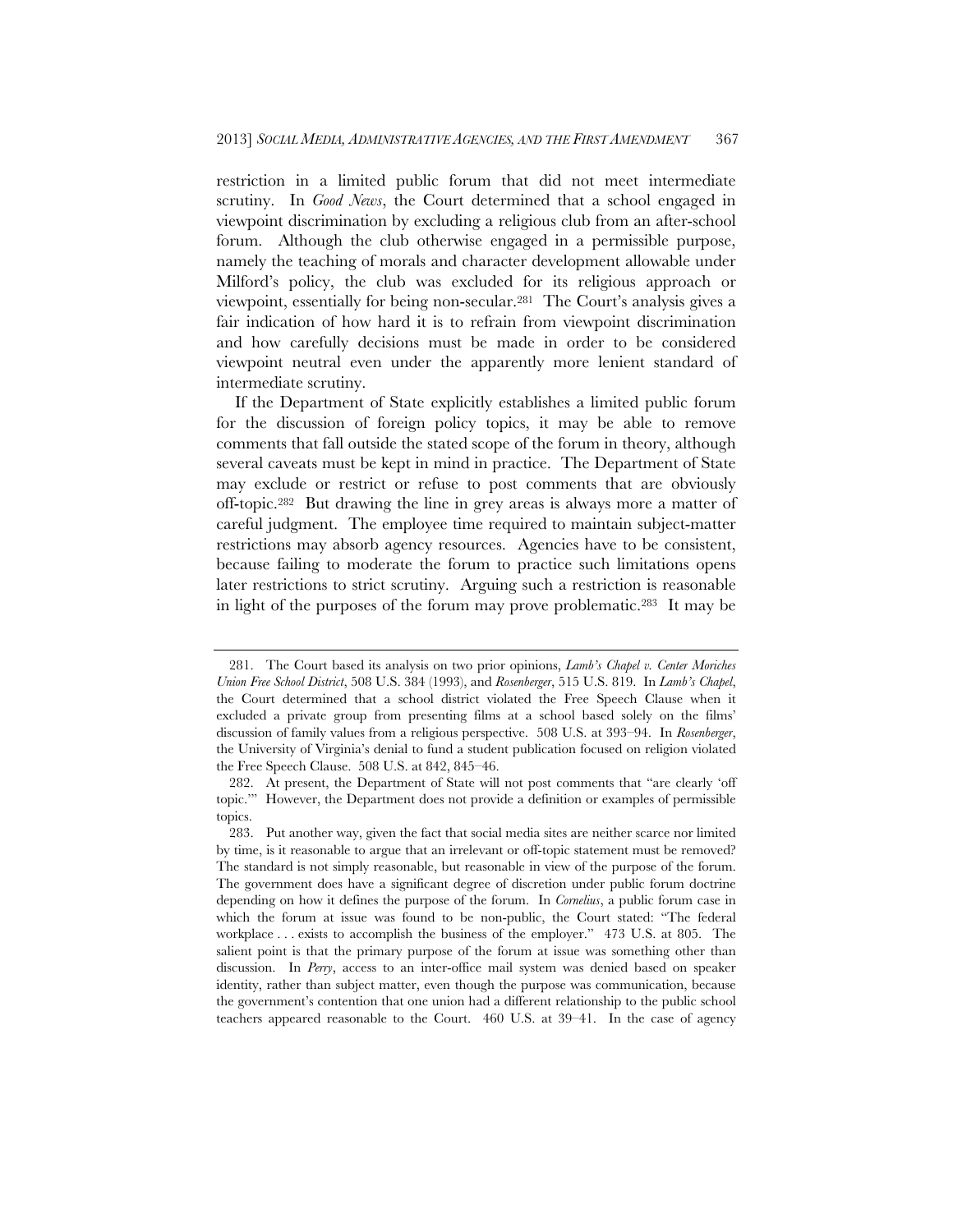more reasonable for agencies to move irrelevant comments into an off-topic category rather than remove them from the site entirely. A key point is that subject-matter restrictions must be applied consistently and neutrally, and viewpoint neutrality can be deceptive. For example, excluding religious speech runs afoul of the intermediate scrutiny standard because it is not viewpoint neutral based on *Good News*.284 It should be stressed that the ability to remove comments that are off-topic, provided an agency has explicitly stated what is topical for purposes of the forum, does not provide cover to remove controversial or inflammatory statements. Attempts to cast exclusions on degrading or offensive or rude speech as subject-matter limitations rather than viewpoint restrictions have occasionally been successful in lower courts.285 However, courts are alert to covert viewpoint discrimination under the guise of subject-matter limitations.286 Take a facile example: if an agency removed "to hell with the Secretary's policy" as off-topic, the agency will likely have engaged in unconstitutional viewpoint discrimination under the aegis of a subject-matter restriction, because the comment was not off topic. Agencies must remove off-topic comments, no matter how eloquent or erudite, and should retain topical comments, be they crude or ill-conceived. The issue of profane, rude, or uncivil speech invites discussion of civility codes, which multiple agencies have adopted on their social media sites.

# *1. Civility Codes and Viewpoint Neutrality*

Ten federal agencies post civility codes or comment policies on their social media sites. "We want to publish your comments, but expect

sponsored social media, the primary purpose of the forum is to encourage discussion on topics relevant to the agency's mission, based on a general survey of agency statements and the President's Open Government Memorandum. Given the lack of time or space limitations on agency social media sites, removing off-topic comments may be unnecessary; however, even if removing comments absorbs the time of agency staff, doing so may not be unreasonable should an agency want the discussion to remain focused and relevant.

 <sup>284.</sup> *Good News*, 533 U.S. at 112 ("[S]peech discussing otherwise permissible subjects cannot be excluded from a limited public forum on the ground that the subject is discussed from a religious viewpoint.").

 <sup>285.</sup> In *Perry v. McDonald*, 280 F.3d 159, 170–71 (2d Cir. 2001), the Second Circuit held that refusing to license vanity plates with scatological topics was a viewpoint-neutral regulation. In *Ridley v. Mass. Bay Transp. Auth.*, 390 F.3d 65, 90 (1st Cir. 2004), the First Circuit held that the Massachusetts Bay Transportation Authority's policy of rejecting derogatory advertisements was viewpoint neutral.

 <sup>286.</sup> The fact that courts are aware of the possibility a subject-matter restriction may be a cover for impermissible viewpoint discrimination does not discount the difficulties involved in identifying viewpoint discrimination. *See* Abner S. Greene, *Government of the Good*, 53 VAND. L. REV. 1, 33 (2000).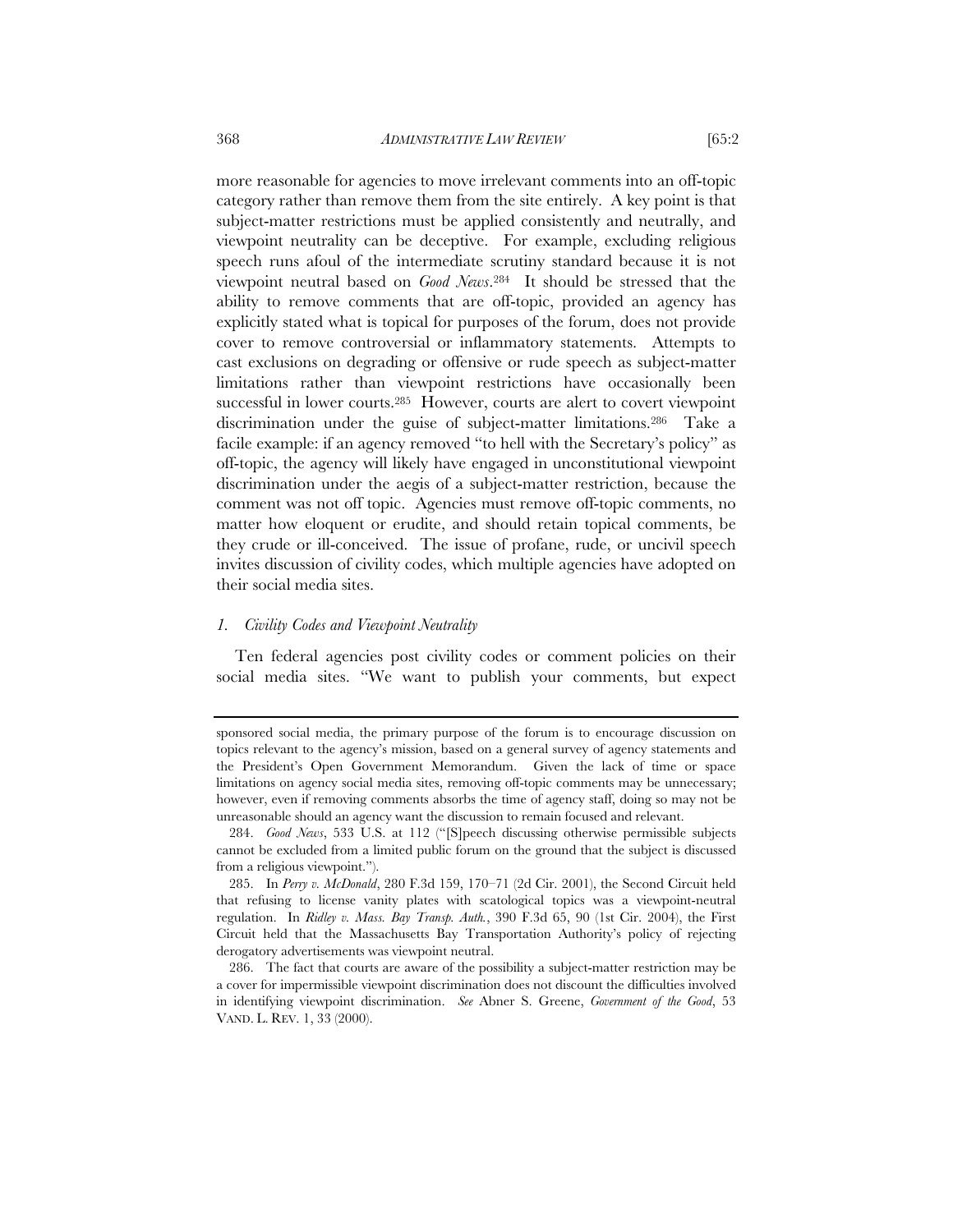participants to show respect, civility and consideration to the blog authors and other blog visitors who include persons of all ages," is a typical example.287 More than a few of these civility codes are problematic both on their face and potentially as applied. A vague standard, such as "otherwise objectionable" or "vulgar" certainly chills speech and has the effect of a prior restraint on speech.288 Restricting speech that is "offensive" or that "incites hate" leaves extensive discretion to the government to determine what is acceptable—a grant of authority antithetical to the First Amendment tradition.<sup>289</sup> As the Supreme Court recently held, speech in a public place on matters of public concern is protected, even if crude, rude, or insensitive.290 "Narrow, objective, and definite standards" are the imperative of the Court, which leaves little to agencies' discretion. Banning profanity appears to be objective, narrow, and definite and thus a policy that may be implemented in a viewpoint-neutral manner.291 Of course, the Supreme Court has cautioned that forbidding particular words may cause collateral damage, namely the suppression of ideas.292 It is not unreasonable to contend that some views can only be conveyed by the use of strong, even profane language. When applying civility policies, agency attorneys must use extraordinary care. Even the most narrowly tailored and objective policy will fail if applied improperly.293 For example, a policy forbidding profanity would not include offensive speech, although such speech may appear equally distasteful.

A civility policy has to satisfy intermediate scrutiny, meaning it should be reasonable in light of the purpose of the forum as well as viewpoint neutral.

 <sup>287.</sup> *USDA Comment Policy*, *supra* note 57.

 <sup>288.</sup> The First and Fifth Amendments shield citizens from the arbitrary enforcement of vague standards. *See* Reno v. ACLU, 521 U.S. 844, 875 (1997); *see also* Forsyth Cnty. v. Nationalist Movement, 505 U.S. 123, 131 (1992) (holding that a county ordinance requiring public speakers, parades, or assemblies to apply for a permit was a prior restraint on speech). A law subjecting speech to a prior restraint must include "narrow, objective, and definite standards to guide the licensing authority." Shuttlesworth v. City of Birmingham, 394 U.S. 147, 150–51 (1969).

 <sup>289.</sup> *See* Elena Kagan, *Private Speech, Public Purpose: The Role of Governmental Motive in First Amendment Doctrine*, 63 U. CHI. L. REV. 413, 512 (1996) (claiming the government is unable to distinguish true ideas from false).

 <sup>290.</sup> Snyder v. Phelps, 131 S. Ct. 1207, 1217 (2011). Precisely how protected personally offensive and hurtful speech on a matter of public concern remains unclear.

 <sup>291.</sup> Martin H. Redish, *The Content Distinction in First Amendment Analysis*, 34 STAN. L. REV. 113, 140 (1981).

 <sup>292.</sup> Cohen v. California, 403 U.S. 15, 26 (1971) ("[W]e cannot indulge the facile assumption that one can forbid particular words without also running a substantial risk of suppressing ideas in the process.").

 <sup>293.</sup> In *Cohen*, the Court invalidated the application of a breach of the peace law, which was neutral on its face.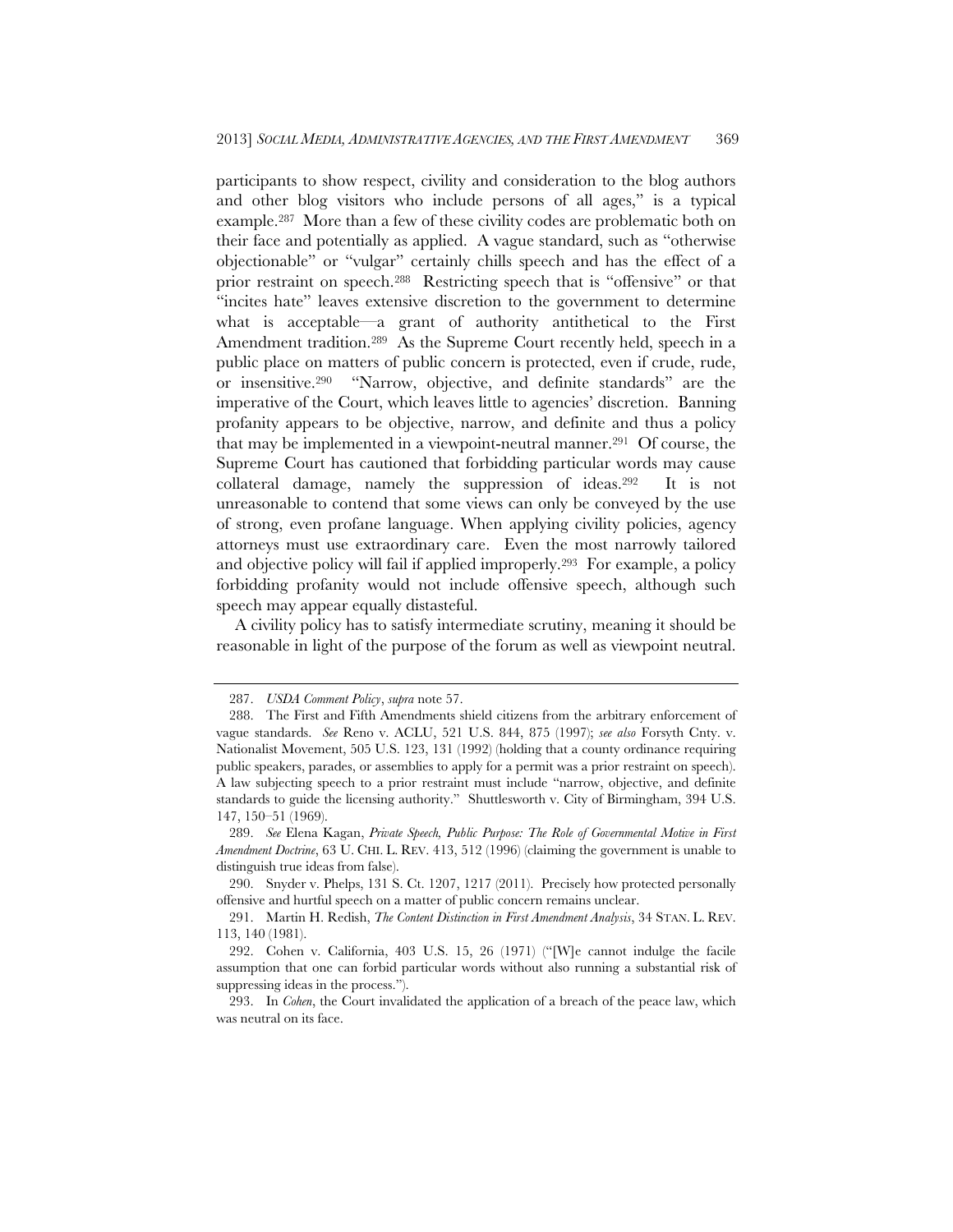Civility requirements in the context of advertisements in public fora have been found constitutional, but such holdings rest on the captive audience doctrine, which does not appear applicable to the social media context.294 A "captive audience" is one that cannot escape the speech at issue and is confronted with the potentially offensive messages in a place with a strong expectation of privacy. Online speech can be considered the functional equivalent of written speech, and the Court is more likely to find an audience confronted with offensive sound to be captive. Readers "may escape exposure to objectionable material" by looking away.295 Members of the public who visit agency social media sites may do so from the privacy of home, where one has the right to be spared from offensive speech, or from public places with Internet connections.296 Notwithstanding the fact that the majority of public commenters do so from the privacy of their own homes, the fact that people may avoid or escape unwanted or offensive comments with comparative ease by averting their eyes is likely to be dispositive.297

### *2. Time, Place, and Manner Restrictions*

If broad civility policies may be suspect, what about incivility that actually disrupts the forum? Time, place, and manner restrictions comprise another realm of permissible regulation of speech. Such restrictions must

 <sup>294.</sup> *See* Lehman v. City of Shaker Heights, 418 U.S. 298, 304 (1974) (Douglas, J., concurring); AIDS Action Comm. of Mass., Inc. v. Mass. Bay Transp. Auth., 42 F.3d. 1, 13 (1st Cir. 1994). A municipal ban on political advertising on commuter buses is permissible because riders can be considered a captive audience.

 <sup>295.</sup> *See* Consol. Edison Co. of N.Y. v. Pub. Serv. Comm'n, 447 U.S. 530, 542, 544 (1980) (arguing that customers who are offended by material in a billing insert can "escape exposure" by throwing the insert in the trash).

 <sup>296.</sup> *See* Carey v. Brown, 447 U.S. 455, 471 (1980) (regarding the government's interest in protecting the privacy of the home); *see also* Frisby v. Schultz, 487 U.S. 474, 487–88 (1988) (addressing the same issue); FCC v. Pacifica Found., 438 U.S. 726 (1978) (holding that the FCC could prohibit some kinds of offensive speech because people receiving the broadcasts were in the privacy of their own homes and thus a captive audience).

 <sup>297.</sup> *See Consol. Edison Co. of N.Y.*, 477 U.S. at 530. Even at home a person is not a captive audience if one can avoid or get rid of the offensive message easily. It is not clear when an audience is considered "captive" or receiving messages under coercion or duress. "The ability of government . . . to shut off discourse solely to protect others from hearing it is . . . dependent upon a showing that substantial privacy interests are being invaded in an essentially intolerable manner." *Cohen*, 403 U.S. at 21. In *Erznoznik v. City of Jacksonville*, 422 U.S. 205, 210–12 (1975), the Court held that the limited privacy interests of individuals on the streets means it is incumbent upon them to avoid offensive expression. Communicating via blogs and Facebook walls is akin to walking down a street in that one opens oneself to a variety of comments and experiences. However, one enters the public sphere while remaining at home where privacy interests are strong.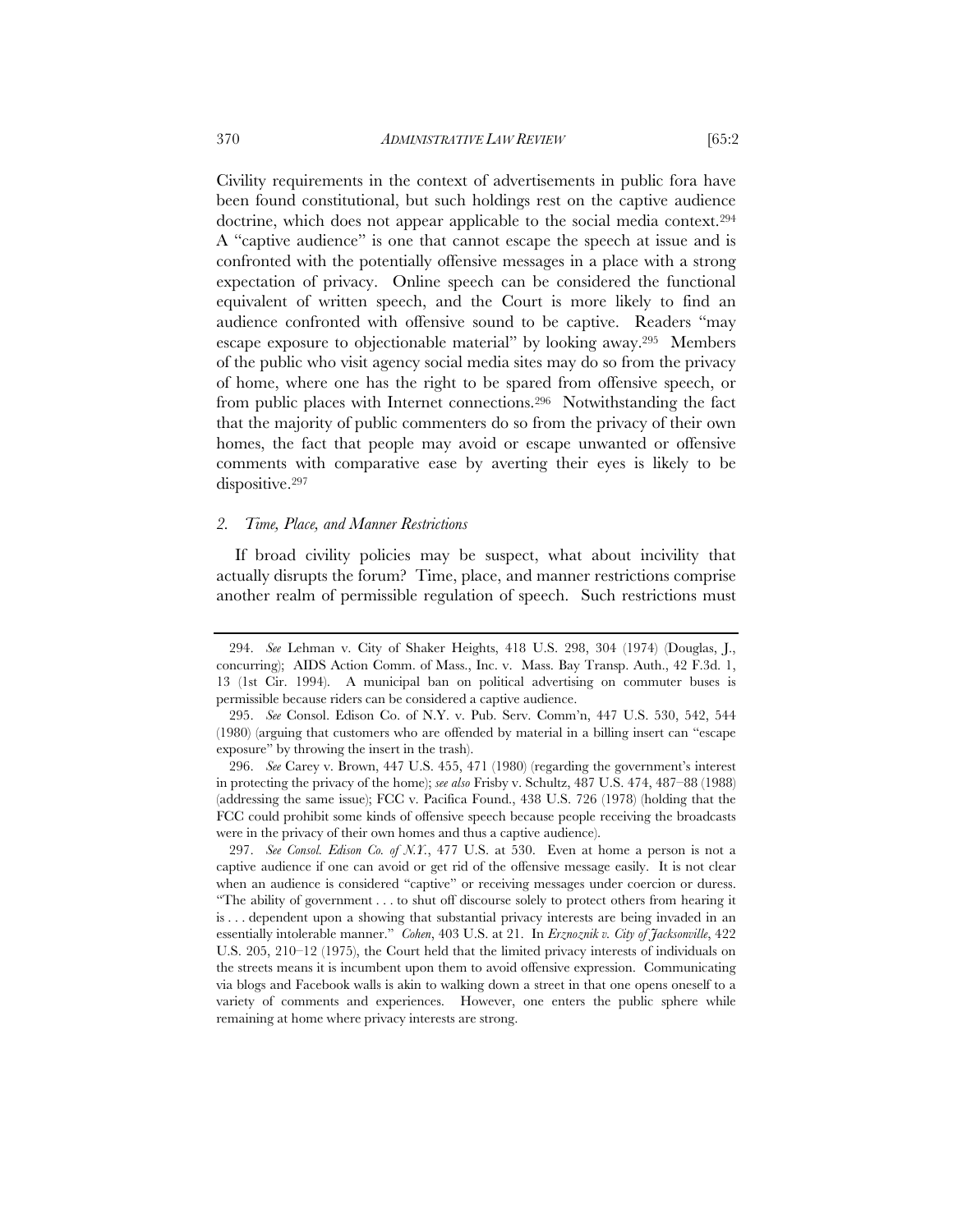be narrowly tailored to serve the government's legitimate, content neutral interest, but the regulation need not be the least intrusive or the least restrictive means of doing so.298 Moreover, it must leave open ample alternative channels of communication. Context is determinative in applying time, place, and manner restrictions to a public forum. The Court focuses on whether the expression is incompatible with the "normal activity of a particular place at a particular time." If the government can point to an activity or a purpose for a place that involves something other than the expression at issue, the time, place, and manner restriction will usually be held constitutional.299 Scholars have claimed that the Court has watered the time, place, and manner test down to a pro forma exercise.<sup>300</sup> In the case of federal agency social media, expression actually is the normal activity of the place at a particular time, so the focus would be on types of expression that would interfere with the normal activity of the site. Of course the preeminent example of a public forum involving speech as its primary activity is a public meeting.301 What counts as disruptive in the context of a city, town, or public meeting is unclear as a matter of law.302 Profane speech alone is not enough.<sup>303</sup> However, restrictions on speech are permissible if used specifically and neutrally as to preserve the functioning of the meeting. If booing, jeering, and interruptions interfere so much that the meeting cannot continue, a time, place, and manner restriction could pass constitutional muster. Hostile questions are permitted, even in a public meeting, as is the expression of opposition and making obnoxious

 <sup>298.</sup> Ward v. Rock Against Racism, 491 U.S. 781, 791 (1989).

 <sup>299.</sup> *See* Grayned v. City of Rockford, 408 U.S. 104, 116 (1972) ("The crucial question is whether the manner of expression is basically incompatible with the normal activity of a particular place at a particular time."). In *Heffron v. International Society for Krishna Consciousness, Inc*., 452 U.S. 640, 651 (1981), the Court drew a distinction between people assembled on public streets and those assembled at a fair to uphold time, place, and manner regulations of speech at a public fair.

 <sup>300.</sup> *See* Clark v. Cmty. for Creative Non-Violence, 468 U.S. 288, 293 (1984) (establishing that the modern standard requires time, place, and manner regulations to be "narrowly tailored to serve a significant governmental interest"). *See generally* Gey, *supra* note 144.

 <sup>301.</sup> A public meeting is a limited public forum opened for the discussion of a specific topic or specific topics.

 <sup>302.</sup> Paul D. Wilson & Jennifer K. Alcarez, *But It's My Turn to Speak! When Can Unruly Speakers at Public Hearings Be Forced to Leave or Be Quiet?*, 41 URB. LAW. 579, 594–95 (2009).

 <sup>303.</sup> Leonard v. Robinson, 477 F.3d 347, 352, 359–60 (6th Cir. 2007); *see also* Norse v. City of Santa Cruz, 586 F.3d 697, 701 (9th Cir. 2009) (Tashima, J., concurring in part and dissenting in part). On appeal for the second time before the Ninth Circuit, a three-judge panel justified the City of Santa Cruz's expulsion of a citizen from a city council meeting for parading around the council chambers. Whether a Nazi-style salute alone constituted disruption divided the panel.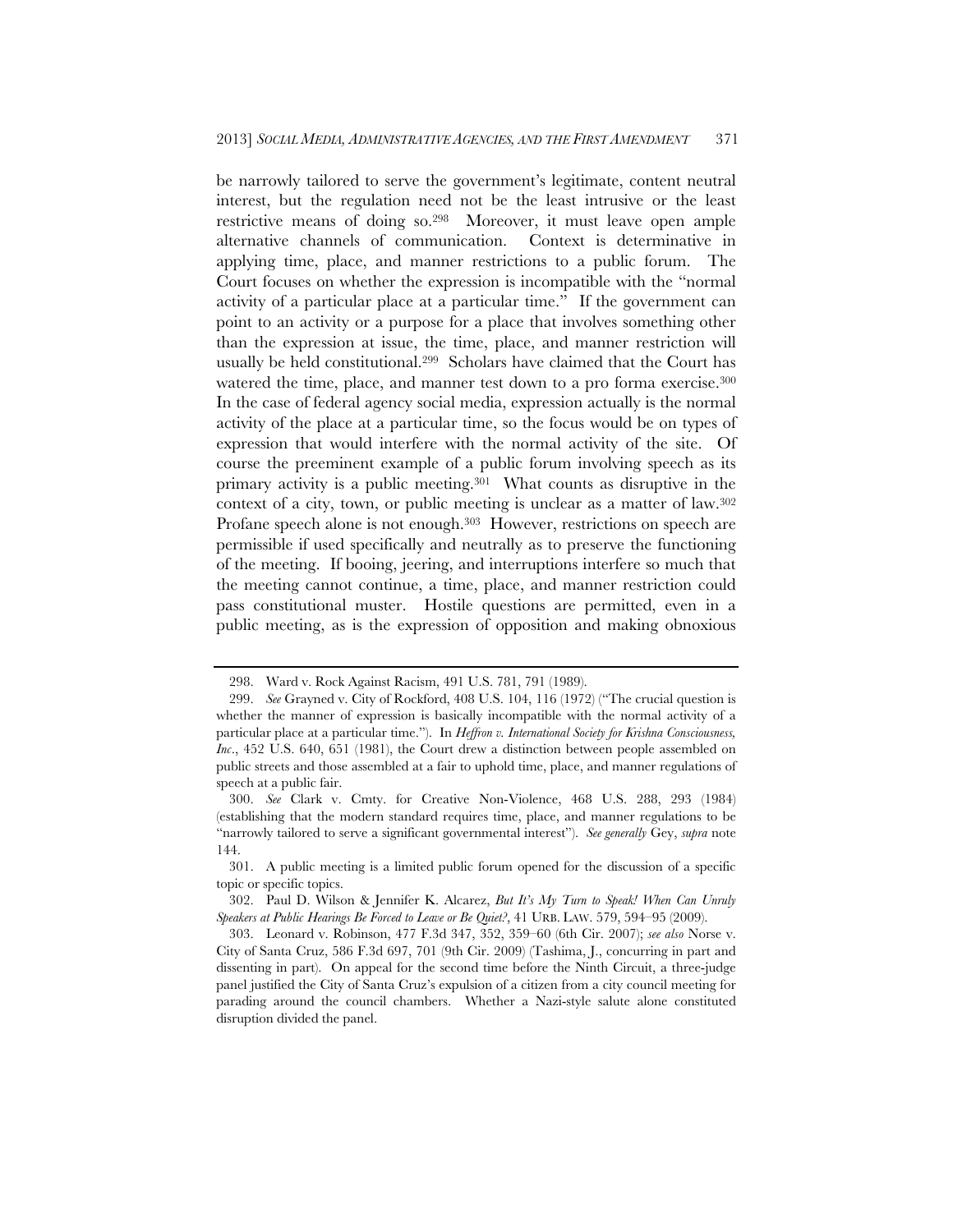statements in a rude manner. The First Amendment protects protests and symbolic speech, but it does not protect interference that prevents all public discourse and, in effect, silences it.

Working with a rough analogy to a public meeting, if an agency Facebook wall or blog is similar to a public meeting, spamming is the equivalent of mobbing a meeting or continued jeers that make discussion impossible. Given that a twenty-four-hour interactive virtual site is not subject to space or time limitations, it is more difficult to interfere with a social media site than it is to render a meeting nonfunctional, and for that reason any time, place, or manner restriction based on such an analogy should be undertaken with care. In all probability, a federal agency can regulate spam or similar interruptions or repeated statements that render blogs or sites unusable. A content-neutral time, place, or manner restriction, narrowly tailored to ensure that an agency can maintain discussions, will likely pass muster.304

## *B. Unprotected Speech*

#### *1. Obscenity*

Two types of speech, obscenity and fighting words, fall outside the protective purview of the First Amendment. Agencies can remove both types of speech from postings, boards, or walls or refuse to post them altogether. In order to be properly characterized as obscene, rather than merely indecent or vulgar, speech must pass the three-part *Miller* test, which asks:

(a) whether the average person applying contemporary community standards would find that the work, taken as a whole, appeals to the prurient interest; (b) whether the work depicts or describes, in a patently offensive way, sexual conduct specifically defined by the applicable state law; and (c) whether the work, taken as whole, lacks seriously artistic, political, or scientific value.<sup>305</sup>

Naturally, the use of "contemporary community standards" has come into question in the Internet age; but for the time being, it remains

 <sup>304.</sup> *See* United States v. Grace, 461 U.S. 171 (1983) (holding a complete restriction on flags or banner displays on the public sidewalks outside the Supreme Court was unconstitutional because it was not narrowly tailored); City of Ladue v. Gilleo, 512 U.S. 43 (1994) (holding an ordinance that prohibited the residential display of signs was unconstitutional because it failed to leave open alternative channels of communication).

 <sup>305.</sup> Miller v. California, 413 U.S. 15, 24 (1973) (internal citations and quotations omitted); *see* Pope v. Illinois, 481 U.S. 497, 500–01 (1987) (emphasizing that the first and second parts of the *Miller* test are issues of fact for a jury to determine when applying contemporary community standards).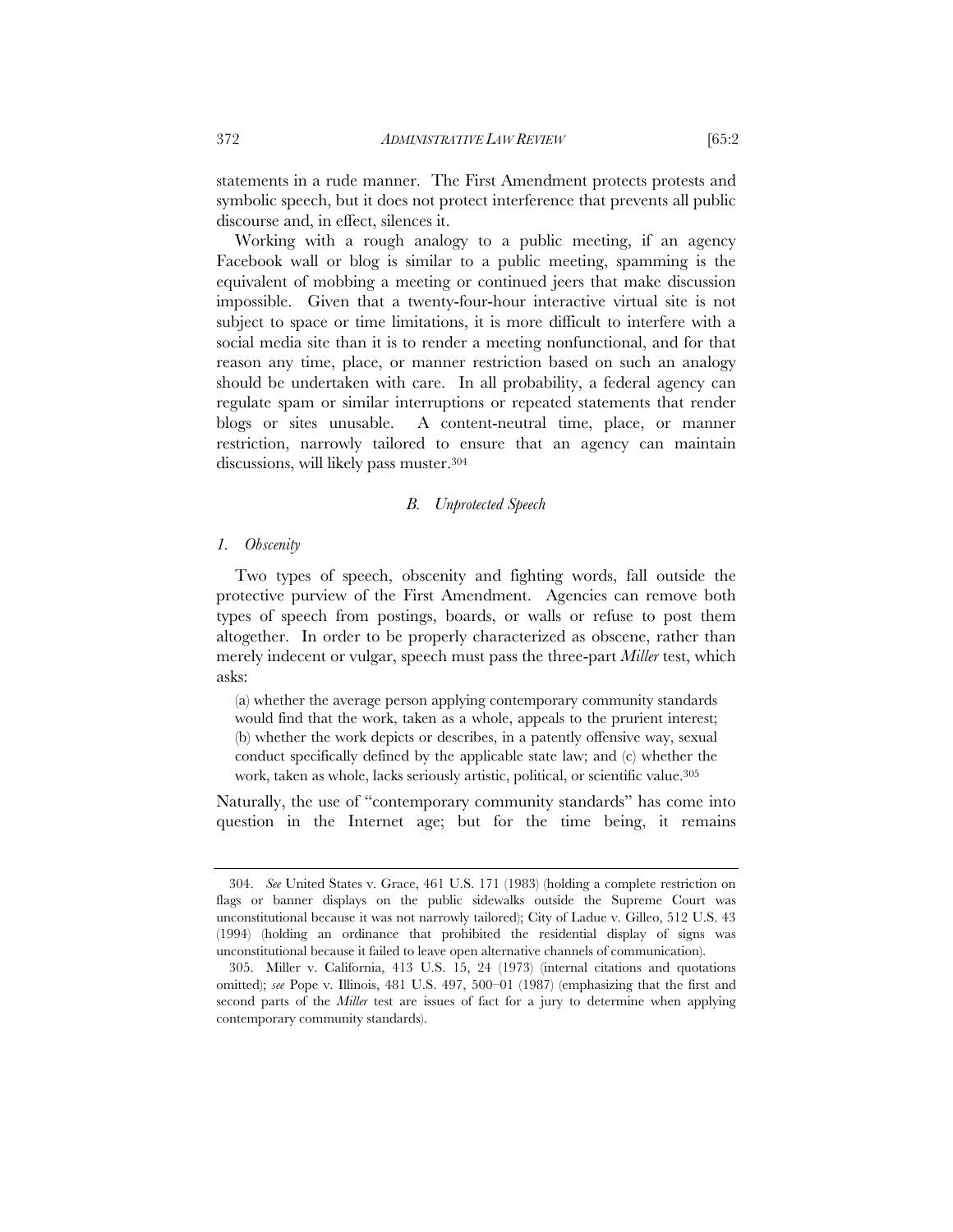constitutionally valid. In addition, child pornography receives no protection from the First Amendment and need not meet the *Miller* test to be banned.

As previously mentioned, multiple agency comment policies forbid vulgarity and indecency. Indecent speech, if made in a public forum on an issue of public concern, is protected by the First Amendment and should remain posted.306 Indecent speech that does not reference an issue of public concern or speak to the stated subject matter or topic of a social media site, board, or wall may be moved or removed in the process of maintaining the site for the use of established topics in a limited public forum. In this case, the speech is moved because it is off-topic—not because it is indecent. The Department of Agriculture mentions that people of all ages use the site. The agency could argue that there is a government interest in protecting minors and that removing an indecent YouTube video post is consonant with that interest.<sup>307</sup>

# *2. Fighting Words: The* Brandenberg *Test*

*Chaplinsky v. New Hampshire* is the classic statement of what is commonly known at the "fighting words" doctrine—words "which by their very utterance inflict injury or tend to incite an immediate breach of the peace."308 Such speech, which includes "epithets or personal abuse" that "are no essential part of any exposition of ideas," may be removed from an agency social media site. Hence, comment policies prohibiting "personal attacks" are constitutionally sound with the caveat that such a personal attack must have no ideological component. If an attack speaks to a public issue or has a public component, the speech may be protected. The fighting words doctrine received its present formulation in the 1969 case of *Brandenburg v. Ohio*, where the Court held that the government may "forbid or proscribe advocacy of the use of force or of law violation . . . where such advocacy is directed to incit[e] or produc[e] imminent lawless action and is likely to incite or produce such action."309 The test focuses on preventing unlawful conduct rather than policing provocative speech and distinguishes between vociferous advocacy and advocacy likely to produce harmful

 <sup>306.</sup> The Court has repeatedly struck down laws targeting indecent or sexual speech. Ashcroft v. ACLU, 542 U.S. 656, 670 (2004); United States v. Playboy Entm't Grp., 529 U.S. 803, 811 (2000); Reno v. ACLU, 521 U.S. 844, 868 (1997); Sable Commc'ns of Cal., Inc. v. FCC, 492 U.S. 115, 131 (1989).

 <sup>307.</sup> *See* Brown v. Entm't Merchs. Ass'n, 131 S. Ct. 2729, 2771 (2011) (Breyer, J., dissenting).

 <sup>308.</sup> Chaplinsky v. New Hampshire, 315 U.S. 568, 572 (1942).

 <sup>309.</sup> Brandenburg v. Ohio, 395 U.S. 444, 447 (1969).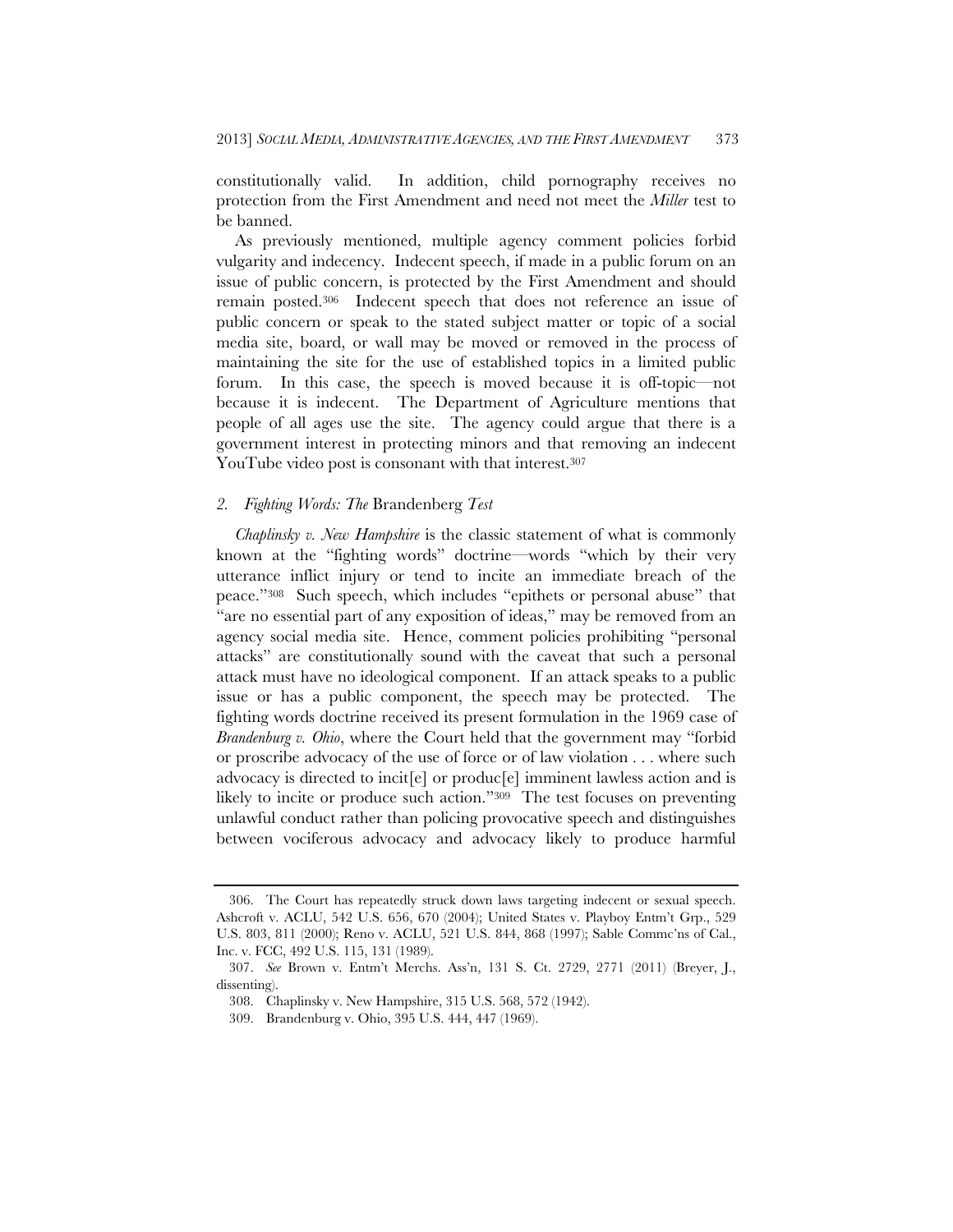action.310 Advocacy is perforce protected unless it is "intended to produce, and likely to produce, *imminent* disorder."311

At the risk of clumsy simplification, the more speech advocates an imminent crime, the less likely it is to be protected, but the more ideological or abstract the advocacy, the more likely the speech, even if extreme, offensive, or provocative, is protected. One way to distinguish between the two is to consider the audience. Speech, however offensive or provocative, when directed at a mass or general audience, especially if it is grounded in what Kent Greenawalt describes as an "ideological motive" is probably not a solicitation to commit a crime. Speech encouraging lawless action aimed at a particular person or group without any panoply of principle is likely to meet the *Brandenberg* test and be unprotected.312 In *NAACP v. Claiborne Hardware*, the Court held highly charged statements with threatening connotations were protected as "emotionally charged rhetoric" that did not meet the *Brandenburg* test.313 However, the Court has held that "true threats" do exist and are not protected.314 Most noteworthy is the fact that the test applies to Internet speech, and lower courts have used it to distinguish between direct threats online and websites that may imply the encouragement of harm.315

# *C. Protected Speech*

## *1. Offensive, Extremist, and Profane Speech*

Nine agencies proscribe "offensive" speech, which is variously described

 <sup>310.</sup> Daniel T. Kobil, *Advocacy On Line:* Brandenberg v. Ohio *and Speech in the Internet Era*, 31 U. TOL. L. REV., 227, 235 (2000). In *Hess v. Indiana*, 414 U.S. 105, 108–09 (1973), the Court stressed the imminence element of the test and concluded that when a speaker advocates an illegal action that may take place several hours in the future, the imminence requirement of the *Brandenberg* test is not satisfied.

 <sup>311.</sup> *Hess*, 414 U.S. at 109.

 <sup>312.</sup> KENT GREENAWALT, SPEECH, CRIME, AND THE USES OF LANGUAGE 260, 266 (1989).

 <sup>313.</sup> NAACP v. Claiborne Hardware Co., 458 U.S. 886, 928 (1982) (concerning statements by the leader of a boycott of white-owned businesses).

 <sup>314.</sup> *See* Virginia v. Black, 538 U.S. 343, 359–60 (2003) (defining a "true threat" as one that conveys the danger of physical harm).

 <sup>315.</sup> *See* United States v. Carmichael, 326 F. Supp. 2d 1267, 1288 (M.D. Ala. 2004) (holding that a website with the names and photos of government agents with "wanted" underneath the photos did not satisfy the imminent requirement and the case was similar to *Claiborne Hardware*); Sheehan v. Gregoire, 272 F. Supp. 2d 1135, 1149–50 (W.D. Wash. 2003) (holding that release of the personal information of individuals online even to encourage intimidation by third parties was not unlawful advocacy).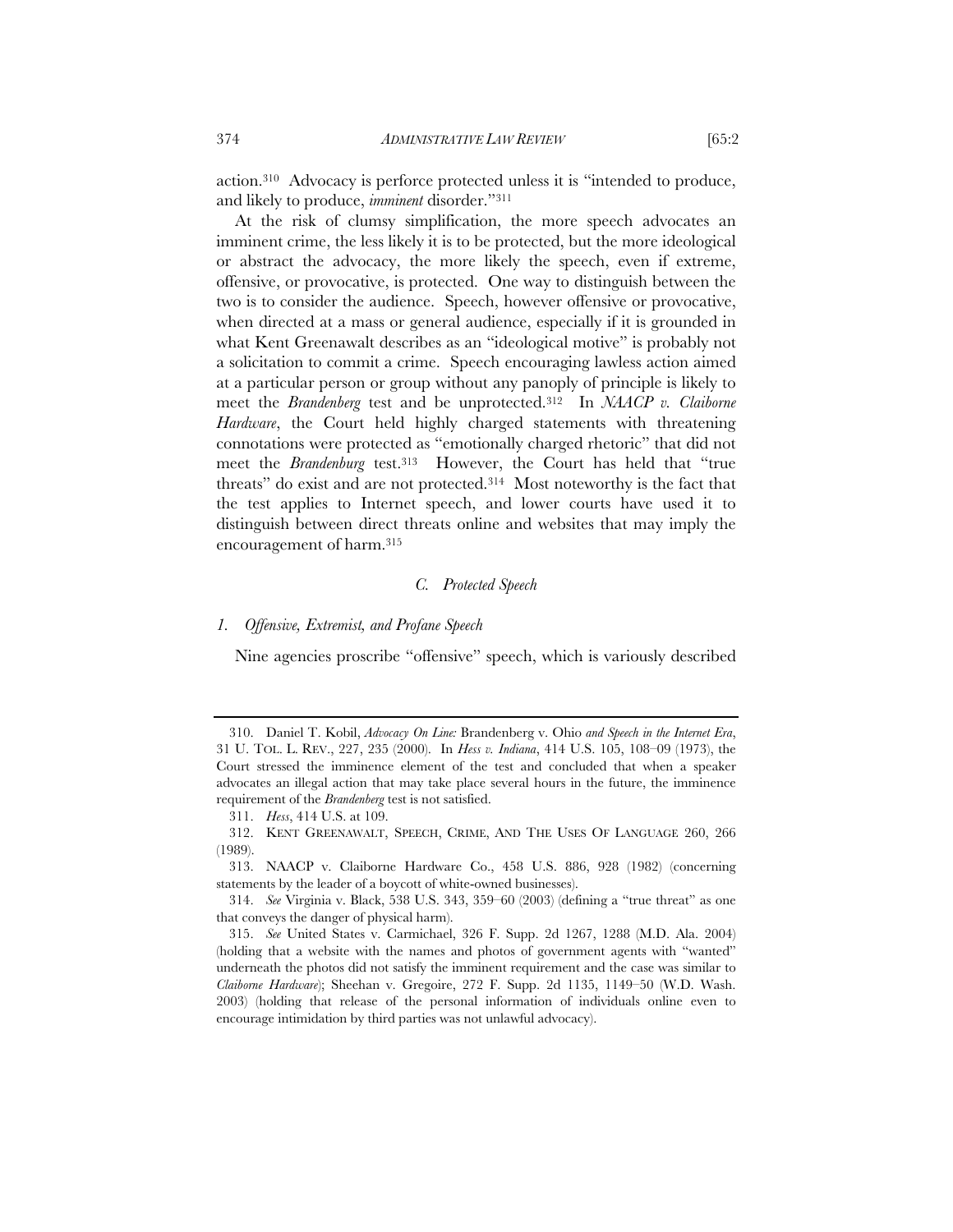as including "profanity" or "vulgar and abusive language."316 For example, the HHS prohibits "[p]ersonal attacks, profanity, and aggressive behavior," as well as "[i]nstigating arguments in a disrespectful way."317 The Department of Commerce will not post comments that contain "offensive terms that target specific ethnic or racial groups." Nor will the Department of Homeland Security.318 It bears repeating that there is no category for offensive or controversial speech, whether on the Internet or elsewhere, within First Amendment jurisprudence.<sup>319</sup> As a result, a comment cannot be regulated or removed from an agency-sponsored social media site "simply because it is upsetting or arouses contempt."320 It is not unworthy of mention that speech on public issues rests on an empyrean height in the First Amendment firmament.321 At best, agency prohibitions presume the messages and words encompassed by "offensive," "disrespectful," and "vulgar and abusive" are self-evident. At worst, they appear to countenance, even sanction, disregard of the First Amendment by agency employees administering social media sites. The Court consistently holds restrictions on controversial speech discriminatory on the basis of viewpoint or subject matter either on its face or as applied, so such speech is protected.322 It bears repeating that the law distinguishes extreme and offensive speech from speech intended to produce imminent harm.323 Because such restrictions on offensive or controversial speech likely

 <sup>316.</sup> *See supra* note 64 and accompanying text.

 <sup>317.</sup> *Comment Policy*, DEP'T OF HEALTH AND HUMAN SERVS., *supra* note 55.

 <sup>318.</sup> COMMERCE.GOV, *supra* note 62; *Department of Homeland Security*, *supra* note 58.

 <sup>319.</sup> It should be noted that some scholars believe offensive messages, especially ones motivated by bias or likely to produce intolerance, should be illegal. *See* Alexander Tsesis, *Prohibiting Incitement on the Internet*, 7 VA. J.L. & TECH. 5, 5 (2002). Even violent speech (without incitement) has been held to be protected. *See generally* Brown v. Entm't Merchs. Ass'n, 131 S. Ct. 2729, 2732 (2011).

 <sup>320.</sup> Snyder v. Phelps, 131 S. Ct. 1207, 1219 (2011). The Court has repeatedly disavowed the regulation of offensive speech as impermissible content discrimination. *See, e.g.*, Forsyth Cnty. v. Nationalist Movement, 505 U.S. 123, 135 (1992); Boos v. Barry, 485 U.S. 312, 321 (1988) (plurality opinion). Whether the Court does so because regulation of offensive speech is intrinsically wrong, or wrong because it conceals viewpoint discrimination is not obvious. For a discussion, see Kendrick, *supra* note 273, at 250–51.

 <sup>321.</sup> Connick v. Myers, 461 U.S. 138, 145 (1983) ("[S]peech on public issues occupies the highest rung of the hierarchy of First Amendment values, and is entitled to special protection." (internal quotation marks omitted)).

 <sup>322.</sup> Put another way, restrictions on controversial speech have been found to be biased on the basis of subject matter or viewpoint, and as such, are prime examples of content discrimination. *See supra* note 273.

 <sup>323.</sup> *See* Boos v. Barry, 485 U.S. 312, 322 (1988) ("[I]n public debate [we] must tolerate insulting, and even outrageous, speech in order to provide adequate 'breathing space' to the freedoms protected by the First Amendment." (internal quotation marks omitted)).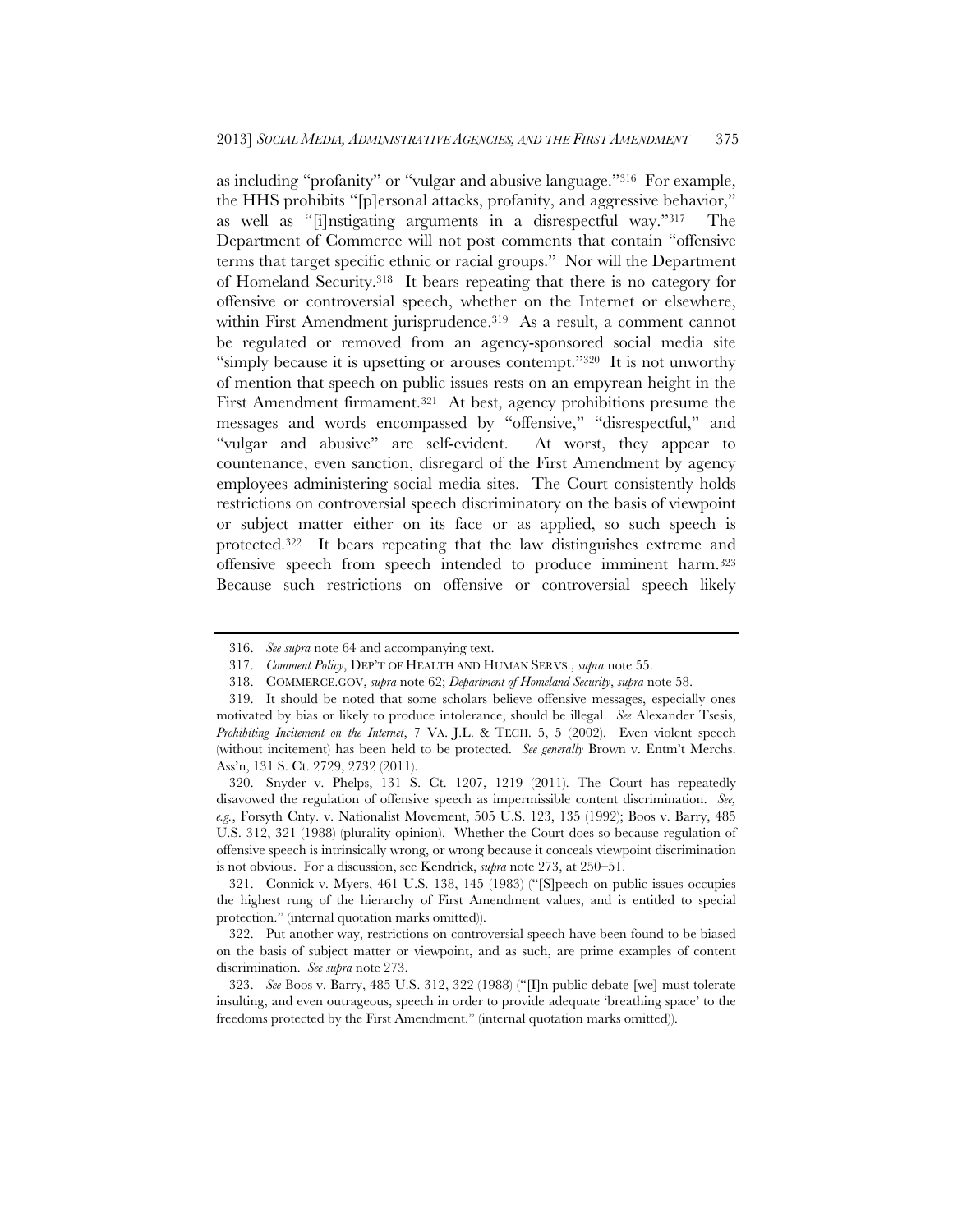constitute impermissible content discrimination, they are inherently suspect and subject to strict scrutiny. An agency would need to persuade a court that a restriction on "vulgar," "disrespectful," or "offensive" comments is narrowly drawn to serve a compelling state interest, a singular feat given the slippery and subjective meanings of such terms.

Six agencies explicitly enjoin profanity.324 Restrictions against particular words appear content-neutral because they can be applied uniformly to speech on any subject or speech evincing any conceivable viewpoint.<sup>325</sup> Nevertheless, profanity is presumptively protected. In *Cohen v. California*, the Court applied a neutral disorderly conduct statute to a profane expression on Cohen's jacket.326 Harlan's opinion gives every indication of abjuring the right of the government to decide that specific words are vulgar or offensive either in facially discriminatory laws or in the application of a facially neutral law.327 Following *Cohen*, it appears that agency restrictions on profanity may violate the First Amendment on its face or as applied through removal of a particular comment from the site. The type of scrutiny such a restriction on profanity would receive is not abundantly clear. While a neutral classification would seem to call for intermediate scrutiny, it is possible to draw a tentative conclusion from *Cohen* that a restriction against profanity, both on its face and as applied, is subject to strict scrutiny.328

# *2. Hate Speech*

Nine agencies with comment policies forbid hate speech, variously described as discriminatory or offensive language targeted at racial or

 <sup>324.</sup> NASA states "No profanity." The DHS asserts it will remove "profanity." The USDA will not post "abusive, profane, or vulgar language." HHS prohibits "personal attacks, profanity, and aggressive behavior." The SBA will delete "profanity, implied profanity, obscenity or vulgarity." The EPA will not post comments that "contain obscene, indecent, or profane language." *See supra* notes 55, 57–59, 61–62.

 <sup>325. &</sup>quot;To hell with [federal agency's] policy" and "[t]o hell with opponents of [federal agency's] policy" are examples of a restriction on a particular word that can be applied neutrally.

 <sup>326.</sup> The Court held that Cohen's jacket could be worn inside a federal courthouse, a public forum, although the opinion did not engage the public forum doctrine extensively. The Court concluded that although the law was neutral, it applied to Cohen because of the offensiveness of the words on his jacket, and because the application was content-based, it was subject to strict scrutiny. 403 U.S. 15, 18 (1971) ("The conviction quite clearly rests upon the asserted offensiveness of the *words* Cohen used to convey his message to the public.").

 <sup>327.</sup> *Id.* at 25.

 <sup>328.</sup> *See* Kendrick, *supra* note 273, at 271.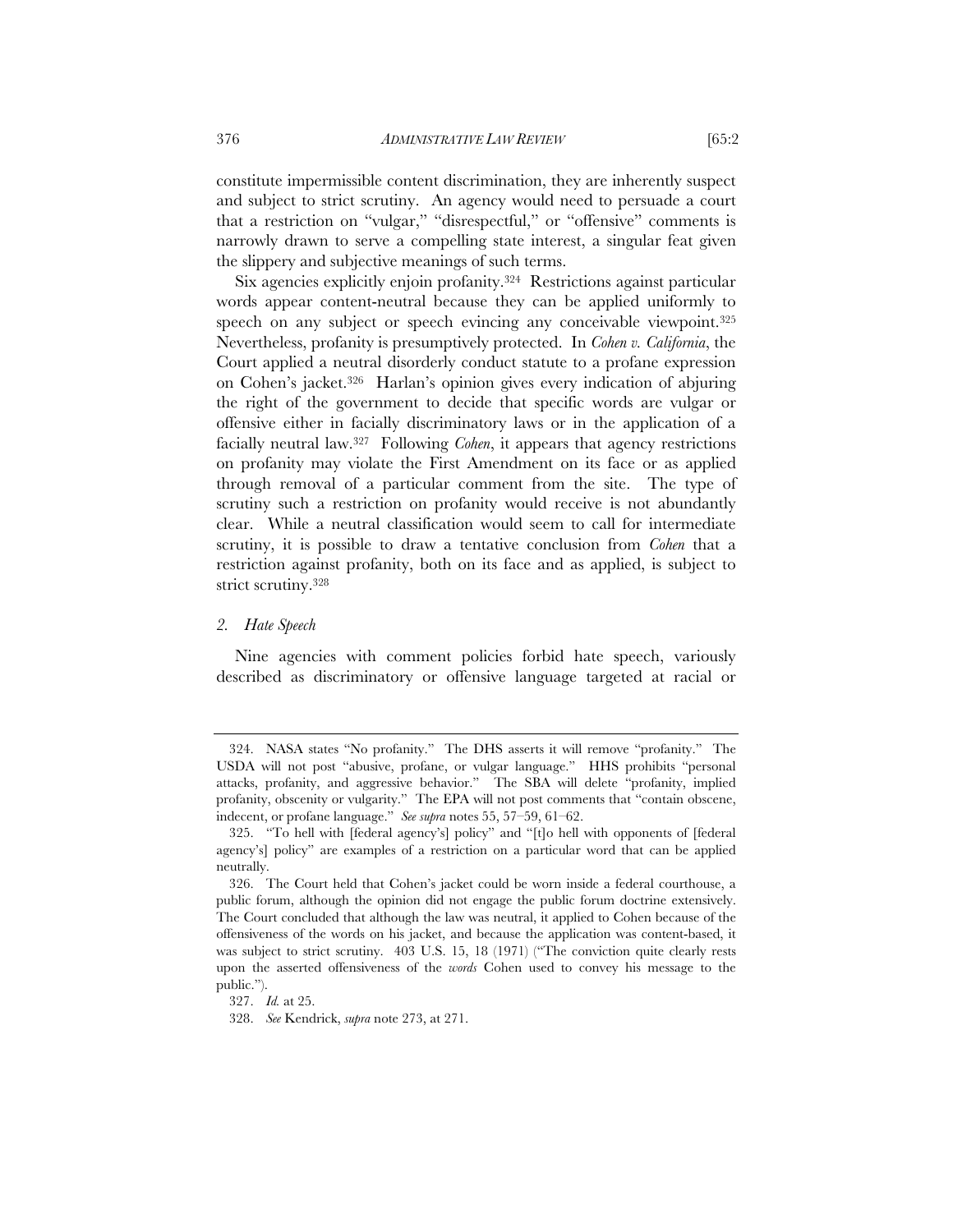ethnic groups.329 While no agency wishes to harbor or appear to condone hate speech, the difference between hate speech and hate crime is relevant for First Amendment purposes. Hate speech without an incitement to violence is protected speech, however intolerant or antithetical to the principles of an open and democratic society, and cannot be removed or censored on an agency social media site.330 *R.A.V. v. City of St. Paul*, which combined hate speech and fighting words, is instructive in this regard.331 The Supreme Court ruled on a St. Paul ordinance that outlawed fighting words on the basis of race, color, creed, religion, or gender. Four teenagers were convicted under the ordinance for burning a cross in an African-American family's yard. The Court held the law was unconstitutional because it purported to regulate only specific fighting words based on prejudice.<sup>332</sup> Although hate speech is constitutionally protected, hate crimes are not.

Hate crimes are criminal acts such as assault, battery, and harassment motivated by the victim's racial group, gender, ethnicity, or orientation.333 Verbal or online threats of violence, coercion, or intimidation that meet the *Brandenberg* test are criminal acts and can be prosecuted. There is a critical point at which hate speech can elide into a hate crime; the advocacy of a hate crime, provided it is imminent and likely to produce action, can be prosecuted. For instance, comments that threaten an imminent and likely hate crime or comments that amount to online harassment on the basis of a racial group or gender may be considered a hate crime, and an agency has a duty to remove such comments or to refrain from posting them.

The posting of hate speech on government-sponsored social media sites is a sensitive matter because it may give the impression of endorsement and because agency employees monitoring sites may feel personally offended and justified in removing such comments.334 The claim that reprehensible

 <sup>329.</sup> For each agency's precise phrasing, *see supra* note 324 and accompanying text.

 <sup>330.</sup> The First Amendment's protection of controversial, minority, or intolerant speech helps society as a whole to appreciate tolerance and become more tolerant. LEE BOLLINGER, THE TOLERANT SOCIETY, 237–48 (1986).

<sup>331</sup>*. See generally* 505 U.S. 377 (1992) (finding that the hate speech must be on-topic or address some matter relevant to the agency or its mission to remain posted).

 <sup>332.</sup> *Id.* at 386. The city could outlaw all fighting words or none, but could not prohibit only those fighting words offensive to certain groups. Essentially, the law was under-inclusive and concealed viewpoint discrimination.

 <sup>333.</sup> Hate crimes are illegal in forty-five states and in the District of Columbia. Hate crimes can be federal crimes if they occur on federal property or meet other requirements.

 <sup>334.</sup> Multiple legal scholars believe hate speech should comprise an actionable offense. *See* Richard Delgado, *Words that Wound: A Tort Action for Racial Insults, Epithets, and Name-Calling*, 17 HARV. C.R.-C.L. L. REV. 133, 143–47 (1982); *see also* Mari J. Matusda, *Public Response to Racist Speech: Considering the Victim's Story*, 87 MICH. L. REV. 2320, 2378–79 (1989)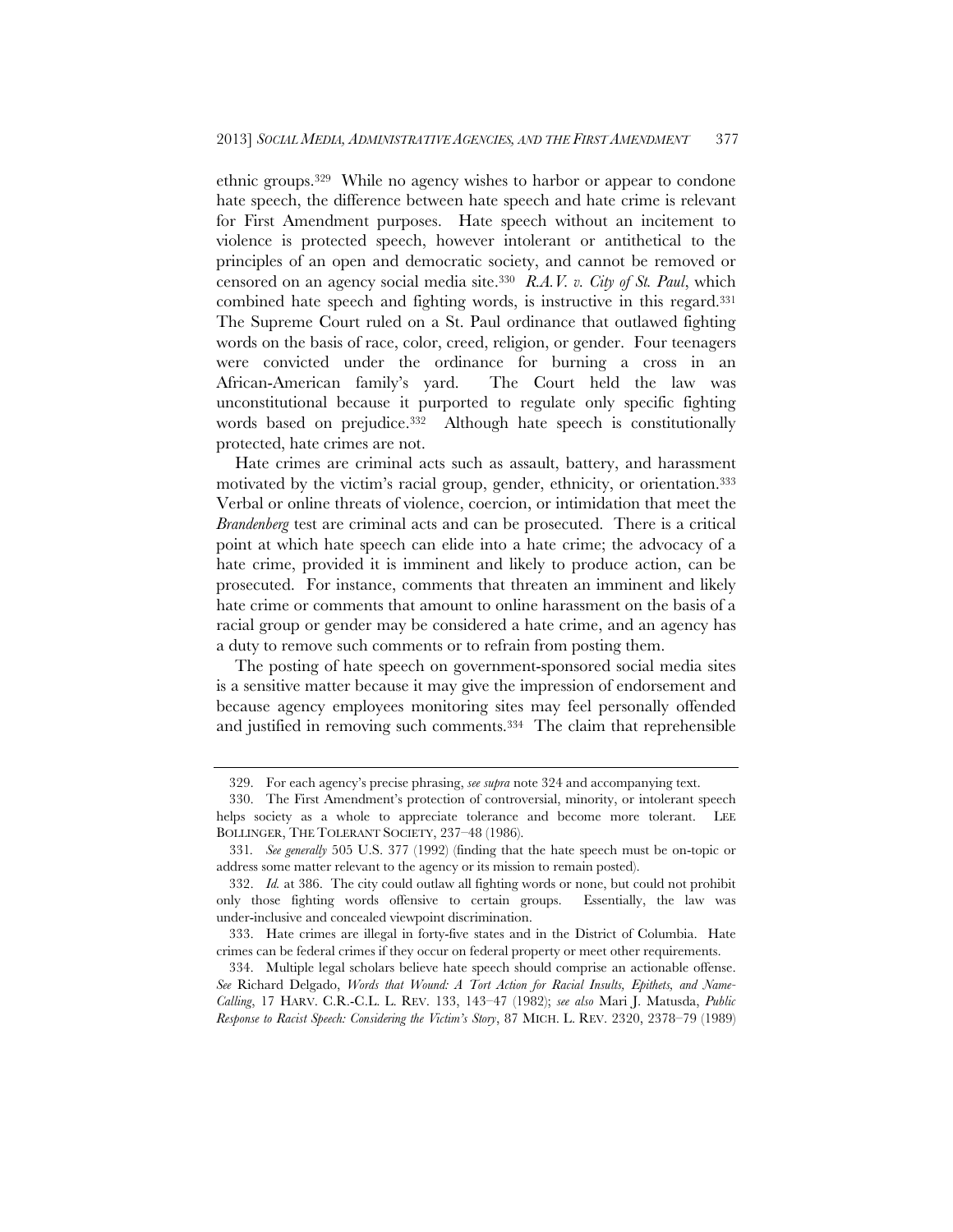views outside the mainstream do not belong in legitimate public debate has a moral appeal, but moral appeal is not legally enforceable. However, by taking a strong First Amendment stance and leaving hate speech posted, agencies may be under-inclusive. An offended reader could file a civil suit against another commenter for the tort of intentional infliction of emotional distress.335 The First Amendment can be deployed as a defense to tort claims as it was recently in *Snyder v. Phelps*, exemplifying the tension between the First Amendment and egalitarian values legal scholars began to explore in the wake of *Hustler Magazine, Inc. v. Falwell*.336

# *D. Unlawful Speech*

#### *1. Cyberstalking and Cyberharassment*

Several comment policies target "abusive speech," but fail to distinguish between speech that may be protected even if obnoxious or hateful, and speech that may be criminal. Cyberstalking is the use of online communication, including the Internet and e-mail, to stalk an individual, and usually evinces a pattern of threatening behavior.337 Thirty-five states have cyberstalking laws, meaning the laws either explicitly include references to electronic communication or contain language broad enough to encompass it.338 Cyberharassment involves harassing messages or entries

<sup>(</sup>claiming that the toleration of hate speech amounts to state action).

 <sup>335.</sup> For a discussion of whether a federal agency could be potentially liable under contributory negligence and the likelihood of immunity under Section 230 of the Telecommunications Act of 1997, *see infra* Part IV.F.

 <sup>336.</sup> Snyder v. Phelps, 131 S. Ct. 1207, 1215–16 (2011). The speech must touch upon a matter of public concern and not be purely private. The First Amendment does not shield purely private speech from tort liability because such speech does not contribute to the discourse on public issues essential to democracy, and the chilling effects of regulation are less insidious in consequence. *See* Hustler Magazine, Inc. v. Falwell, 485 U.S. 46, 56 (1988) (quoting Dun & Bradstreet, Inc. v. Greenmoss Builders, Inc. 472 U.S. 749, 758 (1985)). The Court applies a public concern test to determine whether the speech in question is directed to a matter of public or private concern. The test's parameters appear loosely defined. Speech that relates to a political, social, or community concern, or addresses topics of general interest to the public meet the public concern standard. *See* San Diego v. Roe, 543 U.S. 77, 83–84 (2004) (per curiam); Connick v. Myers, 461 U.S. 138, 146 (1983); *see also*  Bartnicki v. Vopper, 532 U.S. 514, 528–29 (2001) (noting a federal wiretapping statute, as applied, regulated disclosure of a matter of public concern).

 <sup>337.</sup> *See State Cyberstalking and Cyberharassment Laws*, NAT'L CONF. OF ST. LEGISLATURES (NCSL), http://www.ncsl.org/issues-research/telecom/cyberstalking-and-cyberharassmentlaws.aspx#Laws (last visited May 14, 2013).

 <sup>338.</sup> Generally through language that refers to stalking by any device or means. The behaviors encompassed by cyberstalking may be prosecuted under stalking laws in the states without cyberstalking laws.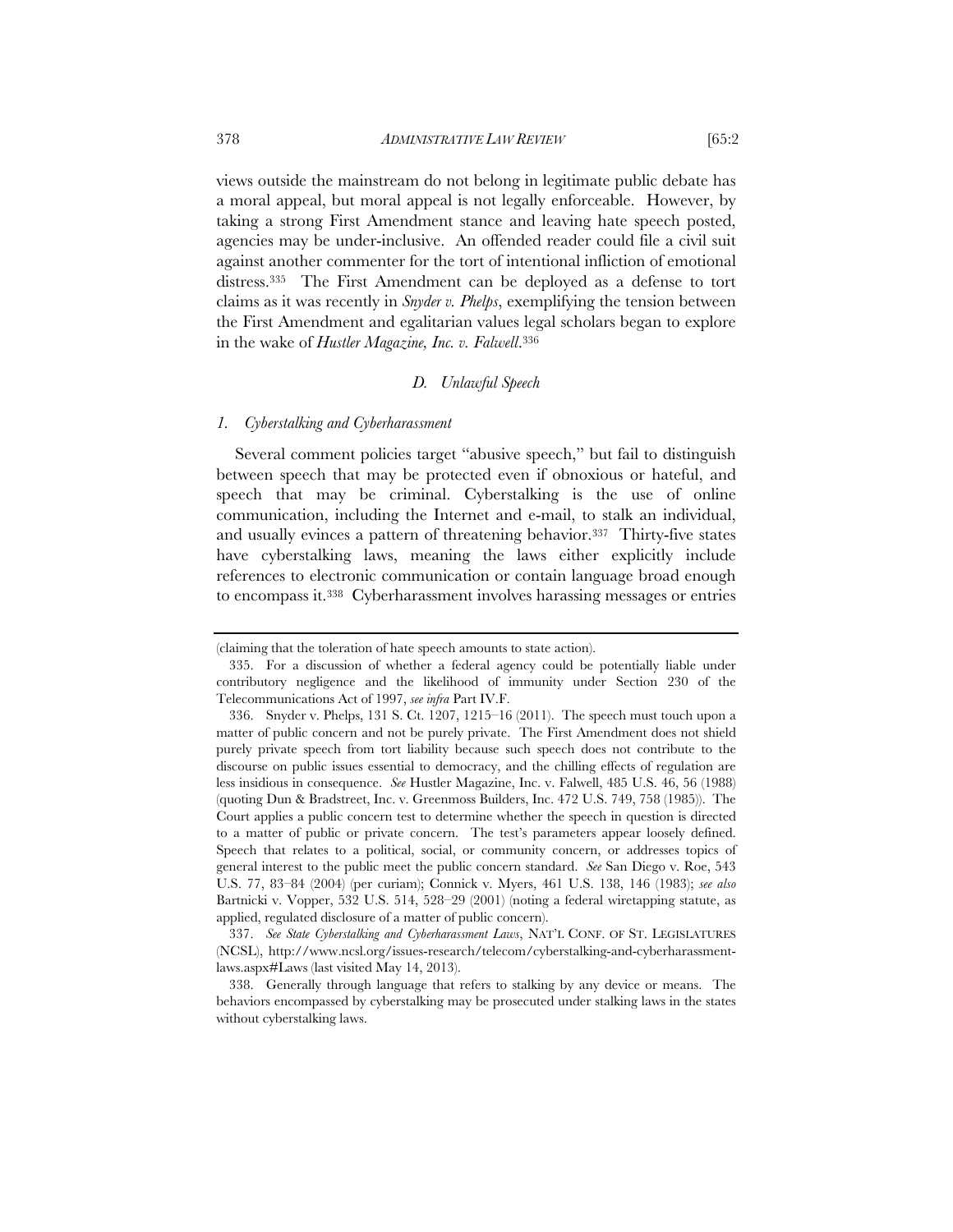or other forms of electronic communications used to torment an individual.339 Unlike cyberstalking, cyberharassment does not require a credible threat. Thirty-eight states have cyberharassment protections, either in specific statutes or by including electronic harassment under preexisting statutes.340 Cyberstalking or harassment on an agency social media site may be easier to spot than other types of non-protected speech because such comments appear repeatedly and are directed to a specific individual. Comments that approach a crime, even a non-federal crime, should be removed, especially if a victim requests it.

# *2. Defamation, Libel, and Slander*

The Department of State asserts, "Comments that make unsupported accusations will also be subject to review." The USDA, HHS, and DHS follow suit, while NASA contains a nuanced gloss on the prohibition.<sup>341</sup> These strictures against personal attack obfuscate protected speech from forms of libel, defamation, and slander. Plaintiffs can file tort actions for defamation, libel, or slander in state court. The basic elements of defamation require a false and defamatory statement, communicated or "published" to a third party, a publisher acting negligently, and damages.<sup>342</sup> Libel is permanent defamation, and slander is the cause of action for oral "published" statements.343 From appearances, some agencies enjoin speech that falls outside the narrow boundaries of defamation. The factual requirement of a falsity is not only hard to prove but hard to identify because it excludes opinions, ideas, ruminations, even accusations related to a person. Furthermore, defamation for public figures requires an additional element of malice.344 Accusations or potentially libelous statements on agency social media sites are especially problematic. An agency may fear potential liability for not removing a potentially libelous comment, although the Telecommunications Act may insulate a federal

 <sup>339.</sup> NCSL, *supra* note 337.

 <sup>340.</sup> *Id.*

 <sup>341.</sup> *See* NASA, *supra* note 61 ("No personal attacks. Criticism of decision-making and operational management, including the names of individuals involved, is legitimate. Criticism on a purely personal level is not." Moreover, "[c]omments about politics and politicians must, like everything else, be on topic and free from personal attacks.").

 <sup>342.</sup> RESTATEMENT (SECOND) OF TORTS: DEFAMATION § 577 (1977). The plaintiff must prove falsity as part of a prima facie case in defamation cases involving public figures or private individuals and public concerns.

 <sup>343. &</sup>quot;Published" is a euphemism for communication to an audience in this context.

 <sup>344.</sup> The fault standard of malice requires knowing falsity or a reckless disregard for truth.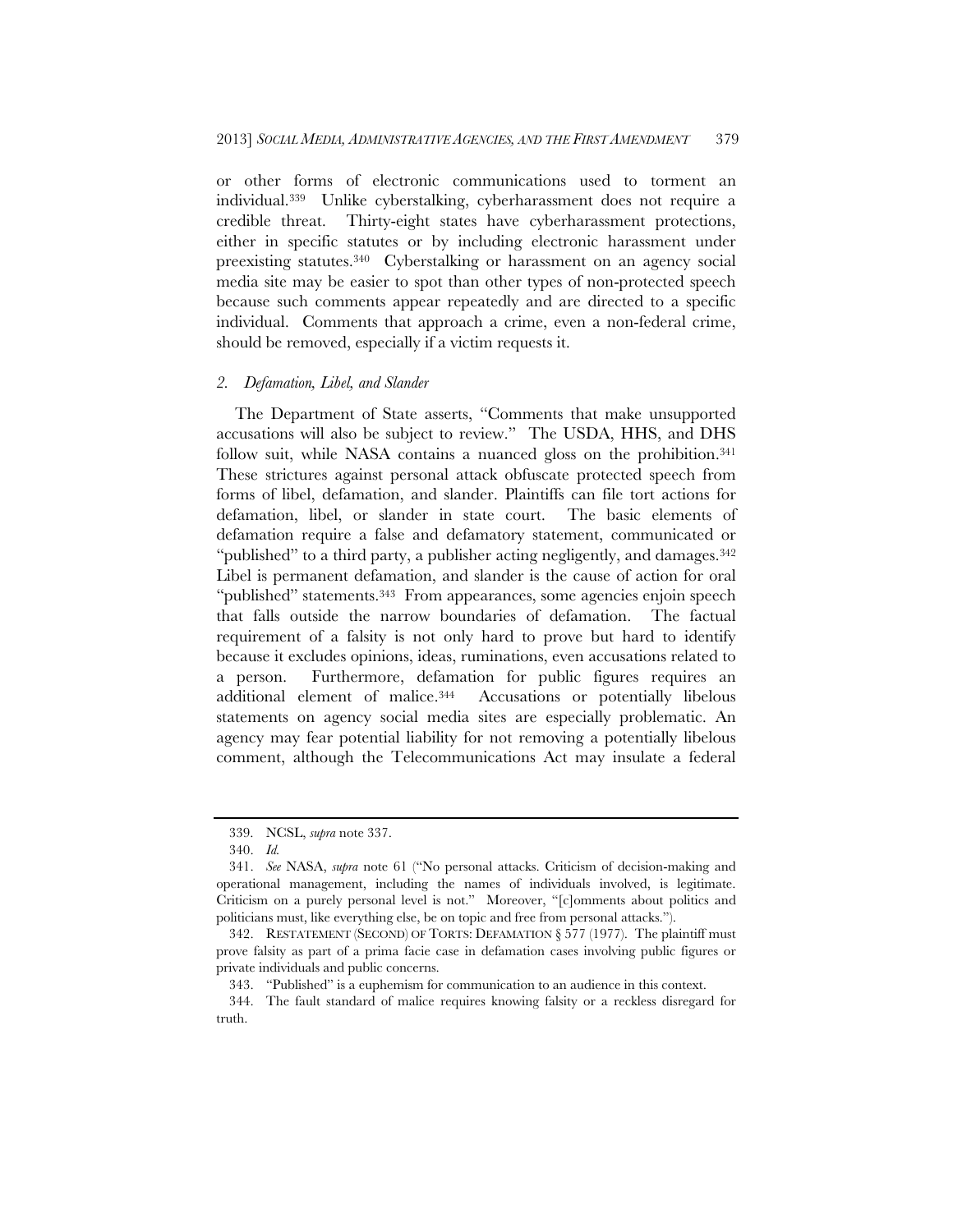agency from liability.345 On the other hand, removing a comment preemptively may violate the free speech rights of a commenter. Decisions must be made, case-by-case, based on an analysis of the context of the comment. Given the vague and overbroad statements on some agency social media comment policies, it is advisable to remember that statements concerning public figures, such as agency heads or officials, are likely to be protected speech given the especially stringent standards the Supreme Court set out for public figures attempting to prove defamation.<sup>346</sup> Statements, including offensive, hyperbolic, or ludicrous claims about private individuals on matters of public concern, comprise yet another category that is often protected.347

### *E. Problematic Speech*

### *1. False Statements of Fact*

As discussed, libel is a false statement that is not only unprotected by the First Amendment but also punishable by law. However, false ideas or false facts by themselves are not illegal, and the dominant theme of the First Amendment is one of benign neglect with respect to falsehoods.<sup>348</sup> For the most part the First Amendment shields people who make false statements, even intentionally, in the public sphere from punishment.<sup>349</sup> Holocaust denial is one instance of a falsehood that exists undisturbed. However, does the First Amendment protect false statements in a public forum such as an

 348. With the exception of commercial fraud. For more on the First Amendment and falsehood, see Frederick Schauer, *Facts and the First Amendment*, 57 UCLA L. REV. 897 (2010).

 <sup>345. 47</sup> U.S.C. § 230(c)(1) (2006).

 <sup>346.</sup> N.Y. Times Co. v. Sullivan, 376 U.S. 254 (1964) (establishing constitutional restrictions on tort actions involving defamation and public figures).

 <sup>347.</sup> For the public concern test the Court applies to determine whether the First Amendment is a proper defense to tort liability, see *id.* In tort actions involving private individuals and public concerns, states can permit private plaintiffs to sue for damages for "actual injury," which includes humiliation and mental anguish. The fault standard of malice is suitable for cases in which the plaintiff sues for presumed or punitive damages. Gertz v. Robert Welch, Inc., 418 U.S. 323 (1974).

 <sup>349.</sup> Defamation and fraud are examples of false factual statements that are unprotected or for which the First Amendment does not offer a defense. *United States v. Stevens*, 559 U.S. 460 (2010) did not explicitly name false statements of fact as unprotected speech. The Court's precedent varies as to whether factual falsity is protected speech. *N.Y. Times Co.*, 376 U.S. at 254, implied that false speech was protected under the First Amendment. In *Gertz*, 418 U.S. 323, the Court stated false statements of fact fall outside the ambit of the First Amendment. Given the Court's most recent opinion in *Stevens* and the general tenor of First Amendment doctrine, it would appear false statements of fact are protected speech, with a possible caveat for intentional or knowingly false statements of fact based on *Garrison v. Louisiana*, 379 U.S. 64 (1964).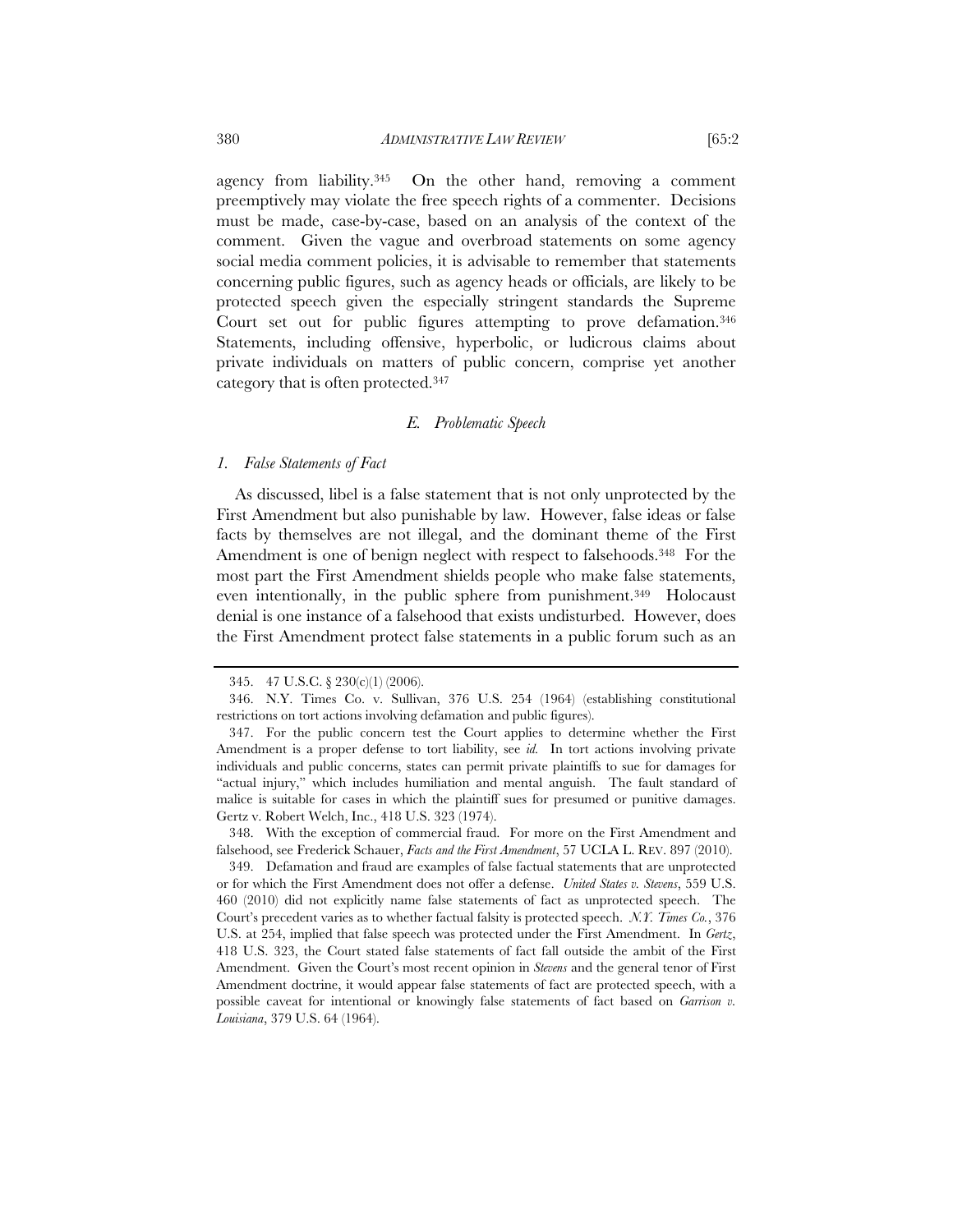agency social media site? Uniquely among agencies, HHS enjoins falsehood on its social media sites.350 The precise wording of the warning implies that making a false comment may be a punishable offense, which is problematic in itself, in addition to the probable chilling of speech likely to result. Furthermore, relying on the government to distinguish truth from falsehood is at odds with the principles of popular government and robust deliberation at the heart of the First Amendment tradition, in both doctrine and popular perception, which leave it to the people or the marketplace of ideas to judge the veracity of claims.<sup>351</sup> For those reasons, other agencies are ill-advised to follow HHS's example. False statements or claims should remain posted on sites, and the agency may respond. However, because HHS's agency mission involves public health, which critically depends on accurate information on health issues, and it maintains its site to encourage dialogue about health-related issues, HHS could argue that it has a substantial interest in preventing harm and false statements of fact, about the efficacy of medicines or the spread of disease or the effects of vaccines, that have a credible potential to cause harm through misinformation. Thus, the agency's interest in conveying accurate information about public health hypothetically could justify refusing to post false statements that have the potential to cause harm, given the Court's apparent ambivalence about the status of false statements in First Amendment doctrine.352

### *2. Commercial Speech and Discrimination*

While commercial speech is likely to be considered off-topic on agency social media sites, it should be added that restrictions on commercial speech are governed by a more lenient standard than are other forms of speech.353 The Fair Housing Act and comments that purport to advertise dwellings or rooms provide an occasion to consider commercial speech, discriminatory

 <sup>350.</sup> *See supra* note 55 and accompanying text ("Tell the Truth. Spreading misleading or false information is prohibited.").

 <sup>351.</sup> *See* Stone, *supra* note 276, at 228 (asserting that the people are the proper judges of the value of speech in a democracy); *see also* Kagan, *supra* note 289, at 512 (contending that the government is prone to "err, as a result of self-interest or bias, in separating the true and noble ideas from the false, abhorrent ones").

 <sup>352.</sup> This justification would be more persuasive in the absence of a strong disclaimer clearly separating the HHS official website as a source of information from the interactive social media sites open to public comment.

 <sup>353.</sup> United States v. Edge Broad. Co., 509 U.S. 418 (1993); Cent. Hudson Gas & Elec. Corp. v. Pub. Serv. Comm'n of N.Y., 447 U.S. 557 (1980); Edenfield v. Fane, 507 U.S. 761, 777 (1993) ("Even under the First Amendment's somewhat more forgiving standards for restrictions on commercial speech, a State may not curb protected expression without advancing a substantial governmental interest.").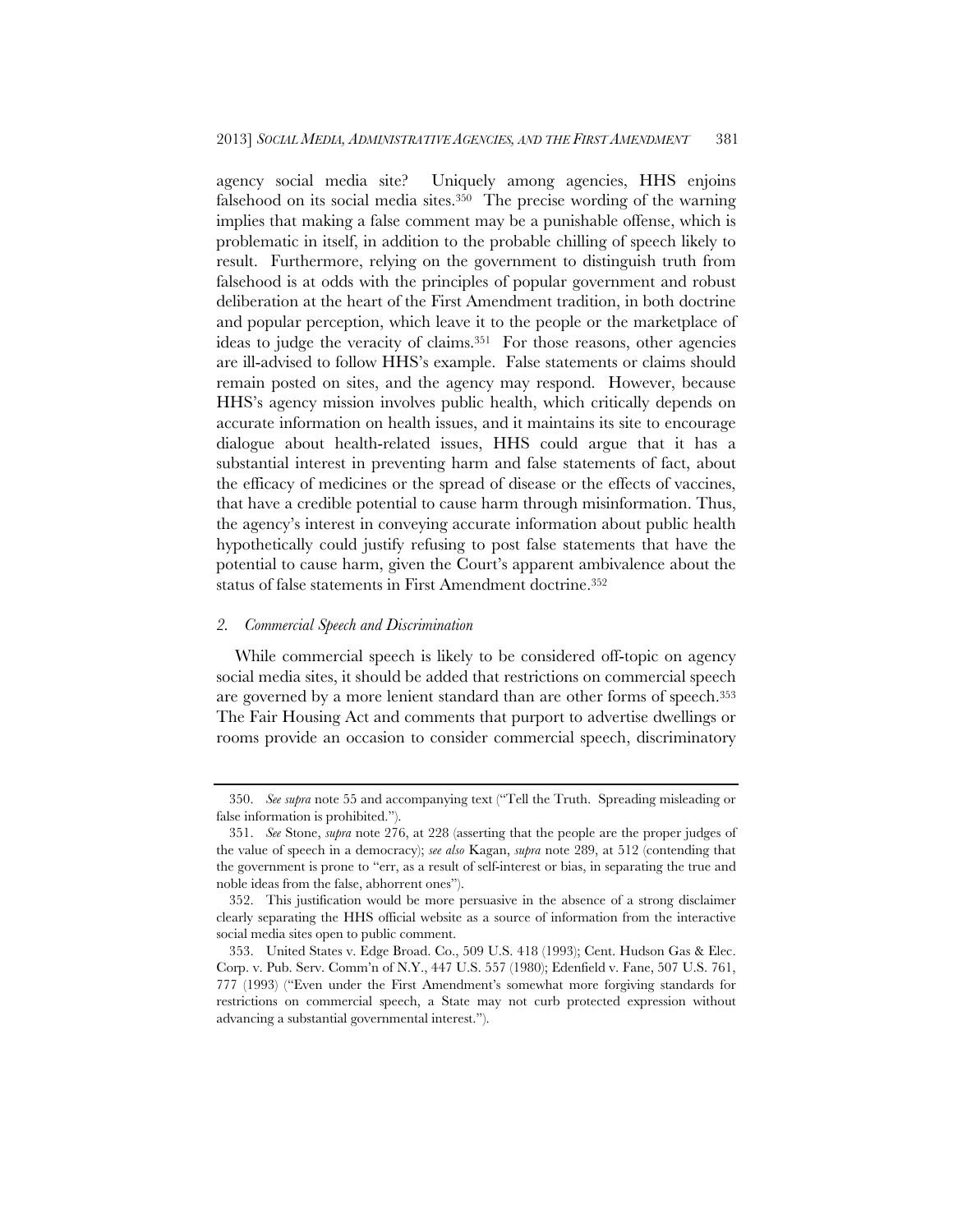statements, and illegal statements in light of the First Amendment. Section 804 of the Act forbids, among other things, advertisements for sale or rental that indicate preference or discrimination with respect to race, color, religion, sex, handicap, familial status, or national origin.354 Discriminatory statements on a HUD social media site that violate the Fair Housing Act can be removed and prosecuted. Such statements would be de facto advertisements or comments functioning as classified ads that offer, for instance, "apartment available willing to rent whites only, no children." An illegal statement can be removed and HUD's Office of General Counsel, along with the DOJ's Civil Rights Division, can consider prosecution. However, statements that advocate repeal of the Fair Housing Act, voice objections to it, or counsel disobedience on an ideological level, even if offering discriminatory prejudice as a justification for disobedience, should remain posted because such statements do not violate Section 804.355 Advocacy of the violation of the law is protected unless it passes the *Brandenberg* test of intent, incitement, lawless action, and likely effect.356 Thus, if a non-commercial comment so advocates a violation of the Fair Housing Act it amounts to "fighting words," to use the old-fashioned expression, it may be removed. Distressing as it may be, and contrary to the purposes of the Act, discriminatory comments made in a fair housing context such as "single whites without kids make the best tenants," should remain posted.

### *F. Liability, Immunity, and Endorsement*

#### *1. Agency Liability*

Federal agencies want their social media sites to comply with the First Amendment, but liability under state tort law looms in the background. Should a member of the public take offense at a comment the agency did not remove because it appeared to be protected speech, the offended citizen could sue the source of the comment under various torts and the agency's failure to remove the comment could open it to a claim of contributory negligence. The most likely scenario involves hate speech or vituperative,

 <sup>354. 42</sup> U.S.C. § 3604(c) (2006).

 <sup>355.</sup> Section 804(c) states that it shall be unlawful "[t]o make, print, or publish, or cause to be made, printed, or published any notice, statement, or advertisement, with respect to the sale or rental of a dwelling that indicates any preference, limitation, or discrimination based on race, color, religion, sex, handicap, familial status, or national origin, or an intention to make any such preference, limitation, or discrimination."

 <sup>356.</sup> Brandenburg v. Ohio, 395 U.S. 444, 447 (1969) (stating that "such advocacy is directed to inciting or producing imminent lawless action and is likely to incite or produce such action").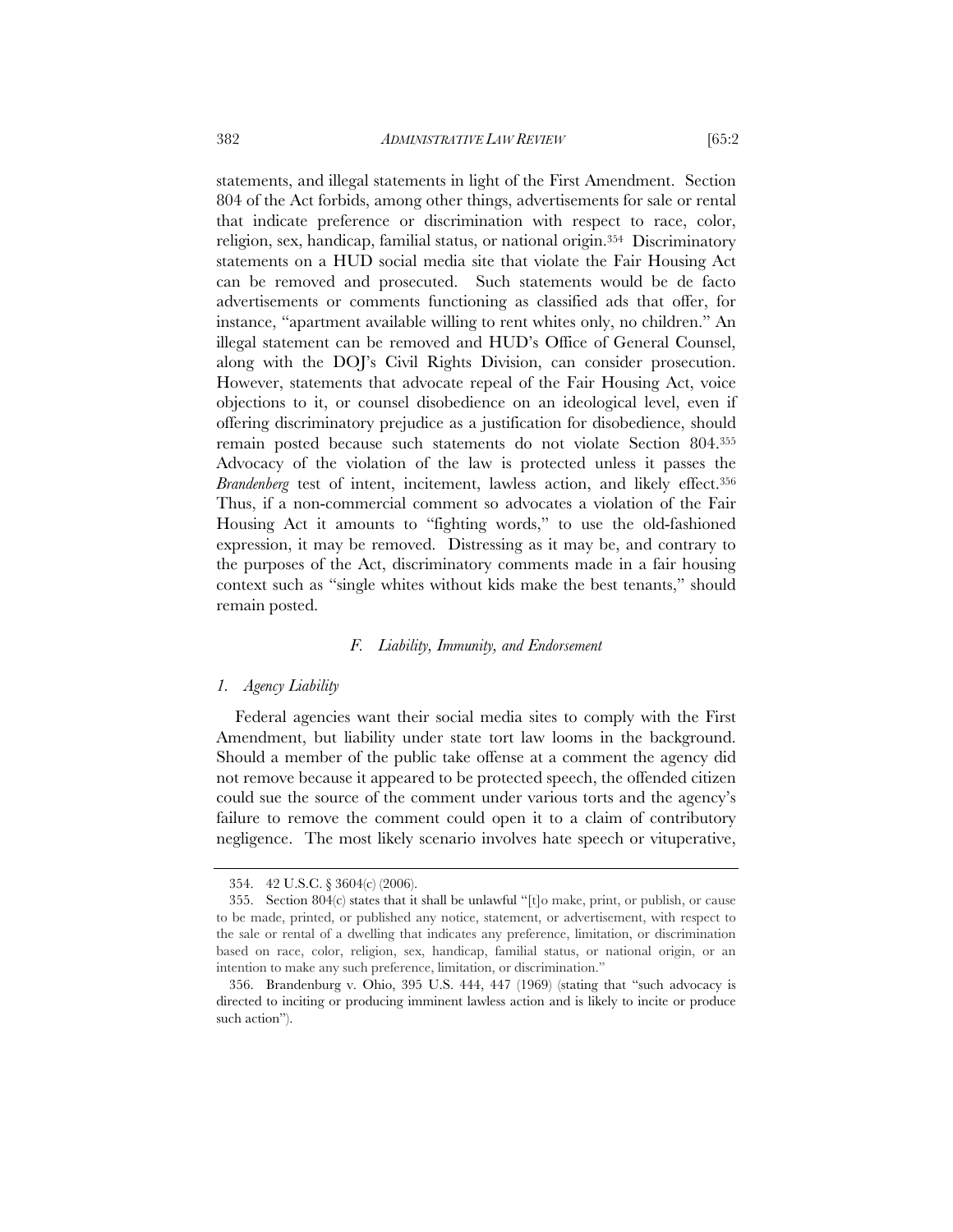prejudicial statements that do not rise to the *Brandenberg* test and are protected, so an agency leaves them posted because they are, however offensive, on-topic. A member of the public, if so outraged, could sue in state court for intentional infliction of emotional distress. Fear of liability could induce an agency to be overbroad in the speech it removes or refuses to post. Such a fear is more phantasm than reality. Agency liability may be precluded by  $\S 230(c)(1)$  of the Telecommunications Act of 1996, which states that "[n]o provider or user of an interactive computer service shall be treated as the publisher or speaker of any information provided by another information content provider."357 Section 230(c)(1) exempts Internet service providers, search engines, social-networking sites, and individual bloggers from liability for the speech of other users.358 As a user of an interactive computer service, a federal agency, in all likelihood, cannot be held liable under state tort law for public comments.359

Should § 230 not apply to the federal government, it should be noted that the United States waives sovereign immunity for torts. However, the intentional infliction of emotional distress is not listed among the qualifying tort actions. There are statutory exemptions to this waiver, which include libel and slander.360 Furthermore, any claim based on an employee acting in a discretionary function, which can encompass reviewing public comments in a limited public forum, is another exception to the waiver of sovereign immunity for torts.<sup>361</sup> The First Amendment, of course, can be used as a defense to claims of tortuous speech. Agency liability then should not be cause for excessively zealous patrolling and overly broad removal of speech, nor should immunity be cause to condone criminal or tortuous speech on agency social media sites. There is no shortcut for reasoned and informed judgment on a case-by-case basis. An agency may choose to wait and remove comments based on a received complaint for tortuous speech and opt to use more alacrity in patrolling its sites for actual crimes by preemptively removing speech that appears to be cyberstalking or cyberharassment.

 <sup>357. 47</sup> U.S.C. § 230(c)(1) (2006).

 <sup>358.</sup> The immunization from liability applies to injunctive relief as well as damages. 47 U.S.C. § 230(e)(3); *see, e.g.*, Zeran v. Am. Online, Inc., 129 F.3d 327 (4th Cir. 1997) (finding AOL not liable for defamatory statements published by one of its users and upholding the dismissal of state law claims for injunctive relief in addition to damages).

<sup>359.</sup> At least one state court has held that  $\S 230(c)(1)$  confers immunity on governmental entities. *See* Kathleen R. v. City of Livermore, 104 Cal. Rptr. 2d 772 (Cal. App. 4th 2001).

 <sup>360. 28</sup> U.S.C. §§ 2674, 2680(h) (2006).

 <sup>361.</sup> *Id.* § 2680(a).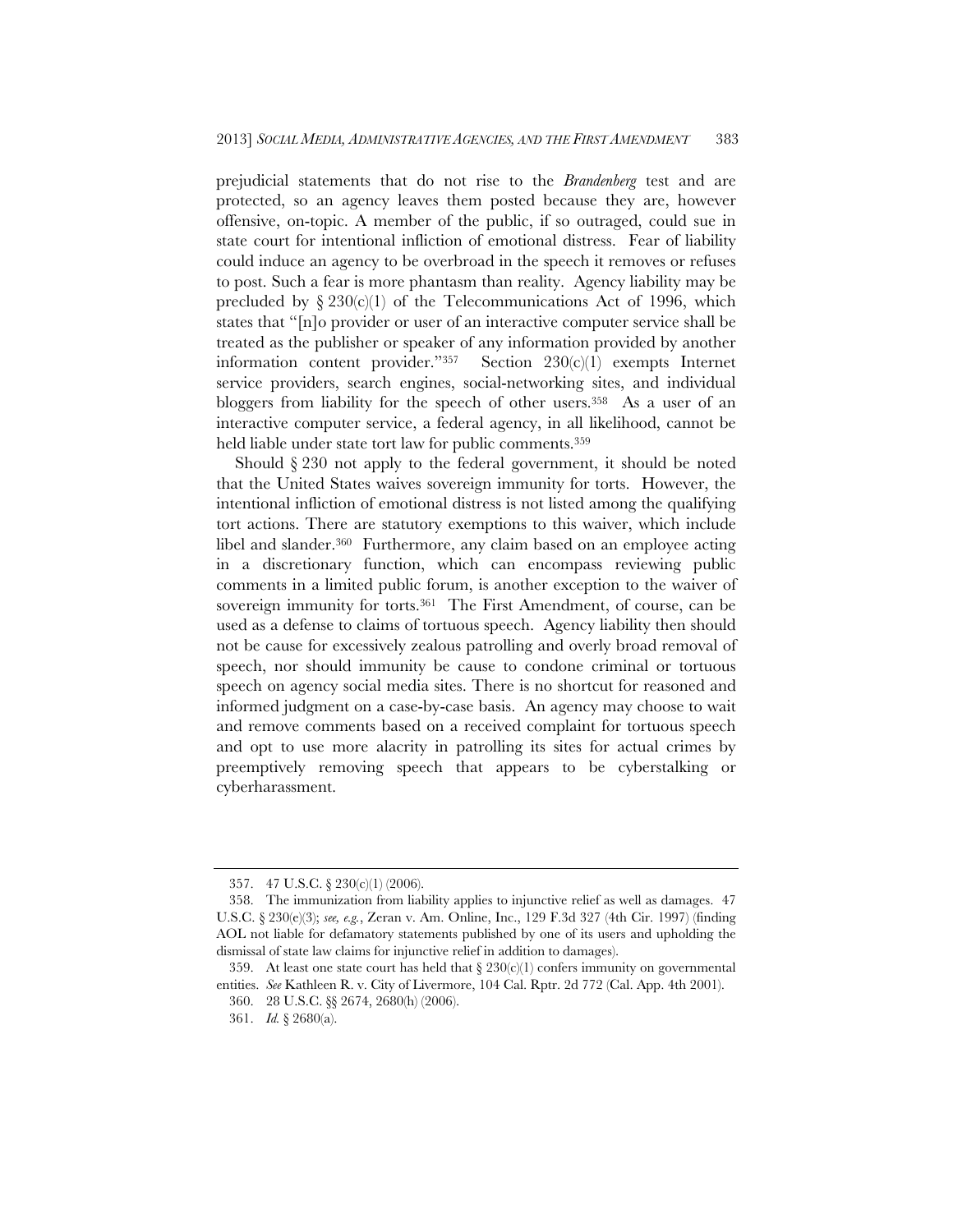An additional concern is delineating the precise First Amendment claim a citizen could bring should an agency remove or refuse to post comments the citizen believes are protected First Amendment speech. A citizen could argue that by refusing to post or repeatedly taking down comments the agency has denied him access to a public forum to which he is entitled as a matter of law.362 Moreover, a citizen could claim that the repeated denial of access and any accompanying coercion or persuasion by government officials chilled or silenced the exercise of First Amendment rights. Agencies that moderate comments and refuse to post comments open themselves to an additional claim of censorship.363 A citizen's constitutional claim against a government agency would proceed through a lawsuit seeking limited, non-monetary relief, for example, an injunction compelling the federal agency to post the comment or comments.364 In response to such a claim, a federal agency would argue, as it has in the past, that sovereign immunity for constitutional claims precludes the claim.<sup>365</sup> Section 702 of the Administrative Procedure Act (APA) waives sovereign immunity for any person suffering legal wrong or adversely affected by agency action seeking non-monetary relief.366 Whether agency action in removing a public comment from its social media site can be considered an "agency action" under the APA for purposes of waiving immunity is not

366. 5 U.S.C. § 702 (2006):

 <sup>362.</sup> A claim of denial of access is common in public forum cases. *Perry Education Ass'n v. Perry Local Educators' Ass'n*, 460 U.S. 37, 40–41 (1983), is a classic example.

 <sup>363.</sup> Bantam Books, Inc. v. Sullivan, 372 U.S. 58 (1963). When reviewing questions involving the First Amendment, courts must "look through forms to the substance" of government action. Casual statements including "the threat of invoking legal sanctions and other means of coercion, persuasion, and intimidation" can contravene the First Amendment. *Id.* at 67. The Ninth Circuit interpreted this opinion to mean that the First Amendment is violated when the acts of government officials "would chill or silence a person of ordinary firmness from future First Amendment activities." Mendocino Envtl. Ctr. v. Mendocino Cnty., 192 F.3d 1283, 1300 (9th Cir. 1999).

 <sup>364.</sup> Most commonly, injunctive and declaratory relief.

 <sup>365.</sup> The federal government has argued that the Constitution does not waive sovereign immunity and that a plaintiff bringing a constitutional claim involving an administrative agency must rely on the Administrative Procedure Act's (APA's) waiver provision.

A person suffering legal wrong because of agency action, or adversely affected or aggrieved by agency action within the meaning of a relevant statute, is entitled to judicial review thereof. An action in a court of the United States seeking relief other than money damages and stating a claim that an agency or an officer or employee thereof acted or failed to act in an official capacity or under color of legal authority shall not be dismissed nor relief therein be denied on the ground that it is against the United States or that the United States is an indispensable party.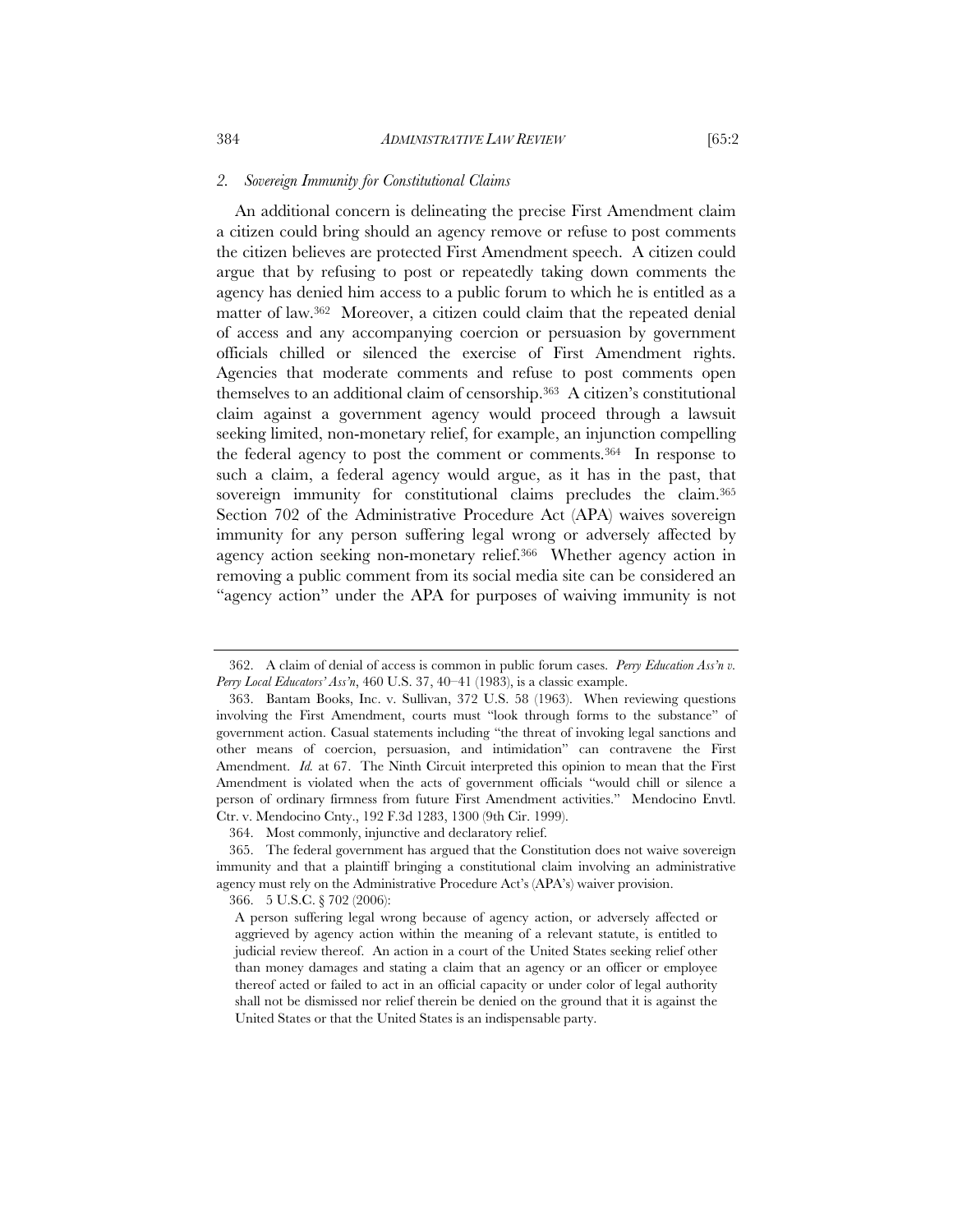obvious.367 Agencies have argued that the waiver under § 702 applies only to agency actions as defined by the APA and are limited by  $\S 704$ , but federal circuit courts have held that the requirement that the agency action be final or "reviewable by statute" applies only to claims arising under the APA, not the Constitution itself.<sup>368</sup> Hence, suits for injunctive relief against the federal government for which the First Amendment, not the APA, is the cause of action may proceed. An agency employee's removal of a comment or refusal to post a comment on a federal agency social media site, sponsored and maintained by the agency, satisfies the requirement "that an agency or an officer or employee thereof acted or failed to act in an official capacity or under color of legal authority."369

## *3. Endorsement*

If an agency social media site is a limited public forum where public

 368. *See Veterans for Common Sense*, 644 F.3d at 865 ("But § 704 in no way limits § 702's broad waiver of sovereign immunity with respect to suits for injunctive relief against the federal government—suits for which the APA itself is not the cause of action.").

 <sup>367.</sup> Debate turns on the role of and legislative history behind the first and second sentence of  $5 \text{ U.S.C. } § 702$ . The second sentence, which contains the waiver of sovereign immunity, was added to the statute in 1976. If a court interprets the second sentence as limiting the waiver to instances of "judicial review of agency action" in the first sentence and "agency action" as defined by the APA, a claim such as the one considered here would not proceed because taking down a comment is not an agency action under the APA. Thus, a waiver of sovereign immunity would be subject to  $\S 704$ , which would limit claims to agency action made reviewable by statute and final agency action such as a final rule. The Ninth Circuit and the D.C. Circuit have rejected such arguments and held that a constitutional challenge does not depend on the cause of action found in the first sentence of § 702. Thus, any action in court seeking non-monetary relief for federal agency action (not necessarily defined by the APA) that arises under the Constitution itself may proceed via a waiver of sovereign immunity. Veterans for Common Sense v. Shinseki, 644 F.3d 845 (9th Cir. 2011); Trudeau v. FTC, 456 F.3d 178, 186 (D.C. Cir. 2006). Basically, the first sentence offers constitutionally aggrieved citizens a cause of action. The second sentence waives immunity for all causes of action involving agencies seeking non-monetary relief, which includes judicial review for federal agency action. The waiver is more expansive and embraces a variety of causes of action.

 <sup>369. 5</sup> U.S.C. § 702 (2006). Based on a generous reading of § 702's waiver of sovereign immunity, the Ninth Circuit permitted a First and Fourth Amendment challenge to INS surveillance even though the agency actions did not fall within the APA's definition of "agency action." *See* Presbyterian Church (U.S.A.) v. United States, 870 F.2d 518, 525 (9th Cir. 1989). In *Trudeau*, 456 F.3d 178, the FTC argued that § 702's waiver applies only to actions arising under the APA and since the APA limits judicial review to final agency action in § 704, sovereign immunity was not waived because the agency's conduct was not a final agency action. The court held that the plaintiff's First Amendment claim could proceed regardless of whether the conduct was final agency action because  $\S 702$  was not restricted to suits brought under the APA.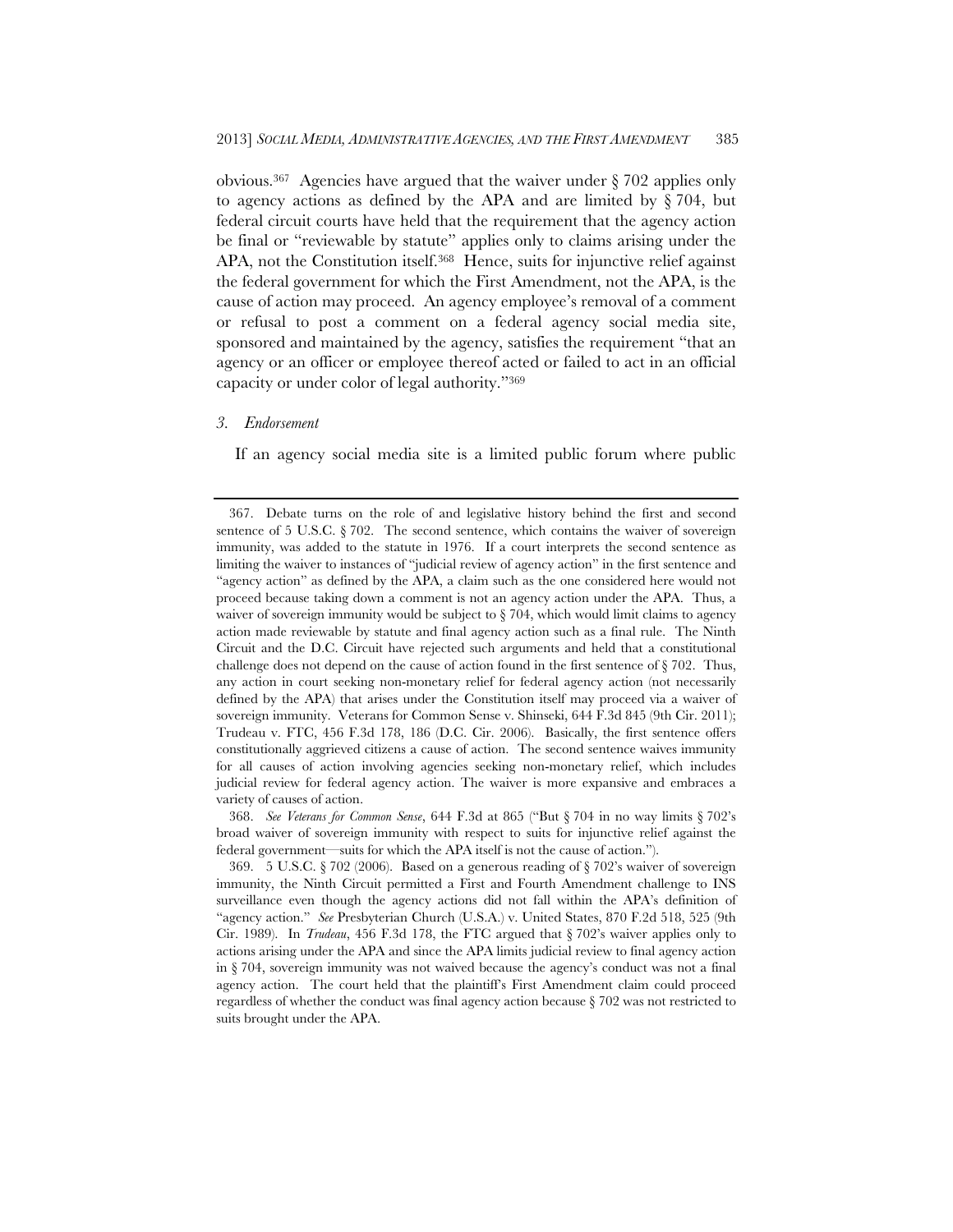comment is shielded by the Free Speech Clause, a variety of inane, insipid, offensive, even hateful comments must remain posted.370 Concerns about agency endorsement are not unwarranted, but such concerns do not justify a turn to government speech. The government speech doctrine offers agencies the option of editing public comment to suit an agency's articulated message; however, as previously discussed, suffocating the First Amendment on agency social media sites explicitly opened to encourage participation is unwise for a variety of principled, legal, and prudential reasons. Avoiding the appearance of governmental endorsement of hate speech and discriminatory speech is a valid interest, but as of yet, unrecognized by the courts. Under the public forum doctrine, private speech on public property is not attributed to the government, which is consonant with conventional understandings and traditional uses of parks, sidewalks, and streets. In cases implicating the Establishment Clause and the public forum doctrine, disclaimers have featured significantly to clarify that the government is neither a speaker nor endorsing the private speech at issue.371 Even in a public forum, the government's failure to act can give the impression of endorsement.372 Given that social media sites are a new free speech arena for which traditional understandings cannot be assumed, posting a disclaimer which clearly states that the agency does not endorse the private speech found on its site and that the site is a limited public forum where citizens' comments are protected by the First Amendment should allay concerns about the appearance of endorsement.

#### **CONCLUSION**

New technologies and new government endeavors often give rise to calls for changes to legal doctrine, but, more often than not, legal doctrine does not need to change drastically to accommodate novel enterprises. Agency-sponsored social media sites appear to be terra incognita for application of the First Amendment, but a closer look demonstrates that the

 <sup>370.</sup> As long as such comments are topical. A purely private insult or slur would be of doubtful relevance to any subject-matter category on an agency social media site.

 <sup>371.</sup> *See* Capitol Square Review & Advisory Bd. v. Pinette, 515 U.S. 753, 783–84 (1995) (Souter, J., concurring) ("I vote to affirm in large part because of the possibility of affixing a sign to the cross adequately disclaiming any government sponsorship or endorsement of it."). The plurality in *Pinette* advocated for the adoption of a per se rule that private speech in a public forum could never be attributed to the government and implicate the Establishment Clause. *Id.* at 767–70 (plurality opinion). For a discussion of the role of endorsement in *Pinette*, see Corbin, *supra* note 190, at 636–39, 660. Printed disclaimers also figured prominently in the Court's discussion of the student publication in Rosenberger v. Rector & Visitors of University of Virginia, 515 U.S. 819, 823–24 (1995).

 <sup>372.</sup> *Pinette*, 515 U.S. at 777 (O'Connor, J., concurring).